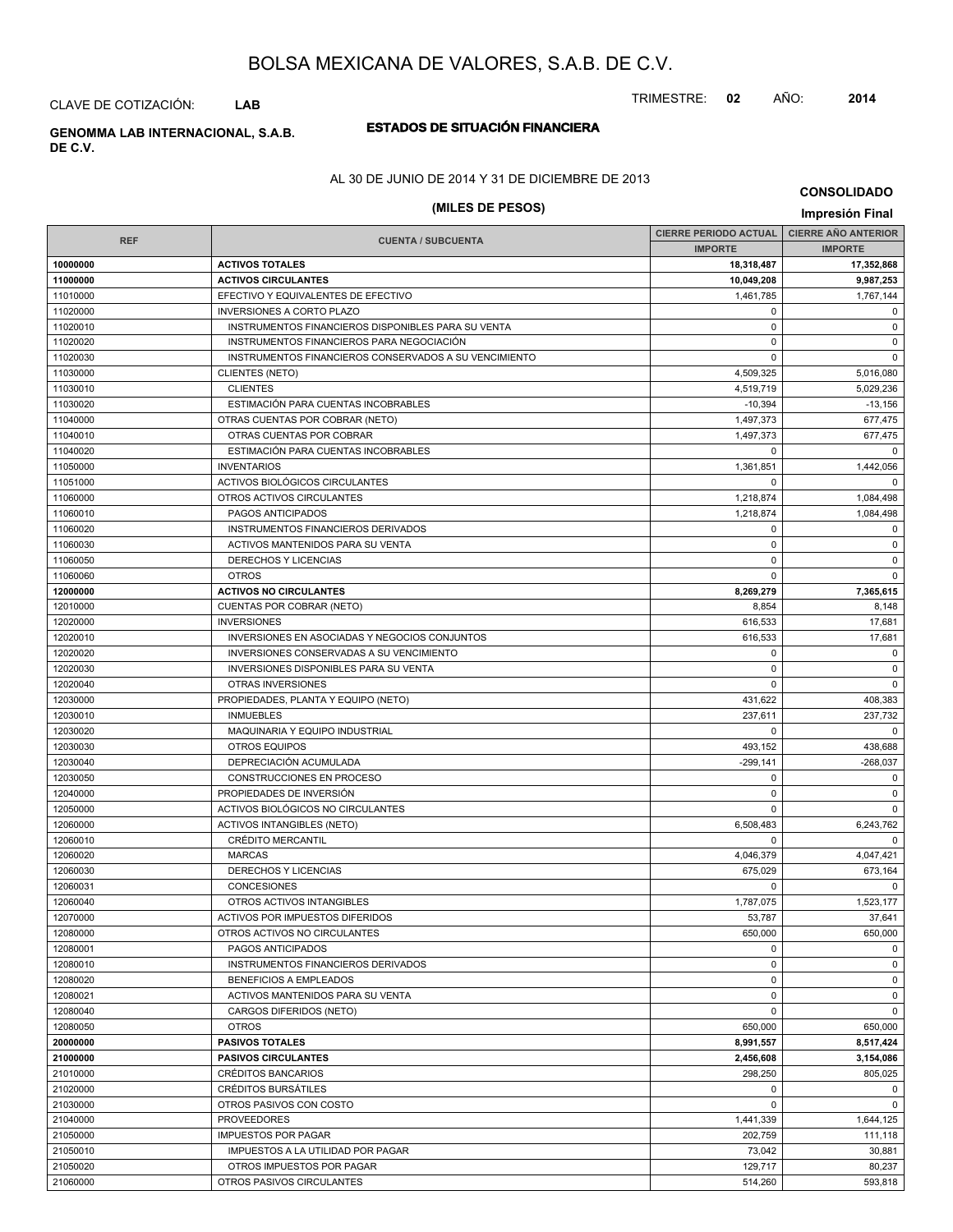CLAVE DE COTIZACIÓN: **LAB**

**DE C.V.**

# **ESTADOS DE SITUACIÓN FINANCIERA GENOMMA LAB INTERNACIONAL, S.A.B.**

AL 30 DE JUNIO DE 2014 Y 31 DE DICIEMBRE DE 2013

# **(MILES DE PESOS) Impresión Final**

**CONSOLIDADO**

|            |                                                                                          | <b>CIERRE PERIODO ACTUAL</b> | <b>CIERRE AÑO ANTERIOR</b> |
|------------|------------------------------------------------------------------------------------------|------------------------------|----------------------------|
| <b>REF</b> | <b>CUENTA / SUBCUENTA</b>                                                                | <b>IMPORTE</b>               | <b>IMPORTE</b>             |
| 21060010   | <b>INTERESES POR PAGAR</b>                                                               | 12,797                       | 5,368                      |
| 21060020   | INSTRUMENTOS FINANCIEROS DERIVADOS                                                       | $\Omega$                     | $\mathbf 0$                |
| 21060030   | <b>INGRESOS DIFERIDOS</b>                                                                | $\Omega$                     | $\overline{0}$             |
| 21060050   | <b>BENEFICIOS A EMPLEADOS</b>                                                            | 5,317                        | 9,911                      |
| 21060060   | <b>PROVISIONES</b>                                                                       | 224,270                      | 195,059                    |
| 21060061   | PASIVOS RELACIONADOS CON ACTIVOS MANTENIDOS PARA SU VENTA CIRCULANTES                    | $\Omega$                     | $\Omega$                   |
| 21060080   | <b>OTROS</b>                                                                             | 271,876                      | 383,480                    |
| 22000000   | <b>PASIVOS NO CIRCULANTES</b>                                                            | 6,534,949                    | 5,363,338                  |
| 22010000   | <b>CRÉDITOS BANCARIOS</b>                                                                | 1,785,698                    | 668,745                    |
| 22020000   | <b>CRÉDITOS BURSÁTILES</b>                                                               | 3,984,271                    | 3,982,107                  |
| 22030000   | OTROS PASIVOS CON COSTO                                                                  | $\Omega$                     | $\mathbf 0$                |
| 22040000   | PASIVOS POR IMPUESTOS DIFERIDOS                                                          | 687,861                      | 660,416                    |
| 22050000   | OTROS PASIVOS NO CIRCULANTES                                                             | 77.119                       | 52.070                     |
| 22050010   | INSTRUMENTOS FINANCIEROS DERIVADOS                                                       | $\Omega$                     | $\mathbf 0$                |
| 22050020   | <b>INGRESOS DIFERIDOS</b>                                                                | $\Omega$                     | $\mathbf 0$                |
| 22050040   | <b>BENEFICIOS A EMPLEADOS</b>                                                            | 2,279                        | 1,889                      |
| 22050050   | <b>PROVISIONES</b>                                                                       | $\Omega$                     | $\mathbf 0$                |
| 22050051   | PASIVOS RELACIONADOS CON ACTIVOS MANTENIDOS PARA SU VENTA NO CIRCULANTES                 | $\Omega$                     | $\mathbf 0$                |
| 22050070   | <b>OTROS</b>                                                                             | 74.840                       | 50,181                     |
| 30000000   | <b>CAPITAL CONTABLE</b>                                                                  | 9,326,930                    | 8,835,444                  |
| 30010000   | CAPITAL CONTABLE DE LA PARTICIPACIÓN CONTROLADORA                                        | 9,159,519                    | 8,711,274                  |
| 30030000   | <b>CAPITAL SOCIAL</b>                                                                    | 1,914,306                    | 1,914,306                  |
| 30040000   | <b>ACCIONES RECOMPRADAS</b>                                                              | $-71.000$                    | $-74,622$                  |
| 30050000   | PRIMA EN EMISIÓN DE ACCIONES                                                             | 39.749                       | 39,749                     |
| 30060000   | APORTACIONES PARA FUTUROS AUMENTOS DE CAPITAL                                            | $\Omega$                     | $\mathbf 0$                |
| 30070000   | OTRO CAPITAL CONTRIBUIDO                                                                 |                              | $\Omega$                   |
| 30080000   | UTILIDADES RETENIDAS (PERDIDAS ACUMULADAS)                                               | 7,280,407                    | 6,819,006                  |
| 30080010   | <b>RESERVA LEGAL</b>                                                                     | 316.043                      | 249,609                    |
| 30080020   | OTRAS RESERVAS                                                                           | $\Omega$                     | $\Omega$                   |
| 30080030   | RESULTADOS DE EJERCICIOS ANTERIORES                                                      | 6,502,963                    | 4,816,930                  |
| 30080040   | RESULTADO DEL EJERCICIO                                                                  | 461,401                      | 1,752,467                  |
| 30080050   | <b>OTROS</b>                                                                             | $\Omega$                     | 0                          |
| 30090000   | OTROS RESULTADOS INTEGRALES ACUMULADOS (NETOS DE IMPUESTOS)                              | $-3,943$                     | 12.835                     |
| 30090010   | GANANCIAS POR REVALUACIÓN DE PROPIEDADES                                                 | $\Omega$                     | $\mathbf 0$                |
| 30090020   | GANANCIAS (PERDIDAS) ACTUARIALES POR OBLIGACIONES LABORALES                              | $\Omega$                     | $\mathbf 0$                |
| 30090030   | RESULTADO POR CONVERSIÓN DE MONEDAS EXTRANJERAS                                          | $-3,943$                     | 12,835                     |
| 30090040   | CAMBIOS EN LA VALUACIÓN DE ACTIVOS FINANCIEROS DISPONIBLES PARA SU VENTA                 | $\mathbf 0$                  | $\mathbf 0$                |
| 30090050   | CAMBIOS EN LA VALUACIÓN DE INSTRUMENTOS FINANCIEROS DERIVADOS                            | $\Omega$                     | $\Omega$                   |
| 30090060   | CAMBIOS EN EL VALOR RAZONABLE DE OTROS ACTIVOS                                           | $\mathbf 0$                  | $\mathbf 0$                |
| 30090070   | PARTICIPACIÓN EN OTROS RESULTADOS INTEGRALES DE ASOCIADAS Y NEGOCIOS<br><b>CONJUNTOS</b> | $\mathbf 0$                  | $\mathbf 0$                |
| 30090080   | OTROS RESULTADOS INTEGRALES                                                              | 0                            | $\Omega$                   |
| 30020000   | CAPITAL CONTABLE DE LA PARTICIPACIÓN NO CONTROLADORA                                     | 167,411                      | 124,170                    |

## TRIMESTRE: **02** AÑO: **2014**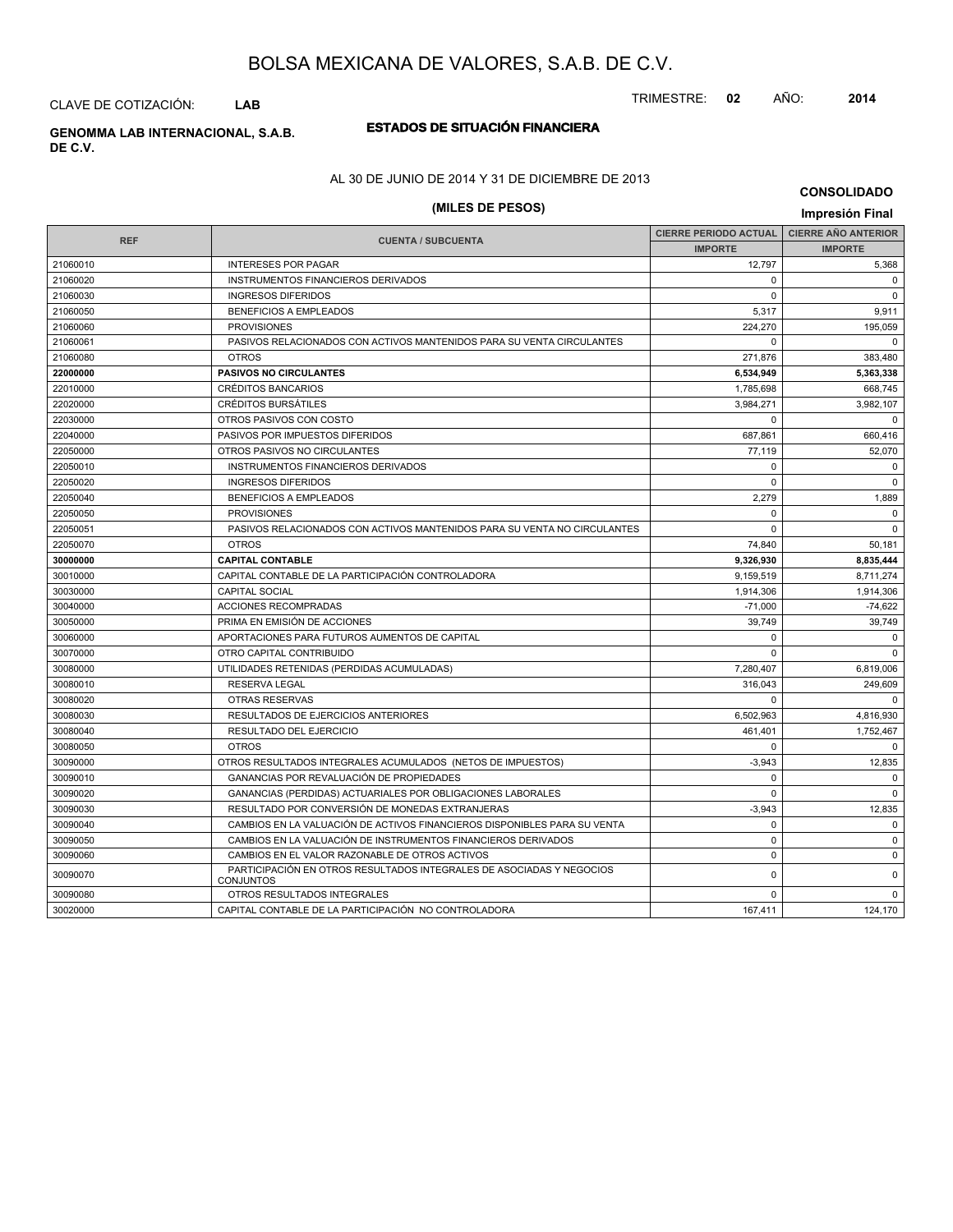CLAVE DE COTIZACIÓN: **LAB**

**REF**

# **DE C.V.**

## **ESTADOS DE SITUACIÓN FINANCIERA GENOMMA LAB INTERNACIONAL, S.A.B. DATOS INFORMATIVOS**

AL 30 DE JUNIO DE 2014 Y 31 DE DICIEMBRE DE 2013

# **(MILES DE PESOS) Impresión Final**

#### **IMPORTE CIERRE PERIODO ACTUAL IMPORTE CIERRE AÑO ANTERIOR CUENTA / SUBCUENTA CONCEPTOS** 91000010 PASIVOS MONEDA EXTRANJERA CORTO PLAZO 669,808 739,457 PHOOD BELLET PASIVOS MONEDA EXTRANJERA LARGO PLAZO AND THE SERVICE OF A SERVICE OF A SERVICE OF A SERVICE OF A SERVICE OF A SERVICE OF A SERVICE OF A SERVICE OF A SERVICE OF A SERVICE OF A SERVICE OF A SERVICE OF A SERVICE

| 91000030 | <b>CAPITAL SOCIAL NOMINAL</b>               | 1,914,306     | 1,914,306     |
|----------|---------------------------------------------|---------------|---------------|
| 91000040 | CAPITAL SOCIAL POR ACTUALIZACIÓN            |               |               |
| 91000050 | FONDOS PARA PENSIONES Y PRIMA DE ANTIGÜEDAD |               |               |
| 91000060 | NUMERO DE FUNCIONARIOS (*)                  | 76            | 53            |
| 91000070 | NUMERO DE EMPLEADOS (*)                     | 1.184         | 644           |
| 91000080 | NUMERO DE OBREROS (*)                       |               |               |
| 91000090 | NUMERO DE ACCIONES EN CIRCULACIÓN (*)       | 1,048,733,370 | 1.048.733.370 |
| 91000100 | NUMERO DE ACCIONES RECOMPRADAS (*)          |               |               |
| 91000110 | EFECTIVO RESTRINGIDO (1)                    | 10.544        | 8.126         |
| 91000120 | DEUDA DE ASOCIADAS GARANTIZADA              |               |               |
|          |                                             |               |               |

**CONSOLIDADO**

TRIMESTRE: **02** AÑO: **2014**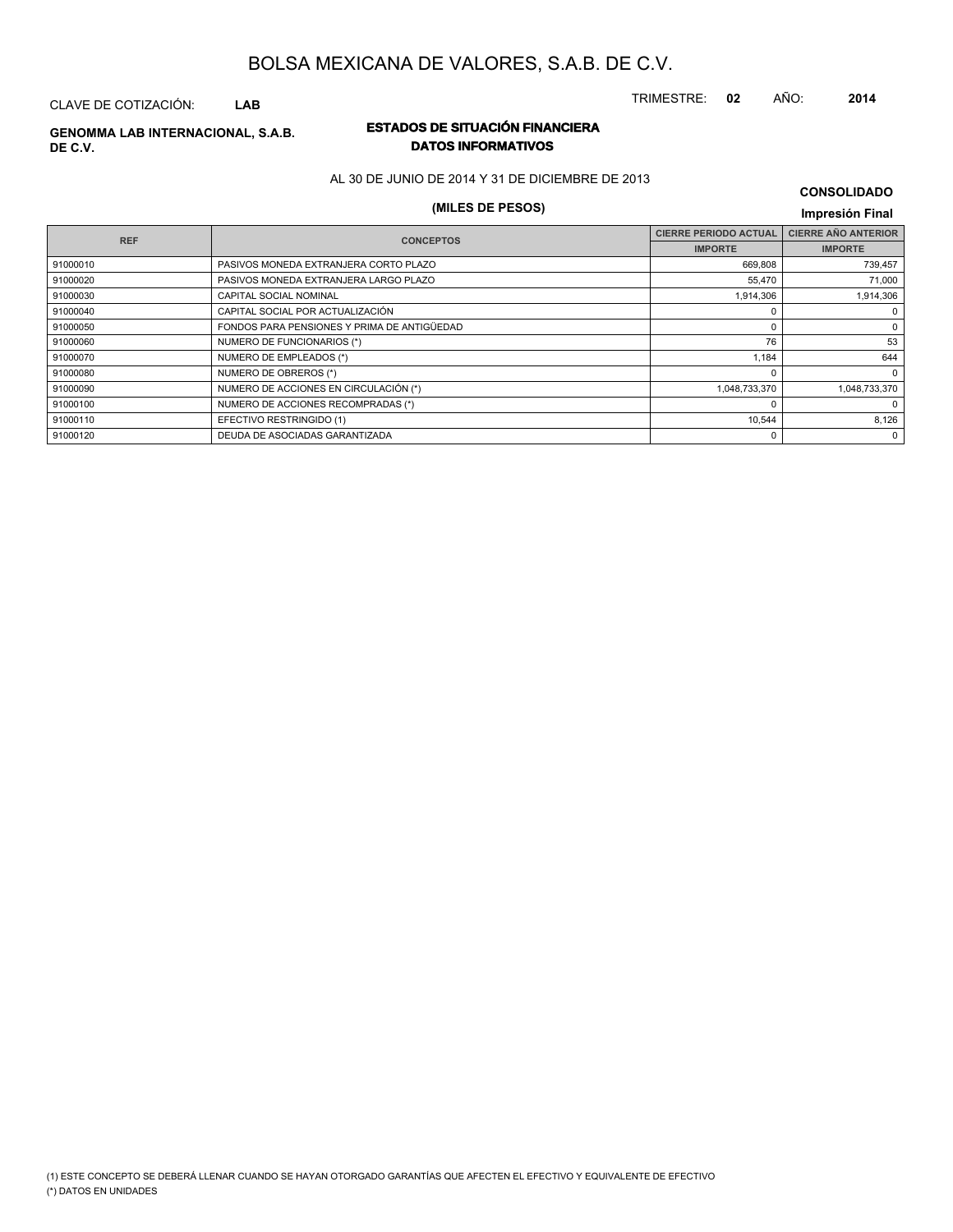**GENOMMA LAB INTERNACIONAL, S.A.B. DE C.V.** CLAVE DE COTIZACIÓN: **LAB** TRIMESTRE: **02** AÑO: **2014**

## **ESTADOS DE RESULTADOS**

#### **CONSOLIDADO**

#### POR LOS PERIODOS DE SEIS Y TRES MESES TERMINADOS AL 30 DE JUNIO DE 2014 Y 2013

|            | (MILES DE PESOS)                                                              |                   |                  |                     | Impresión Final  |
|------------|-------------------------------------------------------------------------------|-------------------|------------------|---------------------|------------------|
|            |                                                                               | <b>AÑO ACTUAL</b> |                  | <b>AÑO ANTERIOR</b> |                  |
| <b>REF</b> | <b>CUENTA / SUBCUENTA</b>                                                     | <b>ACUMULADO</b>  | <b>TRIMESTRE</b> | <b>ACUMULADO</b>    | <b>TRIMESTRE</b> |
| 40010000   | <b>INGRESOS NETOS</b>                                                         | 5,338,122         | 2,899,958        | 4,616,407           | 2,532,198        |
| 40010010   | <b>SERVICIOS</b>                                                              | 3.580             | 1,178            | 19,218              | 9,697            |
| 40010020   | <b>VENTA DE BIENES</b>                                                        | 5,334,542         | 2,898,780        | 4,597,189           | 2,522,501        |
| 40010030   | <b>INTERESES</b>                                                              | $\Omega$          | $\Omega$         | $\mathbf 0$         | $\mathbf 0$      |
| 40010040   | <b>REGALIAS</b>                                                               | $\pmb{0}$         | $\mathbf 0$      | $\mathbf 0$         | $\mathbf 0$      |
| 40010050   | <b>DIVIDENDOS</b>                                                             | $\mathbf 0$       | $\Omega$         | $\mathbf 0$         | $\mathbf 0$      |
| 40010060   | ARRENDAMIENTO                                                                 | 0                 | $\Omega$         | $\mathbf 0$         | $\mathbf 0$      |
| 40010061   | <b>CONSTRUCCIÓN</b>                                                           | $\Omega$          | $\Omega$         | $\Omega$            | $\mathbf 0$      |
| 40010070   | <b>OTROS</b>                                                                  | $\mathbf 0$       | $\Omega$         | $\mathbf 0$         | $\Omega$         |
| 40020000   | <b>COSTO DE VENTAS</b>                                                        | 1.629.220         | 885.766          | 1,455,023           | 807.638          |
| 40021000   | UTILIDAD (PÉRDIDA) BRUTA                                                      | 3,708,902         | 2,014,192        | 3,161,384           | 1,724,560        |
| 40030000   | <b>GASTOS GENERALES</b>                                                       | 2,762,392         | 1.424.501        | 2.335.705           | 1.208.402        |
| 40040000   | UTILIDAD (PÉRDIDA) ANTES DE OTROS INGRESOS Y GASTOS, NETO                     | 946,510           | 589,691          | 825,679             | 516,158          |
| 40050000   | OTROS INGRESOS Y (GASTOS), NETO                                               | 357               | $-340$           | 8,294               | 2,187            |
| 40060000   | UTILIDAD (PÉRDIDA) DE OPERACIÓN (*)                                           | 946,867           | 589,351          | 833,973             | 518,345          |
| 40070000   | <b>INGRESOS FINANCIEROS</b>                                                   | 5,827             | 2,423            | 3,674               | 8,615            |
| 40070010   | <b>INTERESES GANADOS</b>                                                      | 5.515             | 2.258            | 1,758               | 876              |
| 40070020   | UTILIDAD POR FLUCTUACIÓN CAMBIARIA, NETO                                      | 0                 | $\mathbf 0$      | 0                   | 6,669            |
| 40070030   | $\mathbf 0$<br>UTILIDAD POR DERIVADOS, NETO                                   |                   | $\mathbf 0$      | $\mathbf 0$         | $\mathbf 0$      |
| 40070040   | UTILIDAD POR CAMBIOS EN VALOR RAZONABLE DE INSTRUMENTOS<br><b>FINANCIEROS</b> | $\Omega$          | $\Omega$         | $\Omega$            | $\Omega$         |
| 40070050   | OTROS INGRESOS FINANCIEROS                                                    | 312               | 165              | 1.916               | 1.070            |
| 40080000   | <b>GASTOS FINANCIEROS</b>                                                     | 208,360           | 115,108          | 175,778             | 72,479           |
| 40080010   | INTERESES DEVENGADOS A CARGO                                                  | 174,016           | 85.997           | 144.671             | 71,702           |
| 40080020   | PÉRDIDA POR FLUCTUACIÓN CAMBIARIA, NETO                                       | 30,211            | 26,060           | 29,292              | $\mathbf 0$      |
| 40080030   | PÉRDIDA POR DERIVADOS, NETO                                                   | 0                 | $\mathbf 0$      | $\mathbf 0$         | $\mathbf 0$      |
| 40080050   | PÉRDIDA POR CAMBIOS EN VALOR RAZONABLE DE INSTRUMENTOS<br><b>FINANCIEROS</b>  | 0                 | $\Omega$         | $\mathbf 0$         | $\mathbf 0$      |
| 40080060   | OTROS GASTOS FINANCIEROS                                                      | 4,133             | 3,051            | 1,815               | 777              |
| 40090000   | <b>INGRESOS (GASTOS) FINANCIEROS NETO</b>                                     | $-202.533$        | $-112.685$       | $-172, 104$         | $-63.864$        |
| 40100000   | PARTICIPACIÓN EN LOS RESULTADOS DE ASOCIADAS Y NEGOCIOS<br><b>CONJUNTOS</b>   | $-1,067$          | $-732$           | 17,118              | 8,400            |
| 40110000   | UTILIDAD (PÉRDIDA) ANTES DE IMPUESTOS A LA UTILIDAD                           | 743,267           | 475,934          | 678,987             | 462,881          |
| 40120000   | <b>IMPUESTOS A LA UTILIDAD</b>                                                | 237,554           | 149.345          | 207,875             | 139,674          |
| 40120010   | <b>IMPUESTO CAUSADO</b>                                                       | 252,160           | 109,256          | 155,938             | 44,368           |
| 40120020   | <b>IMPUESTO DIFERIDO</b>                                                      | $-14,606$         | 40.089           | 51,937              | 95,306           |
| 40130000   | UTILIDAD (PÉRDIDA) DE LAS OPERACIONES CONTINUAS                               | 505,713           | 326,589          | 471,112             | 323,207          |
| 40140000   | UTILIDAD (PÉRDIDA) DE LAS OPERACIONES DISCONTINUAS, NETO                      | $\Omega$          | $\Omega$         | 0                   | $\Omega$         |
| 40150000   | UTILIDAD (PÉRDIDA) NETA                                                       | 505,713           | 326,589          | 471,112             | 323,207          |
| 40160000   | PARTICIPACIÓN NO CONTROLADORA EN LA UTILIDAD (PÉRDIDA) NETA                   | 44,312            | 18,584           | 22.842              | 6.186            |
| 40170000   | PARTICIPACIÓN CONTROLADORA EN LA UTILIDAD (PÉRDIDA) NETA                      | 461,401           | 308,005          | 448,270             | 317,021          |
|            |                                                                               |                   |                  |                     |                  |
| 40180000   | UTILIDAD (PÉRDIDA) NETA BÁSICA POR ACCIÓN                                     | 0.44              | 0.29             | 0.43                | 0.30             |
| 40190000   | UTILIDAD (PÉRDIDA) NETA POR ACCIÓN DILUIDA                                    | 0.00              | $\Omega$         | 0.00                | 0.00             |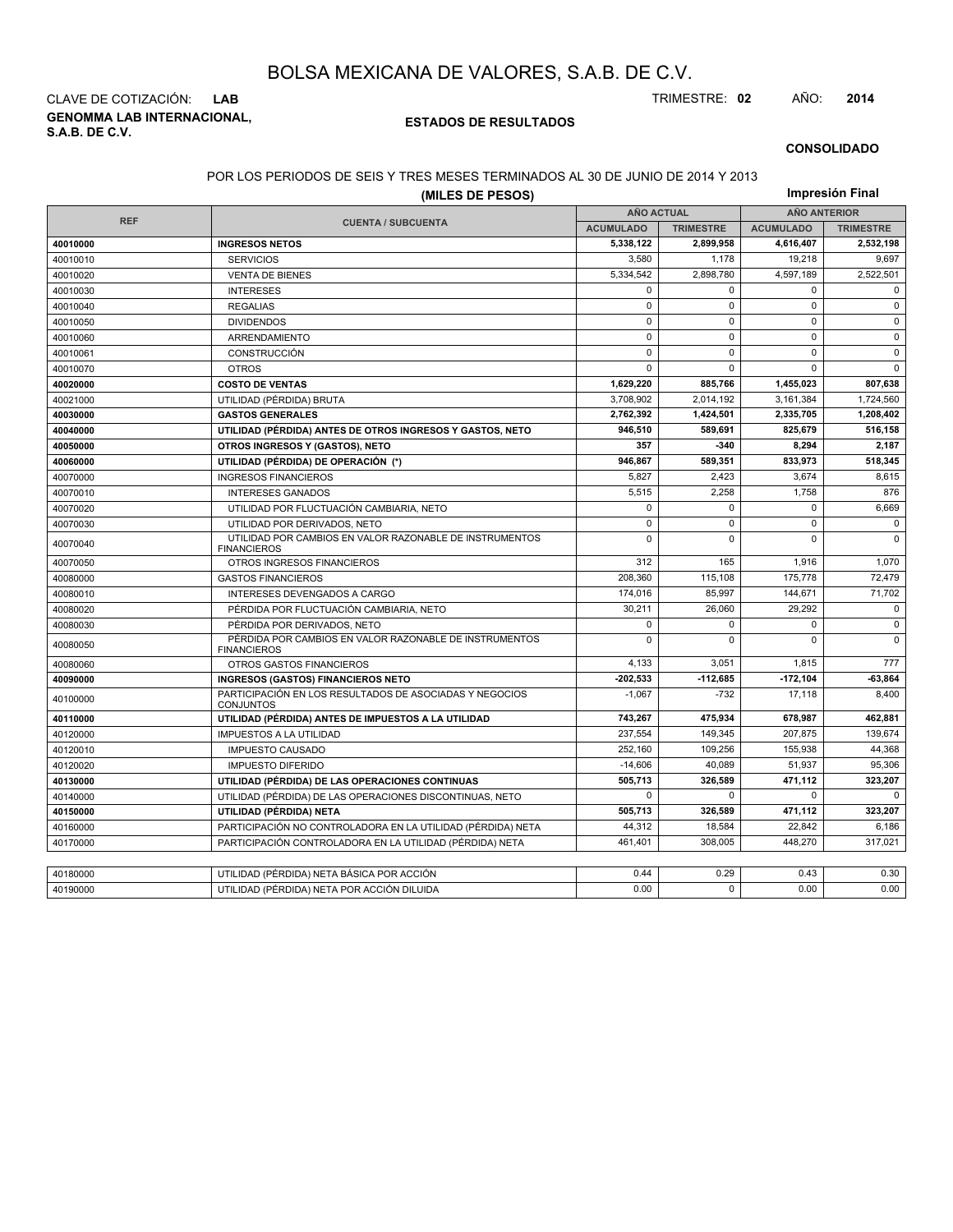**GENOMMA LAB INTERNACIONAL, S.A.B. DE C.V.** CLAVE DE COTIZACIÓN: **LAB** TRIMESTRE: **02** AÑO: **2014**

<sup>40310000</sup> UTILIDAD (PÉRDIDA) INTEGRAL ATRIBUIBLE A LA PARTICIPACIÓN CONTROLADORA

## **ESTADOS DEL RESULTADO INTEGRAL (NETOS DE IMPUESTOS)**

444,623 299,896 458,977 374,075

#### **CONSOLIDADO**

#### POR LOS PERIODOS DE SEIS Y TRES MESES TERMINADOS AL 30 DE JUNIO DE 2014 Y 2013

**(MILES DE PESOS)**

**Impresión Final**

|            | (MILES DE PESUS)                                                                                |                      |                   |                  | <b>1111101031011 1 11101</b> |
|------------|-------------------------------------------------------------------------------------------------|----------------------|-------------------|------------------|------------------------------|
| <b>REF</b> |                                                                                                 |                      | <b>AÑO ACTUAL</b> |                  | <b>AÑO ANTERIOR</b>          |
|            | <b>CUENTA / SUBCUENTA</b><br><b>ACUMULADO</b>                                                   |                      | <b>TRIMESTRE</b>  | <b>ACUMULADO</b> | <b>TRIMESTRE</b>             |
| 40200000   | UTILIDAD (PÉRDIDA) NETA                                                                         | 326.589              | 471,112           | 323,207          |                              |
|            | <b>PARTIDAS QUE NO SERAN RECLASIFICADAS A RESULTADOS</b>                                        |                      |                   |                  |                              |
| 40210000   | GANANCIAS POR REVALUACIÓN DE PROPIEDADES                                                        | 0                    | $\Omega$          | $\Omega$         | $\Omega$                     |
| 40220000   | GANANCIAS (PÉRDIDAS) ACTUARIALES POR OBLIGACIONES LABORALES                                     |                      | $\Omega$          | $\Omega$         | $\Omega$                     |
| 40220100   | PARTICIPACIÓN EN RESULTADOS POR REVALUACIÓN DE PROPIEDADES DE<br>ASOCIADAS Y NEGOCIOS CONJUNTOS | $\Omega$<br>$\Omega$ |                   |                  |                              |
|            | <b>PARTIDAS QUE PUEDEN SER RECLASIFICADAS SUBSECUENTEMENTE A</b><br><b>RESULTADOS</b>           |                      |                   |                  |                              |
| 40230000   | RESULTADO POR CONVERSIÓN DE MONEDAS EXTRANJERAS                                                 | $-17.849$            | $-9.084$          | 11,882           | 61,364                       |
| 40240000   | CAMBIOS EN LA VALUACIÓN DE ACTIVOS FINANCIEROS DISPONIBLES PARA<br><b>SU VENTA</b>              |                      | <sup>0</sup>      | <sup>0</sup>     | $\Omega$                     |
| 40250000   | CAMBIOS EN LA VALUACIÓN DE INSTRUMENTOS FINANCIEROS DERIVADOS                                   | $\Omega$             | 0                 | $\Omega$         | $\Omega$                     |
| 40260000   | CAMBIOS EN EL VALOR RAZONABLE DE OTROS ACTIVOS                                                  | 0                    | 0                 | $\Omega$         | $\Omega$                     |
| 40270000   | PARTICIPACIÓN EN OTROS RESULTADOS INTEGRALES DE ASOCIADAS Y<br>NEGOCIOS CONJUNTOS               | $\Omega$             | $\Omega$          | $\Omega$         | $\Omega$                     |
| 40280000   | <b>OTROS RESULTADOS INTEGRALES</b>                                                              | $\Omega$             | $\Omega$          | 0                | $\mathbf{0}$                 |
| 40290000   | TOTAL DE OTROS RESULTADOS INTEGRALES                                                            | $-17,849$            | $-9,084$          | 11.882           | 61,364                       |
|            |                                                                                                 |                      |                   |                  |                              |
| 40300000   | UTILIDAD (PÉRDIDA) INTEGRAL                                                                     | 487,864              | 317,505           | 482,994          | 384,571                      |
| 40320000   | UTILIDAD (PÉRDIDA) INTEGRAL ATRIBUIBLE A LA PARTICIPACIÓN NO<br><b>CONTROLADORA</b>             | 43.241               | 17.609            | 24,017           | 10,496                       |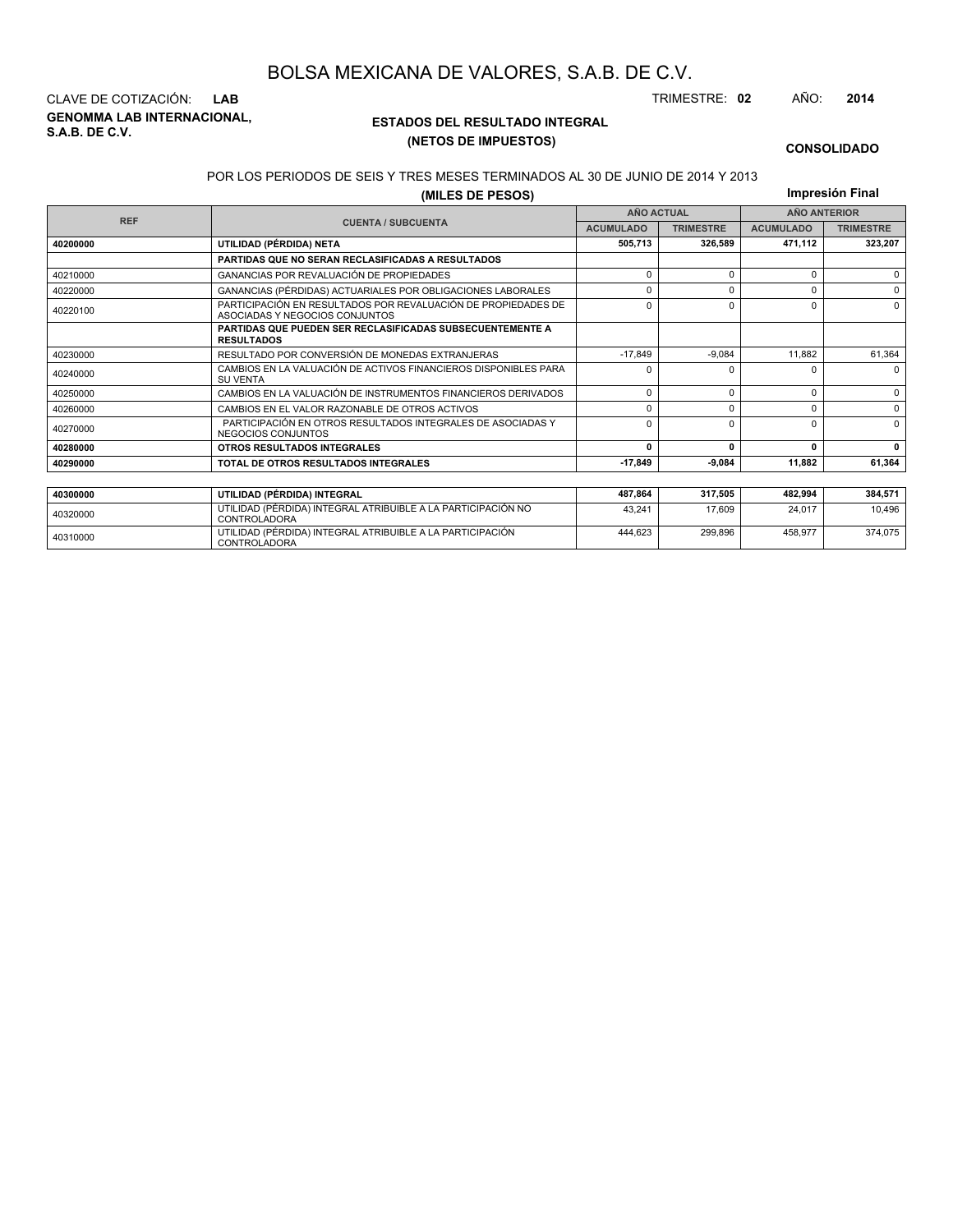**CONSOLIDADO**

**Impresión Final**

# CLAVE DE COTIZACIÓN: **LAB** TRIMESTRE: **02** AÑO: **2014**

**GENOMMA LAB INTERNACIONAL, S.A.B. DE C.V.**

## **ESTADOS DE RESULTADOS DATOS INFORMATIVOS**

## POR LOS PERIODOS DE SEIS Y TRES MESES TERMINADOS AL 30 DE JUNIO DE 2014 Y 2013

| (MILES DE PESOS) |
|------------------|
|------------------|

| <b>REF</b> |                                       | AÑO ACTUAL       |                  | <b>ANO ANTERIOR</b> |                  |
|------------|---------------------------------------|------------------|------------------|---------------------|------------------|
|            | <b>CUENTA / SUBCUENTA</b>             | <b>ACUMULADO</b> | <b>TRIMESTRE</b> | <b>ACUMULADO</b>    | <b>TRIMESTRE</b> |
| 92000010   | DEPRECIACIÓN Y AMORTIZACIÓN OPERATIVA | 42.963           | 24.116           | 30,655              | 16,562           |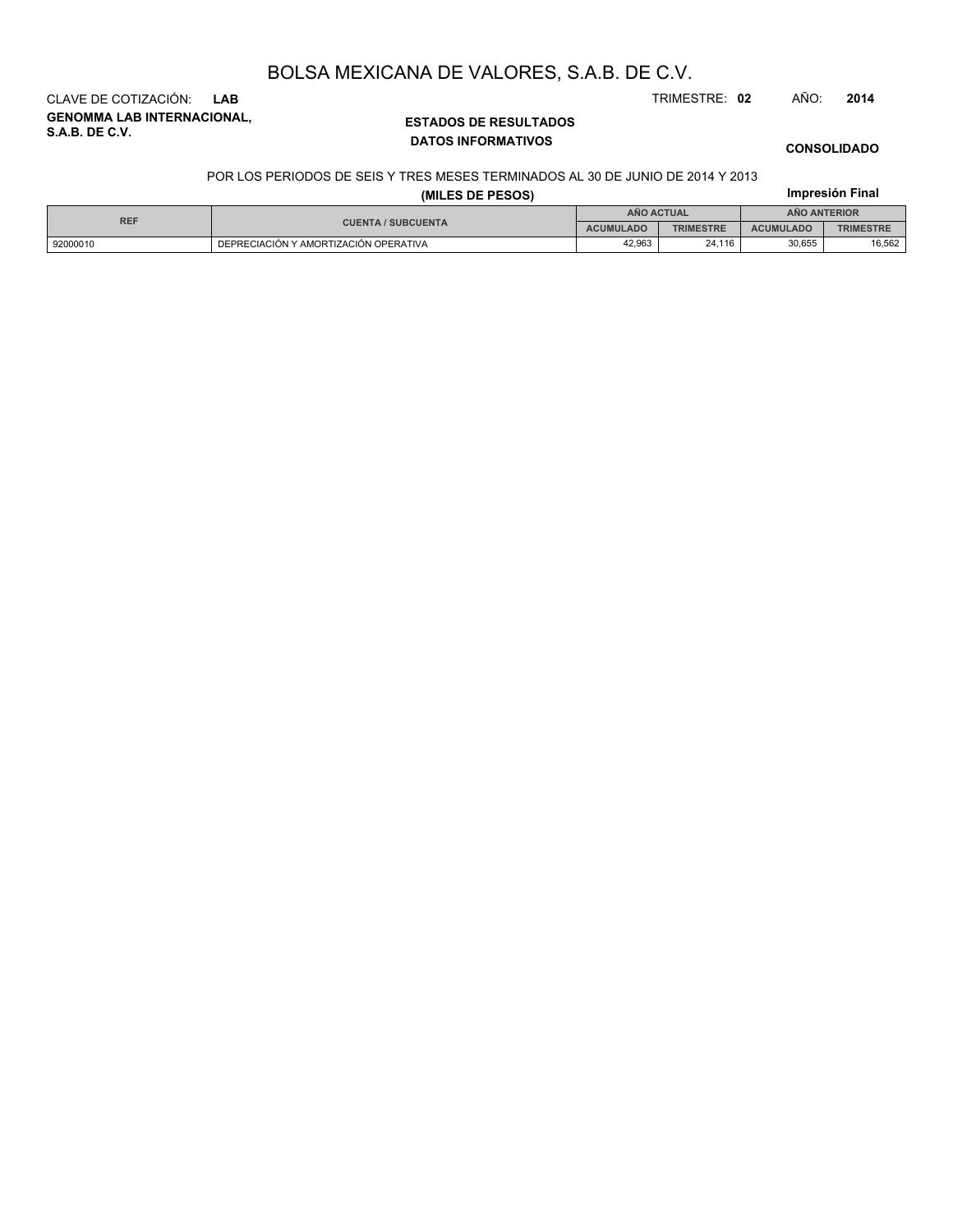**GENOMMA LAB INTERNACIONAL, S.A.B. DE C.V.** CLAVE DE COTIZACIÓN: **LAB** TRIMESTRE: **02** AÑO: **2014**

## **ESTADOS DE RESULTADOS DATOS INFORMATIVOS (12 MESES)**

**CONSOLIDADO**

### POR LOS PERIODOS DE DOCE MESES TERMINADOS EL 30 DE JUNIO DE 2014 Y 2013

**(MILES DE PESOS)**

**Impresión Final**

| <b>REF</b> |                                                              |               | AÑO             |
|------------|--------------------------------------------------------------|---------------|-----------------|
|            | <b>CUENTA / SUBCUENTA</b>                                    | <b>ACTUAL</b> | <b>ANTERIOR</b> |
| 92000030   | INGRESOS NETOS (**)                                          | 12.082.404    | 10.567.213      |
| 92000040   | UTILIDAD (PÉRDIDA) DE OPERACIÓN (**)                         | 3.049.786     | 2,615,680       |
| 92000060   | UTILIDAD (PÉRDIDA) NETA (**)                                 | 1.765.598     | 1,661,767       |
| 92000050   | PARTICIPACIÓN CONTROLADORA EN LA UTILIDAD (PÉRDIDA) NETA(**) | 1.845.211     | 1,609,903       |
| 92000070   | DEPRECIACIÓN Y AMORTIZACIÓN OPERATIVA (**)                   | 76.551        | 64,505          |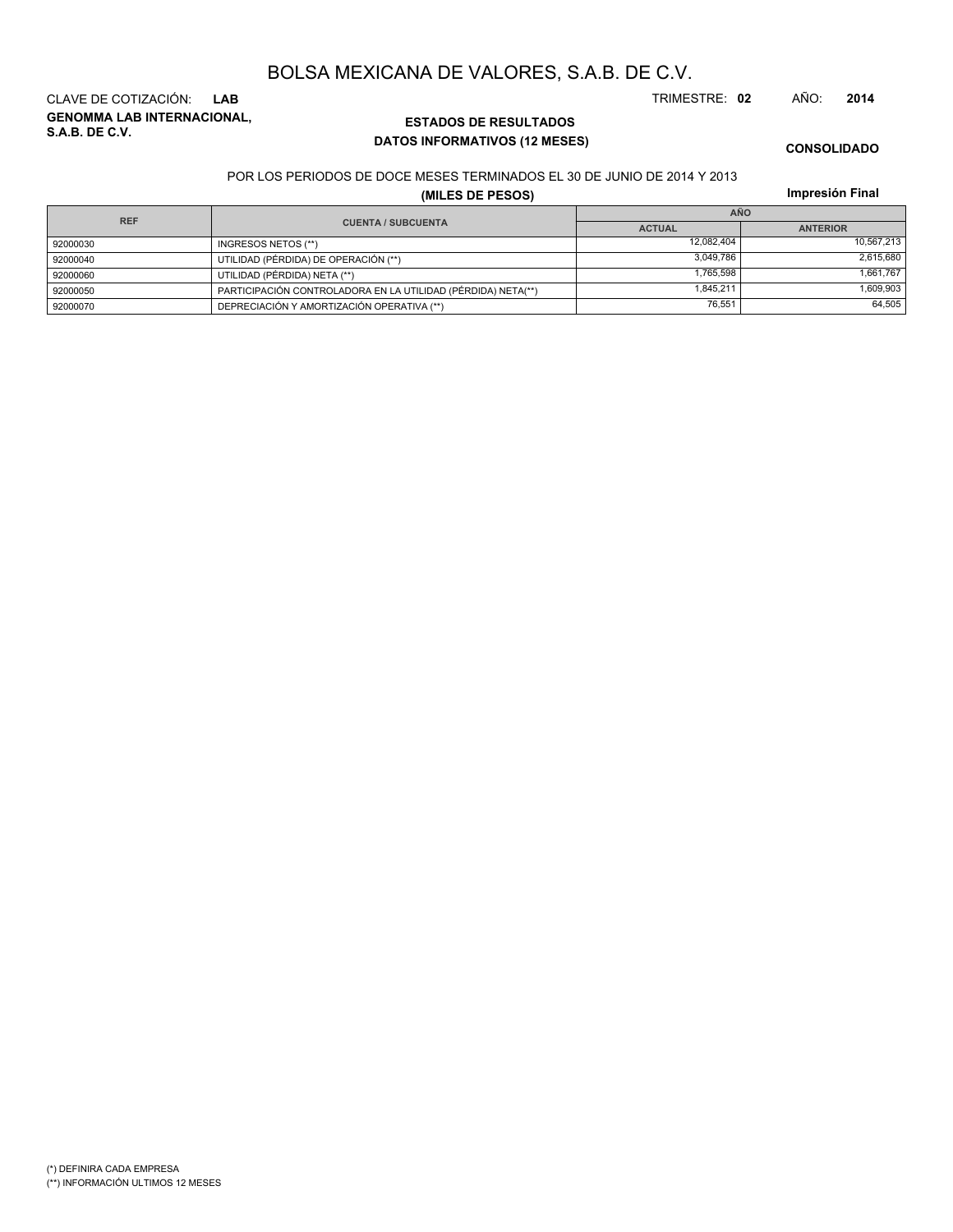CLAVE DE COTIZACIÓN:**LAB**

**GENOMMA LAB INTERNACIONAL, S.A.B. DE C.V.**

## **ESTADOS DE CAMBIOS EN EL CAPITALCONTABLE(MILES DE PESOS)**

 TRIMESTRE:TRIMESTRE: 02 AÑO: **<sup>2014</sup>**

**CONSOLIDADO**

**Impresión Final**

|                                                                     |                       |                                       |                                                         | <b>APORTACIONES</b>                                                                                      |  |                 | UTILIDADES O PÉRDIDAS<br><b>ACUMULADAS</b>                               | <b>OTROS</b><br><b>RESULTADOS</b>                                                                                       |            |                                                          |                                            |
|---------------------------------------------------------------------|-----------------------|---------------------------------------|---------------------------------------------------------|----------------------------------------------------------------------------------------------------------|--|-----------------|--------------------------------------------------------------------------|-------------------------------------------------------------------------------------------------------------------------|------------|----------------------------------------------------------|--------------------------------------------|
| <b>CONCEPTOS</b>                                                    | <b>CAPITAL SOCIAL</b> | <b>ACCIONES</b><br><b>RECOMPRADAS</b> | <b>PRIMA EN</b><br><b>EMISIÓN DE</b><br><b>ACCIONES</b> | <b>PARA FUTUROS</b><br><b>OTRO CAPITAL</b><br><b>AUMENTOS DE</b><br><b>CONTRIBUIDO</b><br><b>CAPITAL</b> |  | <b>RESERVAS</b> | <b>UTILIDADES</b><br><b>RETENIDAS</b><br>(PÉRDIDAS<br><b>ACUMULADAS)</b> | <b>INTEGRALES</b><br><b>PARTICIPACIÓN</b><br><b>ACUMULADOS</b><br><b>CONTROLADORA</b><br>(NETOS DE<br><b>IMPUESTOS)</b> |            | <b>PARTICIPACIÓN</b><br><b>NO</b><br><b>CONTROLADORA</b> | <b>TOTAL DE CAPITAL</b><br><b>CONTABLE</b> |
| SALDO INICIAL AL 1 DE ENERO DEL 2013                                | 1,921,660             | $-159,952$                            | 39,749                                                  | $\Omega$                                                                                                 |  | 187,192         | 4,969,765                                                                | 4,695                                                                                                                   | 6,963,109  | 55,717                                                   | 7,018,826                                  |
| AJUSTES RETROSPECTIVOS                                              | $\Omega$              |                                       |                                                         |                                                                                                          |  |                 |                                                                          |                                                                                                                         | $\Omega$   | $\Omega$                                                 | $\Omega$                                   |
| APLICACIÓN DE OTROS RESULTADOS<br>INTEGRALES A UTILIDADES RETENIDAS |                       |                                       |                                                         |                                                                                                          |  |                 |                                                                          |                                                                                                                         | C          | $\Omega$                                                 |                                            |
| CONSTITUCIÓN DE RESERVAS                                            |                       |                                       |                                                         |                                                                                                          |  | 62,417          | $-62,417$                                                                |                                                                                                                         | $\Omega$   | $\Omega$                                                 |                                            |
| DIVIDENDOS DECRETADOS                                               |                       |                                       |                                                         |                                                                                                          |  |                 |                                                                          |                                                                                                                         | $\Omega$   |                                                          |                                            |
| (DISMINUCIÓN) AUMENTOS DE CAPITAL                                   |                       |                                       |                                                         |                                                                                                          |  |                 |                                                                          |                                                                                                                         | $\Omega$   |                                                          |                                            |
| RECOMPRA DE ACCIONES                                                |                       | 2,429                                 |                                                         |                                                                                                          |  |                 |                                                                          |                                                                                                                         | 2,429      | $\Omega$                                                 | 2,429                                      |
| (DISMINUCIÓN) AUMENTO EN PRIMA EN<br><b>EMISIÓN DE ACCIONES</b>     |                       |                                       |                                                         |                                                                                                          |  |                 |                                                                          |                                                                                                                         | $\Omega$   | $\Omega$                                                 |                                            |
| (DISMINUCIÓN) AUMENTO DE LA<br>PARTICIPACIÓN NO CONTROLADORA        |                       |                                       |                                                         |                                                                                                          |  |                 |                                                                          |                                                                                                                         |            |                                                          |                                            |
| OTROS MOVIMIENTOS                                                   |                       |                                       |                                                         |                                                                                                          |  |                 |                                                                          |                                                                                                                         | $\Omega$   | 8,563                                                    | 8,563                                      |
| RESULTADO INTEGRAL                                                  | $\Omega$              |                                       |                                                         |                                                                                                          |  |                 | 448,270                                                                  | 10,707                                                                                                                  | 458,977    | 24,017                                                   | 482,994                                    |
| SALDO FINAL AL 30 DE JUNIO DEL 2013                                 | 1,921,660             | $-157,523$                            | 39,749                                                  | $\mathbf{0}$                                                                                             |  | 249,609         | 5,355,618                                                                | 15,402                                                                                                                  | 7,424,515  | 88,297                                                   | 7,512,812                                  |
| SALDO INICIAL AL 1 DE ENERO DEL 2014                                | 1,914,306             | $-74,622$                             | 39,749                                                  | 0                                                                                                        |  | 249,609         | 6,569,397                                                                | 12,835                                                                                                                  | 8,711,274  | 124,170                                                  | 8,835,444                                  |
| AJUSTES RETROSPECTIVOS                                              | $\Omega$              |                                       |                                                         |                                                                                                          |  |                 |                                                                          |                                                                                                                         | $\Omega$   | $\Omega$                                                 |                                            |
| APLICACIÓN DE OTROS RESULTADOS<br>INTEGRALES A UTILIDADES RETENIDAS |                       |                                       |                                                         |                                                                                                          |  |                 |                                                                          |                                                                                                                         | $\Omega$   | $\Omega$                                                 |                                            |
| CONSTITUCIÓN DE RESERVAS                                            |                       |                                       |                                                         |                                                                                                          |  | 66,434          | $-66,434$                                                                |                                                                                                                         | $\Omega$   | $\Omega$                                                 |                                            |
| DIVIDENDOS DECRETADOS                                               |                       |                                       |                                                         |                                                                                                          |  |                 |                                                                          |                                                                                                                         | $^{\circ}$ |                                                          |                                            |
| (DISMINUCIÓN) AUMENTOS DE CAPITAL                                   |                       |                                       |                                                         |                                                                                                          |  |                 |                                                                          |                                                                                                                         | $\Omega$   |                                                          |                                            |
| RECOMPRA DE ACCIONES                                                |                       | 3,622                                 |                                                         |                                                                                                          |  |                 |                                                                          |                                                                                                                         | 3,622      |                                                          | 3,622                                      |
| (DISMINUCIÓN) AUMENTO EN PRIMA EN<br><b>EMISIÓN DE ACCIONES</b>     |                       |                                       |                                                         |                                                                                                          |  |                 |                                                                          |                                                                                                                         |            | $\Omega$                                                 |                                            |
| (DISMINUCIÓN) AUMENTO DE LA<br>PARTICIPACIÓN NO CONTROLADORA        |                       |                                       |                                                         |                                                                                                          |  |                 |                                                                          |                                                                                                                         | $\Omega$   | $\Omega$                                                 |                                            |
| OTROS MOVIMIENTOS                                                   |                       |                                       |                                                         |                                                                                                          |  |                 |                                                                          |                                                                                                                         | $^{\circ}$ | $\Omega$                                                 |                                            |
| RESULTADO INTEGRAL                                                  |                       |                                       |                                                         |                                                                                                          |  |                 | 461,401                                                                  | $-16,778$                                                                                                               | 444,623    | 43,241                                                   | 487,864                                    |
| SALDO FINAL AL 30 DE JUNIO DEL 2014                                 | 1,914,306             | $-71,000$                             | 39,749                                                  | $\Omega$                                                                                                 |  | 316,043         | 6,964,364                                                                | $-3,943$                                                                                                                | 9,159,519  | 167,411                                                  | 9,326,930                                  |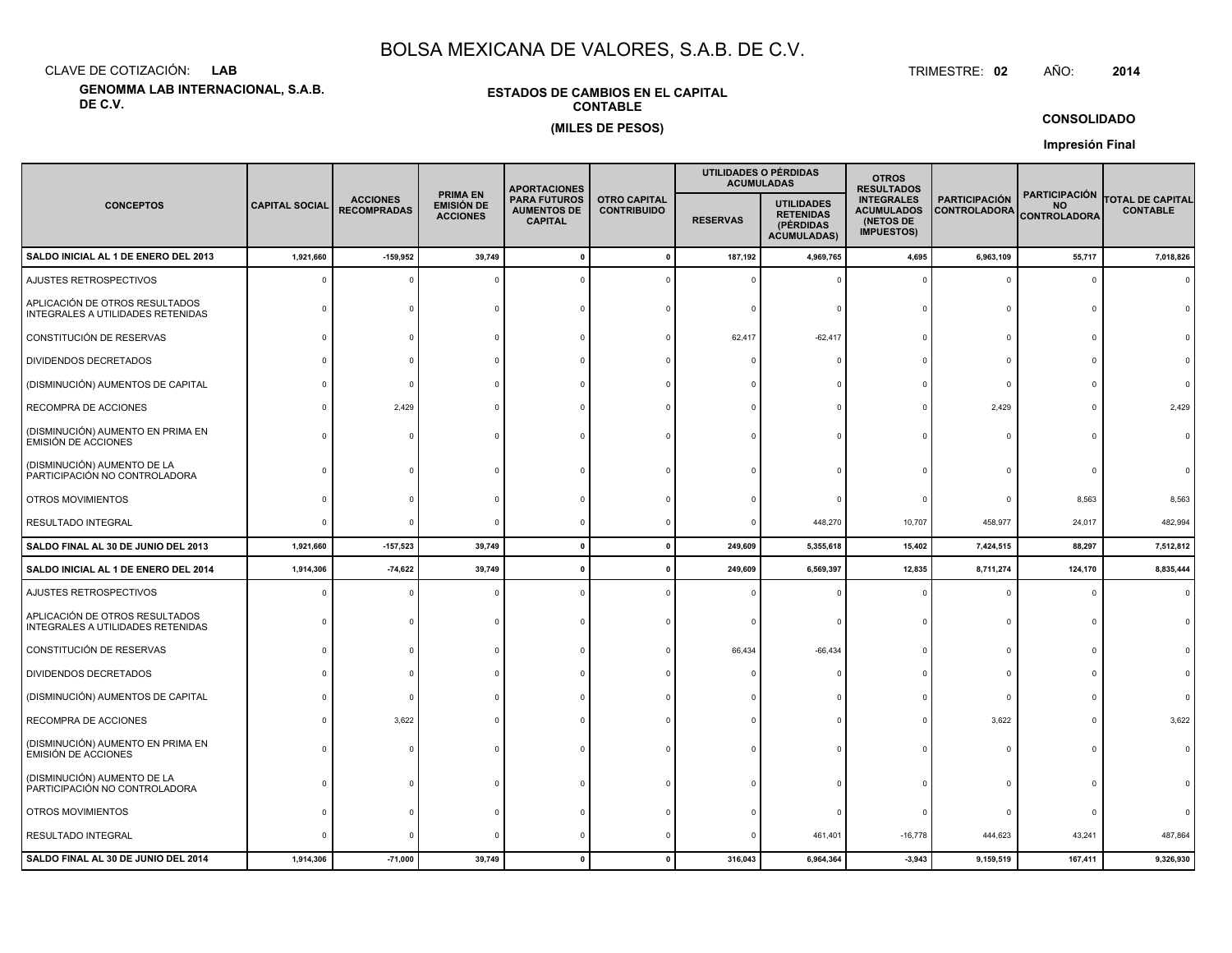TRIMESTRE: **02** AÑO: **2014**

## CLAVE DE COTIZACIÓN: **LAB**

## **ESTADOS DE FLUJOS DE EFECTIVO (METODO INDIRECTO) GENOMMA LAB INTERNACIONAL, S.A.B. DE C.V.**

## POR LOS PERIODOS DE SEIS MESES TERMINADOS EL 30 DE JUNIO DE 2014 Y

## 2013

# **(MILES DE PESOS) Impresión Final**

**CONSOLIDADO**

|                                      |                                                                                                 | <b>AÑO ACTUAL</b> | AÑO ANTERIOR   |
|--------------------------------------|-------------------------------------------------------------------------------------------------|-------------------|----------------|
| <b>REF</b>                           | <b>CUENTA/SUBCUENTA</b>                                                                         | <b>IMPORTE</b>    | <b>IMPORTE</b> |
| <b>ACTIVIDADES DE OPERACIÓN</b>      |                                                                                                 |                   |                |
| 50010000                             | UTILIDAD (PÉRDIDA) NETA ANTES DE IMPUESTOS A LA UTILIDAD                                        | 743,267           | 678,987        |
| 50020000                             | +(-) PARTIDAS SIN IMPACTO EN EL EFECTIVO                                                        | $\mathbf 0$       | 0              |
| 50020010                             | + ESTIMACIÓN DEL PERIODO                                                                        | $\mathbf 0$       | $\mathsf 0$    |
| 50020020                             | +PROVISIÓN DEL PERIODO                                                                          | $\mathbf 0$       | 0              |
| 50020030                             | + (-) OTRAS PARTIDAS NO REALIZADAS                                                              | $\mathbf 0$       | $\mathsf 0$    |
| 50030000                             | +(-) PARTIDAS RELACIONADAS CON ACTIVIDADES DE INVERSIÓN                                         | 46,320            | 7,478          |
| 50030010                             | + DEPRECIACIÓN Y AMORTIZACIÓN DEL PERIODO                                                       | 42,963            | 30,655         |
| 50030020                             | (-) + UTILIDAD O PERDIDA EN VENTA DE PROPIEDADES PLANTA Y EQUIPO                                | 173               | $-6,262$       |
| 50030030                             | +(-) PÉRDIDA (REVERSIÓN) POR DETERIORO                                                          | $\mathbf 0$       | $\mathbf 0$    |
| 50030040                             | (-)+PARTICIPACIÓN EN ASOCIADAS Y NEGOCIOS CONJUNTOS                                             | 1,067             | $-17,118$      |
| 50030050                             | (-)DIVIDENDOS COBRADOS                                                                          | $\mathbf 0$       | $\mathbf 0$    |
| 50030060                             | (-)INTERESES A FAVOR                                                                            | $\mathbf 0$       | $\mathsf 0$    |
| 50030070                             | (-)FLUCTUACIÓN CAMBIARIA                                                                        | $-47$             | 203            |
| 50030080                             | (-) +OTRAS PARTIDAS                                                                             | 2,164             | $\mathbf 0$    |
| 50040000                             | +(-) PARTIDAS RELACIONADAS CON ACTIVIDADES DE FINANCIAMIENTO                                    | 166,770           | 135,965        |
| 50040010                             | (+)INTERESES DEVENGADOS A CARGO                                                                 | 166,770           | 135,965        |
| 50040020                             | (+)FLUCTUACIÓN CAMBIARIA                                                                        | 0                 | 0              |
| 50040030                             | (+)OPERACIONES FINANCIERAS DE DERIVADOS                                                         | $\mathbf 0$       | $\mathsf 0$    |
| 50040040                             | + (-) OTRAS PARTIDAS                                                                            | $\mathbf 0$       | $\pmb{0}$      |
| 50050000                             | FLUJO DERIVADO DEL RESULTADO ANTES DE IMPUESTOS A LA UTILIDAD                                   | 956,357           | 822,430        |
| 50060000                             | FLUJOS GENERADOS O UTILIZADOS EN LA OPERACIÓN                                                   | $-727,938$        | 47,184         |
| 50060010                             | + (-) DECREMENTO (INCREMENTO) EN CLIENTES                                                       | $-130,488$        | 831,562        |
| 50060020                             | + (-) DECREMENTO (INCREMENTO) EN INVENTARIOS                                                    | 80,206            | $-225,462$     |
| 50060030                             | + (-) DECREMENTO (INCREMENTO) EN OTRAS CUENTAS POR COBRAR Y OTROS ACTIVOS<br><b>CIRCULANTES</b> | $-342,972$        | $-387,077$     |
| 50060040                             | + (-) INCREMENTO (DECREMENTO) EN PROVEEDORES                                                    | $-202,768$        | 3,447          |
| 50060050                             | + (-) INCREMENTO (DECREMENTO) EN OTROS PASIVOS                                                  | 52,112            | $-47,568$      |
| 50060060                             | + (-)IMPUESTOS A LA UTILIDAD PAGADOS O DEVUELTOS                                                | $-184,028$        | $-127,718$     |
| 50070000                             | FLUJOS NETOS DE EFECTIVO DE ACTIVIDADES DE OPERACIÓN                                            | 228,419           | 869,614        |
| <b>ACTIVIDADES DE INVERSIÓN</b>      |                                                                                                 |                   |                |
| 50080000                             | FLUJOS NETOS DE EFECTIVO DE ACTIVIDADES DE INVERSIÓN                                            | $-970,384$        | $-607,111$     |
| 50080010                             | (-)INVERSIONES CON CARÁCTER PERMANENTE                                                          | $-600,000$        | $\mathbf 0$    |
| 50080020                             | +DISPOSICIONES DE INVERSIONES CON CARÁCTER PERMANENTE                                           | 0                 | $\mathsf 0$    |
| 50080030                             | (-)INVERSION EN PROPIEDADES, PLANTA Y EQUIPO                                                    | $-54,961$         | $-18,318$      |
| 50080040                             | +VENTA DE PROPIEDADES, PLANTA Y EQUIPO                                                          | 556               | 9,313          |
| 50080050                             | (-) INVERSIONES TEMPORALES                                                                      | 0                 | 0              |
| 50080060                             | +DISPOSICION DE INVERSIONES TEMPORALES                                                          | $\mathbf 0$       | $\mathbf 0$    |
| 50080070                             | (-)INVERSION EN ACTIVOS INTANGIBLES                                                             | $-315,979$        | $-598,106$     |
| 50080080                             | +DISPOSICION DE ACTIVOS INTANGIBLES                                                             | $\pmb{0}$         | $\mathbf 0$    |
| 50080090                             | (-)ADQUISICIONES DE NEGOCIOS                                                                    | $\mathbf 0$       | 0              |
| 50080100                             | +DISPOSICIONES DE NEGOCIOS                                                                      | $\mathbf 0$       | $\pmb{0}$      |
| 50080110                             | +DIVIDENDOS COBRADOS                                                                            | $\mathbf 0$       | $\pmb{0}$      |
| 50080120                             | +INTERESES COBRADOS                                                                             | 0                 | $\mathbf 0$    |
| 50080130                             | +(-) DECREMENTO (INCREMENTO) ANTICIPOS Y PRESTAMOS A TERCEROS                                   | $\mathsf 0$       | $\mathbf 0$    |
| 50080140                             | + (-) OTRAS PARTIDAS                                                                            | $\mathbf 0$       | $\mathbf 0$    |
| <b>ACTIVIDADES DE FINANCIAMIENTO</b> |                                                                                                 |                   |                |
| 50090000                             | FLUJOS NETOS DE EFECTIVO DE ACTIVIDADES DE FINANCIAMIENTO                                       | 462,396           | 456,523        |
| 50090010                             | + FINANCIAMIENTOS BANCARIOS                                                                     | 1,165,779         | 653,742        |
| 50090020                             | + FINANCIAMIENTOS BURSÁTILES                                                                    | $\mathbf 0$       | $\mathbf 0$    |
| 50090030                             | + OTROS FINANCIAMIENTOS                                                                         | $\mathbf 0$       | $\mathbf 0$    |
| 50090040                             | (-) AMORTIZACIÓN DE FINANCIAMIENTOS BANCARIOS                                                   | $-541,829$        | $-100,000$     |
| 50090050                             | (-) AMORTIZACIÓN DE FINANCIAMIENTOS BURSÁTILES                                                  | $\mathbf 0$       | 0              |
| 50090060                             | (-) AMORTIZACIÓN DE OTROS FINANCIAMIENTOS                                                       | $\mathbf 0$       | $\mathbf 0$    |
| 50090070                             | + (-) INCREMENTO (DECREMENTO) EN EL CAPITAL SOCIAL                                              | $\mathbf 0$       | 0              |
| 50090080                             | (-) DIVIDENDOS PAGADOS                                                                          | $\mathbf 0$       | 0              |
| 50090090                             | + PRIMA EN EMISIÓN DE ACCIONES                                                                  | $\mathbf 0$       | $\mathbf 0$    |
| 50090100                             | + APORTACIONES PARA FUTUROS AUMENTOS DE CAPITAL                                                 | $\mathbf 0$       | $\mathbf 0$    |
| 50090110                             | (-)INTERESES PAGADOS                                                                            | $-159, 118$       | $-105,504$     |
| 50090120                             | (-)RECOMPRA DE ACCIONES                                                                         | $-1,365$          | $-1,456$       |
| 50090130                             | + (-) OTRAS PARTIDAS                                                                            | $-1,071$          | 9,741          |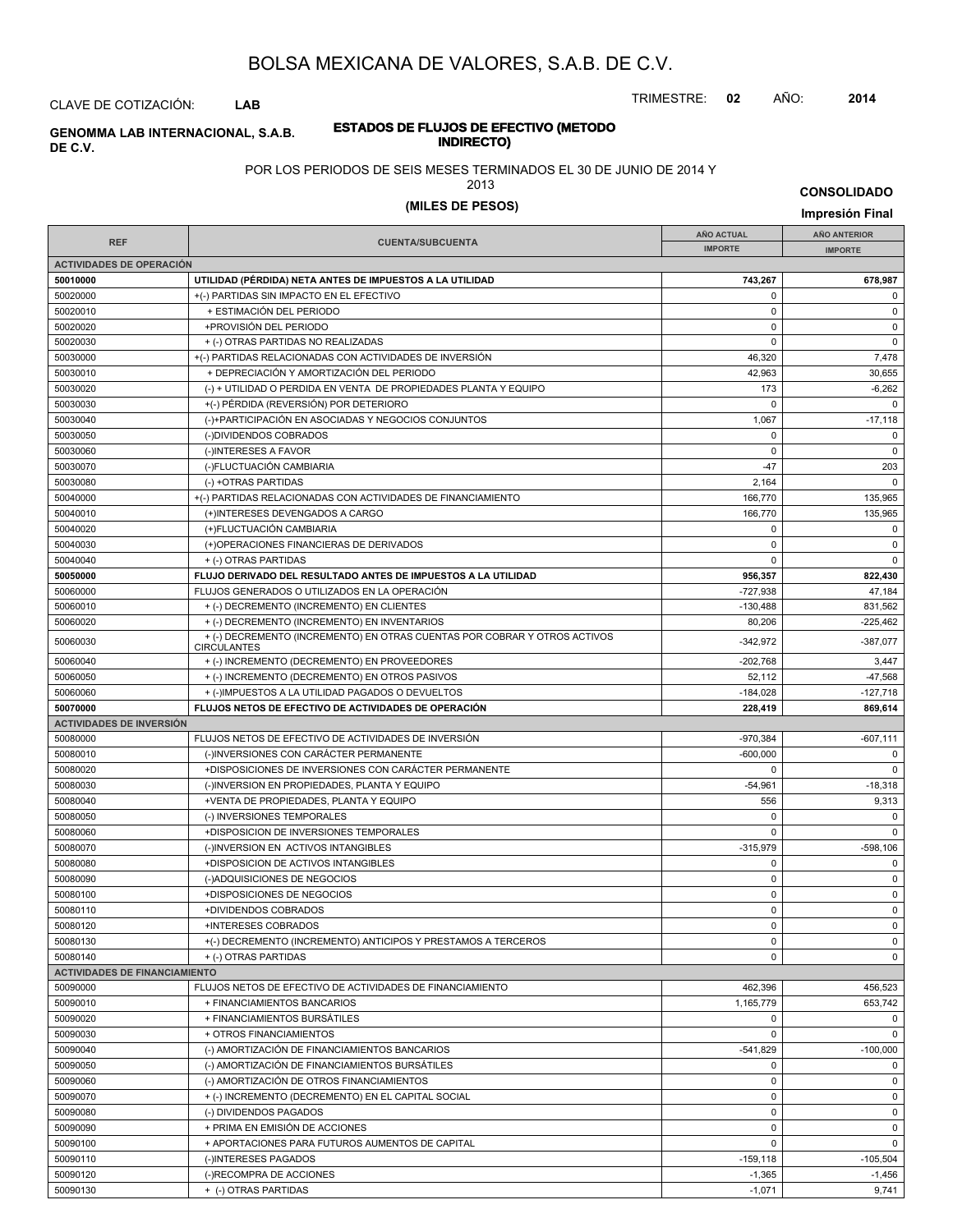TRIMESTRE: **02** AÑO: **2014**

## CLAVE DE COTIZACIÓN: **LAB**

## **ESTADOS DE FLUJOS DE EFECTIVO (METODO INDIRECTO) GENOMMA LAB INTERNACIONAL, S.A.B. DE C.V.**

## POR LOS PERIODOS DE SEIS MESES TERMINADOS EL 30 DE JUNIO DE 2014 Y

2013

# **(MILES DE PESOS) Impresión Final**

|            |                                                                 | AÑO ACTUAL     | AÑO ANTERIOR   |
|------------|-----------------------------------------------------------------|----------------|----------------|
| <b>REF</b> | <b>CUENTA/SUBCUENTA</b>                                         | <b>IMPORTE</b> | <b>IMPORTE</b> |
| 50100000   | INCREMENTO (DISMINUCION) DE EFECTIVO Y EQUIVALENTES DE EFECTIVO | -279.569       | 719.026        |
| 50110000   | CAMBIOS EN EL VALOR DEL EFECTIVO Y EQUIVALENTES DE EFECTIVO     | $-25.790$      | $-19.899$      |
| 50120000   | EFECTIVO Y EQUIVALENTES DE EFECTIVO AL PRINCIPIO DEL PERIODO    | 1.767.144      | 917.167        |
| 50130000   | EFECTIVO Y EQUIVALENTES DE EFECTIVO AL FINAL DEL PERIODO        | 1.461.785      | 1.616.294      |

## **CONSOLIDADO**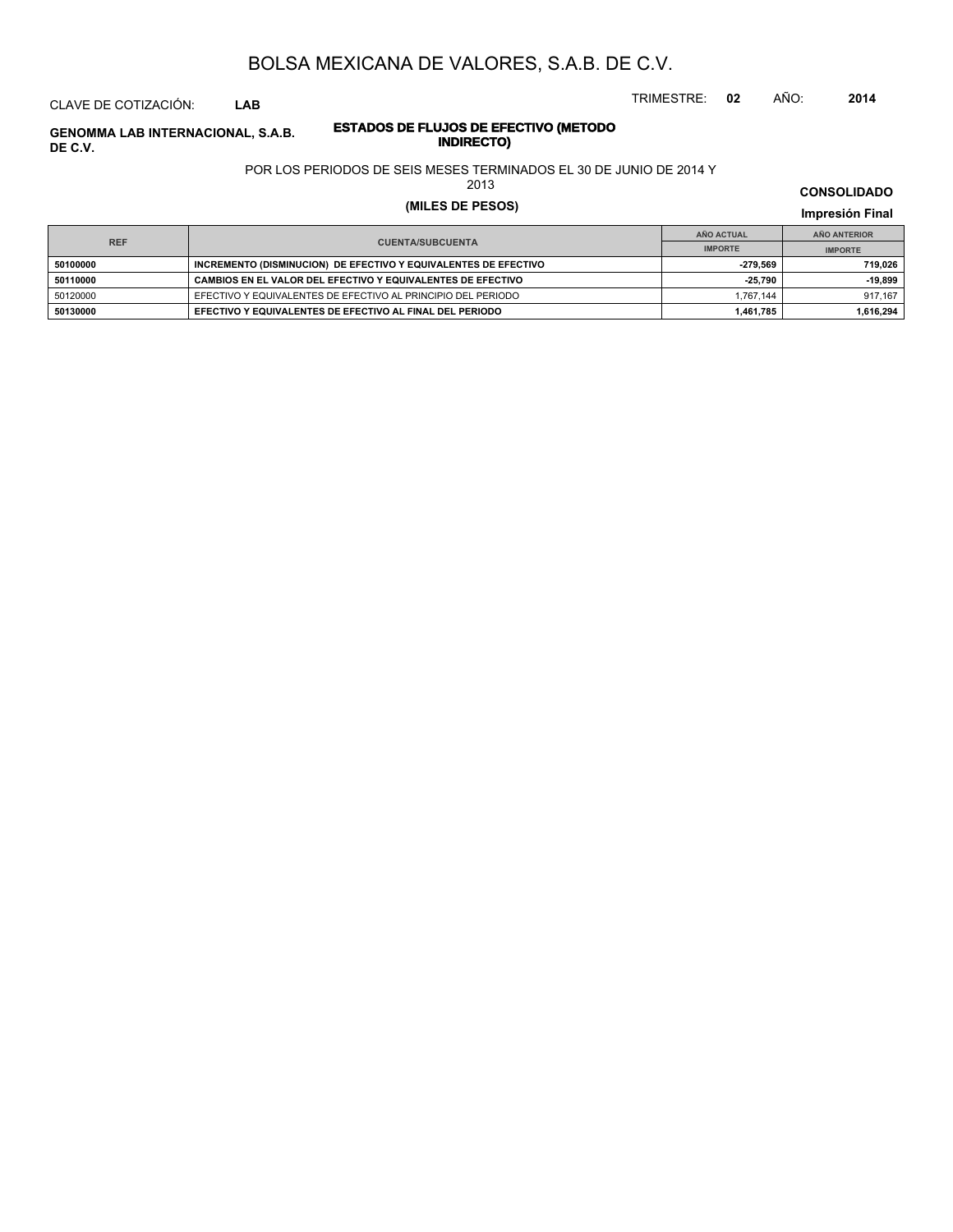CLAVE DE COTIZACIÓN: **LAB**

**GENOMMA LAB INTERNACIONAL,**

### **COMENTARIOS Y ANALISIS DE LA ADMINISTRACIÓN SOBRE LOS RESULTADOS DE S.A.B. DE C.V.** PAGINA / 6 **OPERACIÓN Y SITUACIÓN FINANCIERA DE LA COMPAÑÍA**

TRIMESTRE: **02** AÑO: **2014**

 $1/6$ **CONSOLIDADO Impresión Final**

GENOMMA LAB INTERNACIONAL REPORTA RESULTADOS DEL SEGUNDO TRIMESTRE DE 2014

MÉXICO D.F., A 24 DE JULIO DE 2014

GENOMMA LAB INTERNACIONAL, S.A.B. DE C.V. (BMV: LAB.B) ("GENOMMA LAB" O "LA COMPAÑÍA"), DA A CONOCER LOS RESULTADOS CORRESPONDIENTES AL SEGUNDO TRIMESTRE TERMINADO EL 30 DE JUNIO DE 2014. TODAS LAS CIFRAS INCLUIDAS EN ESTE REPORTE SE ENCUENTRAN EN PESOS NOMINALES MEXICANOS Y ESTÁN PRESENTADAS DE ACUERDO A LAS NORMAS INTERNACIONALES DE INFORMACIÓN FINANCIERA (NIIF O IFRS POR SUS SIGLAS EN INGLÉS). PARA CUMPLIR CON LAS DISPOSICIONES ESTABLECIDAS POR LA COMISIÓN NACIONAL BANCARIA Y DE VALORES (CNBV), LA COMPAÑÍA ADOPTÓ A PARTIR DEL 1 DE ENERO DE 2012 EL MARCO CONTABLE ESTABLECIDO EN LAS NORMAS INTERNACIONALES DE INFORMACIÓN FINANCIERA (IFRS) PARA LA PREPARACIÓN DE SUS ESTADOS FINANCIEROS.

RESULTADOS Y HECHOS RELEVANTES DEL 2T 2014 (VS. 2T 2013)

 LAS VENTAS NETAS EN EL SEGUNDO TRIMESTRE ALCANZARON PS. 2,900.0 MILLONES, UN INCREMENTO DE 14.5% CONTRA EL MISMO PERIODO DE 2013.

 EN EL SEGUNDO TRIMESTRE DE 2014, LAS VENTAS EN MÉXICO AUMENTARON 6.6% A PS. 1,600.6 MILLONES, COMPARADO CON EL MISMO TRIMESTRE DE 2013, REPRESENTANDO 59.6% DE LAS VENTAS TOTALES DE LOS ÚLTIMOS DOCE MESES.

 LAS VENTAS DE NUESTRAS OPERACIONES INTERNACIONALES AUMENTARON 26.0% EN EL SEGUNDO TRIMESTRE DE 2014, COMPARADO CON EL MISMO TRIMESTRE DE 2013, ALCANZANDO PS. 1,299.4 MILLONES, LO QUE REPRESENTA 40.4% DE LAS VENTAS TOTALES DE LOS ÚLTIMOS DOCE MESES. EL EBITDA AUMENTÓ 14.7%, ALCANZANDO PS. 613.5 MILLONES EN EL TRIMESTRE, LO QUE REPRESENTA UN MARGEN DE 21.2%.

 LA UTILIDAD NETA CONSOLIDADA ALCANZÓ LOS PS. 326.6 MILLONES. LA UTILIDAD POR ACCIÓN EN ESTE TRIMESTRE FUE DE PS. 1.68, UN INCREMENTO DE 9.7%, COMPARADO CON EL MISMO PERIODO DE 2013.

 EL CICLO DE CONVERSIÓN DE EFECTIVO FUE DE 145 DÍAS AL 30 DE JUNIO DE 2014, EL CUAL ESTÁ EN LÍNEA CON NUESTRA GUÍA DE RESULTADOS.

COMENTARIOS DEL DIRECTOR GENERAL

EL SR. RODRIGO HERRERA, DIRECTOR GENERAL DE LA COMPAÑÍA MENCIONÓ: "ESTAMOS SATISFECHOS CON EL CRECIMIENTO DE 14.5% EN VENTAS NETAS ALCANZADO EN ESTE SEGUNDO TRIMESTRE. EL CRECIMIENTO EN VENTAS NETAS FUE IMPULSADO PRINCIPALMENTE POR NUESTRAS OPERACIONES INTERNACIONALES, DONDE SEGUIMOS VIENDO UN FUERTE POTENCIAL, YA QUE HEMOS VISTO RESULTADOS POSITIVOS A NUESTRAS INICIATIVAS. LA PRESENCIA DE GENOMMA ESTÁ CRECIENDO INTERNACIONALMENTE Y ESPERAMOS VER UN DESEMPEÑO SÓLIDO EN LA SEGUNDA MITAD DEL AÑO, A PESAR DE LA LIGERA DESACELERACIÓN VISTA EN EL TRIMESTRE EN ALGUNOS DE LOS PAÍSES DONDE OPERAMOS, COMO BRASIL.

NUESTRAS VENTAS EN MÉXICO SUPERARON NUESTRAS EXPECTATIVAS DURANTE EL TRIMESTRE, CON UN CRECIMIENTO DE 6.6% COMPARADO CON EL 2013, A PESAR DE LA DEBILIDAD DEL CONSUMO EN EL PAÍS. ESTE INCREMENTO SE DEBE AL DESEMPEÑO DE NUESTROS PRODUCTOS OTC Y A UNA LIGERA RECUPERACIÓN DE LAS VENTAS DE PRODUCTOS DE CUIDADO PERSONAL, LAS CUALES PRESENTAN UN CRECIMIENTO ACUMULADO A JUNIO DE 2.9%, COMPARADO CON 2013. A PESAR DE LOS RESULTADOS DE ESTE TRIMESTRE, NOS MANTENEMOS CAUTELOSOS RESPECTO A NUESTRAS EXPECTATIVAS DE VENTAS EN MÉXICO PARA LA SEGUNDA MITAD DEL AÑO.

EL ENFOQUE DE LA ADMINISTRACIÓN EN EL CICLO DE CONVERSIÓN DE EFECTIVO SE HA REFLEJADO EN EL CONTINUO MEJORAMIENTO DE RESULTADOS, YA QUE ACCIONES TOMADAS EN TRIMESTRES PREVIOS NOS HAN PERMITIDO MITIGAR LA ESTACIONALIDAD Y MANTENER UN NIVEL SALUDABLE DE DÍAS DE CICLO DE CONVERSIÓN DE EFECTIVO, LOS CUALES EN ESTE SEGUNDO TRIMESTRE ESTÁN EN LÍNEA CON NUESTRA GUÍA DE RESULTADOS. SIN EMBARGO, CONTINUAREMOS TRABAJANDO PARA MEJORAR EL CAPITAL DE TRABAJO Y LA GENERACIÓN DE FLUJO DE EFECTIVO DE LA COMPAÑÍA."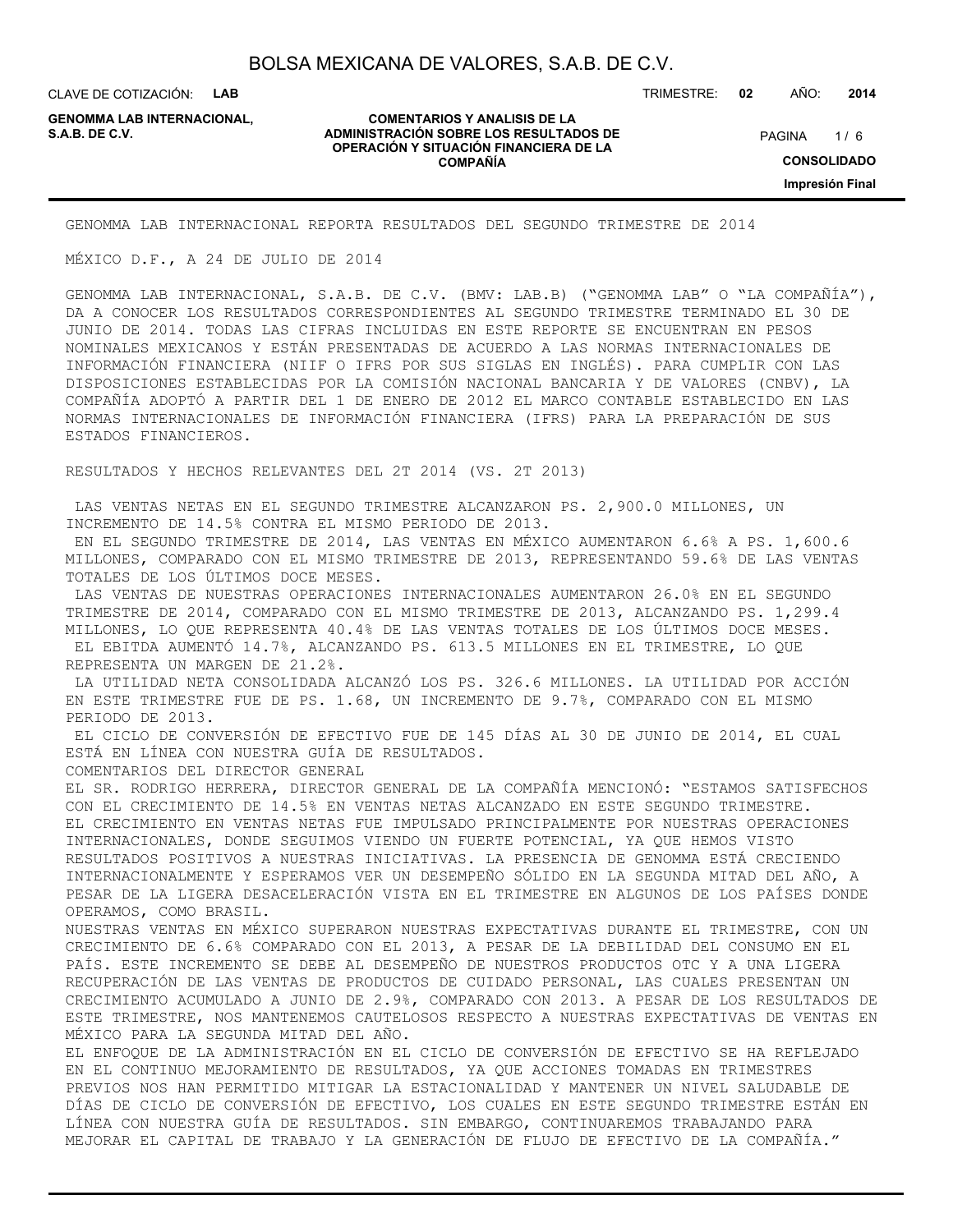CLAVE DE COTIZACIÓN: **LAB**

**GENOMMA LAB INTERNACIONAL,**

#### **COMENTARIOS Y ANALISIS DE LA ADMINISTRACIÓN SOBRE LOS RESULTADOS DE PAGINA 2/6** (PAGINA 2/6) **OPERACIÓN Y SITUACIÓN FINANCIERA DE LA COMPAÑÍA**

TRIMESTRE: **02** AÑO: **2014**

 $2/6$ 

**CONSOLIDADO**

**Impresión Final**

| RESULTADOS CONSOLIDADOS DEL SEGUNDO TRIMESTRE 2014<br>LA SIGUIENTE TABLA PRESENTA LOS ESTADOS DE RESULTADOS CONSOLIDADOS, EN MILLONES DE<br>PESOS (EXCEPTO LAS ACCIONES Y LAS UTILIDADES POR ACCIÓN), MOSTRANDO EL MARGEN DE CADA<br>CONCEPTO COMO PORCENTAJE DE VENTAS NETAS, ASÍ COMO LA VARIACIÓN PORCENTUAL PARA EL<br>TRIMESTRE TERMINADO EL 30 DE JUNIO DE 2014, EN COMPARACIÓN CON EL MISMO PERIODO DE<br>2013:<br>PARA EL TRIMESTRE TERMINADO EL 30 DE JUNIO DE 2014 Y 2013<br>(EN MILLONES DE PESOS NOMINALES)                                                                                                                                                                                                                                                                                                                                                                                                                                                                                                                                                                                                                                                                                                                                                                                                                                                                                                         |
|---------------------------------------------------------------------------------------------------------------------------------------------------------------------------------------------------------------------------------------------------------------------------------------------------------------------------------------------------------------------------------------------------------------------------------------------------------------------------------------------------------------------------------------------------------------------------------------------------------------------------------------------------------------------------------------------------------------------------------------------------------------------------------------------------------------------------------------------------------------------------------------------------------------------------------------------------------------------------------------------------------------------------------------------------------------------------------------------------------------------------------------------------------------------------------------------------------------------------------------------------------------------------------------------------------------------------------------------------------------------------------------------------------------------------------|
| EL EBITDA SE CALCULA AGREGANDO LA DEPRECIACIÓN Y AMORTIZACIÓN A LA UTILIDAD<br>OPERATIVA.<br>2 LA UTILIDAD POR ACCIÓN SE CALCULÓ DIVIDIENDO LA UTILIDAD NETA MAYORITARIA DE LOS<br>ÚLTIMOS 12 MESES ENTRE EL PROMEDIO PONDERADO DEL NÚMERO DE ACCIONES QUE HABÍA EN LA<br>SOCIEDAD DURANTE EL PERIODO. EL NÚMERO TOTAL DE ACCIONES EN CIRCULACIÓN AL 30 DE JUNIO<br>DE 2014 ERA DE 1,048,733,370.                                                                                                                                                                                                                                                                                                                                                                                                                                                                                                                                                                                                                                                                                                                                                                                                                                                                                                                                                                                                                               |
| LAS VENTAS NETAS AUMENTARON 14.5%, ALCANZANDO PS. 2,900.0 MILLONES EN EL SEGUNDO<br>TRIMESTRE DEL 2014, EN COMPARACIÓN CON PS. 2,532.2 MILLONES EN EL MISMO TRIMESTRE DEL<br>2013.                                                                                                                                                                                                                                                                                                                                                                                                                                                                                                                                                                                                                                                                                                                                                                                                                                                                                                                                                                                                                                                                                                                                                                                                                                              |
| LA COMPAÑÍA CLASIFICA LAS VENTAS NETAS DE LAS MARCAS DE LA SIGUIENTE MANERA:                                                                                                                                                                                                                                                                                                                                                                                                                                                                                                                                                                                                                                                                                                                                                                                                                                                                                                                                                                                                                                                                                                                                                                                                                                                                                                                                                    |
| 1) LÍNEA BASE SON MARCAS LANZADAS AL MENOS DOS AÑOS ANTES DEL AÑO FISCAL EN MÉXICO<br>(2012, 2011, 2010 Y ANTERIORES);<br>2) LANZAMIENTOS DEL AÑO ANTERIOR SON MARCAS LANZADAS DURANTE EL AÑO FISCAL ANTERIOR EN<br>MÉXICO $(2013)$ ;<br>3) MARCAS NUEVAS SON MARCAS LANZADAS DURANTE EL AÑO FISCAL EN CURSO EN MÉXICO (2014),<br>$E$ ;<br>4) INTERNACIONALES SON LAS VENTAS NETAS DE LAS OPERACIONES INTERNACIONALES.<br>EL INCREMENTO EN VENTAS NETAS ES EL RESULTADO DE:<br>I) VENTAS DE LA LÍNEA BASE EN MÉXICO DURANTE EL SEGUNDO TRIMESTRE DE 2014, POR PS.<br>1,470.3 MILLONES, INCLUYENDO LAS EXTENSIONES DE LÍNEA DE ESTAS MARCAS;<br>II) UN AUMENTO DE 250.6% (PS. 89.7 MILLONES) EN LANZAMIENTOS DEL AÑO ANTERIOR EN MÉXICO<br>DURANTE EL SEGUNDO TRIMESTRE DE 2014 DEBIDO AL EFECTO ACUMULADO DE ESTAS MARCAS,<br>INCLUYENDO LAS RECIENTES EXTENSIONES DE LÍNEA EN DICHAS MARCAS LANZADAS DURANTE EL<br>2013, ALCANZANDO PS. 125.5 MILLONES;<br>III) VENTAS DE PS. 4.7 MILLONES DURANTE EL SEGUNDO TRIMESTRE DE 2014 DE MARCAS NUEVAS<br>EN MÉXICO;<br>IV) UN INCREMENTO DE 26.0% (PS. 268.2 MILLONES) EN VENTAS DE LAS OPERACIONES<br>INTERNACIONALES PARA ALCANZAR PS. 1,299.4 MILLONES EN EL SEGUNDO TRIMESTRE DE 2014.<br>LOS TRES PAÍSES MÁS GRANDES EN TÉRMINOS DE VENTAS (BRASIL, ARGENTINA Y ESTADOS UNIDOS)<br>REPRESENTARON 66.9% DE LAS VENTAS TOTALES INTERNACIONALES DEL SEGUNDO TRIMESTRE DE<br>2014. |
| LA UTILIDAD BRUTA AUMENTÓ 16.8% PARA LLEGAR A PS. 2,014.2 MILLONES EN EL SEGUNDO<br>TRIMESTRE DE 2014, EN COMPARACIÓN CON PS. 1,724.6 MILLONES EN EL SEGUNDO TRIMESTRE DE<br>2013. EL MARGEN BRUTO AUMENTÓ 1.4 PUNTOS PORCENTUALES, COMO PORCENTAJE DE VENTAS NETAS,<br>AL ALCANZAR 69.5% EN EL SEGUNDO TRIMESTRE DE 2014, COMPARADO CON 68.1% DURANTE EL MISMO                                                                                                                                                                                                                                                                                                                                                                                                                                                                                                                                                                                                                                                                                                                                                                                                                                                                                                                                                                                                                                                                 |

PERIODO DE 2013. ESTE AUMENTO EN MARGEN SE DEBIÓ PRINCIPALMENTE A UNA MEJOR MEZCLA DE NUESTROS PRODUCTOS, DERIVADA DE UNA MAYOR PARTICIPACIÓN DE NUESTROS PRODUCTOS DE CUIDADO PERSONAL RELACIONADOS CON EL SECTOR FARMACÉUTICO DENTRO DE NUESTRAS VENTAS DE CUIDADO PERSONAL, COMO PORCENTAJE DE VENTAS NETAS, LOS CUALES TIENEN UN MENOR COSTO DE VENTAS, ASÍ COMO A CAMBIOS DE PROVEEDORES EN MÉXICO PARA HACER MÁS EFICIENTES LOS COSTOS EN CIERTAS MARCAS Y PRODUCTOS.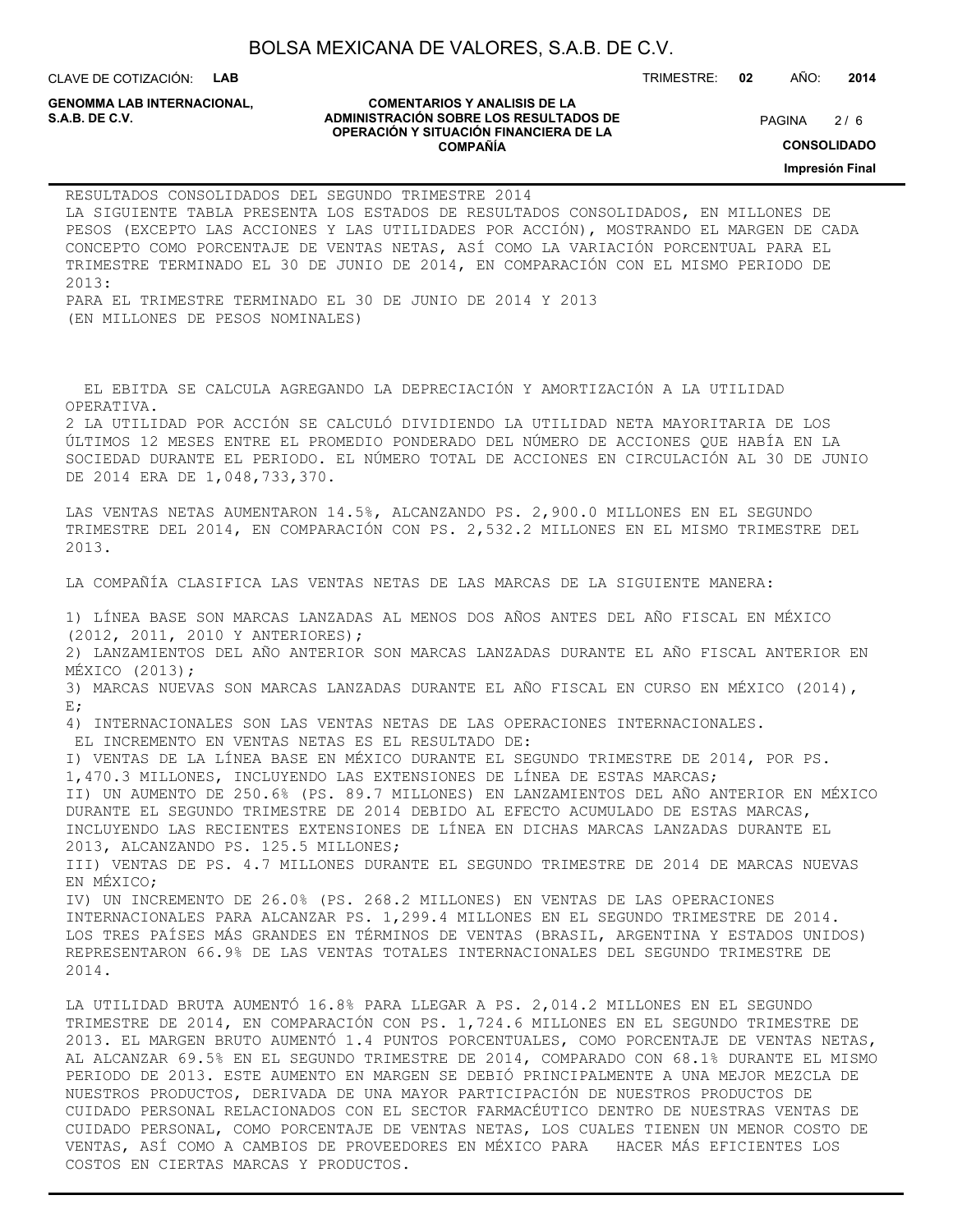CLAVE DE COTIZACIÓN: **LAB** TRIMESTRE: **02** AÑO: **2014**

**GENOMMA LAB INTERNACIONAL,**

#### **COMENTARIOS Y ANALISIS DE LA ADMINISTRACIÓN SOBRE LOS RESULTADOS DE S.A.B. DE C.V.** PAGINA / 6 **OPERACIÓN Y SITUACIÓN FINANCIERA DE LA COMPAÑÍA**

 $3/6$ 

**CONSOLIDADO**

**Impresión Final**

LOS GASTOS GENERALES, DE VENTA Y ADMINISTRACIÓN, COMO PORCENTAJE DE VENTAS NETAS, AUMENTARON 1.4 PUNTOS PORCENTUALES PARA ALCANZAR 49.1% EN EL SEGUNDO TRIMESTRE DE 2014, COMPARADO CON 47.7% EN EL SEGUNDO TRIMESTRE DE 2013. ESTE AUMENTO EN MARGEN SE DEBIÓ PRINCIPALMENTE A MAYORES GASTOS EN PUBLICIDAD DEBIDO A LA COPA DEL MUNDO 2014, LO QUE CAMBIÓ LA TÍPICA ESTACIONALIDAD DEL AÑO, Y ESPERAMOS QUE SE COMPENSE EN LA SEGUNDA MITAD DEL 2014.

EL EBITDA AUMENTÓ 14.7%, ALCANZANDO PS. 613.5 MILLONES DURANTE EL SEGUNDO TRIMESTRE DE 2014, COMPARADO CON PS. 534.9 MILLONES EN EL MISMO PERIODO DE 2013. EL MARGEN DE EBITDA AUMENTÓ 0.1 PUNTOS PORCENTUALES, COMO PORCENTAJE DE VENTAS NETAS, PARA ALCANZAR 21.2% EN EL SEGUNDO TRIMESTRE DE 2014, COMPARADO CON 21.1% EN EL MISMO PERIODO DE 2013. EL AUMENTO EN EL MARGEN DE EBITDA SE DEBIÓ PRINCIPALMENTE A UN MENOR COSTO DE VENTAS, COMO PORCENTAJE DE VENTAS NETAS, EL CUAL FUE COMPENSADO CON MAYORES GASTOS GENERALES, DE VENTA Y ADMINISTRACIÓN (EXCLUYENDO DEPRECIACIÓN Y AMORTIZACIÓN), COMO PORCENTAJE DE VENTAS NETAS.

CONCILIACIÓN DEL EBITDA PARA EL TRIMESTRE TERMINADO EL 30 DE JUNIO DE 2014 Y 2013 (EN MILLONES DE PESOS NOMINALES)

LA UTILIDAD OPERATIVA AUMENTÓ 13.7%, ALCANZANDO PS. 589.4 MILLONES EN EL SEGUNDO TRIMESTRE DE 2014, COMPARADO CON PS. 518.3 MILLONES EN EL SEGUNDO TRIMESTRE DE 2013. EL MARGEN OPERATIVO, COMO PORCENTAJE DE VENTAS NETAS, DISMINUYÓ 0.2 PUNTOS PORCENTUALES, ALCANZANDO 20.3% EN EL SEGUNDO TRIMESTRE DE 2014, COMPARADO CON 20.5% EN EL MISMO PERIODO DE 2013.

EL RESULTADO INTEGRAL DE FINANCIAMIENTO RESULTÓ EN UNA PÉRDIDA DE PS. 112.7 MILLONES EN EL SEGUNDO TRIMESTRE DE 2014, LO QUE REPRESENTA UN INCREMENTO EN LA PÉRDIDA DE PS. 48.8 MILLONES COMPARADO CON LA PÉRDIDA DE PS. 63.9 MILLONES EN EL SEGUNDO TRIMESTRE DE 2013. ESTE CAMBIO SE ATRIBUYE PRINCIPALMENTE A: I) UNA PÉRDIDA CAMBIARIA DE PS. 7.0 MILLONES EN EL SEGUNDO TRIMESTRE DE 2014, COMPARADO CON UNA GANANCIA DE PS. 21.8 MILLONES PARA EL MISMO PERIODO DE 2013, LA PÉRDIDA EN ESTE TRIMESTRE SE DEBIÓ PRINCIPALMENTE A UNA DEPRECIACIÓN DEL DÓLAR ESTADOUNIDENSE COMPARADO CON LAS MONEDAS EN LAS QUE OPERA LA COMPAÑÍA, LO CUAL SE REFLEJÓ EN LA POSICIÓN DE EFECTIVO EN DÓLARES DE LA COMPAÑÍA; II) UN AUMENTO DE PS. 16.6 MILLONES EN LOS GASTOS FINANCIEROS PARA ALCANZAR PS. 89.0 MILLONES DURANTE EL SEGUNDO TRIMESTRE DE 2014, COMPARADO CON PS 72.5 MILLONES DE GASTOS FINANCIEROS DURANTE EL MISMO PERIODO DE 2013; III) UN MAYOR INGRESO FINANCIERO, ALCANZANDO PS. 2.4 MILLONES DURANTE EL SEGUNDO TRIMESTRE DE 2014, COMPARADO CON PS. 1.9 MILLONES DURANTE EL MISMO PERIODO DE 2013; Y IV) UNA PÉRDIDA EN EL EFECTO DE CONVERSIÓN DE ENTIDADES EXTRANJERAS DE PS. 19.1 MILLONES, RESULTADO DEL TIPO DE CAMBIO EN NUESTRAS OPERACIONES INTERNACIONALES, COMPARADO CON UNA PÉRDIDA DE PS. 15.1 MILLONES EN EL MISMO PERIODO DE 2013.

LA UTILIDAD NETA CONSOLIDADA AUMENTÓ 1.0%, ALCANZANDO PS. 326.6 MILLONES DURANTE EL SEGUNDO TRIMESTRE DE 2014, LO QUE REPRESENTÓ UN MARGEN DE 11.3% SOBRE VENTAS NETAS, COMPARADO CON PS. 323.2 MILLONES DURANTE EL SEGUNDO TRIMESTRE DE 2013, LO QUE REPRESENTÓ UN MARGEN DE 12.8%. LA MENOR UTILIDAD NETA SE DEBIÓ A MAYORES GASTOS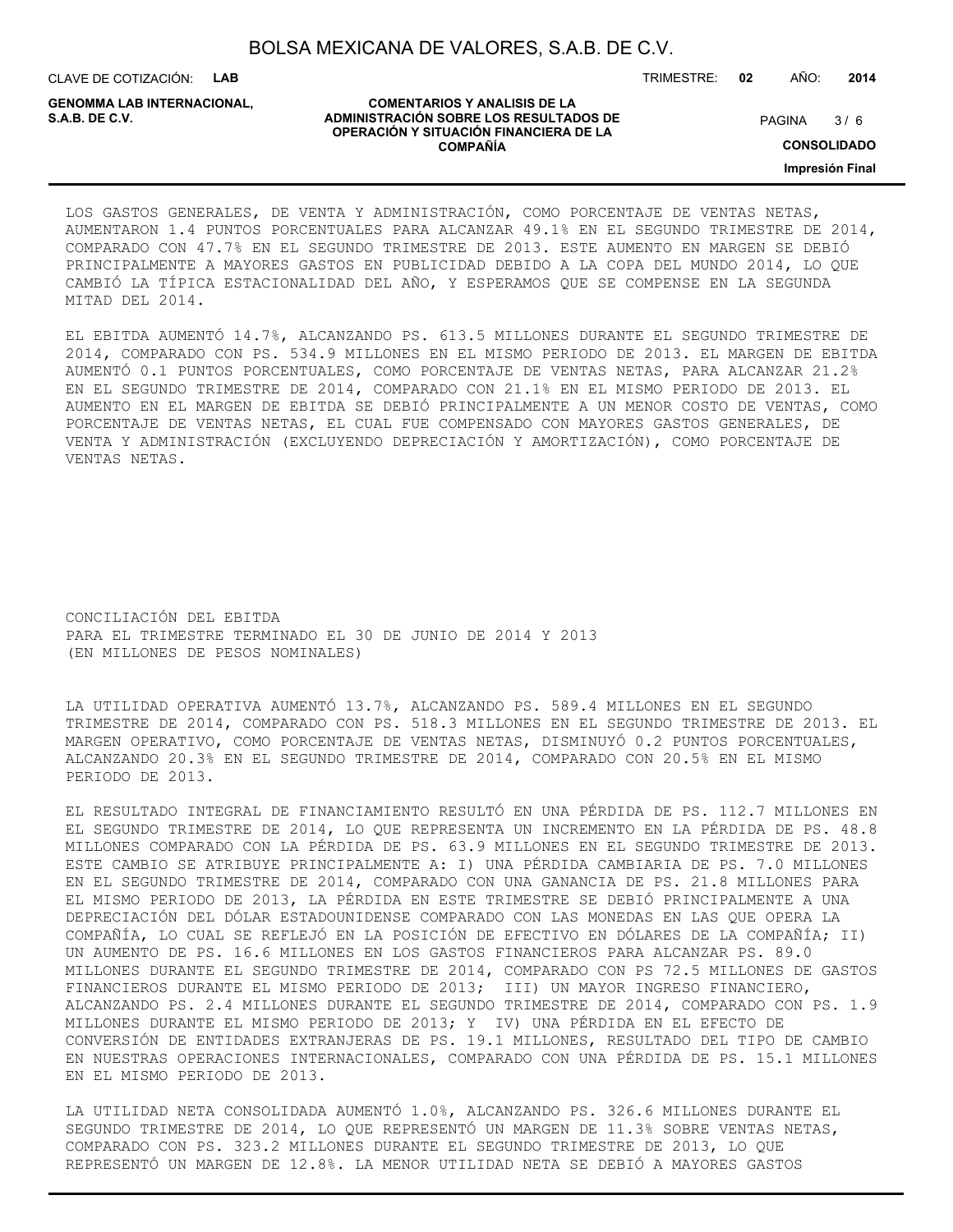CLAVE DE COTIZACIÓN: **LAB**

**GENOMMA LAB INTERNACIONAL,**

## **COMENTARIOS Y ANALISIS DE LA ADMINISTRACIÓN SOBRE LOS RESULTADOS DE S.A.B. DE C.V.** PAGINA / 6 **OPERACIÓN Y SITUACIÓN FINANCIERA DE LA COMPAÑÍA**

 $4/6$ 

TRIMESTRE: **02** AÑO: **2014**

**CONSOLIDADO**

**Impresión Final**

FINANCIEROS DERIVADOS DE UN MAYOR NIVEL DE DEUDA COMPARADO CON EL MISMO TRIMESTRE DE 2013, Y A LA PÉRDIDA CAMBIARIA REGISTRADA EN NUESTRAS OPERACIONES INTERNACIONALES Y EN NUESTRA POSICIÓN DE EFECTIVO EN DÓLARES. BALANCE GENERAL

EFECTIVO Y EQUIVALENTES DISMINUYERON 9.6% (PS. 154.5 MILLONES), ALCANZANDO PS. 1,461.8 MILLONES AL 30 DE JUNIO DE 2014, COMPARADO CON PS. 1,616.3 MILLONES AL 30 DE JUNIO DE 2013. ESTA DISMINUCIÓN SE DEBIÓ PRINCIPALMENTE A VARIOS PAGOS POR ADQUISICIONES, LOS CUALES TAMBIÉN FUERON FINANCIADOS CON NUEVOS PRÉSTAMOS CON INSTITUCIONES FINANCIERAS, Y FUERON COMPENSADOS POR EL EFECTIVO GENERADO DE NUESTRAS OPERACIONES DURANTE LOS ÚLTIMOS DOCE MESES.

LA CARTERA DE CLIENTES FUE DE PS. 5,146.6 MILLONES AL 30 DE JUNIO DE 2014, COMPARADO CON PS. 3,964.0 MILLONES AL 30 DE JUNIO DE 2013. LOS DÍAS DE CLIENTES AUMENTARON 18 DÍAS, AL PASAR DE 135 DÍAS AL 30 DE JUNIO DE 2013 A 153 DÍAS AL 30 DE JUNIO DE 2014. ESTE AUMENTO EN DÍAS SE DEBIÓ PRINCIPALMENTE A NUESTRA EXPANSIÓN INTERNACIONAL Y A LA ENTRADA A NUEVOS CANALES EN MÉXICO Y EN EL EXTRANJERO, ASÍ COMO A UNA BASE COMPARATIVA MUY BAJA DADA LA IMPLEMENTACIÓN DE POLÍTICAS COMERCIALES MÁS ESTRICTAS DURANTE LOS PRIMEROS DOS TRIMESTRES DE 2013.

INVENTARIOS ALCANZARON PS. 1,361.9 MILLONES AL 30 DE JUNIO DE 2014, COMPARADO CON PS. 1,258.6 MILLONES AL 30 DE JUNIO DE 2013. LOS DÍAS DE INVENTARIOS DISMINUYERON 2 DÍAS, AL PASAR DE 139 DÍAS AL 30 DE JUNIO DE 2013 A 137 DÍAS AL 30 DE JUNIO DE 2014. ESTE ES EL RESULTADO DE LOS ESFUERZOS DE LA COMPAÑÍA PARA MANTENER UN NIVEL ESTABLE Y SALUDABLE DE INVENTARIOS, A PESAR DE NUESTRO FUERTE CRECIMIENTO INTERNACIONAL.

OTROS ACTIVOS CIRCULANTES ALCANZARON PS. 2,079.0 MILLONES AL 30 DE JUNIO DE 2014, COMPARADO CON PS. 1,757.1 MILLONES AL 30 DE JUNIO DE 2013. ESTE INCREMENTO SE DEBIÓ PRINCIPALMENTE A IMPUESTOS A FAVOR DE LA COMPAÑÍA QUE SERÁN COMPENSADOS DURANTE LA SEGUNDA MITAD DE 2014.

PROVEEDORES ALCANZARON PS. 1,441.3 MILLONES AL 30 DE JUNIO DE 2014, COMPARADO CON PS. 1,222.1 MILLONES AL 30 DE JUNIO DE 2013. LOS DÍAS DE PROVEEDORES AUMENTARON 10 DÍAS, AL PASAR DE 135 DÍAS AL 30 DE JUNIO DE 2013 A 145 DÍAS AL 30 DE JUNIO DE 2014. ESTE INCREMENTO SE DEBE A LA MEJORA EN NUESTRAS RELACIONES CON PROVEEDORES FUERA DE MÉXICO, AL AUMENTAR LA ESCALA Y EL VOLUMEN.

OTROS PASIVOS CIRCULANTES ALCANZARON PS. 717.0 MILLONES AL 30 DE JUNIO DE 2014, COMPARADO CON PS. 757.3 MILLONES AL 30 DE JUNIO DE 2013.

PRÉSTAMOS DE INSTITUCIONES FINANCIERAS ALCANZARON PS. 2,083.9 MILLONES AL 30 DE JUNIO DE 2014, COMPARADO CON PS. 3,999.6 MILLONES AL 30 DE JUNIO DEL 2013. LA PORCIÓN CIRCULANTE DE LOS PRÉSTAMOS A LARGO PLAZO FUE DE PS. 298.2 MILLONES, LO QUE REPRESENTA EL 14.3% DE LA DEUDA TOTAL CON INSTITUCIONES FINANCIERAS.

CERTIFICADOS BURSÁTILES ALCANZARON PS. 3,984.3 MILLONES AL 30 DE JUNIO DE 2014. AL 30 DE JUNIO DE 2014 LA DEUDA BRUTA CON COSTO DE LA COMPAÑÍA ALCANZÓ PS. 6,068.2 MILLONES, LO QUE REPRESENTA UNA RAZÓN DE DEUDA NETA A EBITDA DE 1.47. CICLO DE CONVERSIÓN DE EFECTIVO ALCANZÓ 145 DÍAS AL FINAL DEL SEGUNDO TRIMESTRE DEL 2014, LO QUE REPRESENTA UN INCREMENTO DE 6 DÍAS COMPARADO CON 139 DÍAS AL FINAL DEL MISMO PERIODO DEL 2013. ESTAMOS MUY SATISFECHOS CON LOS RESULTADOS VISTOS HASTA AHORA EN NUESTRO CICLO DE CONVERSIÓN DE EFECTIVO, YA QUE HEMOS PODIDO MITIGAR LA VOLATILIDAD ENTRE TRIMESTRES Y MANTENER UN NIVEL SALUDABLE, EL CUAL ESTÁ CERCA DE NUESTRA GUÍA DE RESULTADOS DEL AÑO. RESUMEN OPERATIVO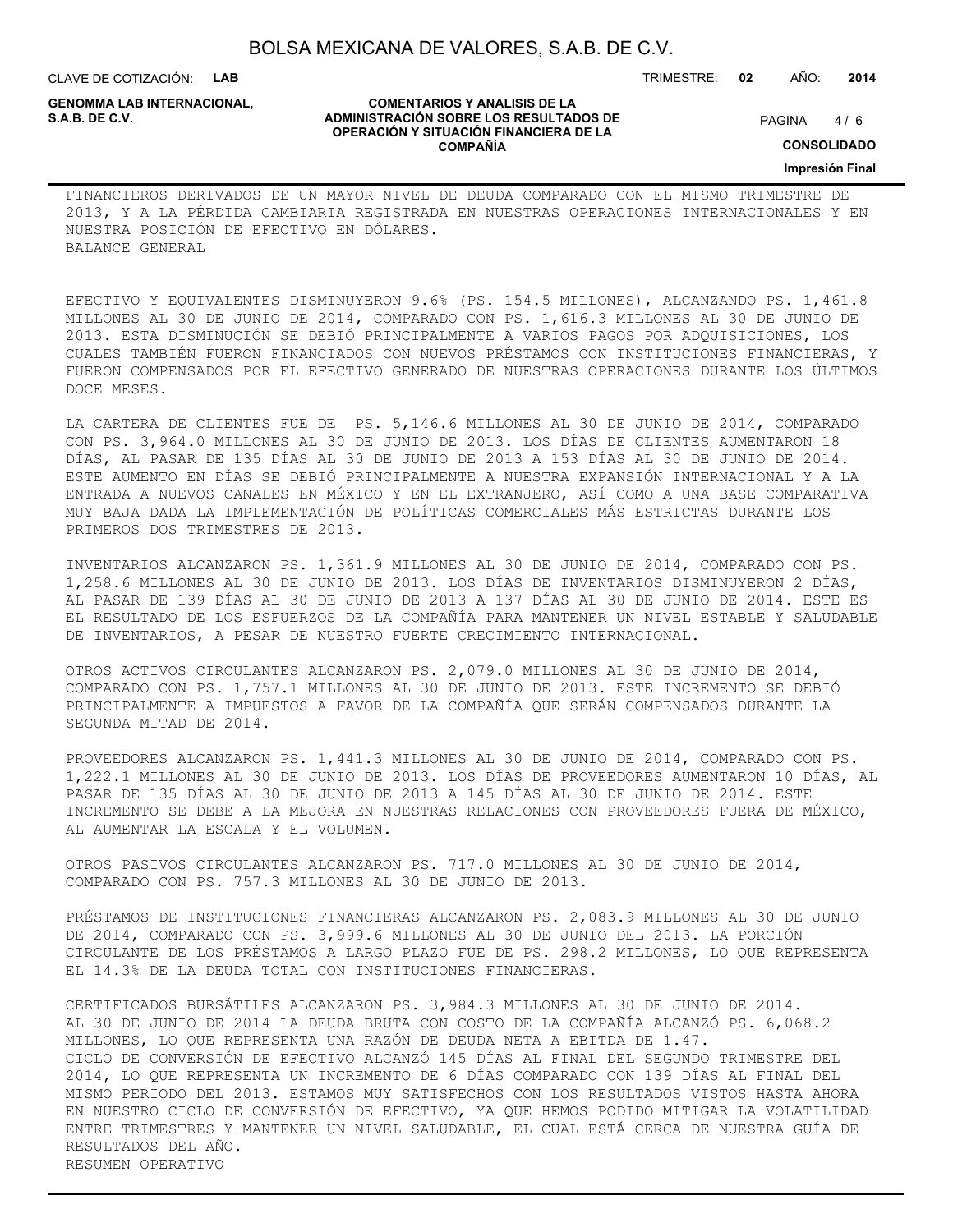CLAVE DE COTIZACIÓN: **LAB**

**GENOMMA LAB INTERNACIONAL,**

#### **COMENTARIOS Y ANALISIS DE LA ADMINISTRACIÓN SOBRE LOS RESULTADOS DE S.A.B. DE C.V.** PAGINA / 6 **OPERACIÓN Y SITUACIÓN FINANCIERA DE LA COMPAÑÍA**

 $5/6$ 

TRIMESTRE: **02** AÑO: **2014**

**CONSOLIDADO**

**Impresión Final**

SEGMENTACIÓN DE VENTAS DEL SEGUNDO TRIMESTRE DE 2014

DURANTE EL SEGUNDO TRIMESTRE DE 2014 LOS PRODUCTOS FARMACÉUTICOS REPRESENTARON EL 57.9% DE LAS VENTAS EN MÉXICO, LOS PRODUCTOS DE CUIDADO PERSONAL REPRESENTARON EL 42.1%.

EN EL SEGUNDO TRIMESTRE DE 2014 LAS VENTAS NETAS DE LOS PRODUCTOS FARMACÉUTICOS EN MÉXICO2 AUMENTARON 5.6%, ALCANZANDO PS. 927.3 MILLONES, COMPARADAS CON EL MISMO PERIODO DE 2013.

LAS VENTAS NETAS DE PRODUCTOS DE CUIDADO PERSONAL EN MÉXICO AUMENTARON 8.1% EN EL SEGUNDO TRIMESTRE DE 2014, A PS. 673.3 MILLONES, COMPARADO CON EL MISMO PERIODO DE 2013.

LAS VENTAS NETAS DE NUESTRAS OPERACIONES INTERNACIONALES AUMENTARON 26.0%, ALCANZANDO PS. 1,299.4 MILLONES EN EL SEGUNDO TRIMESTRE DE 2014, COMPARADO CON PS. 1,031.2 MILLONES PARA EL MISMO PERIODO DE 2013.

(EN MILLONES DE PESOS NOMINALES)

\*FARMA SE REFIERE A MEDICAMENTOS DE LIBRE VENTA (OTC) Y GENÉRICOS EN MÉXICO Y A MEDICAMENTOS DE LIBRE VENTA (OTC) EN LAS OPERACIONES INTERNACIONALES.

LANZAMIENTOS DE NUEVOS PRODUCTOS Y EXTENSIONES DE LÍNEA EN EL SEGUNDO TRIMESTRE DE 2014 GENOMMA LAB LANZÓ 3 PRODUCTOS COMO EXTENSIONES DE LA LÍNEA BASE Y LANZAMIENTOS DEL AÑO ANTERIOR. ALGUNOS DE LOS PRODUCTOS LANZADOS RECIENTEMENTE SON: TEATRICAL CÉLULAS MADRE, UNA EXTENSIÓN DE LÍNEA DE NUESTRA MARCA TEATRICAL, QUE AYUDA A COMBATIR LOS SIGNOS VISIBLES DEL ENVEJECIMIENTO PREMATURO, FAVORECIENDO LOS MECANISMOS NATURALES DE REGENERACIÓN DE LA PIEL.

AH-MICOL, MARCA ADQUIRIDA EN SEPTIEMBRE DE 2013 Y RELANZADA RECIENTEMENTE, ES UN TRATAMIENTO FAMILIAR RECOMENDADO PARA ELIMINAR LOMBRICES Y AMIBAS EN UNA SOLA DOSIS.

XYLODERM, MARCA ADQUIRIDA EN SEPTIEMBRE DE 2013 Y RELANZADA RECIENTEMENTE, ES UN ANTI-INFLAMATORIO, ANTI-ALÉRGICO, ANTI-MICROBIANO Y ANESTÉSICO LOCAL.

## OTROS EVENTOS CORPORATIVOS

AL FINAL DEL SEGUNDO TRIMESTRE, CON LA APROBACIÓN DE LA COMISIÓN FEDERAL DE LA COMPETENCIA ECONÓMICA Y HABIENDO CUMPLIDO CON TODAS LAS CONDICIONES NECESARIAS, GENOMMA LAB CERRÓ LA ADQUISICIÓN DE APROXIMADAMENTE EL 50% DE GRUPO MARZAM, REALIZANDO EL PAGO ACORDADO POR \$600 MILLONES DE PESOS, EL CUAL FUE FINANCIADO CON LÍNEAS DE CRÉDITO DE LARGO PLAZO DE LA COMPAÑÍA. ADICIONALMENTE, GENOMMA LAB TIENE LA OPCIÓN PARA ADQUIRIR HASTA EL 100% DE GRUPO MARZAM, A FINALES DE 2016.

EN LÍNEA CON LA ESTRATEGIA QUE SE TIENE PARA ESTA TRANSACCIÓN, LA COMPAÑÍA ESTÁ AVANZANDO EN EL PROCESO DE ESTABLECER UN FIDEICOMISO QUE SERVIRÁ COMO VEHÍCULO PARA DAR TRANSPARENCIA A LA ADQUISICIÓN Y COMERCIALIZACIÓN DE PRODUCTOS FARMACÉUTICOS Y DE CUIDADO PERSONAL. ESTE FIDEICOMISO SERÁ TOTALMENTE INDEPENDIENTE A GENOMMA LAB Y A GRUPO MARZAM Y SE ESTABLECERÁ CON UNA INSTITUCIÓN FINANCIERA DE PRIMER NIVEL.

COBERTURA DE ANÁLISIS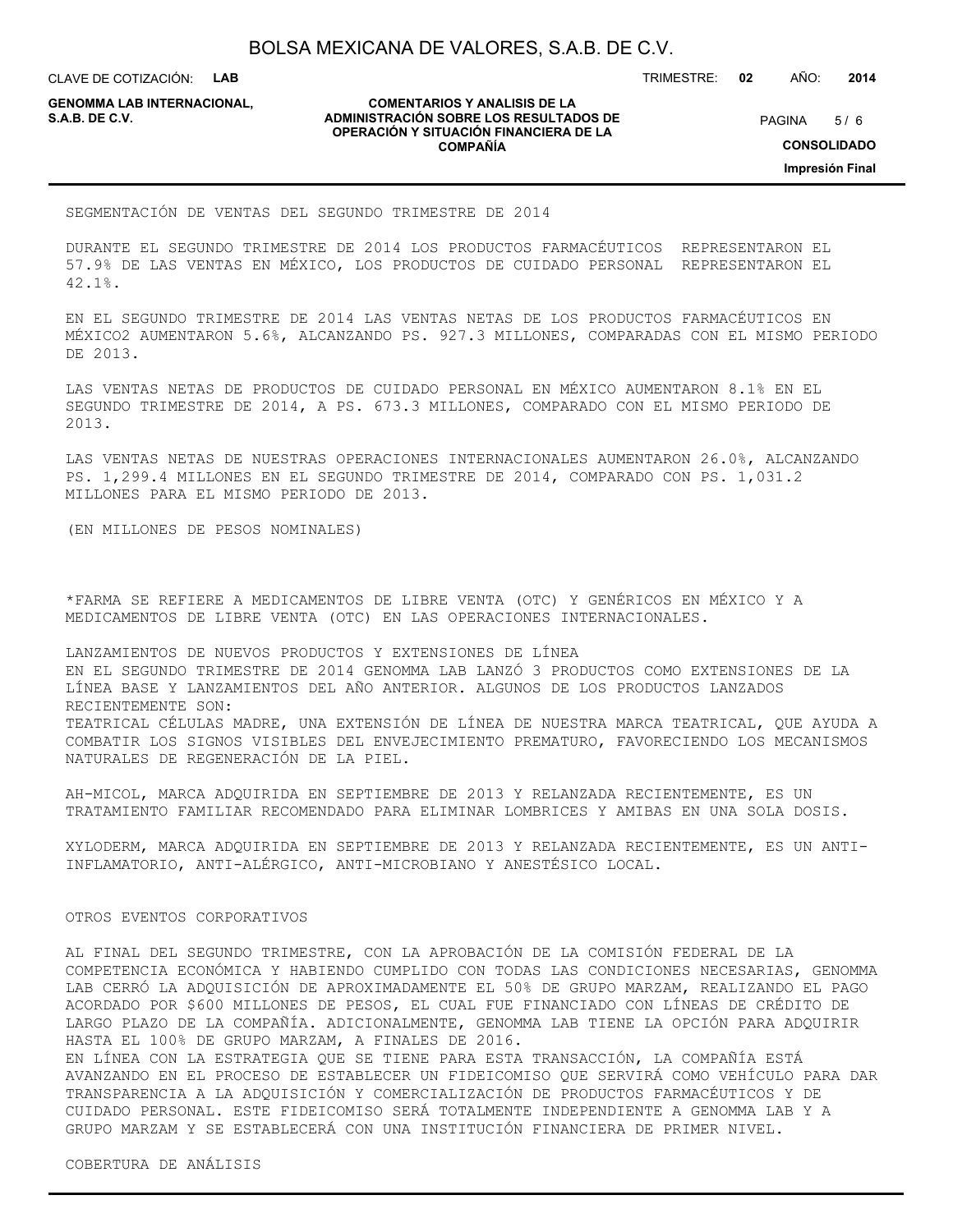CLAVE DE COTIZACIÓN: **LAB**

**GENOMMA LAB INTERNACIONAL,**

#### **COMENTARIOS Y ANALISIS DE LA ADMINISTRACIÓN SOBRE LOS RESULTADOS DE S.A.B. DE C.V.** PAGINA / 6 **OPERACIÓN Y SITUACIÓN FINANCIERA DE LA COMPAÑÍA**

TRIMESTRE: **02** AÑO: **2014**

 $6/6$ 

**CONSOLIDADO**

**Impresión Final**

ACTINVER CASA DE BOLSA S.A. DE C.V.; BANCO ITAÚ BBA, S.A.; BARCLAYS BANK MEXICO, S.A.; BBVA BANCOMER, S.A. INSTITUCIÓN DE BANCA MÚLTIPLE; BTG PACTUAL US CAPITAL LLC; CASA DE BOLSA CREDIT SUISSE S.A.; GBM GRUPO BURSÁTIL MEXICANO, S.A. DE C.V. CASA DE BOLSA; GRUPO FINANCIERO MONEX; GRUPO FINANCIERO BANORTE S.A.B DE C.V.; GRUPO FINANCIERO VE POR MÁS, HSBC SECURITIES (USA) INC.; INTERCAM CASA DE BOLSA, S.A. DE C.V.; INVEX GRUPO FINANCIERO S.A. DE C.V.; JP MORGAN SECURITIES LLC; SANTANDER INVESTMENT SECURITIES INC.; SIGNUM RESEARCH; UBS CASA DE BOLSA S.A. Y VECTOR CASA DE BOLSA.

## DESCRIPCIÓN DE LA COMPAÑÍA

GENOMMA LAB INTERNACIONAL, S.A.B. DE C.V. ES UNA DE LAS EMPRESAS DE MAYOR CRECIMIENTO EN LA INDUSTRIA DE PRODUCTOS FARMACÉUTICOS Y PARA EL CUIDADO PERSONAL EN MÉXICO CON UNA CRECIENTE PRESENCIA INTERNACIONAL. GENOMMA LAB SE DEDICA AL DESARROLLO, VENTA Y PROMOCIÓN DE UNA GRAN VARIEDAD DE PRODUCTOS DE MARCA PREMIUM, MUCHOS DE LOS CUALES SON LÍDERES DE LA CATEGORÍA EN LA CUAL COMPITEN EN TÉRMINOS DE VENTAS Y PARTICIPACIÓN DE MERCADO. GENOMMA LAB TIENE UNA COMBINACIÓN DE DESARROLLO DE NUEVOS Y EXITOSOS PRODUCTOS, UNA MERCADOTECNIA DIRIGIDA AL CLIENTE, UNA AMPLIA RED DE DISTRIBUCIÓN DE PRODUCTOS Y UN MODELO DE OPERACIÓN ALTAMENTE FLEXIBLE Y DE BAJO COSTO. LAS ACCIONES DE GENOMMA LAB COTIZAN EN LA BOLSA MEXICANA DE VALORES BAJO EL SÍMBOLO DE COTIZACIÓN "LAB.B" (BLOOMBERG: LABB.MX).

INFORMACIÓN SOBRE ESTIMACIONES Y RIESGOS ASOCIADOS.

LA INFORMACIÓN QUE SE PRESENTA EN ESTE COMUNICADO CONTIENE CIERTAS DECLARACIONES ACERCA DEL FUTURO E INFORMACIÓN RELATIVA A GENOMMA LAB INTERNACIONAL, S.A.B. DE C.V. Y SUS SUBSIDIARIAS (EN CONJUNTO "GENOMMA LAB" O LA "COMPAÑÍA") LAS CUALES ESTÁN BASADAS EN EL ENTENDIMIENTO DE SUS ADMINISTRADORES, ASÍ COMO EN SUPUESTOS E INFORMACIÓN ACTUALMENTE DISPONIBLE PARA LA COMPAÑÍA. TALES DECLARACIONES REFLEJAN LA VISIÓN ACTUAL DE GENOMMA LAB SOBRE EVENTOS FUTUROS Y ESTÁN SUJETAS A CIERTOS RIESGOS, FACTORES INCIERTOS Y PRESUNCIONES. MUCHOS FACTORES PODRÍAN CAUSAR QUE LOS RESULTADOS, DESEMPEÑO, O LOGROS ACTUALES DE LA COMPAÑÍA SEAN MATERIALMENTE DIFERENTES CON RESPECTO A CUALQUIER RESULTADO FUTURO, DESEMPEÑO O LOGRO DE GENOMMA LAB QUE PUDIERA SER INCLUIDA, EN FORMA EXPRESA O IMPLÍCITA DENTRO DE DICHAS DECLARACIONES ACERCA DEL FUTURO, INCLUYENDO, ENTRE OTROS: CAMBIOS EN LAS CONDICIONES GENERALES ECONÓMICAS Y/O POLÍTICAS, CAMBIOS GUBERNAMENTALES Y COMERCIALES A NIVEL GLOBAL Y EN LOS PAÍSES EN LOS QUE LA COMPAÑÍA HACE NEGOCIOS, CAMBIOS EN LAS TASAS DE INTERÉS Y DE INFLACIÓN, VOLATILIDAD CAMBIARIA, CAMBIOS EN LA DEMANDA Y REGULACIÓN DE LOS PRODUCTOS COMERCIALIZADOS POR LA COMPAÑÍA, CAMBIOS EN EL PRECIO DE MATERIAS PRIMAS Y OTROS INSUMOS, CAMBIOS EN LA ESTRATEGIA DE NEGOCIOS Y VARIOS OTROS FACTORES. SI UNO O MÁS DE ESTOS RIESGOS O FACTORES INCIERTOS SE MATERIALIZAN, O SI LOS SUPUESTOS UTILIZADOS RESULTAN SER INCORRECTOS, LOS RESULTADOS REALES PODRÍAN VARIAR MATERIALMENTE DE AQUELLOS DESCRITOS EN EL PRESENTE COMO ANTICIPADOS , CREÍDOS, ESTIMADOS O ESPERADOS. GENOMMA LAB NO PRETENDE Y NO ASUME NINGUNA OBLIGACIÓN DE ACTUALIZAR ESTAS DECLARACIONES ACERCA DEL FUTURO.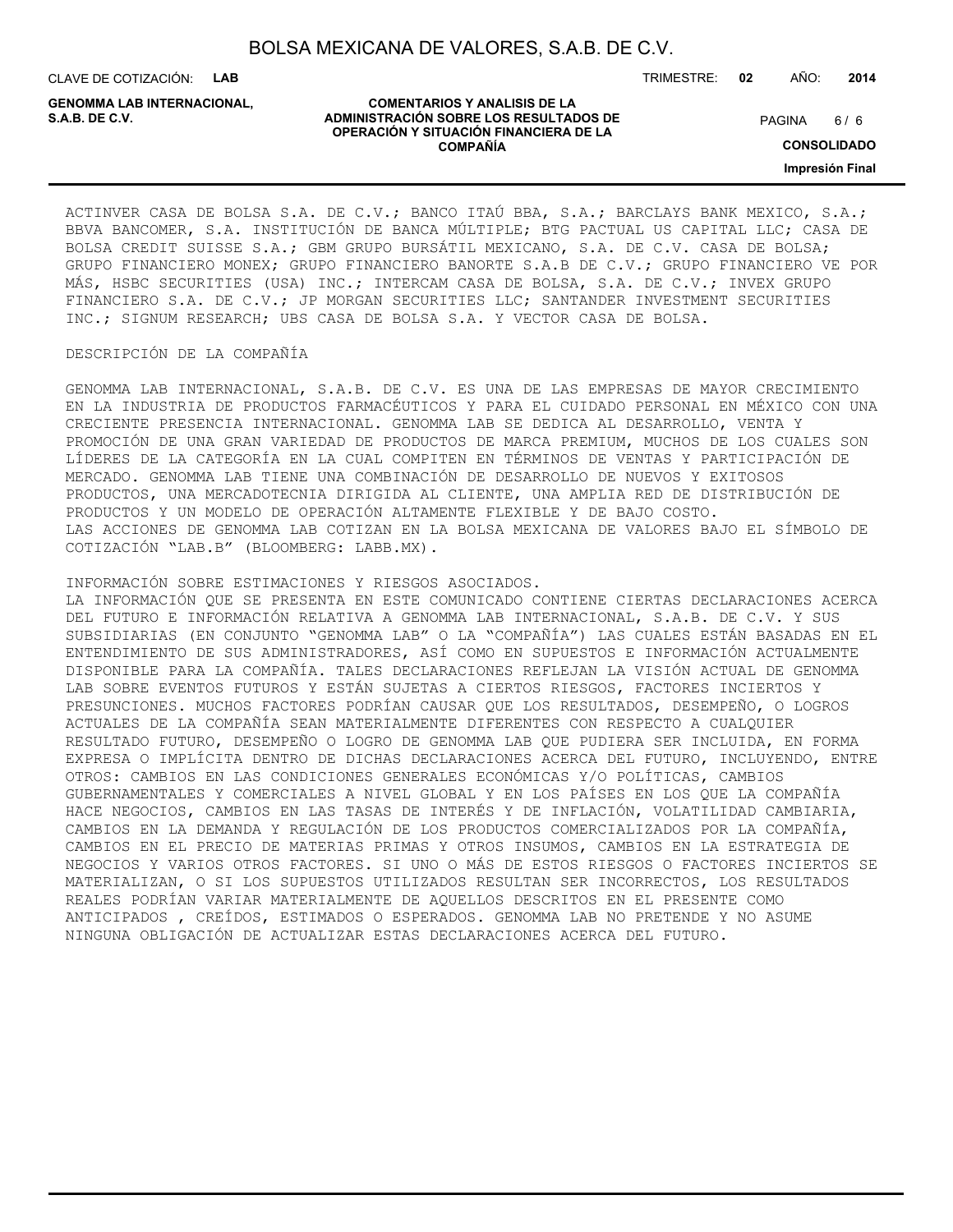CLAVE DE COTIZACIÓN: TRIMESTRE: **02** AÑO: **2014 LAB**

**GENOMMA LAB INTERNACIONAL,**

**NOTAS COMPLEMENTARIAS A LA INFORMACIÓN FINANCIERA S.A.B. DE C.V.** PAGINA 1/31

**CONSOLIDADO**

**Impresión Final**

GENOMMA LAB INTERNACIONAL, S. A. B. DE C. V. Y SUBSIDIARIAS

NOTAS A LOS ESTADOS FINANCIEROS CONSOLIDADOS

AL 30 DE JUNIO DE 2014 Y AL 31 DE DICIEMBRE DE 2013 Y POR LOS PERIODOS COMPRENDIDOS DEL 1 DE ENERO AL 30 DE JUNIO DE 2014 Y 2013 (EN MILES DE PESOS)

1. ACTIVIDADES Y EVENTOS IMPORTANTES

ACTIVIDADES -

GENOMMA LAB INTERNACIONAL, S. A. B. DE C. V. Y SUBSIDIARIAS ("GENOMMA LAB"O LA "ENTIDAD") SE DEDICA A LA VENTA DE PRODUCTOS FARMACÉUTICOS DE LIBRE VENTA (EN ADELANTE PRODUCTOS OTC), DE PRODUCTOS FARMACÉUTICOS GENÉRICOS EN MÉXICO (EN ADELANTE PRODUCTOS GI) Y PRODUCTOS DE CUIDADO PERSONAL (EN ADELANTE PRODUCTOS PC) CON UNA CRECIENTE PRESENCIA EN MERCADOS INTERNACIONALES.

LA ENTIDAD DESARROLLA, VENDE Y COMERCIALIZA UNA AMPLIA GAMA DE PRODUCTOS DE PRIMERA CLASE CON 112 MARCAS PROPIAS, CON PRODUCTOS EN DIVERSAS CATEGORÍAS, ENTRE LOS QUE SE ENCUENTRAN ANTI-ACNÉ, MEDICAMENTOS GENÉRICOS, PROTECCIÓN Y MEJORA SEXUAL, CREMA PARA MEJORAR LA TEXTURA DE PIEL CON CICATRICES, TRATAMIENTO DE HEMORROIDES, CONTRA VARICES, PARA EVITAR LA CAÍDA DEL CABELLO, UNGÜENTO PARA DOLORES MUSCULARES, ANTIÁCIDOS, ANTIMICÓTICOS, PARA EL ALIVIO DE LA COLITIS, PARA CONTRARRESTAR EL NIVEL DE STRESS, JABONES, MULTIVITAMÍNICOS, SHAMPOOS Y ANTIGRIPALES. LA ENTIDAD ESTÁ ENFOCADA EN INCREMENTAR EL VALOR DE LAS MARCAS DE SUS PRODUCTOS POR MEDIO DE CAMPAÑAS MERCADOLÓGICAS, PRINCIPALMENTE A TRAVÉS DE LA TELEVISIÓN. LAS VENTAS DE LAS SUBSIDIARIAS EN EL EXTRANJERO REPRESENTAN APROXIMADAMENTE UN 49.96% Y EL 44.66% DE LAS VENTAS NETAS CONSOLIDADAS AL 30 DE JUNIO DE 2014 Y 2013, RESPECTIVAMENTE.

EVENTOS IMPORTANTES –

EL 30 DE JUNIO DE 2014, LA ENTIDAD ANUNCIO AL PÚBLICO INVERSIONISTA QUE LA COMISIÓN FEDERAL DE COMPETENCIA ECONÓMICA LE HA AUTORIZADO LA ADQUISICIÓN DE GRUPO COMERCIAL E INDUSTRIAL MARZAM, S.A. DE C.V., CON ESTA APROBACIÓN Y DADO QUE SE HAN CUMPLIDO CON TODAS LAS CONDICIONES NECESARIAS, GENOMMA LAB CERRÓ LA ADQUISICIÓN DE APROXIMADAMENTE EL 50% DE GRUPO MARZAM, REALIZANDO EL PAGO ACORDADO POR \$600 MILLONES DE PESOS, EL CUAL FUE FINANCIADO CON LÍNEAS DE CRÉDITO DE LARGO PLAZO DE LA COMPAÑÍA. ADICIONALMENTE, GENOMMA LAB TIENE LA OPCIÓN PARA ADQUIRIR HASTA EL 100% DE GRUPO MARZAM, LA CUAL VENCE A FINALES DE 2016.

EL 10 DE MARZO DE 2014, LA ENTIDAD INFORMÓ AL PÚBLICO INVERSIONISTA DE LA FIRMA DE UN ACUERDO MEDIANTE EL CUAL ADQUIRIÓ UNA PARTICIPACIÓN DEL 50% CON LA OPCIÓN DE ADQUIRIR EL 100% DE GRUPO COMERCIAL E INDUSTRIAL MARZAM, S. A. DE C. V., UNO DE LOS PRINCIPALES DISTRIBUIDORES DE MEDICAMENTOS EN MÉXICO, ASÍ COMO DE PRODUCTOS DE CUIDADO PERSONAL. LA TRANSACCIÓN ESTÁ SUJETA AL CUMPLIMIENTO DE DIVERSAS CONDICIONES USUALES EN ESTA CLASE DE OPERACIONES, INCLUYENDO LA APROBACIÓN DE LA COMISIÓN FEDERAL DE COMPETENCIA ECONÓMICA. LA ENTIDAD ESPERA CERRAR ESTA OPERACIÓN DURANTE EL SEGUNDO TRIMESTRE DEL AÑO EN CURSO.

COMPRA DE MARCAS Y LICENCIAS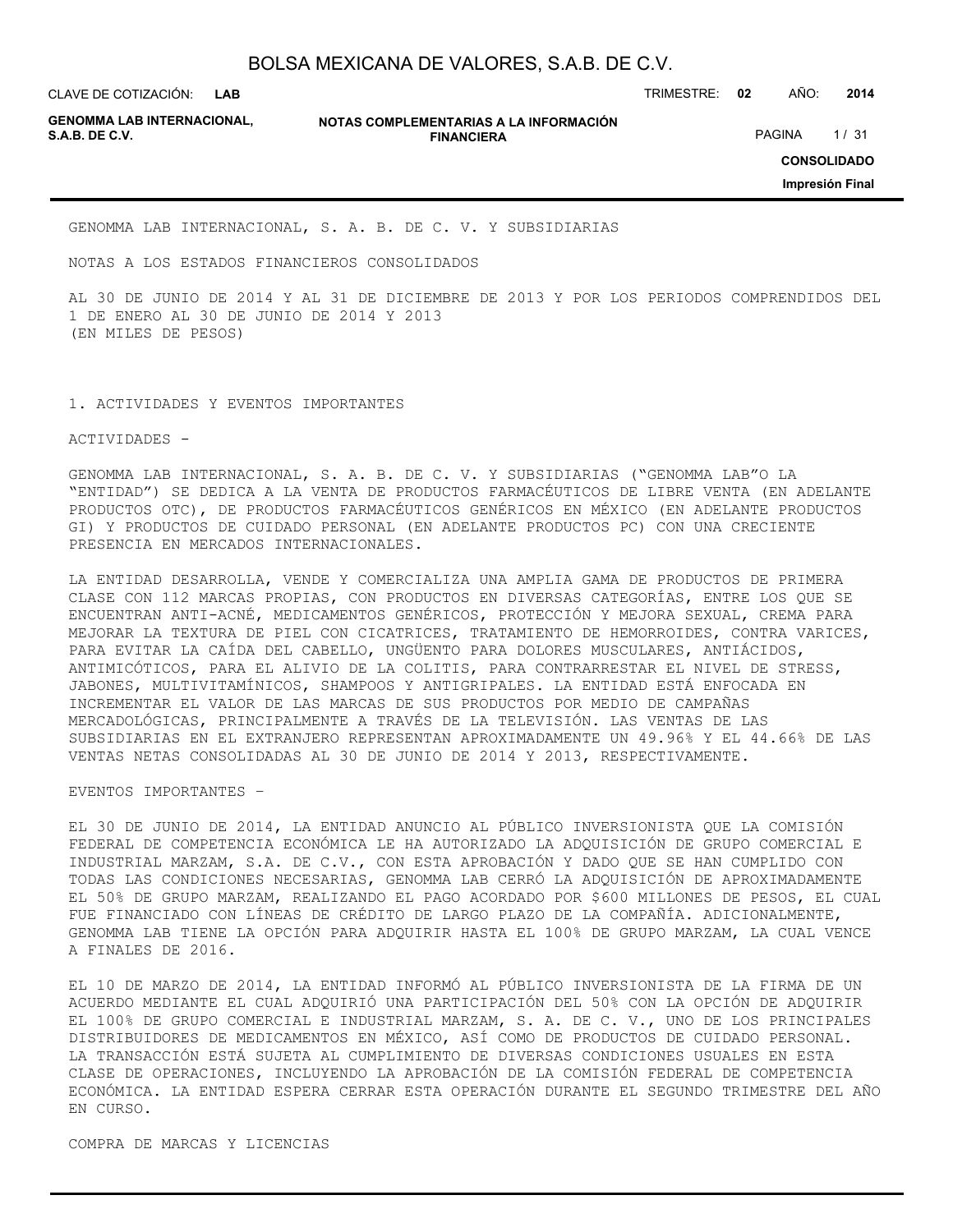| BOLSA MEXICANA DE VALORES, S.A.B. DE C.V. |  |  |
|-------------------------------------------|--|--|
|-------------------------------------------|--|--|

CLAVE DE COTIZACIÓN: TRIMESTRE: **02** AÑO: **2014 LAB**

**GENOMMA LAB INTERNACIONAL,**

#### **NOTAS COMPLEMENTARIAS A LA INFORMACIÓN FINANCIERA S.A.B. DE C.V.** PAGINA 2 / 31

**CONSOLIDADO**

#### **Impresión Final**

COMO PARTE DE LOS PLANES ESTRATÉGICOS DE EXPANSIÓN INTERNACIONAL, PRINCIPALMENTE EN BRASIL ASÍ COMO EN OTROS PAÍSES DE LATINOAMÉRICA, LA ENTIDAD LLEVÓ A CABO LA ADQUISICIÓN DE DOS PAQUETES DE MARCAS DE PRODUCTOS OTC POR \$1,620 MILLONES DE PESOS, LOS CUALES SE DESCRIBEN A CONTINUACIÓN:

I. EL 8 DE NOVIEMBRE DE 2013 LA ENTIDAD ADQUIRIÓ DEL PAQUETE DE MARCAS DE MCNEIL-PPC INC., SUBSIDIARIA DE JOHNSON AND JOHNSON Y ESTÁ COMPUESTO POR AGAROL, KAOPECTATE, MASSE, TRIATOP EMPLASTRO SABIA, BEBEDERM, CARLO ERBA Y DULCORYL, MISMAS QUE TIENEN PRESENCIA EN VARIOS PAÍSES DE CENTRO Y SUDAMÉRICA.

II. EL 1 DE OCTUBRE DE 2013, LA ENTIDAD ADQUIRIÓ EL DERECHO, SUJETO A VARIAS CONDICIONES ESTÁNDAR, PARA LA OBTENCIÓN DE 15 MARCAS Y 30 REGISTROS SANITARIOS OTC EN BRASIL EN DIVERSAS CATEGORÍAS, ASÍ COMO UNA PLANTA FARMACÉUTICA DE PRODUCCIÓN. LA ENTIDAD EJERCERÁ ESTE DERECHO UNA VEZ QUE SE HAYA DESINCORPORADO LA PLANTA CON SUS RESPECTIVOS CONTRATOS DE MAQUILA.

EL 27 DE SEPTIEMBRE DE 2013, LA ENTIDAD INFORMÓ AL PÚBLICO INVERSIONISTA SOBRE LA ADQUISICIÓN DE SIETE MARCAS DE MEDICAMENTOS DE LIBRE VENTA (OTC) EN MÉXICO A TRAVÉS DE LA FIRMA DE DIVERSOS CONTRATOS DE ADQUISICIÓN Y LICENCIA DE USO DE MARCAS. LAS MARCAS EN CUESTIÓN SON OXIGRICOL, MOPRAL, XYLOPROCT, XYLODERM, ESTOMACUROL, PASSIFLORINE Y AH-MICOL. LA TRANSACCIÓN ASCENDIÓ A \$252.1 MILLONES.

EL 20 DE MAYO DE 2013, LA ENTIDAD LLEVÓ A CABO LA FIRMA DE UN CONTRATO DE LICENCIA PARA USO DE LA MARCA DE MEDICAMENTOS DE LIBRE VENTA LOSEC A. EL CONTRATO TIENE UNA DURACIÓN DE 99 AÑOS Y APLICA PARA PRODUCTOS BAJO LA MARCA MENCIONADA QUE PARTICIPAN EN EL MERCADO DE MEDICAMENTOS DE LIBRE VENTA EN MÉXICO. LA TRANSACCIÓN ASCENDIÓ A \$286 MILLONES.

EL 25 DE ENERO DE 2013, LA ENTIDAD LLEVÓ A CABO EL CIERRE DE LA ADQUISICIÓN DE LA MARCA TAFIROL A TRAVÉS DE SU SUBSIDIARIA EN ARGENTINA. TAFIROL ES UNA MARCA CON ALTO GRADO DE RECORDACIÓN QUE TIENE MÁS DE 14 AÑOS EN EL MERCADO Y SE ENCUENTRA EN LA POSICIÓN NÚMERO UNO DE LA CATEGORÍA DE ANALGÉSICOS EN ARGENTINA, EN TÉRMINOS DE UNIDADES DE ACUERDO CON IMS HEALTH. ADEMÁS DE ANALGÉSICOS, PARTICIPA EN LAS CATEGORÍAS DE ANTI-GRIPALES, DESCONGESTIVOS, ANALGÉSICOS PARA LA MUJER Y ANALGÉSICOS ANTI-INFLAMATORIOS. LA TRANSACCIÓN ASCENDIÓ A \$341.1 MILLONES.

## EMISIÓN DE DEUDA

EL 3 DE OCTUBRE DE 2013, LA ENTIDAD CONCRETÓ CON ÉXITO LA COLOCACIÓN DE CERTIFICADOS BURSÁTILES LAB'13-2 POR UN MONTO DE \$2,000 MILLONES DE PESOS A UN PLAZO DE 4 AÑOS, SIENDO ÉSTA SU SEGUNDA COLOCACIÓN EN EL MERCADO DE DEUDA MEXICANO. LOS CERTIFICADOS PAGARÁN INTERESES CADA 28 DÍAS A UNA TASA TIIE A 28 DÍAS MÁS 0.70%. LOS RECURSOS NETOS OBTENIDOS POR ESTA COLOCACIÓN ASCIENDEN A \$1,991 MILLONES DE PESOS.

EL 8 DE JULIO DE 2013, LA ENTIDAD CONCRETÓ CON ÉXITO LA COLOCACIÓN DE CERTIFICADOS BURSÁTILES LAB'13-1 POR UN MONTO DE \$2,000 MILLONES DE PESOS A UN PLAZO DE 5 AÑOS, SIENDO ÉSTA SU PRIMERA COLOCACIÓN EN EL MERCADO DE DEUDA MEXICANO. LOS CERTIFICADOS PAGARÁN INTERESES CADA 28 DÍAS A UNA TASA TIIE A 28 DÍAS MÁS 0.70%. LOS RECURSOS NETOS OBTENIDOS POR ESTA COLOCACIÓN ASCIENDEN A \$1,989 MILLONES DE PESOS.

## 2. BASES DE PRESENTACIÓN

A. NUEVAS Y MODIFICADAS NORMAS INTERNACIONALES DE INFORMACIÓN FINANCIERA (IFRS'S POR SUS SIGLAS EN INGLÉS) QUE AFECTAN SALDOS REPORTADOS Y / O REVELACIONES EN LOS ESTADOS FINANCIEROS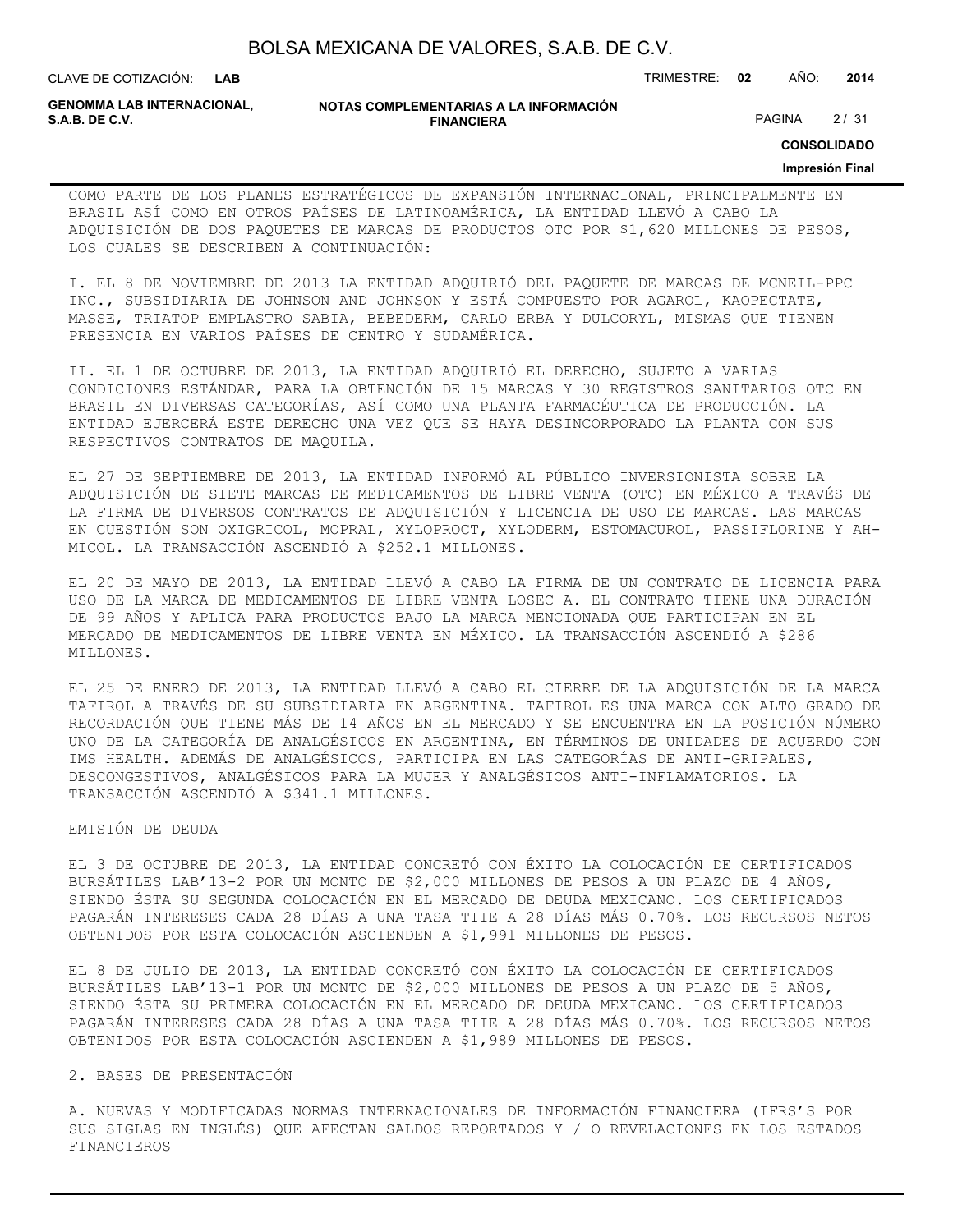**LAB**

CLAVE DE COTIZACIÓN: TRIMESTRE: **02** AÑO: **2014**

**GENOMMA LAB INTERNACIONAL,**

#### **NOTAS COMPLEMENTARIAS A LA INFORMACIÓN FINANCIERA S.A.B. DE C.V.** PAGINA 3 / 31

**CONSOLIDADO**

### **Impresión Final**

EN EL AÑO EN CURSO, LA ENTIDAD APLICÓ UNA SERIE DE NUEVAS Y MODIFICADAS IFRS EMITIDAS POR EL CONSEJO DE NORMAS INTERNACIONALES DE CONTABILIDAD (IASB) LAS CUALES SON OBLIGATORIAS Y ENTRAN EN VIGOR A PARTIR DE LOS EJERCICIOS QUE INICIEN EN O DESPUÉS DEL 1 DE ENERO DE 2013.

MODIFICACIONES A LA IFRS 7, REVELACIONES – COMPENSACIÓN DE ACTIVOS Y PASIVOS FINANCIEROS –

LA ENTIDAD APLICÓ LAS MODIFICACIONES A LA IFRS 7, REVELACIONES - COMPENSACIÓN DE ACTIVOS Y PASIVOS FINANCIEROS POR PRIMERA VEZ EN EL AÑO ACTUAL. LAS MODIFICACIONES A IFRS 7 REQUIEREN A LAS ENTIDADES REVELAR INFORMACIÓN ACERCA DE LOS DERECHOS DE COMPENSAR Y ACUERDOS RELACIONADOS PARA INSTRUMENTOS FINANCIEROS RECONOCIDOS QUE ESTÁN SUJETOS A UN ACUERDO MAESTRO DE COMPENSACIÓN EXIGIBLE O ACUERDO SIMILAR.

LAS MODIFICACIONES A LA IFRS 7 SE APLICAN RETROACTIVAMENTE. DADO QUE LA ENTIDAD NO TIENE NINGÚN ACUERDO DE COMPENSACIÓN, LA APLICACIÓN DE LAS MODIFICACIONES NO TUVO NINGÚN EFECTO SIGNIFICATIVO EN LAS REVELACIONES O EN LOS SALDOS RECONOCIDOS EN LOS ESTADOS FINANCIEROS CONSOLIDADOS.

NORMAS NUEVAS Y MODIFICADAS DE CONSOLIDACIÓN, ACUERDOS CONJUNTOS, ASOCIADAS Y REVELACIONES

EN MAYO DE 2011, SE EMITIÓ UN PAQUETE DE CINCO NORMAS DE CONSOLIDACIÓN, ACUERDOS CONJUNTOS, ASOCIADAS Y REVELACIONES QUE COMPRENDE LA IFRS 10, ESTADOS FINANCIEROS CONSOLIDADOS, IFRS 11, ACUERDOS CONJUNTOS, IFRS 12, INFORMACIÓN A REVELAR SOBRE PARTICIPACIONES EN OTRAS ENTIDADES, LA IAS 27 (REVISADA EN 2011), ESTADOS FINANCIEROS SEPARADOS Y LA IAS 28 (REVISADA EN 2011), INVERSIONES EN ASOCIADAS Y NEGOCIOS CONJUNTOS. POSTERIOR, A LA EMISIÓN DE ESTAS NORMAS, LAS MODIFICACIONES DE LA IFRS 10, IFRS 11 E IFRS 12 SE EMITIERON PARA ACLARAR CIERTA ORIENTACIÓN DE TRANSICIÓN EN LA APLICACIÓN POR PRIMERA VEZ DE LAS NORMAS.

EN EL AÑO EN CURSO LA ENTIDAD APLICÓ POR PRIMERA VEZ LAS IFRS 10, IFRS 11, IFRS 12 E IAS 28 (REVISADA EN 2011) JUNTO CON LAS MODIFICACIONES A IFRS 10, IFRS 11 E IFRS 12 EN RELACIÓN A LA GUÍA DE TRANSICIÓN. EL IMPACTO DE LA APLICACIÓN DE ESTAS NORMAS SE MUESTRA A CONTINUACIÓN:

IMPACTO DE LA APLICACIÓN DE LA IFRS 10

IFRS 10 ESTADOS FINANCIEROS CONSOLIDADOS - LA IFRS 10 REEMPLAZA LAS PARTES DE LA IAS 27, ESTADOS FINANCIEROS CONSOLIDADOS Y SEPARADOS QUE TIENEN QUE VER CON ESTADOS FINANCIEROS CONSOLIDADOS Y LA SIC-12, CONSOLIDACIÓN - ENTIDADES CON PROPÓSITOS ESPECIALES. IFRS 10 CAMBIA LA DEFINICIÓN DE CONTROL DE TAL MANERA QUE UN INVERSIONISTA TIENE EL CONTROL SOBRE UNA ENTIDAD CUANDO: A) TIENE PODER SOBRE LA ENTIDAD, B) ESTÁ EXPUESTO, O TIENE LOS DERECHOS, A LOS RETORNOS VARIABLES DERIVADOS DE SU PARTICIPACIÓN EN DICHA ENTIDAD Y C) TIENE LA CAPACIDAD DE AFECTAR TALES RENDIMIENTOS A TRAVÉS DE SU PODER SOBRE LA ENTIDAD EN QUE INVIERTE. LOS TRES CRITERIOS DEBEN CUMPLIRSE PARA QUE UN INVERSIONISTA TENGA EL CONTROL SOBRE UNA ENTIDAD. ANTERIORMENTE, EL CONTROL SE DEFINÍA COMO EL PODER PARA DIRIGIR LAS POLÍTICAS FINANCIERAS Y OPERATIVAS DE UNA ENTIDAD, PARA OBTENER BENEFICIOS DE SUS ACTIVIDADES. UNA GUÍA ADICIONAL SE INCLUYÓ EN LA IFRS 10 PARA EXPLICAR CUANDO UN INVERSIONISTA TIENE EL CONTROL SOBRE UNA PARTICIPADA. ALGUNAS GUÍAS ADICIONALES EN LA IFRS 10 SE OCUPAN DE DEFINIR SI UN INVERSIONISTA QUE POSEE MENOS DEL 50% DE LOS DERECHOS DE VOTO DE UNA ENTIDAD TIENE CONTROL SOBRE ESTA.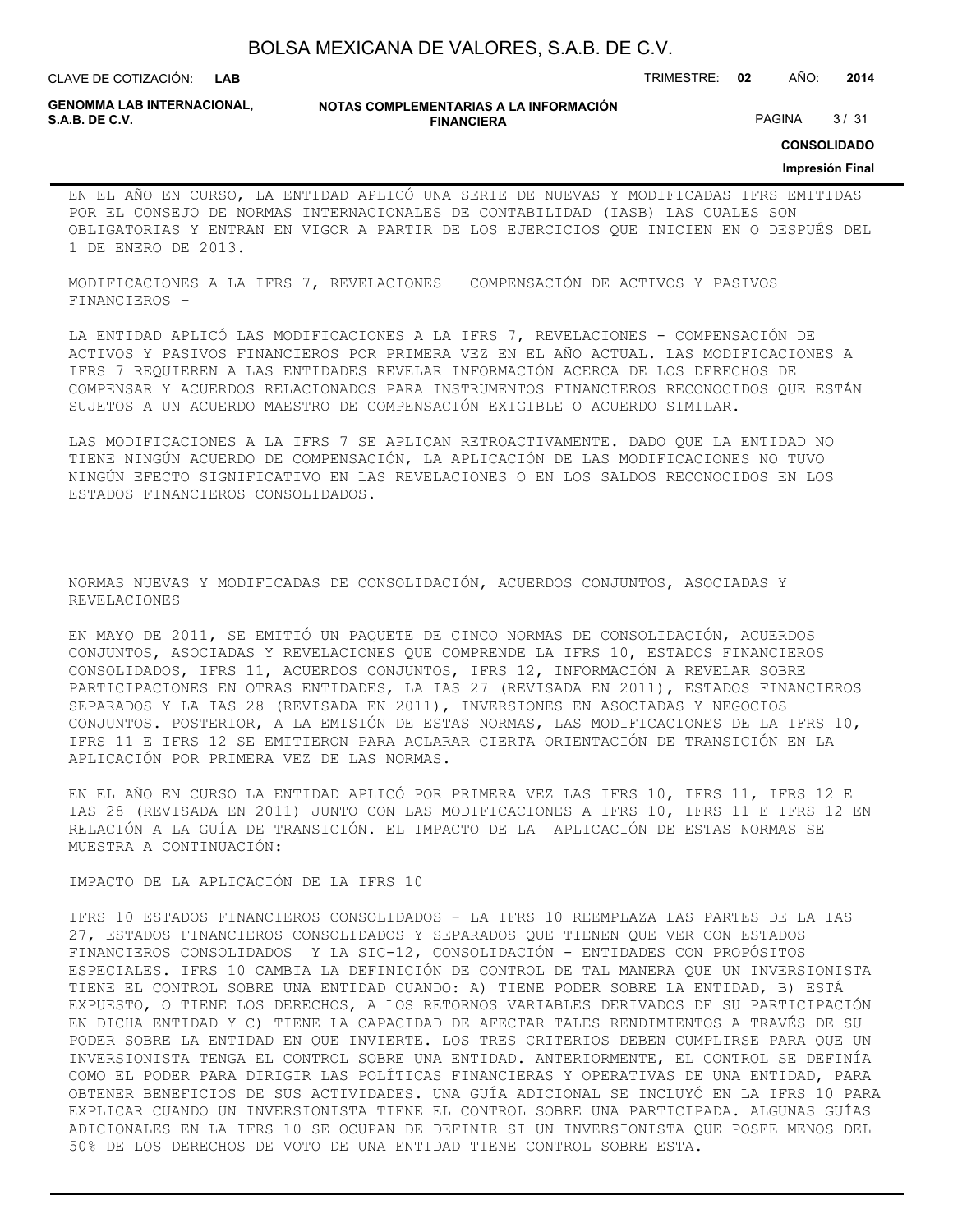| BOLSA MEXICANA DE VALORES, S.A.B. DE C.V. |  |  |
|-------------------------------------------|--|--|
|-------------------------------------------|--|--|

CLAVE DE COTIZACIÓN: TRIMESTRE: **02** AÑO: **2014**

**GENOMMA LAB INTERNACIONAL,**

#### **NOTAS COMPLEMENTARIAS A LA INFORMACIÓN FINANCIERA S.A.B. DE C.V.** PAGINA 4 / 31

**CONSOLIDADO**

## **Impresión Final**

LA ENTIDAD TIENE UNA PARTICIPACIÓN DEL 49% EN TELEVISA CONSUMER PRODUCTS, LLC. (TCP), EMPRESA CONSTITUIDA BAJO LAS LEYES DE LOS ESTADOS UNIDOS DE AMÉRICA. EL PORCENTAJE DE PARTICIPACIÓN DE LA ENTIDAD EN TCP LE PERMITE DISPONER DEL MISMO PORCENTAJE DE LOS DERECHOS DE VOTO. LA PARTICIPACIÓN DE LA ENTIDAD EN TCP SE ADQUIRIÓ EN 2009 Y NO HA HABIDO NINGÚN CAMBIO EN LA PARTICIPACIÓN DE LA ENTIDAD DESDE ENTONCES. LA TOTALIDAD DEL 51% RESTANTE DE LAS ACCIONES ORDINARIAS DE TCP ES PROPIEDAD DE OTRO ACCIONISTA.

COMO SE MENCIONA EN EL PRIMER PÁRRAFO DE EVENTOS IMPORTANTES LA ENTIDAD ADQUIRIÓ EL 50% DE LAS ACCIONES DE GRUPO COMERCIAL E INDUSTRIAL MARZAM, S. A. DE C. V. (MARZAM), EMPRESA CONSTITUIDA BAJO LAS LEYES DE LOS ESTADOS UNIDOS MEXICANOS. EL PORCENTAJE DE PARTICIPACIÓN DE LA ENTIDAD EN MARZAM LE PERMITE DISPONER DEL MISMO PORCENTAJE DE LOS DERECHOS DE VOTO. LA TOTALIDAD DEL 50% RESTANTE DE LAS ACCIONES ORDINARIAS DE MARZAM ES PROPIEDAD DE OTRO ACCIONISTA

LA ADMINISTRACIÓN DE LA ENTIDAD HIZO UNA EVALUACIÓN PARA DETERMINAR SI LA ENTIDAD TIENE CONTROL SOBRE TCP Y MARZAM DE ACUERDO CON LA NUEVA DEFINICIÓN DE CONTROL Y LAS GUÍAS CORRESPONDIENTES ESTABLECIDAS EN LA IFRS 10. LA ADMINISTRACIÓN CONCLUYÓ QUE NO SE TIENE CONTROL SOBRE TCP Y MARZAM DESDE EL ORIGEN DE SU ADQUISICIÓN Y POR LO TANTO, TCP Y MARZAM NO CUMPLEN COMO SUBSIDIARIAS DE LA ENTIDAD.

IMPACTO DE LA APLICACIÓN DE LA IFRS 11

LA IFRS 11SUSTITUYE A LA IAS 31, PARTICIPACIONES EN NEGOCIOS CONJUNTOS, ASÍ COMO LA ORIENTACIÓN CONTENIDA EN UNA INTERPRETACIÓN RELACIONADA, SIC- 13, ENTIDADES BAJO CONTROL CONJUNTO - APORTACIONES NO MONETARIAS DE LOS INVERSIONISTAS, SE HA INCORPORADO EN LA IAS 28.

IMPACTO DE LA APLICACIÓN DE LA IFRS 12

IFRS 12 INFORMACIÓN A REVELAR SOBRE PARTICIPACIONES EN OTRAS ENTIDADES – IFRS 12 ES UN NUEVA NORMA DE REVELACIÓN Y ES APLICABLE A LAS ENTIDADES QUE TIENEN INTERESES EN SUBSIDIARIAS, ACUERDOS CONJUNTOS, ASOCIADAS Y / O ENTIDADES ESTRUCTURADAS NO CONSOLIDADAS. EN GENERAL, LA APLICACIÓN DE LA IFRS 12 HA DADO LUGAR A REVELACIONES MÁS EXTENSAS EN LOS ESTADOS FINANCIEROS CONSOLIDADOS.

IFRS 13 MEDICIÓN A VALOR RAZONABLE

LA IFRS 13 ESTABLECE UNA ÚNICA FUENTE DE ORIENTACIÓN PARA LAS MEDICIONES A VALOR RAZONABLE Y LAS REVELACIONES SOBRE LAS MEDICIONES DE VALOR RAZONABLE. EL ALCANCE DE LA IFRS 13 ES AMPLIO; LOS REQUERIMIENTOS DE MEDICIÓN A VALOR RAZONABLE DE LA IFRS 13 SE APLICAN TANTO A INSTRUMENTOS FINANCIEROS COMO A INSTRUMENTOS NO FINANCIEROS PARA LOS CUALES OTRAS IFRS´S REQUIEREN O PERMITEN MEDICIONES A VALOR RAZONABLE Y REVELACIONES SOBRE LAS MEDICIONES DE VALOR RAZONABLE, EXCEPTO POR TRANSACCIONES CON PAGOS BASADOS EN ACCIONES QUE SE ENCUENTRAN DENTRO DEL ALCANCE DE LA IFRS 2, PAGOS BASADOS EN ACCIONES, OPERACIONES DE ARRENDAMIENTO FINANCIERO QUE ESTÁN DENTRO DEL ALCANCE DE LA IAS 17, ARRENDAMIENTOS, Y VALUACIONES QUE TIENEN ALGUNAS SIMILITUDES CON EL VALOR RAZONABLE, PERO QUE NO SON A VALOR RAZONABLE (EJ. VALOR NETO REALIZABLE, PARA EFECTOS DE LA VALUACIÓN DE LOS INVENTARIOS O EL VALOR EN USO PARA LA EVALUACIÓN DE DETERIORO).

LA IFRS 13 DEFINE EL VALOR RAZONABLE COMO EL PRECIO QUE SE RECIBIRÍA POR VENDER UN ACTIVO O EL PRECIO PAGADO PARA TRANSFERIR UN PASIVO EN UNA TRANSACCIÓN ORDENADA EN EL MERCADO PRINCIPAL (O EL MÁS VENTAJOSO) A LA FECHA DE MEDICIÓN, EN LAS CONDICIONES ACTUALES DEL MERCADO. EL VALOR RAZONABLE DE ACUERDO CON LA IFRS 13 ES UN PRECIO DE SALIDA, INDEPENDIENTEMENTE DE SI ESE PRECIO ES OBSERVABLE O PUEDE ESTIMARSE DIRECTAMENTE UTILIZANDO OTRA TÉCNICA DE VALUACIÓN. ASIMISMO, LA IFRS 13 INCLUYE REQUISITOS AMPLIOS DE REVELACIÓN.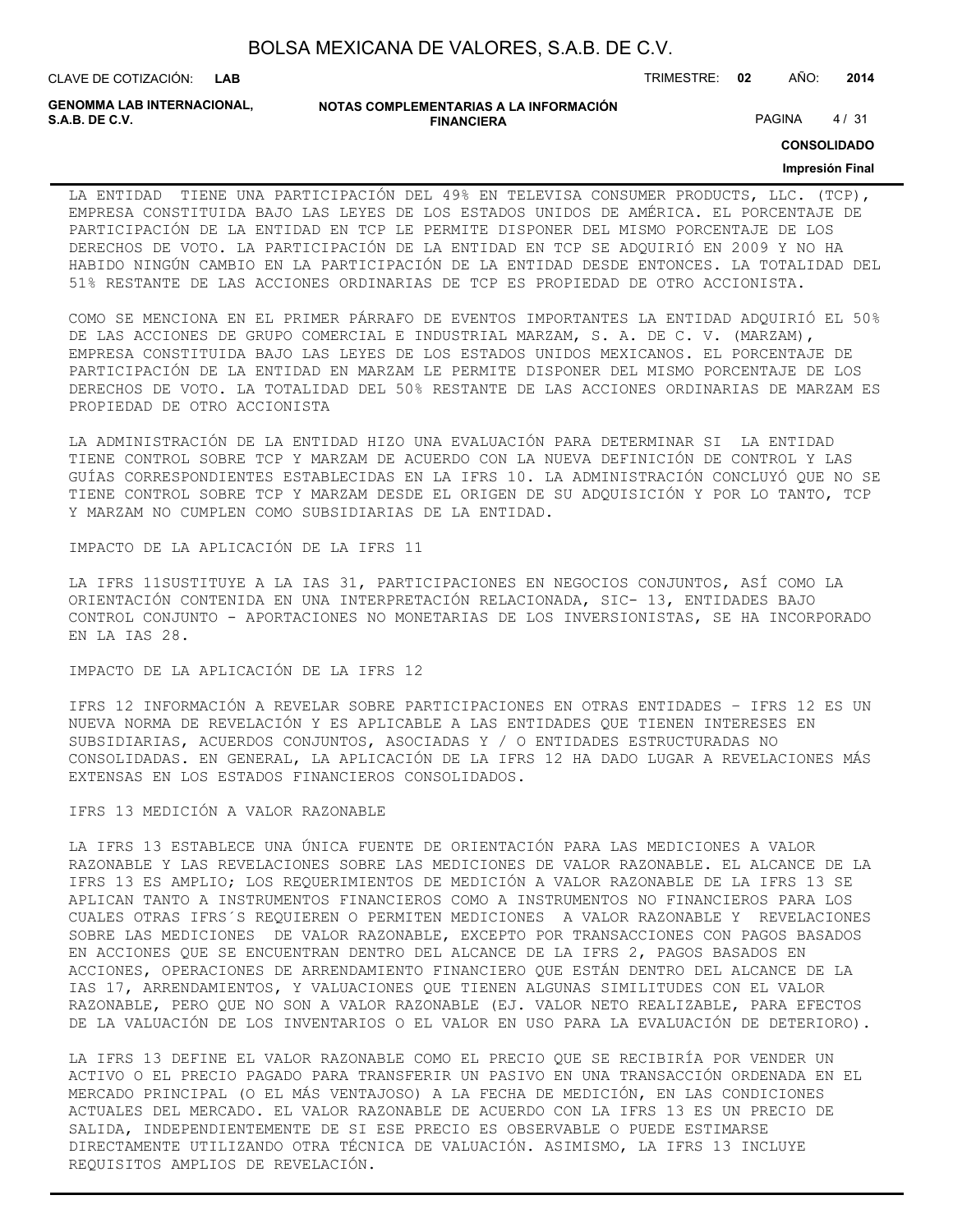CLAVE DE COTIZACIÓN: TRIMESTRE: **02** AÑO: **2014**

| <b>GENOMMA LAB INTERNACIONAL.</b> | NOTAS COMPLEMENTARIAS A LA INFORMACIÓN |               |      |
|-----------------------------------|----------------------------------------|---------------|------|
| S.A.B. DE C.V.                    | <b>FINANCIERA</b>                      | <b>PAGINA</b> | 5/31 |

**CONSOLIDADO**

**Impresión Final**

IFRS 13 REQUIERE LA APLICACIÓN PROSPECTIVA A PARTIR DEL 1 ENERO DE 2013. ADICIONALMENTE, EXISTEN DISPOSICIONES DE TRANSICIÓN ESPECÍFICAS PARA ESTAS ENTIDADES QUE NO NECESITAN APLICAR LOS REQUISITOS DE REVELACIÓN ESTABLECIDOS EN LA NORMA, A LA INFORMACIÓN COMPARATIVA PROPORCIONADA POR PERÍODOS ANTERIORES A LA APLICACIÓN INICIAL DE LA NORMA. ADEMÁS DE LAS REVELACIONES ADICIONALES, LA APLICACIÓN DE LA IFRS 13 NO HA TENIDO IMPACTO SIGNIFICATIVO SOBRE LOS IMPORTES RECONOCIDOS EN LOS ESTADOS FINANCIEROS CONSOLIDADOS.

MODIFICACIONES A IAS 1 PRESENTACIÓN DE LAS PARTIDAS DE OTROS RESULTADOS INTEGRALES

LA ENTIDAD APLICÓ LAS MODIFICACIONES A LA IAS 1, PRESENTACIÓN DE LAS PARTIDAS DE OTROS RESULTADOS INTEGRALES POR PRIMERA VEZ EN EL AÑO ACTUAL. LAS MODIFICACIONES INTRODUCEN UNA NUEVA TERMINOLOGÍA PARA EL ESTADO DE RESULTADO INTEGRAL Y ESTADO DE RESULTADOS. LAS MODIFICACIONES A LA IAS 1 SON: EL "ESTADO DE RESULTADOS INTEGRALES" CAMBIA DE NOMBRE A "ESTADO DE RESULTADOS Y OTROS RESULTADOS INTEGRALES" Y EL "ESTADO DE RESULTADOS" CONTINÚA CON EL NOMBRE DE "ESTADO DE RESULTADOS". LAS MODIFICACIONES A LA IAS 1 RETIENEN LA OPCIÓN DE PRESENTAR RESULTADOS Y OTROS RESULTADOS INTEGRALES EN UN SOLO ESTADO FINANCIERO O BIEN EN DOS ESTADOS SEPARADOS PERO CONSECUTIVOS. SIN EMBARGO, LAS MODIFICACIONES A LA IAS 1 REQUIEREN QUE LAS PARTIDAS DE OTROS RESULTADOS INTEGRALES SE AGRUPEN EN DOS CATEGORÍAS EN LA SECCIÓN DE OTROS RESULTADOS INTEGRALES: (A) LAS PARTIDAS QUE NO SERÁN RECLASIFICADAS POSTERIORMENTE A RESULTADOS Y (B) LAS PARTIDAS QUE PUEDEN SER RECLASIFICADAS POSTERIORMENTE A RESULTADOS CUANDO SE CUMPLAN DETERMINADAS CONDICIONES. SE REQUIERE QUE EL IMPUESTO A LA UTILIDAD SOBRE LAS PARTIDAS DE OTROS RESULTADOS INTEGRALES SE ASIGNE EN LAS MISMAS Y LAS MODIFICACIONES NO CAMBIAN LA OPCIÓN DE PRESENTAR PARTIDAS DE OTROS RESULTADOS INTEGRALES, YA SEA ANTES DE IMPUESTOS O DESPUÉS DE IMPUESTOS. LAS MODIFICACIONES SE HAN APLICADO RETROACTIVAMENTE, Y POR LO TANTO LA PRESENTACIÓN DE LAS PARTIDAS DE OTROS RESULTADOS INTEGRALES SE HA MODIFICADO PARA REFLEJAR LOS CAMBIOS. ADICIONALMENTE A LOS CAMBIOS DE PRESENTACIÓN ANTES MENCIONADOS, LA APLICACIÓN DE LAS MODIFICACIONES A LA IAS 1 NO DA LUGAR A NINGÚN IMPACTO EN RESULTADOS, OTROS RESULTADOS INTEGRALES NI EN EL RESULTADO INTEGRAL TOTAL.

B. IFRS NUEVAS Y MODIFICADAS PERO NO VIGENTES

LA ENTIDAD NO HA APLICADO LAS SIGUIENTES IFRS NUEVAS Y MODIFICADAS QUE HAN SIDO ANALIZADAS PERO AÚN NO SE HAN IMPLEMENTADO:

IFRS 9, INSTRUMENTOS FINANCIEROS2 MODIFICACIONES A LA IFRS 9 E IFRS 7, ENTRADA EN VIGOR DE IFRS 9 Y REVELACIONES DE TRANSICIÓN3 MODIFICACIONES A LA IFRS 10 E IFRS 12 E IAS 27, ENTIDADES DE INVERSIÓN1 MODIFICACIONES A LA IAS 32, – COMPENSACIÓN DE ACTIVOS Y PASIVOS FINANCIEROS1

1 ENTRADA EN VIGOR PARA LOS PERÍODOS ANUALES QUE COMIENCEN A PARTIR DEL 1 DE ENERO DE 2014, SE PERMITE SU APLICACIÓN ANTICIPADA 2 ENTRADA EN VIGOR PARA LOS PERÍODOS ANUALES QUE COMIENCEN A PARTIR DEL 1 DE ENERO DE 2015, SE PERMITE SU APLICACIÓN ANTICIPADA 3 ENTRADA EN VIGOR PARA LOS PERÍODOS ANUALES QUE COMIENCEN A PARTIR DEL 1 DE ENERO DE 2016, SE PERMITE SU APLICACIÓN ANTICIPADA

IFRS 9, INSTRUMENTOS FINANCIEROS

LA IFRS 9 EMITIDA EN NOVIEMBRE DE 2009 INTRODUCE NUEVOS REQUERIMIENTOS PARA LA CLASIFICACIÓN Y MEDICIÓN DE ACTIVOS FINANCIEROS. LA IFRS 9 MODIFICADA EN OCTUBRE DE 2010 INCLUYE LOS REQUERIMIENTOS PARA LA CLASIFICACIÓN Y MEDICIÓN DE PASIVOS FINANCIEROS Y PARA SU BAJA.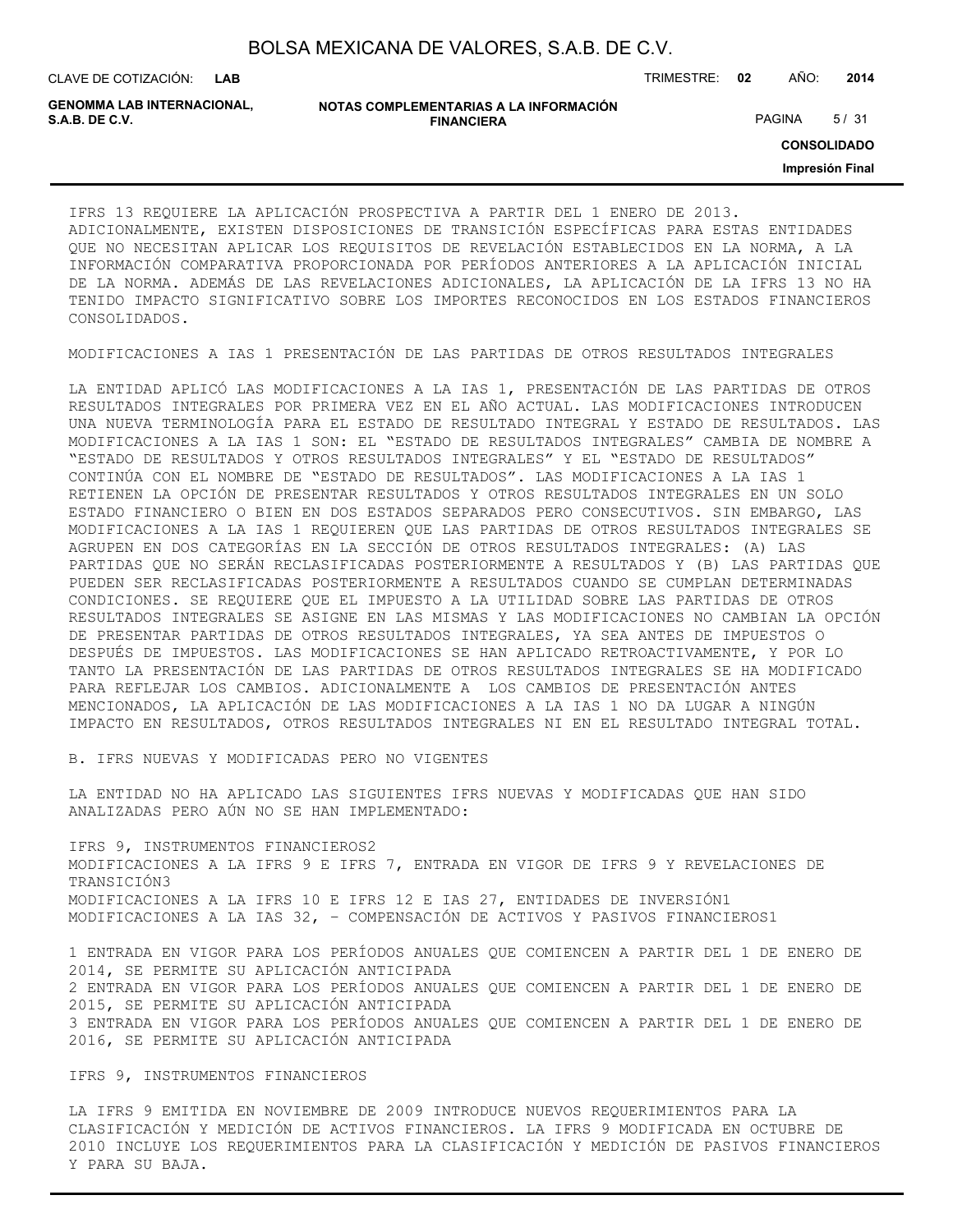| BOLSA MEXICANA DE VALORES, S.A.B. DE C.V. |  |  |  |
|-------------------------------------------|--|--|--|
|-------------------------------------------|--|--|--|

CLAVE DE COTIZACIÓN: TRIMESTRE: **02** AÑO: **2014**

**GENOMMA LAB INTERNACIONAL,**

```
NOTAS COMPLEMENTARIAS A LA INFORMACIÓN
                        FINANCIERA
S.A.B. DE C.V. PAGINA 6 / 31
```
**CONSOLIDADO**

**Impresión Final**

LOS PRINCIPALES REQUERIMIENTOS DE LA IFRS 9 SE DESCRIBEN A CONTINUACIÓN:

• LA IFRS 9 REQUIERE QUE TODOS LOS ACTIVOS FINANCIEROS RECONOCIDOS QUE ESTÉN DENTRO DEL ALCANCE DE IAS 39, INSTRUMENTOS FINANCIEROS: RECONOCIMIENTO Y MEDICIÓN SEAN MEDIDOS POSTERIORMENTE A COSTO AMORTIZADO O A VALOR RAZONABLE. ESPECÍFICAMENTE, LAS INVERSIONES DE DEUDA EN UN MODELO DE NEGOCIOS CUYO OBJETIVO ES COBRAR LOS FLUJOS DE EFECTIVO CONTRACTUALES Y QUE TENGAN FLUJOS DE EFECTIVO CONTRACTUALES QUE SEAN EXCLUSIVAMENTE PAGOS DE CAPITAL E INTERESES SOBRE EL CAPITAL EN CIRCULACIÓN GENERALMENTE SE MIDEN A COSTO AMORTIZADO AL FINAL DE LOS PERIODOS CONTABLES POSTERIORES. TODAS LAS DEMÁS INVERSIONES DE DEUDA Y DE CAPITAL SE MIDEN A SUS VALORES RAZONABLES AL FINAL DE LOS PERIODOS CONTABLES POSTERIORES. ADICIONALMENTE, BAJO IFRS 9, LAS ENTIDADES PUEDEN HACER LA ELECCIÓN IRREVOCABLE DE PRESENTAR LOS CAMBIOS POSTERIORES EN EL VALOR RAZONABLE DE UNA INVERSIÓN DE CAPITAL (QUE NO ES MANTENIDA CON FINES DE NEGOCIACIÓN) EN OTRAS PARTIDAS DE LA UTILIDAD INTEGRAL, CON INGRESOS POR DIVIDENDOS GENERALMENTE RECONOCIDOS EN LA (PÉRDIDA) UTILIDAD NETA DEL AÑO.

• EL EFECTO MÁS SIGNIFICATIVO DE LA IFRS 9 CON RESPECTO A LA CLASIFICACIÓN Y MEDICIÓN DE ACTIVOS FINANCIEROS SE RELACIONA CON EL TRATAMIENTO CONTABLE DE LOS CAMBIOS EN EL VALOR RAZONABLE DE UN PASIVO FINANCIERO (DESIGNADO COMO A VALOR RAZONABLE A TRAVÉS DE RESULTADOS) ATRIBUIBLE A CAMBIOS EN EL RIESGO DE CRÉDITO DE DICHO PASIVO. ESPECÍFICAMENTE, BAJO LA IFRS 9, PARA LOS PASIVOS FINANCIEROS DESIGNADOS COMO A VALOR RAZONABLE A TRAVÉS DE RESULTADOS, EL MONTO DE LOS CAMBIOS EN EL VALOR RAZONABLE DEL PASIVO FINANCIERO QUE ES ATRIBUIBLE A CAMBIOS EN EL RIESGO DE CRÉDITO DE DICHO PASIVO SE PRESENTA BAJO OTROS RESULTADOS INTEGRALES, SALVO QUE EL RECONOCIMIENTO DE LOS EFECTOS DE LOS CAMBIOS EN EL RIESGO DE CRÉDITO DEL PASIVO DENTRO DE OTROS RESULTADOS INTEGRALES CREARÁ O INCREMENTARÁ UNA DISCREPANCIA CONTABLE EN EL ESTADO DE RESULTADOS. LOS CAMBIOS EN EL VALOR RAZONABLE ATRIBUIBLES AL RIESGO DE CRÉDITO DEL PASIVO FINANCIERO NO SE RECLASIFICAN POSTERIORMENTE AL ESTADO DE RESULTADOS. ANTERIORMENTE, CONFORME A IAS 39, EL MONTO COMPLETO DEL CAMBIO EN EL VALOR RAZONABLE DEL PASIVO FINANCIERO DESIGNADO COMO A VALOR RAZONABLE A TRAVÉS DE LA UTILIDAD O PÉRDIDA SE PRESENTÓ EN EL ESTADO DE RESULTADOS.

LA ADMINISTRACIÓN DE LA ENTIDAD ANTICIPA QUE LA APLICACIÓN DE LA IFRS 9 PUEDA TENER UN IMPACTO IMPORTANTE EN LOS MONTOS REPORTADOS CON RESPECTO A LOS ACTIVOS Y PASIVOS FINANCIEROS DE LA ENTIDAD (POR EJEMPLO, LAS INVERSIONES DE LA ENTIDAD EN DOCUMENTOS REDIMIBLES QUE ACTUALMENTE SE CLASIFICAN COMO INVERSIONES DISPONIBLES PARA LA VENTA TENDRÁN QUE MEDIRSE A VALOR RAZONABLE AL FINAL DE LOS PERIODOS DE REPORTE SUBSIGUIENTES Y LOS CAMBIOS EN EL VALOR RAZONABLE SE RECONOCEN EN EL ESTADO DE RESULTADOS). SIN EMBARGO, NO ES PRÁCTICO PROPORCIONAR UN ESTIMADO RAZONABLE DE DICHO EFECTO HASTA QUE SE HAYA COMPLETADO UNA REVISIÓN DETALLADA.

MODIFICACIONES A LA IFRS 10 E IFRS 12 E IAS 27, ENTIDADES DE INVERSIÓN

LAS MODIFICACIONES A LA IFRS 10 DEFINEN UNA ENTIDAD DE INVERSIÓN Y REQUIEREN QUE LA ENTIDAD CUMPLA CON LA DEFINICIÓN DE UNA ENTIDAD DE INVERSIÓN PARA EFECTOS DE NO CONSOLIDAR SUS SUBSIDIARIAS SINO VALUARLAS A VALOR RAZONABLE CON CAMBIOS EN RESULTADOS, TANTO EN LOS ESTADOS FINANCIEROS CONSOLIDADOS COMO EN LOS SEPARADOS.

PARA CALIFICAR COMO UNA ENTIDAD DE INVERSIÓN, SE REQUIERE QUE LA ENTIDAD:

• OBTENGA FONDOS DE UNO O MÁS INVERSIONISTAS CON EL FIN DE PROPORCIONARLES SERVICIOS DE ADMINISTRACIÓN DE INVERSIONES

• COMPROMISO HACIA SU INVERSIONISTA O INVERSIONISTAS DE QUE EL PROPÓSITO DEL NEGOCIO ES INVERTIR LOS FONDOS EXCLUSIVAMENTE PARA GENERAR RETORNOS MEDIANTE LA APRECIACIÓN DE CAPITAL, INGRESOS POR INVERSIONES, O AMBOS,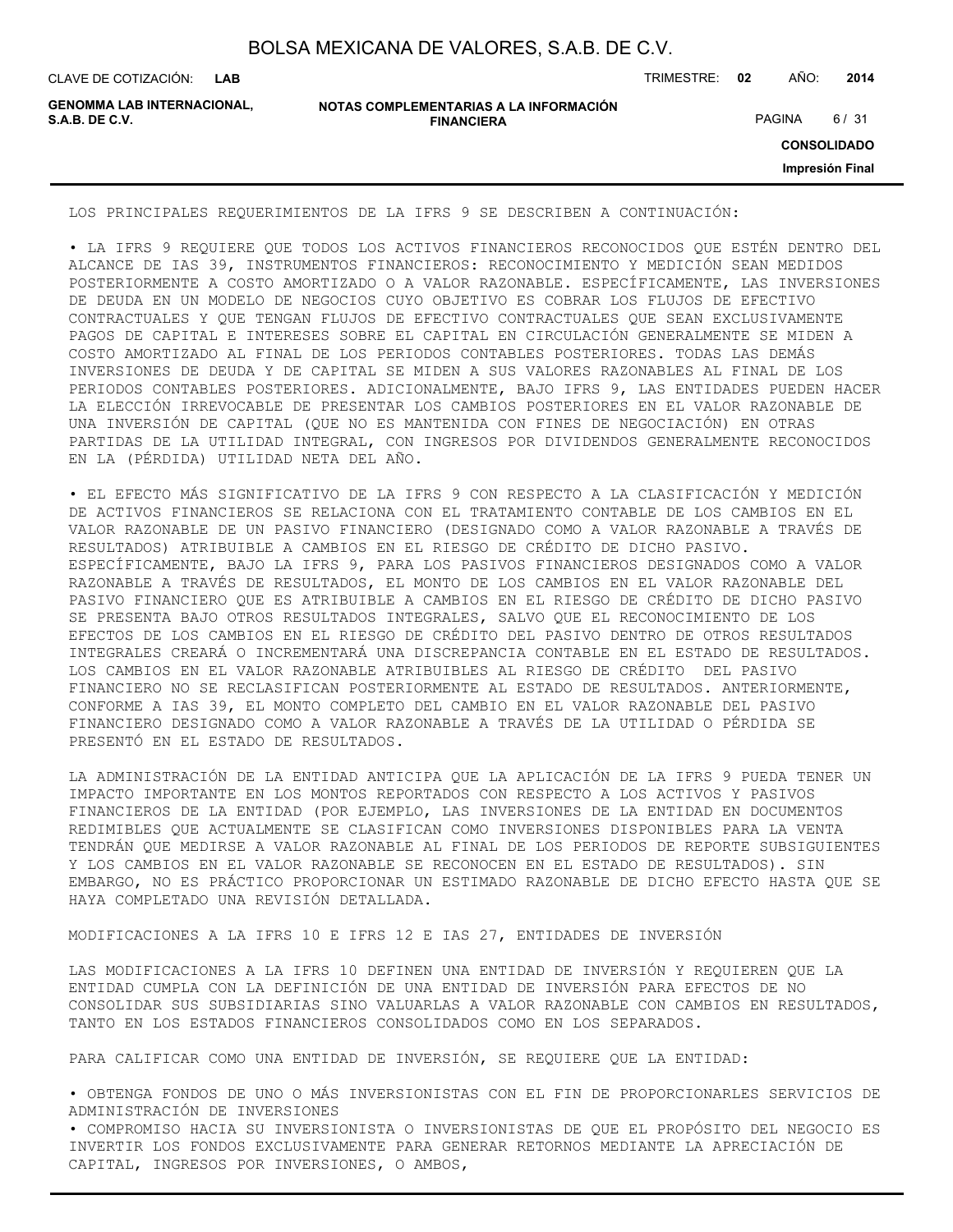**LAB**

CLAVE DE COTIZACIÓN: TRIMESTRE: **02** AÑO: **2014**

**GENOMMA LAB INTERNACIONAL,**

**NOTAS COMPLEMENTARIAS A LA INFORMACIÓN FINANCIERA**

PAGINA 7/31

**CONSOLIDADO**

**Impresión Final**

• MEDIR Y EVALUAR EL DESEMPEÑO SUSTANCIALMENTE DE TODAS SUS INVERSIONES CON BASE EN EL VALOR RAZONABLE

LA ADMINISTRACIÓN DE LA ENTIDAD NO ESTIMA QUE LAS MODIFICACIONES A ENTIDADES DE INVERSIÓN TENDRÁN ALGÚN EFECTO SOBRE LOS ESTADOS FINANCIEROS CONSOLIDADOS DE LA ENTIDAD COMO ENTIDAD QUE NO ES UNA ENTIDAD DE INVERSIÓN.

LA ADMINISTRACIÓN DE LA ENTIDAD NO ANTICIPA QUE LAS MODIFICACIONES A LAS ENTIDADES DE INVERSIÓN TENDRÁN UN EFECTO EN LOS ESTADOS FINANCIEROS CONSOLIDADOS Y A QUE LA ENTIDAD NO CALIFICA COMO UNA ENTIDAD DE INVERSIÓN.

MODIFICACIONES A LA IAS 32, COMPENSACIÓN DE ACTIVOS Y PASIVOS FINANCIEROS

LAS MODIFICACIONES A LA IAS 32 ACLARAN LA APLICACIÓN DE LOS REQUERIMIENTOS EXISTENTES SOBRE LA COMPENSACIÓN DE ACTIVOS FINANCIEROS Y PASIVOS FINANCIEROS. EN ESPECÍFICO, LAS MODIFICACIONES ACLARAN EL SIGNIFICADO DE "TENGA, EN EL MOMENTO ACTUAL, EL DERECHO, EXIGIBLE LEGALMENTE, DE COMPENSAR LOS IMPORTES RECONOCIDOS" Y "TENGA LA INTENCIÓN DE LIQUIDAR POR EL IMPORTE NETO, O DE REALIZAR EL ACTIVO Y LIQUIDAR EL PASIVO SIMULTÁNEAMENTE".

LA ADMINISTRACIÓN DE LA ENTIDAD ESTIMA QUE LA APLICACIÓN DE ESTA NORMA REVISADA SOBRE LA COMPENSACIÓN DE ACTIVOS Y PASIVOS FINANCIEROS, NO TENDRÁ NINGÚN EFECTO EN LA PRESENTACIÓN DEL ESTADO CONSOLIDADO DE POSICIÓN FINANCIERA.

3. PRINCIPALES POLÍTICAS CONTABLES

A. DECLARACIÓN DE CUMPLIMIENTO

LOS ESTADOS FINANCIEROS CONSOLIDADOS DE LA ENTIDAD HAN SIDO PREPARADOS DE ACUERDO CON LAS IFRSS EMITIDAS POR EL CONSEJO DE NORMAS INTERNACIONALES DE CONTABILIDAD (IASB).

B. BASES DE MEDICIÓN

LOS ESTADOS FINANCIEROS CONSOLIDADOS DE LA ENTIDAD HAN SIDO PREPARADOS SOBRE LA BASE DE COSTO HISTÓRICO EXCEPTO POR CIERTOS INSTRUMENTOS FINANCIEROS, QUE SE VALÚAN A SUS VALORES RAZONABLES AL CIERRE DE CADA PERIODO, COMO SE EXPLICA EN LAS POLÍTICAS CONTABLES INCLUIDAS MÁS ADELANTE.

I. COSTO HISTÓRICO

EL COSTO HISTÓRICO GENERALMENTE SE BASA EN EL VALOR RAZONABLE DE LA CONTRAPRESTACIÓN ENTREGADA A CAMBIO DE ACTIVOS.

II. VALOR RAZONABLE

EL VALOR RAZONABLE SE DEFINE COMO EL PRECIO QUE SE RECIBIRÍA POR VENDER UN ACTIVO O QUE SE PAGARÍA POR TRANSFERIR UN PASIVO EN UNA TRANSACCIÓN ORDENADA ENTRE PARTICIPANTES EN EL MERCADO A LA FECHA DE VALUACIÓN. INDEPENDIENTEMENTE DE SI ESE PRECIO ES OBSERVABLE O ESTIMADO UTILIZANDO DIRECTAMENTE OTRA TÉCNICA DE VALUACIÓN. AL ESTIMAR EL VALOR RAZONABLE DE UN ACTIVO O UN PASIVO, LA ENTIDAD TIENE EN CUENTA LAS CARACTERÍSTICAS DEL ACTIVO O PASIVO, SI LOS PARTICIPANTES DEL MERCADO TOMARÍAN ESAS CARACTERÍSTICAS AL MOMENTO DE FIJAR EL PRECIO DEL ACTIVO O PASIVO EN LA FECHA DE MEDICIÓN. EL VALOR RAZONABLE PARA PROPÓSITOS DE MEDICIÓN Y / O REVELACIÓN DE ESTOS ESTADOS FINANCIEROS CONSOLIDADOS SE DETERMINA DE FORMA TAL, A EXCEPCIÓN DE LAS TRANSACCIONES CON PAGOS BASADOS EN ACCIONES QUE ESTÁN DENTRO DEL ALCANCE DE LA IFRS 2, LAS OPERACIONES DE ARRENDAMIENTO QUE ESTÁN DENTRO DEL ALCANCE DE LA IAS 17, Y LAS MODIFICACIONES QUE TIENEN ALGUNAS SIMILITUDES CON VALOR RAZONABLE, PERO NO ES UN VALOR RAZONABLE, TALES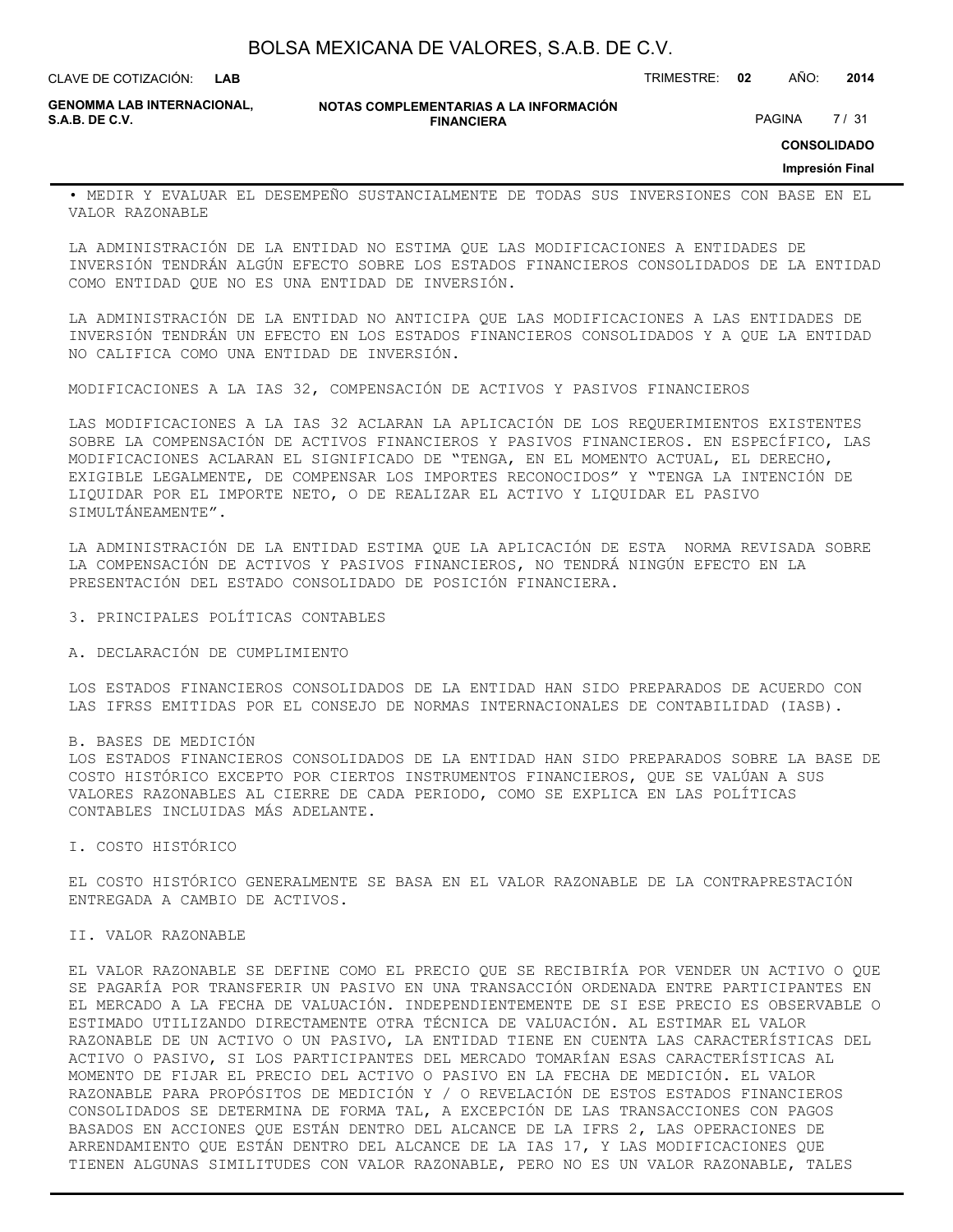| BOLSA MEXICANA DE VALORES, S.A.B. DE C.V. |  |  |
|-------------------------------------------|--|--|
|-------------------------------------------|--|--|

CLAVE DE COTIZACIÓN: TRIMESTRE: **02** AÑO: **2014**

**GENOMMA LAB INTERNACIONAL, S.A.B. DE C.V.** PAGINA 8 / 31

**NOTAS COMPLEMENTARIAS A LA INFORMACIÓN FINANCIERA**

**CONSOLIDADO**

**Impresión Final**

COMO EL VALOR NETO DE REALIZACIÓN DE LA IAS 2 O EL VALOR EN USO DE LA IAS 36.

ADEMÁS, PARA EFECTOS DE INFORMACIÓN FINANCIERA, LAS MEDICIONES DE VALOR RAZONABLE SE CLASIFICAN EN EL NIVEL 1, 2 Ó 3 CON BASE EN AL GRADO EN QUE SE INCLUYEN DATOS DE ENTRADA OBSERVABLES EN LAS MEDICIONES Y SU IMPORTANCIA EN LA DETERMINACIÓN DEL VALOR RAZONABLE EN SU TOTALIDAD, LAS CUALES SE DESCRIBEN DE LA SIGUIENTE MANERA:

• NIVEL 1 SE CONSIDERAN PRECIOS DE COTIZACIÓN EN UN MERCADO ACTIVO PARA ACTIVOS O PASIVOS IDÉNTICOS;

• NIVEL 2 DATOS DE ENTRADA OBSERVABLES DISTINTOS DE LOS PRECIOS DE COTIZACIÓN DEL NIVEL 1, SEA DIRECTA O INDIRECTAMENTE,

• NIVEL 3 CONSIDERA DATOS DE ENTRADA NO OBSERVABLES.

PARTICIPACIÓN

C. BASES DE CONSOLIDACIÓN DE ESTADOS FINANCIEROS

LOS ESTADOS FINANCIEROS CONSOLIDADOS INCLUYEN LOS DE GENOMMA LAB Y LOS DE SUS SUBSIDIARIAS EN LAS QUE TIENE CONTROL. EL CONTROL SE OBTIENE CUANDO LA ENTIDAD CUMPLE CON LOS SIGUIENTES SUPUESTOS: A) TIENE PODER SOBRE LA ENTIDAD, B) ESTÁ EXPUESTO, O TIENE LOS DERECHOS A LOS RETORNOS VARIABLES DERIVADOS DE SU PARTICIPACIÓN EN DICHA ENTIDAD Y C) TIENE LA CAPACIDAD DE AFECTAR TALES RENDIMIENTOS A TRAVÉS DE SU PODER SOBRE LA ENTIDAD EN QUE INVIERTE. LA PARTICIPACIÓN ACCIONARIA EN SU CAPITAL SOCIAL SE MUESTRA A CONTINUACIÓN:

ENTIDAD 2014 2013 ACTIVIDAD MÉXICO – GENOMMA LABORATORIES MÉXICO, S. A. DE C. V. 100% 100% INVESTIGACIÓN Y DESARROLLO DE PRODUCTOS OTC Y PC TELEVISION PRODUCTS RETAIL, S. A. DE C. V. 100% 100% PRESTACIÓN DE SERVICIOS PROFESIONALES MEDICINAS Y MEDICAMENTOS NACIONALES, S. A. DE C. V. 100% 100% VENTA DE MEDICAMENTOS GENÉRICOS INICIATIVAS DE ÉXITO, S. A. DE C. V. 100% 100% VENTA DE PRODUCTOS OTC Y PC AERO LAB, S. A. DE C. V. 100% 100% SERVICIOS DE TRANSPORTACIÓN AÉREA SERVICIOS LOGÍSTICOS GENOMMA, S. A. DE C. V. (1) 100% - SERVICIOS LOGÍSTICOS INTERNACIONAL – GENOMMA LAB USA, INC. 100% 100% VENTA DE PRODUCTOS OTC Y PC LAB BRANDS INTERNATIONAL, LLC 70% 70% INVESTIGACIÓN Y DESARROLLO DE PRODUCTOS OTC Y PC GENOMMA LAB CENTROAMÉRICA, S. A. 100% 100% PRESTACIÓN DE SERVICIOS PROFESIONALES GENOMMA LAB PERÚ, S. A. 100% 100% VENTA DE PRODUCTOS OTC Y PC GENOMMA LAB CHILE, S. A. 100% 100% VENTA DE PRODUCTOS OTC Y PC GENOMMA LAB ECUADOR, S. A. 100% 100% VENTA DE PRODUCTOS OTC Y PC GENOMMA LABORATORIES ARGENTINA, S. A. 85% 85% VENTA DE PRODUCTOS OTC Y PC GENOMMA LAB COLOMBIA, LTDA 100% 100% VENTA DE PRODUCTOS OTC Y PC GENOMMA LABORATORIES DO BRASIL, LTDA 85% 85% VENTA DE PRODUCTOS OTC Y PC GENOMMA LAB DOMINICANA, S.R.L. 100% 100% VENTA DE PRODUCTOS OTC Y PC THE DUTCH-LATEM ROYALTY COMPANY, B. V(2) 100% 100% INVESTIGACIÓN Y DESARROLLO DE PRODUCTOS OTC Y PC

(1) ESTA ENTIDAD FUE CREADA EL 21 DE NOVIEMBRE DE 2013 Y SE DEDICA A LA LOGÍSTICA DEL CENTRO DE DISTRIBUCIÓN DOÑA ROSA.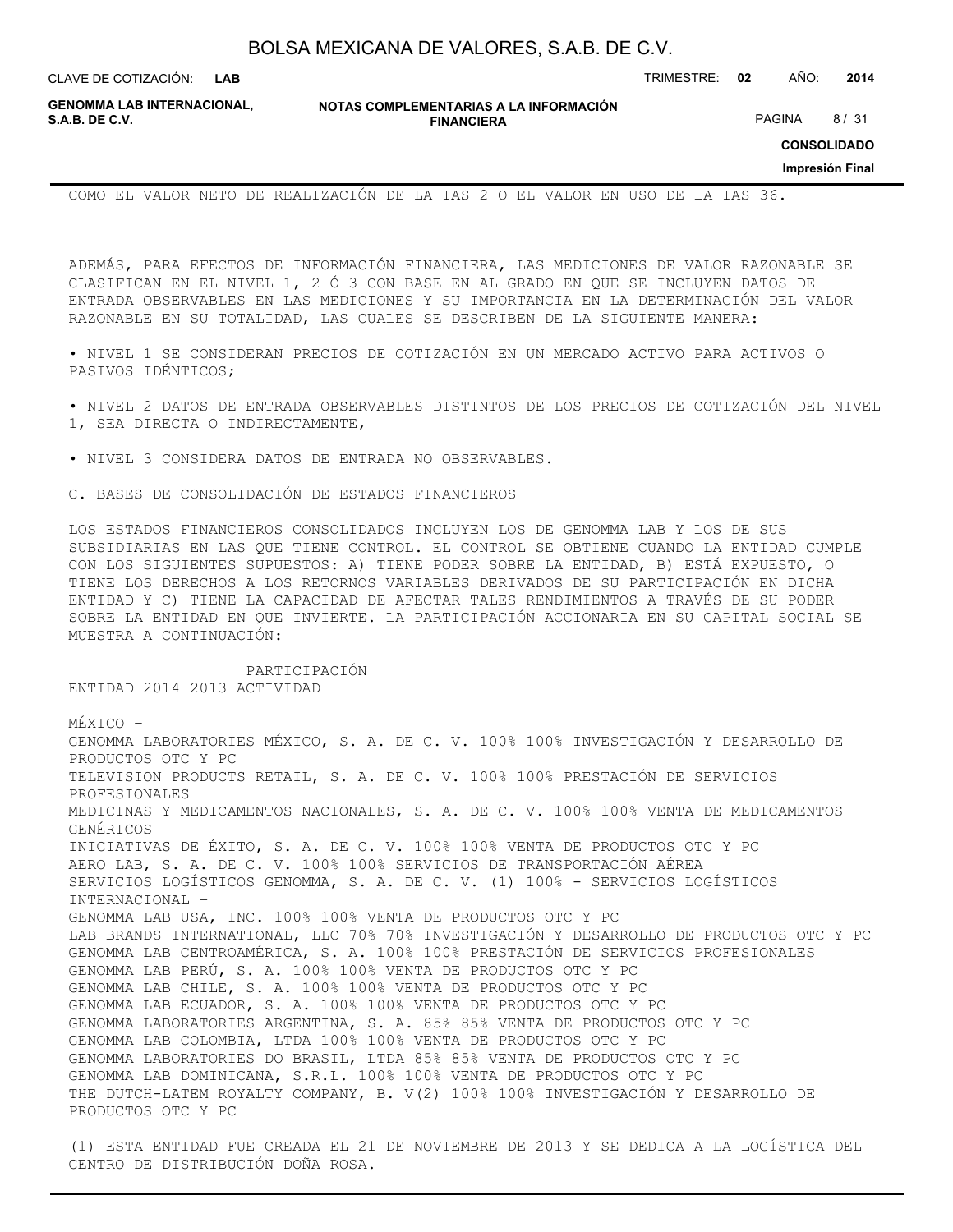**LAB**

CLAVE DE COTIZACIÓN: TRIMESTRE: **02** AÑO: **2014**

**GENOMMA LAB INTERNACIONAL,**

**NOTAS COMPLEMENTARIAS A LA INFORMACIÓN FINANCIERA S.A.B. DE C.V.** PAGINA 9 / 31

**CONSOLIDADO**

**Impresión Final**

(2) ESTA ENTIDAD SE ADQUIRIÓ JUNTO CON EL PAQUETE DE LA LICENCIA LOSEC A EL 5 DE MAYO DE 2013.

LOS SALDOS Y OPERACIONES ENTRE LAS ENTIDADES CONSOLIDADAS HAN SIDO ELIMINADOS.

LAS PARTICIPACIONES NO CONTROLADORAS EN LAS SUBSIDIARIAS SE IDENTIFICAN DE MANERA SEPARADA RESPECTO A LAS INVERSIONES QUE LA ENTIDAD TIENE EN ELLAS. LAS PARTICIPACIONES NO CONTROLADORAS PUEDEN SER INICIALMENTE VALUADAS YA SEA A SU VALOR RAZONABLE O A LA PARTICIPACIÓN PROPORCIONAL DE LAS PARTICIPACIONES NO CONTROLADORAS SOBRE EL VALOR RAZONABLE DE LOS ACTIVOS NETOS IDENTIFICABLES DE LA ENTIDAD ADQUIRIDA. LA ELECCIÓN DE LA BASE DE VALUACIÓN SE HACE DE MANERA INDIVIDUAL POR CADA OPERACIÓN. POSTERIORMENTE A LA ADQUISICIÓN, EL VALOR EN LIBROS DE LAS PARTICIPACIONES CONTROLADORAS REPRESENTA EL IMPORTE DE DICHAS PARTICIPACIONES AL RECONOCIMIENTO INICIAL MÁS LA PORCIÓN DE LAS PARTICIPACIONES NO CONTROLADORAS POSTERIORES DEL ESTADO DE VARIACIONES EN EL CAPITAL CONTABLE. EL RESULTADO INTEGRAL SE ATRIBUYE A LAS PARTICIPACIONES NO CONTROLADORAS AÚN SI DA LUGAR A UN DÉFICIT EN ÉSTAS.

I. SUBSIDIARIAS - LAS SUBSIDIARIAS SON TODAS LAS ENTIDADES SOBRE LAS QUE LA ENTIDAD TIENE CONTROL AL CUMPLIR CON LAS TRES SIGUIENTES CARACTERÍSTICAS: A) TIENE PODER SOBRE LA ENTIDAD, B) ESTÁ EXPUESTO, O TIENE LOS DERECHOS A LOS RETORNOS VARIABLES DERIVADOS DE SU PARTICIPACIÓN EN DICHA ENTIDAD Y C) TIENE LA CAPACIDAD DE AFECTAR TALES RENDIMIENTOS A TRAVÉS DE SU PODER SOBRE LA ENTIDAD EN QUE INVIERTE. LA EXISTENCIA Y EFECTOS DE LOS DERECHOS POTENCIALES DE VOTO QUE SON ACTUALMENTE EJERCIBLES O CONVERTIBLES SE CONSIDERAN AL EVALUAR SI LA ENTIDAD CONTROLA A OTRA ENTIDAD. LAS SUBSIDIARIAS SE CONSOLIDAN DESDE LA FECHA EN QUE SU CONTROL SE TRANSFIERE A LA ENTIDAD, Y SE DEJAN DE CONSOLIDAR DESDE LA FECHA EN LA QUE SE PIERDE EL CONTROL.

LAS POLÍTICAS CONTABLES DE LAS SUBSIDIARIAS HAN SIDO MODIFICADAS CUANDO HA SIDO NECESARIO, PARA ASEGURAR QUE EXISTA UNA CONSISTENCIA CON LAS POLÍTICAS ADOPTADAS POR LA ENTIDAD.

II. ASOCIADA - LA ENTIDAD EJERCE INFLUENCIA SIGNIFICATIVA SOBRE TELEVISA CONSUMER PRODUCTS, LLP PERO NO CUMPLE CON LAS CONDICIONES NECESARIAS PARA EJERCER CONTROL. LA ENTIDAD MANTIENE UNA PARTICIPACIÓN ACCIONARIA DEL 49% DE LOS DERECHOS A VOTO. LA INVERSIÓN EN ASOCIADA SE RECONOCE INICIALMENTE AL COSTO HISTÓRICO Y POSTERIORMENTE A TRAVÉS DEL MÉTODO DE PARTICIPACIÓN.

III. NEGOCIO CONJUNTO – LA ENTIDAD JUNTO CON SUS SOCIOS MANTIENEN CONTROL CONJUNTO SOBRE MARZAM PARA COMBINAR SUS OPERACIONES, RECURSOS Y EXPERIENCIA PARA VENDER Y DISTRIBUIR DE MANERA CONJUNTA LOS PRODUCTOS OTC Y PC.

D. CONVERSIÓN DE ESTADOS FINANCIEROS DE OPERACIONES EXTRANJERAS - PARA CONSOLIDAR LOS ESTADOS FINANCIEROS DE SUBSIDIARIAS EXTRANJERAS, ÉSTOS SE MODIFICAN EN LA MONEDA DE REGISTRO PARA PRESENTARSE EN PESOS MEXICANOS, CONSIDERANDO LAS SIGUIENTES METODOLOGÍAS:

- LAS OPERACIONES EXTRANJERAS CUYA MONEDA DE REGISTRO Y FUNCIONAL ES LA MISMA, CONVIERTEN SUS ESTADOS FINANCIEROS UTILIZANDO LOS SIGUIENTES TIPOS DE CAMBIO:1) DE CIERRE PARA LOS ACTIVOS Y PASIVOS, 2) HISTÓRICO PARA EL CAPITAL CONTABLE Y 3) EL DE LA FECHA DE DEVENGAMIENTO PARA LOS INGRESOS, COSTOS Y GASTOS. LOS EFECTOS DE CONVERSIÓN SE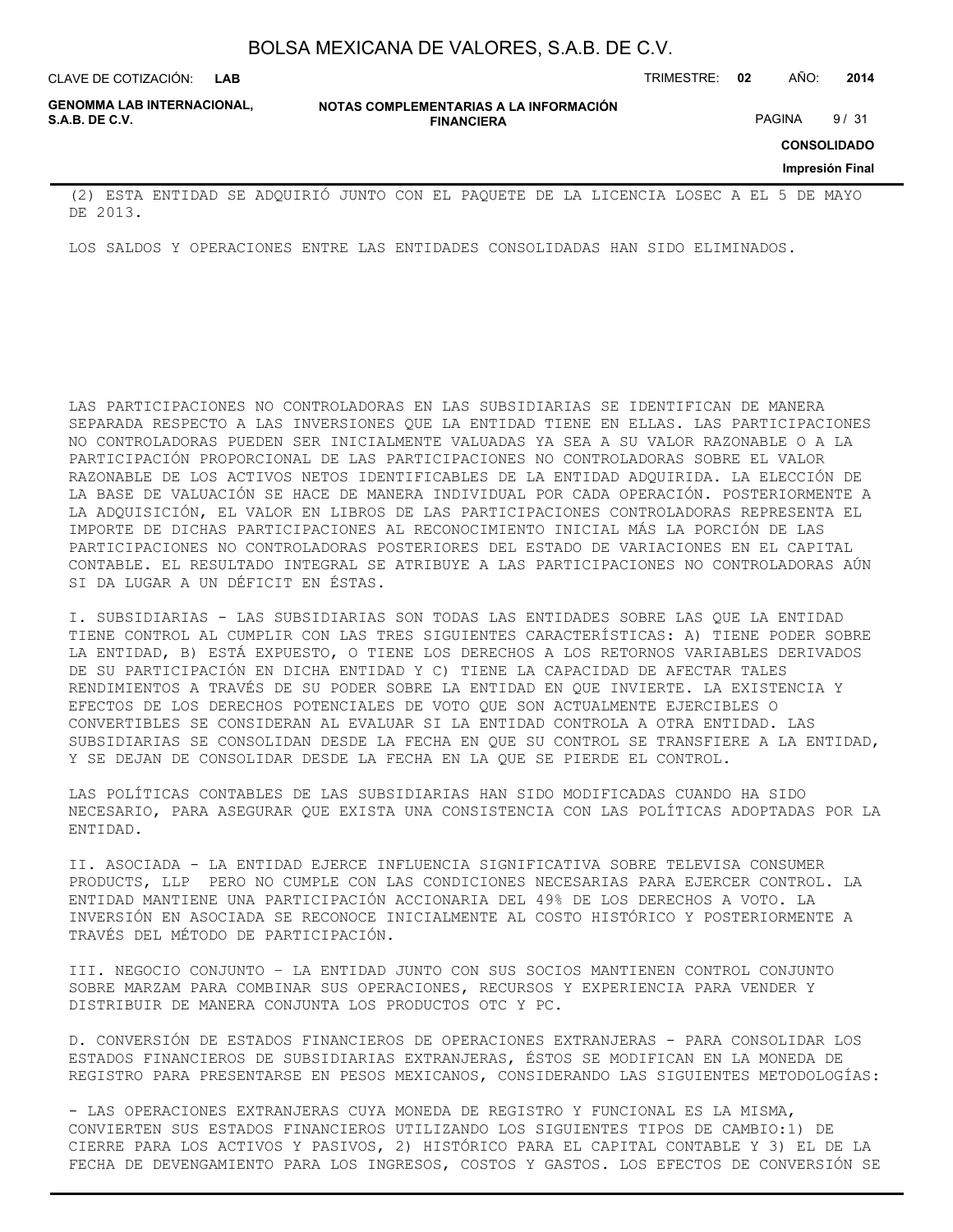CLAVE DE COTIZACIÓN: TRIMESTRE: **02** AÑO: **2014**

**GENOMMA LAB INTERNACIONAL,**

**NOTAS COMPLEMENTARIAS A LA INFORMACIÓN FINANCIERA**

PAGINA 10 / 31

**CONSOLIDADO**

**Impresión Final**

#### REGISTRAN EN EL CAPITAL CONTABLE.

- LAS OPERACIONES EXTRANJERAS CUYA MONEDA FUNCIONAL NO ES LA MISMA CONVIERTEN SUS ESTADOS FINANCIEROS DE LA MONEDA DE REGISTRO A LA MONEDA FUNCIONAL, UTILIZANDO LOS SIGUIENTES TIPOS DE CAMBIO: 1) DE CIERRE PARA LOS ACTIVOS Y PASIVOS MONETARIOS, 2) HISTÓRICO PARA ACTIVOS NO MONETARIOS, PASIVOS NO MONETARIOS Y CAPITAL CONTABLE Y 3) EL DE LA FECHA DE DEVENGAMIENTO PARA LOS INGRESOS, COSTOS Y GASTOS, EXCEPTO LOS QUE PROVIENEN DE PARTIDAS NO MONETARIAS QUE SE CONVIERTEN AL TIPO DE CAMBIO HISTÓRICO DE LA PARTIDA NO MONETARIA; LOS EFECTOS DE CONVERSIÓN, SE REGISTRAN EN EL RESULTADO INTEGRAL DE FINANCIAMIENTO. POSTERIORMENTE, PARA CONVERTIR LOS ESTADOS FINANCIEROS DE LA MONEDA FUNCIONAL AL PESO MEXICANO, SE UTILIZAN LOS SIGUIENTES TIPOS DE CAMBIO:1) DE CIERRE PARA LOS ACTIVOS Y PASIVOS Y 2) HISTÓRICO PARA EL CAPITAL CONTABLE, Y 3) EL DE LA FECHA DE DEVENGAMIENTO PARA TODOS LOS INGRESOS, COSTOS Y GASTOS. LOS EFECTOS DE CONVERSIÓN SE REGISTRAN EN EL CAPITAL CONTABLE. EN EL CASO DE OPERACIONES EXTRANJERAS QUE OPERAN EN UN ENTORNO ECONÓMICO INFLACIONARIO, PRIMERO REEXPRESAN SUS ESTADOS FINANCIEROS EN MONEDA DE PODER ADQUISITIVO AL CIERRE DEL EJERCICIO, UTILIZANDO EL ÍNDICE DE PRECIOS DEL PAÍS DE ORIGEN DE LA MONEDA FUNCIONAL, Y POSTERIORMENTE LOS CONVIERTEN UTILIZANDO EL TIPO DE CAMBIO DE CIERRE PARA TODAS LAS PARTIDAS; LOS EFECTOS DE CONVERSIÓN, SE REGISTRAN EN EL CAPITAL CONTABLE.¬

LAS MONEDAS DE REGISTRO Y FUNCIONAL DE LAS OPERACIONES EXTRANJERAS Y LOS TIPOS DE CAMBIO UTILIZADOS EN LOS DIFERENTES PROCESOS DE CONVERSIÓN, SON COMO SIGUE:

ENTIDAD MONEDA DE REGISTRO TIPO DE CAMBIO PARA CONVERTIR DE MONEDA DE REGISTRO A MONEDA FUNCIONAL TIPO DE CAMBIO PARA CONVERTIR DE MONEDA FUNCIONAL A PESO MEXICANO

GENOMMA LAB USA, INC. DÓLAR ESTADOUNIDENSE 1.0000 13.0002 LAB BRANDS INTERNATIONAL, LLC DÓLAR ESTADOUNIDENSE 1.0000 13. 0002 GENOMMA LAB CENTROAMÉRICA, S. A. DÓLAR ESTADOUNIDENSE 1.0000 13. 0002 GENOMMA LAB DOMINICANA, S. R. L. PESO DOMINICANO 0.0233 13. 0002 GENOMMA LAB PERÚ, S. A. SOL 0.3575 13. 0002 GENOMMA LAB CHILE, S. A. PESO CHILENO 0.0018 13. 0002 GENOMMA LAB ECUADOR, S. A. DÓLAR ESTADOUNIDENSE 1.0000 13. 0002 GENOMMA LABORATORIES ARGENTINA, S. A. PESO ARGENTINO 0.1230 13. 0002 GENOMMA LAB COLOMBIA, LTDA PESO COLOMBIANO 0.0005 13. 0002 GENOMMA LABORATORIES DO BRASIL, LTDA REAL 0.4538 13. 0002 GENOMMA LABORATORIOS MÉDICOS, S. L. EURO 1.3651 13. 0002 THE DUTCH -LATEM ROYALTY COMPANY, B. V. DÓLAR ESTADOUNIDENSE 1.0000 13. 0002

LA MONEDA FUNCIONAL DE LA ENTIDAD ES EL PESO MEXICANO Y LA MONEDA FUNCIONAL DE LAS SUBSIDIARIAS DE LA ENTIDAD ES EL DÓLAR ESTADOUNIDENSE. DEBIDO A QUE LA ENTIDAD MANTIENE INVERSIONES EN SUBSIDIARIAS EN EL EXTRANJERO, CUYA MONEDA FUNCIONAL NO ES EL PESO MEXICANO, SE ENCUENTRA EXPUESTA A UN RIESGO DE CONVERSIÓN DE MONEDA EXTRANJERA. ASIMISMO, SE MANTIENEN ACTIVOS Y PASIVOS MONETARIOS DENOMINADOS EN DIVERSAS MONEDAS, PRINCIPALMENTE EL DÓLAR ESTADOUNIDENSE, Y EXISTE UNA EXPOSICIÓN AL RIESGO CAMBIARIO, ATRIBUIBLE A OPERACIONES COMERCIALES Y PROVEEDURÍA DE INSUMOS, DURANTE EL CURSO NORMAL DEL NEGOCIO, ASÍ COMO POR LA POSICIÓN EN MONEDA EXTRANJERA.

## E. ACTIVOS FINANCIEROS

LOS ACTIVOS FINANCIEROS SE RECONOCEN CUANDO LA ENTIDAD SE CONVIERTE EN UNA PARTE DE LAS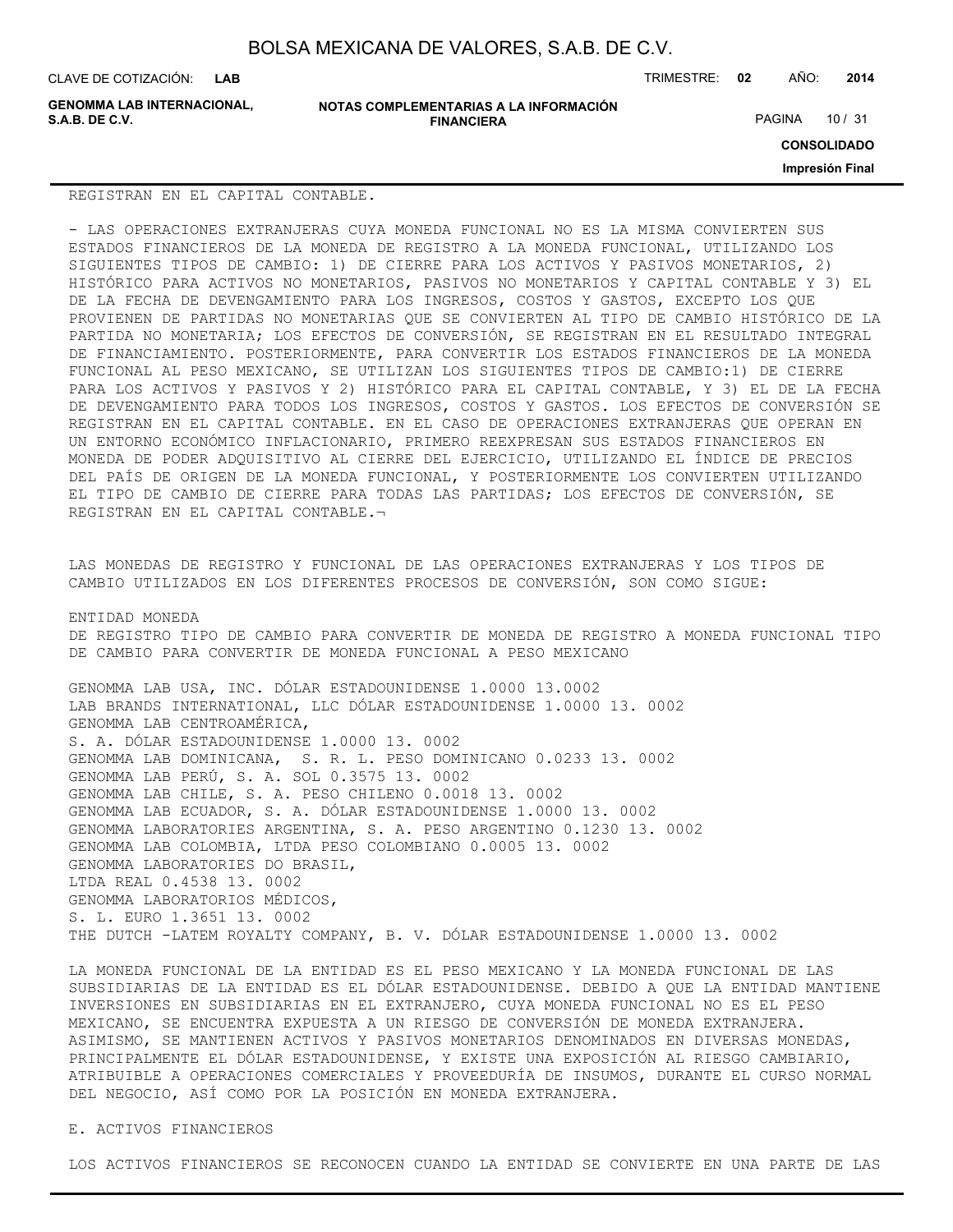CLAVE DE COTIZACIÓN: TRIMESTRE: **02** AÑO: **2014**

**GENOMMA LAB INTERNACIONAL,**

**NOTAS COMPLEMENTARIAS A LA INFORMACIÓN FINANCIERA**

PAGINA 11 / 31

**CONSOLIDADO**

**Impresión Final**

DISPOSICIONES CONTRACTUALES DE LOS INSTRUMENTOS.

LOS ACTIVOS FINANCIEROS SE VALÚAN INICIALMENTE A SU VALOR RAZONABLE. LOS COSTOS DE LA TRANSACCIÓN QUE SON DIRECTAMENTE ATRIBUIBLES A LA ADQUISICIÓN O EMISIÓN DE ACTIVOS FINANCIEROS (DISTINTOS DE LOS ACTIVOS FINANCIEROS A VALOR RAZONABLE CON CAMBIOS EN RESULTADOS) SE SUMAN O REDUCEN DEL VALOR RAZONABLE DE LOS ACTIVOS FINANCIEROS, EN SU CASO, EN EL RECONOCIMIENTO INICIAL. LOS COSTOS DE TRANSACCIÓN DIRECTAMENTE ATRIBUIBLES A LA ADQUISICIÓN DE ACTIVOS FINANCIEROS A SU VALOR RAZONABLE CON CAMBIOS EN RESULTADOS SE RECONOCEN INMEDIATAMENTE EN RESULTADOS.

LOS ACTIVOS FINANCIEROS SE CLASIFICAN EN LAS SIGUIENTES CATEGORÍAS: ACTIVOS FINANCIEROS 'A VALOR RAZONABLE CON CAMBIOS A TRAVÉS DE RESULTADOS' COSTO AMORTIZADO, INVERSIONES 'CONSERVADAS AL VENCIMIENTO', ACTIVOS FINANCIEROS 'DISPONIBLES PARA SU VENTA' Y 'PRÉSTAMOS Y CUENTAS POR COBRAR'. LA CLASIFICACIÓN DEPENDE DE LA NATURALEZA Y PROPÓSITO DE LOS ACTIVOS FINANCIEROS Y SE DETERMINA AL MOMENTO DEL RECONOCIMIENTO INICIAL. A LA FECHA DE INFORME DE LOS ESTADOS FINANCIEROS CONSOLIDADOS, LA ENTIDAD SÓLO CONTABA CON INSTRUMENTOS FINANCIEROS CLASIFICADOS COMO PRÉSTAMOS Y CUENTAS POR COBRAR.

- MÉTODO DE LA TASA DE INTERÉS EFECTIVA

EL MÉTODO DE TASA DE INTERÉS EFECTIVA ES UN MÉTODO PARA CALCULAR EL COSTO AMORTIZADO DE UN INSTRUMENTO FINANCIERO Y DE ASIGNACIÓN DEL INGRESO O COSTO FINANCIERO DURANTE EL PERIODO RELEVANTE. LA TASA DE INTERÉS EFECTIVA ES LA TASA QUE DESCUENTA LOS INGRESOS FUTUROS DE EFECTIVO ESTIMADOS (INCLUYENDO TODOS LOS HONORARIOS Y PUNTOS BASE PAGADOS O RECIBIDOS QUE FORMAN PARTE INTEGRAL DE LA TASA DE INTERÉS EFECTIVA, COSTOS DE LA TRANSACCIÓN Y OTRAS PRIMAS O DESCUENTOS) DURANTE LA VIDA ESPERADA DEL INSTRUMENTO DE ACTIVO O PASIVO DEUDA O, CUANDO ES APROPIADO, UN PERIODO MENOR, AL VALOR EN LIBROS NETO AL MOMENTO DEL RECONOCIMIENTO INICIAL.

LOS INGRESOS SE RECONOCEN CON BASE EN EL INTERÉS EFECTIVO PARA INSTRUMENTOS DE DEUDA DISTINTOS A AQUELLOS ACTIVOS FINANCIEROS CLASIFICADOS COMO A VALOR RAZONABLE CON CAMBIOS A TRAVÉS DE RESULTADOS.

- PRÉSTAMOS Y CUENTAS POR COBRAR

LAS CUENTAS POR COBRAR A CLIENTES, PRÉSTAMOS Y OTRAS CUENTAS POR COBRAR CON PAGOS FIJOS O DETERMINABLES, QUE NO SE NEGOCIAN EN UN MERCADO ACTIVO, SE CLASIFICAN COMO PRÉSTAMOS Y CUENTAS POR COBRAR. LOS PRÉSTAMOS Y CUENTAS POR COBRAR SE VALÚAN AL COSTO AMORTIZADO USANDO EL MÉTODO DE INTERÉS EFECTIVO, MENOS CUALQUIER DETERIORO. LOS INGRESOS POR INTERESES SE RECONOCEN APLICANDO LA TASA DE INTERÉS EFECTIVA, EXCEPTO POR LAS CUENTAS POR COBRAR A CORTO PLAZO EN CASO DE QUE EL RECONOCIMIENTO DE INTERESES SEA POCO IMPORTANTE.

- DETERIORO DE ACTIVOS FINANCIEROS

LOS ACTIVOS FINANCIEROS DISTINTOS A LOS ACTIVOS FINANCIEROS A VALOR RAZONABLE CON CAMBIOS A TRAVÉS DE RESULTADOS, SE SUJETAN A PRUEBAS PARA EFECTOS DE DETERIORO AL FINAL DE CADA PERIODO SOBRE EL CUAL SE INFORMA. SE CONSIDERA QUE LOS ACTIVOS FINANCIEROS ESTÁN DETERIORADOS, CUANDO EXISTE EVIDENCIA OBJETIVA QUE, COMO CONSECUENCIA DE UNO O MÁS EVENTOS QUE HAYAN OCURRIDO DESPUÉS DEL RECONOCIMIENTO INICIAL DEL ACTIVO FINANCIERO, LOS FLUJOS DE EFECTIVO FUTUROS ESTIMADOS DEL ACTIVO FINANCIERO HAN SIDO AFECTADOS.

LA EVIDENCIA OBJETIVA DE DETERIORO PODRÍA INCLUIR:

• DIFICULTADES FINANCIERAS SIGNIFICATIVAS DEL EMISOR O CONTRAPARTE;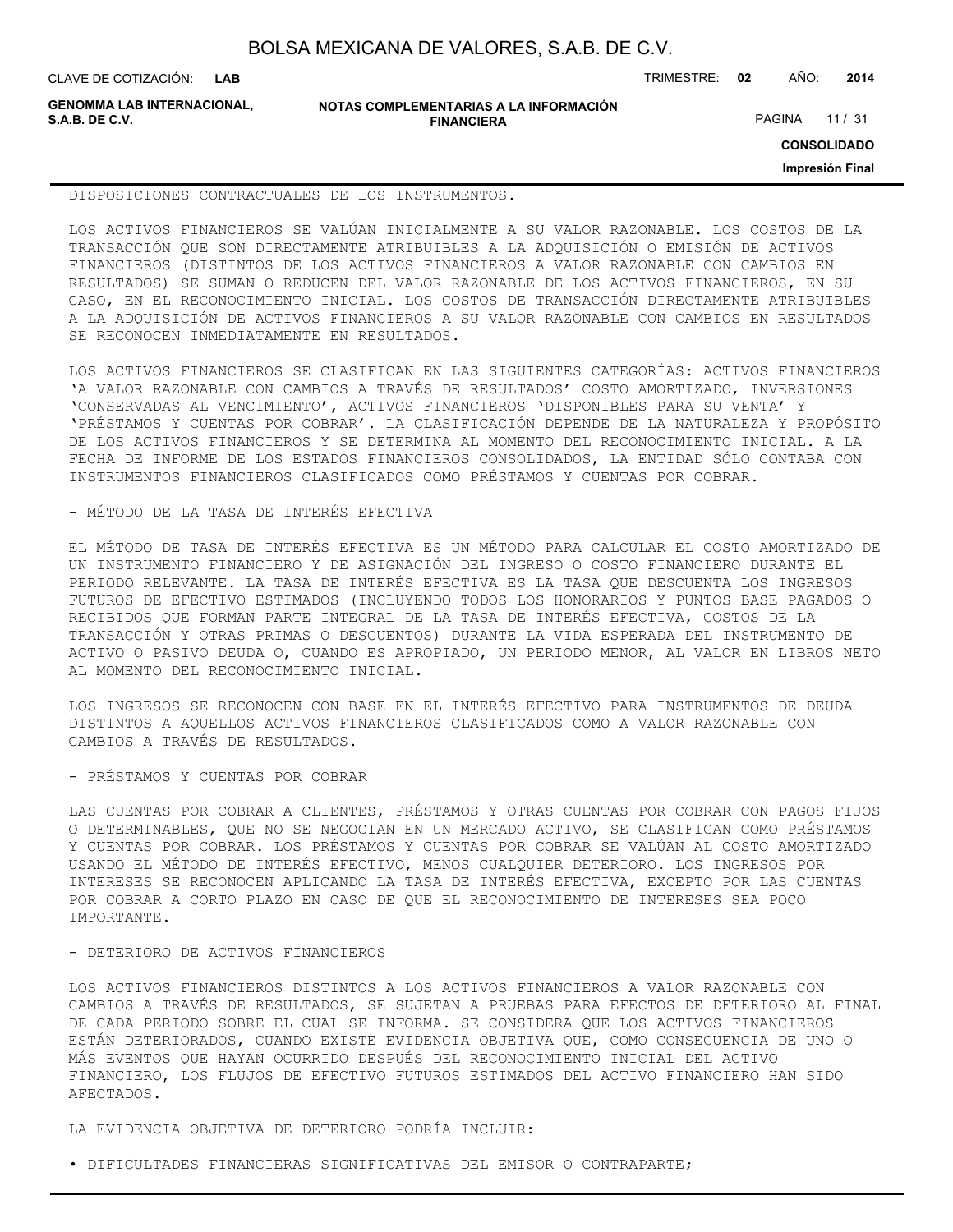**LAB**

CLAVE DE COTIZACIÓN: TRIMESTRE: **02** AÑO: **2014**

**GENOMMA LAB INTERNACIONAL,**

#### **NOTAS COMPLEMENTARIAS A LA INFORMACIÓN FINANCIERA**

PAGINA 12 / 31

**CONSOLIDADO**

**Impresión Final**

- INCUMPLIMIENTO EN EL PAGO DE LOS INTERESES O EL PRINCIPAL;
- ES PROBABLE QUE EL PRESTATARIO ENTRE EN QUIEBRA O EN UNA REORGANIZACIÓN FINANCIERA; O

• LA DESAPARICIÓN DE UN MERCADO ACTIVO PARA EL ACTIVO FINANCIERO DEBIDO A DIFICULTADES FINANCIERAS.

PARA CIERTAS CATEGORÍAS DE ACTIVOS FINANCIEROS, COMO CUENTAS POR COBRAR A CLIENTES, LOS ACTIVOS QUE SE HAN SUJETADO A PRUEBAS PARA EFECTOS DE DETERIORO Y QUE NO HAN SUFRIDO DETERIORO EN FORMA INDIVIDUAL, SE INCLUYEN EN LA EVALUACIÓN DE DETERIORO SOBRE UNA BASE COLECTIVA. ENTRE LA EVIDENCIA OBJETIVA DE QUE UNA CARTERA DE CUENTAS POR COBRAR PODRÍA ESTAR DETERIORADA, SE PODRÍA INCLUIR LA EXPERIENCIA PASADA DE LA ENTIDAD CON RESPECTO A LA COBRANZA, UN INCREMENTO EN EL NÚMERO DE PAGOS ATRASADOS EN LA CARTERA QUE SUPEREN EL PERIODO DE CRÉDITO PROMEDIO DE 90 DÍAS, ASÍ COMO CAMBIOS OBSERVABLES EN LAS CONDICIONES ECONÓMICAS NACIONALES Y LOCALES QUE SE CORRELACIONEN CON EL INCUMPLIMIENTO EN LOS PAGOS.

PARA LOS ACTIVOS FINANCIEROS QUE SE REGISTRAN AL COSTO AMORTIZADO, EL IMPORTE DE LA PÉRDIDA POR DETERIORO QUE SE RECONOCE ES LA DIFERENCIA ENTRE EL VALOR EN LIBROS DEL ACTIVO Y EL VALOR PRESENTE DE LOS COBROS FUTUROS, DESCONTADOS A LA TASA DE INTERÉS EFECTIVA ORIGINAL DEL ACTIVO FINANCIERO.

PARA LOS ACTIVOS FINANCIEROS QUE SE CONTABILICEN AL COSTO, EL IMPORTE DE LA PÉRDIDA POR DETERIORO SE CALCULA COMO LA DIFERENCIA ENTRE EL VALOR EN LIBROS DEL ACTIVO Y EL VALOR PRESENTE DE LOS FLUJOS FUTUROS DE EFECTIVO ESTIMADOS, DESCONTADOS A LA TASA ACTUAL DEL MERCADO DE CAMBIO DE UN ACTIVO FINANCIERO SIMILAR. TAL PÉRDIDA POR DETERIORO NO SE REVERTIRÁ EN LOS PERIODOS POSTERIORES.

EL VALOR EN LIBROS DEL ACTIVO FINANCIERO SE REDUCE POR LA PÉRDIDA POR DETERIORO DIRECTAMENTE PARA TODOS LOS ACTIVOS FINANCIEROS, EXCEPTO PARA LAS CUENTAS POR COBRAR A CLIENTES, DONDE EL VALOR EN LIBROS SE REDUCE A TRAVÉS DE UNA CUENTA DE ESTIMACIÓN PARA CUENTAS DE COBRO DUDOSO. CUANDO SE CONSIDERA QUE UNA CUENTA POR COBRAR ES INCOBRABLE, SE ELIMINA CONTRA LA ESTIMACIÓN. LA RECUPERACIÓN POSTERIOR DE LOS MONTOS PREVIAMENTE ELIMINADOS SE CONVIERTE EN CRÉDITOS CONTRA LA ESTIMACIÓN. LOS CAMBIOS EN EL VALOR EN LIBROS DE LA CUENTA DE LA ESTIMACIÓN SE RECONOCEN EN LOS RESULTADOS.

CUANDO SE CONSIDERA QUE UN ACTIVO FINANCIERO DISPONIBLE PARA LA VENTA ESTÁ DETERIORADO, LAS GANANCIAS O PÉRDIDAS ACUMULADAS PREVIAMENTE RECONOCIDAS EN OTROS RESULTADOS INTEGRALES SE RECLASIFICAN A LOS RESULTADOS DEL PERIODO.

EXCEPTO POR LOS INSTRUMENTOS DE CAPITAL DISPONIBLES PARA SU VENTA, SI, EN UN PERIODO SUBSECUENTE, EL IMPORTE DE LA PÉRDIDA POR DETERIORO DISMINUYE Y ESA DISMINUCIÓN SE PUEDE RELACIONAR OBJETIVAMENTE CON UN EVENTO QUE OCURRE DESPUÉS DEL RECONOCIMIENTO DEL DETERIORO, LA PÉRDIDA POR DETERIORO PREVIAMENTE RECONOCIDA SE REVERSA A TRAVÉS DE RESULTADOS HASTA EL PUNTO EN QUE EL VALOR EN LIBROS DE LA INVERSIÓN A LA FECHA EN QUE SE REVERSÓ EL DETERIORO NO EXCEDA EL COSTO AMORTIZADO QUE HABRÍA SIDO SI NO SE HUBIERA RECONOCIDO EL DETERIORO.

## - BAJA DE ACTIVOS FINANCIEROS

LA ENTIDAD DEJA DE RECONOCER UN ACTIVO FINANCIERO ÚNICAMENTE CUANDO EXPIRAN LOS DERECHOS CONTRACTUALES SOBRE LOS FLUJOS DE EFECTIVO DEL ACTIVO FINANCIERO, Y TRANSFIERE DE MANERA SUSTANCIAL LOS RIESGOS Y BENEFICIOS INHERENTES A LA PROPIEDAD DEL ACTIVO FINANCIERO. SI LA ENTIDAD NO TRANSFIERE NI RETIENE SUBSTANCIALMENTE TODOS LOS RIESGOS Y BENEFICIOS INHERENTES A LA PROPIEDAD Y CONTINÚA RETENIENDO EL CONTROL DEL ACTIVO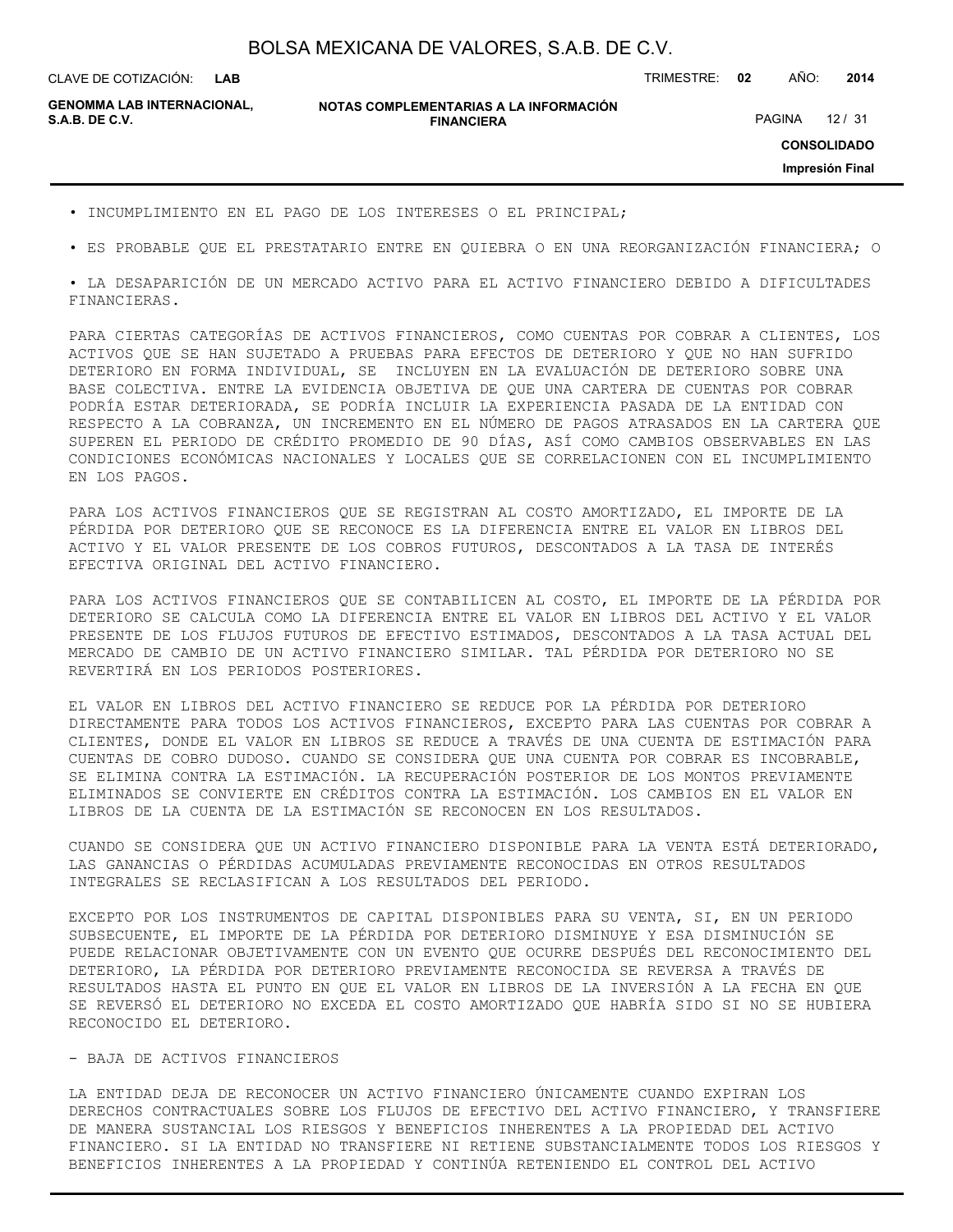| BOLSA MEXICANA DE VALORES, S.A.B. DE C.V. |
|-------------------------------------------|
|-------------------------------------------|

CLAVE DE COTIZACIÓN: TRIMESTRE: **02** AÑO: **2014 LAB**

**GENOMMA LAB INTERNACIONAL,**

**NOTAS COMPLEMENTARIAS A LA INFORMACIÓN FINANCIERA**

PAGINA 13 / 31

**CONSOLIDADO**

#### **Impresión Final**

TRANSFERIDO, LA ENTIDAD RECONOCERÁ SU PARTICIPACIÓN EN EL ACTIVO Y LA OBLIGACIÓN ASOCIADA POR LOS MONTOS QUE TENDRÍA QUE PAGAR. SI LA ENTIDAD RETIENE SUBSTANCIALMENTE TODOS LOS RIESGOS Y BENEFICIOS INHERENTES A LA PROPIEDAD DE UN ACTIVO FINANCIERO TRANSFERIDO, LA ENTIDAD CONTINÚA RECONOCIENDO EL ACTIVO FINANCIERO Y TAMBIÉN RECONOCE UN PRÉSTAMO COLATERAL POR LOS RECURSOS RECIBIDOS.¬

F. EFECTIVO, EQUIVALENTES DE EFECTIVO Y EFECTIVO RESTRINGIDO

CONSISTEN PRINCIPALMENTE EN DEPÓSITOS BANCARIOS EN CUENTAS DE CHEQUES E INVERSIONES EN VALORES A CORTO PLAZO DE GRAN LIQUIDEZ, FÁCILMENTE CONVERTIBLES EN EFECTIVO, CON VENCIMIENTO HASTA DE TRES MESES A PARTIR DE LA FECHA DE SU ADQUISICIÓN Y SUJETOS A RIESGOS POCO IMPORTANTES DE CAMBIOS EN VALOR. EL EFECTIVO SE PRESENTA A VALOR NOMINAL Y LOS EQUIVALENTES SE VALÚAN A SU VALOR RAZONABLE. LOS EQUIVALENTES DE EFECTIVO ESTÁN REPRESENTADOS PRINCIPALMENTE POR INVERSIONES EN MESAS DE DINERO. LA ENTIDAD TIENE FONDOS RESTRINGIDOS DESIGNADOS PARA LA RECOMPRA DE ACCIONES PROPIAS DE LA ENTIDAD, LOS CUALES SE ENCUENTRAN INVERTIDOS EN MESAS DE DINERO A CORTO PLAZO EN PAPEL GUBERNAMENTAL.

#### G. INVENTARIOS

LOS INVENTARIOS SE VALÚAN AL COSTO DE ADQUISICIÓN O VALOR NETO DE REALIZACIÓN, EL MENOR UTILIZANDO EL MÉTODO DE COSTOS PROMEDIO. EL VALOR NETO DE REALIZACIÓN REPRESENTA EL PRECIO DE VENTA ESTIMADO MENOS TODOS LOS GASTOS NECESARIOS PARA EFECTUAR SU VENTA.

#### H. PAGOS ANTICIPADOS

LOS PAGOS ANTICIPADOS ESTÁN REPRESENTADOS PRINCIPALMENTE POR GASTOS DE PUBLICIDAD, LOS CUALES SE AMORTIZAN A RESULTADOS CONFORME SE DEVENGA EL SERVICIO.

#### I. INMUEBLES, PROPIEDADES Y EQUIPO

LOS INMUEBLES, PROPIEDADES Y EQUIPO SE REGISTRAN INICIALMENTE AL COSTO DE ADQUISICIÓN.

LOS TERRENOS Y EDIFICIOS MANTENIDOS PARA SU USO PARA FINES ADMINISTRATIVOS, SE PRESENTAN EN EL ESTADO DE POSICIÓN FINANCIERA A COSTO, MENOS CUALQUIER DEPRECIACIÓN ACUMULADA O PÉRDIDAS POR DETERIORO ACUMULADAS.

LAS PROPIEDADES QUE ESTÁN EN PROCESO DE CONSTRUCCIÓN PARA FINES DE PRODUCCIÓN O PARA PROPÓSITOS AÚN NO DETERMINADOS, SE REGISTRAN AL COSTO MENOS CUALQUIER PÉRDIDA POR DETERIORO RECONOCIDA. EL COSTO INCLUYE HONORARIOS PROFESIONALES. LA DEPRECIACIÓN DE ESTOS ACTIVOS, AL IGUAL QUE EN OTRAS PROPIEDADES, SE INICIA CUANDO LOS ACTIVOS ESTÁN LISTOS PARA SU USO PLANEADO.

## LOS TERRENOS NO SE DEPRECIAN.

EL MOBILIARIO Y EQUIPO SE PRESENTAN AL COSTO MENOS LA DEPRECIACIÓN ACUMULADA Y CUALQUIER PÉRDIDA ACUMULADA POR DETERIORO.

LA DEPRECIACIÓN SE RECONOCE PARA LLEVAR A RESULTADOS EL COSTO, MENOS SU VALOR RESIDUAL, SOBRE SUS VIDAS ÚTILES UTILIZANDO EL MÉTODO DE LÍNEA RECTA. LA VIDA ÚTIL ESTIMADA, EL VALOR RESIDUAL Y EL MÉTODO DE DEPRECIACIÓN SE REVISAN AL FINAL DE CADA AÑO, Y EL EFECTO DE CUALQUIER CAMBIO EN LA ESTIMACIÓN REGISTRADA SE RECONOCE SOBRE UNA BASE PROSPECTIVA.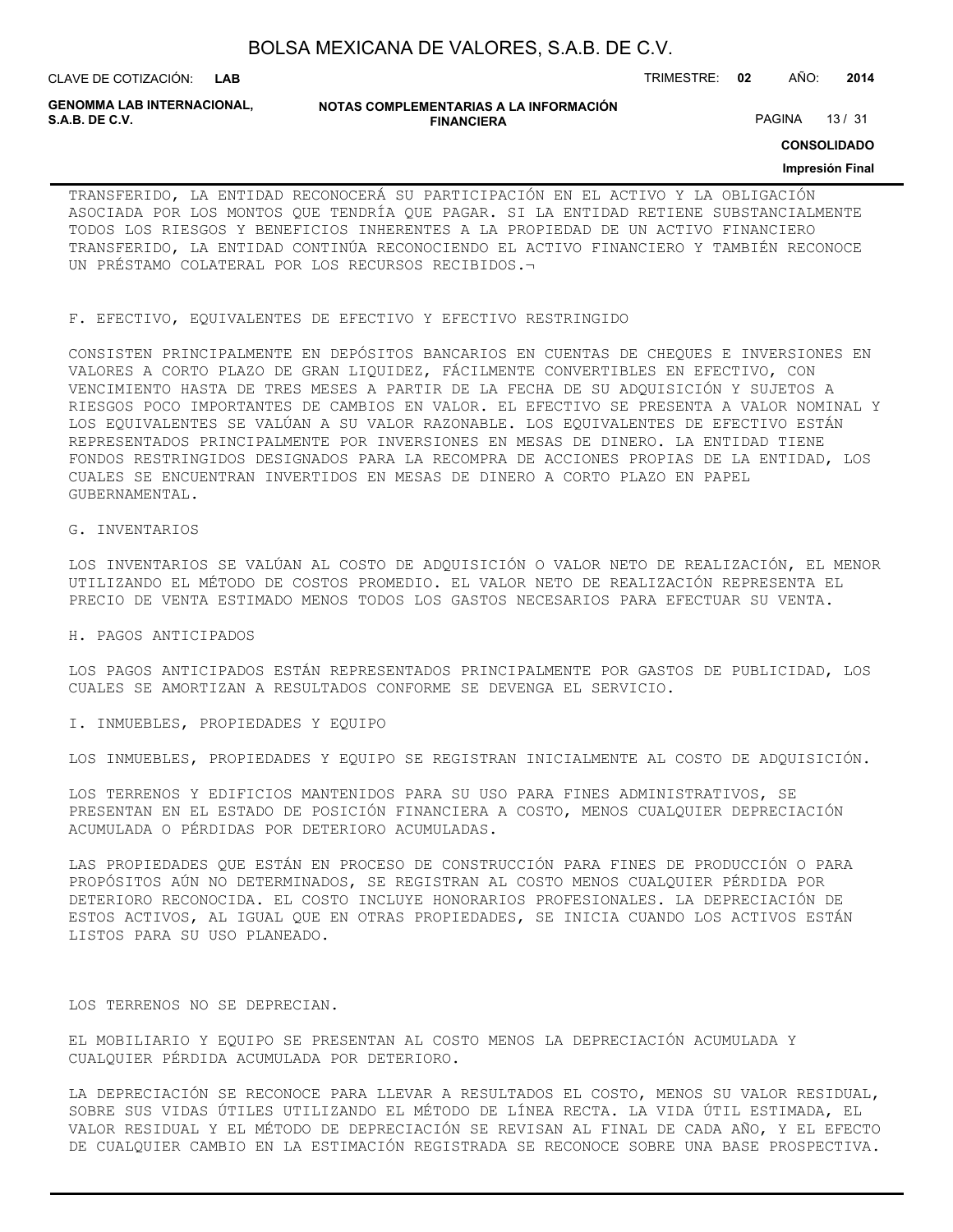**LAB**

CLAVE DE COTIZACIÓN: TRIMESTRE: **02** AÑO: **2014**

**GENOMMA LAB INTERNACIONAL,**

#### **NOTAS COMPLEMENTARIAS A LA INFORMACIÓN FINANCIERA S.A.B. DE C.V.** PAGINA 14 / 31

**CONSOLIDADO**

**Impresión Final**

LOS AÑOS DE VIDA ÚTIL DETERMINADOS SON COMO SIGUE:

EDIFICIO 40 MEJORAS A LOCALES 10 EQUIPO DE LABORATORIO, MOLDES Y MAQUINARIA 3 EQUIPO DE TRANSPORTE TERRESTRE 4 EQUIPO DE TRANSPORTE AÉREO 6 EQUIPO DE CÓMPUTO 3 EQUIPO DE PRODUCCIÓN Y GRABACIÓN 3 EQUIPO DE OFICINA Y VENTA 10 EQUIPO DE TELECOMUNICACIONES 10

LA GANANCIA O PÉRDIDA QUE SURGE DE LA VENTA O RETIRO DE UNA PARTIDA DE INMUEBLES, PLANTA Y EQUIPO, SE CALCULA COMO LA DIFERENCIA ENTRE LOS RECURSOS QUE SE RECIBEN POR VENTAS Y EL VALOR EN LIBROS DEL ACTIVO, Y SE RECONOCE EN LOS RESULTADOS.

## J. INVERSIÓN EN ACCIONES DE ASOCIADA

LA ENTIDAD TIENE INVERSIÓN EN TELEVISA CONSUMER PRODUCTS, LLP. UNA ASOCIADA ES UNA ENTIDAD SOBRE LA CUAL LA ENTIDAD TIENE INFLUENCIA SIGNIFICATIVA, Y QUE NO CONSTITUYE UNA SUBSIDIARIA NI UNA PARTICIPACIÓN EN UN NEGOCIO CONJUNTO. INFLUENCIA SIGNIFICATIVA ES EL PODER DE PARTICIPAR EN DECIDIR LAS POLÍTICAS FINANCIERAS Y DE OPERACIÓN DE LA ENTIDAD EN LA QUE SE INVIERTE, PERO NO IMPLICA UN CONTROL O CONTROL CONJUNTO SOBRE ESAS POLÍTICAS.

LOS RESULTADOS Y LOS ACTIVOS Y PASIVOS DE LA ENTIDAD ASOCIADA SON INCORPORADOS A LOS ESTADOS FINANCIEROS UTILIZANDO EL MÉTODO DE PARTICIPACIÓN. CONFORME AL MÉTODO DE PARTICIPACIÓN, LA INVERSIÓN EN ENTIDAD ASOCIADA SE CONTABILIZA EN EL ESTADO CONSOLIDADO DE POSICIÓN FINANCIERA AL COSTO, AJUSTADO POR CAMBIOS POSTERIORES A LA ADQUISICIÓN POR LA PARTICIPACIÓN DE LA ENTIDAD EN LOS ACTIVOS NETOS DE LA ENTIDAD ASOCIADA, MENOS CUALQUIER DETERIORO EN EL VALOR DE LAS INVERSIONES EN LO INDIVIDUAL. LAS PÉRDIDAS DE UNA ENTIDAD ASOCIADA EN EXCESO A LA PARTICIPACIÓN DE LA ENTIDAD EN LA MISMA (LA CUAL INCLUYE CUALQUIER INVERSIÓN A LARGO PLAZO QUE, EN SUSTANCIA, FORME PARTE DE LA INVERSIÓN NETA DE LA ENTIDAD EN LA ENTIDAD ASOCIADA) SE RECONOCEN SIEMPRE Y CUANDO LA ENTIDAD HAYA CONTRAÍDO ALGUNA OBLIGACIÓN LEGAL O IMPLÍCITA O HAYA HECHO PAGOS EN NOMBRE DE LA ASOCIADA.

LOS REQUERIMIENTOS DE IAS 39 SE APLICAN PARA DETERMINAR SI ES NECESARIO RECONOCER UNA PÉRDIDA POR DETERIORO CON RESPECTO A LA INVERSIÓN DE LA ENTIDAD EN UNA ASOCIADA. CUANDO ES NECESARIO, SE PRUEBA EL DETERIORO DEL VALOR EN LIBROS TOTAL DE LA INVERSIÓN DE CONFORMIDAD CON IAS 36 DETERIORO DE ACTIVOS COMO UN ÚNICO ACTIVO, COMPARANDO SU MONTO RECUPERABLE (MAYOR ENTRE VALOR EN USO Y VALOR RAZONABLE MENOS COSTO DE VENTA) CONTRA SU VALOR EN LIBROS. CUALQUIER PÉRDIDA POR DETERIORO RECONOCIDA FORMA PARTE DEL VALOR EN LIBROS DE LA INVERSIÓN. CUALQUIER REVERSIÓN DE DICHA PÉRDIDA POR DETERIORO SE RECONOCE DE CONFORMIDAD CON IAS 36 EN LA MEDIDA EN QUE DICHO MONTO RECUPERABLE DE LA INVERSIÓN INCREMENTA POSTERIORMENTE.

AL DISPONER DE UNA ASOCIADA QUE RESULTA EN QUE LA ENTIDAD PIERDA INFLUENCIA IMPORTANTE SOBRE LA MISMA, CUALQUIER INVERSIÓN RETENIDA SE MIDE A VALOR RAZONABLE A DICHA FECHA Y SE CONSIDERA COMO SU VALOR RAZONABLE AL MOMENTO DEL RECONOCIMIENTO INICIAL COMO ACTIVO FINANCIERO DE CONFORMIDAD CON IAS 39. LA DIFERENCIA ENTRE EL VALOR EN LIBROS ANTERIOR DE LA ASOCIADA ATRIBUIBLE A LA PARTICIPACIÓN RETENIDA Y SU VALOR EN LIBROS SE INCLUYE EN LA DETERMINACIÓN DE LA GANANCIA O PÉRDIDA POR DISPOSICIÓN DE LA ASOCIADA. ADICIONALMENTE, LA ENTIDAD CONTABILIZA TODOS LOS MONTOS PREVIAMENTE RECONOCIDOS EN OTROS RESULTADOS INTEGRALES EN RELACIÓN CON DICHA ASOCIADA CON LA MISMA BASE QUE SE REQUERIRÍA SI DICHA ASOCIADA HUBIESE DISPUESTO DIRECTAMENTE DE LOS ACTIVOS O PASIVOS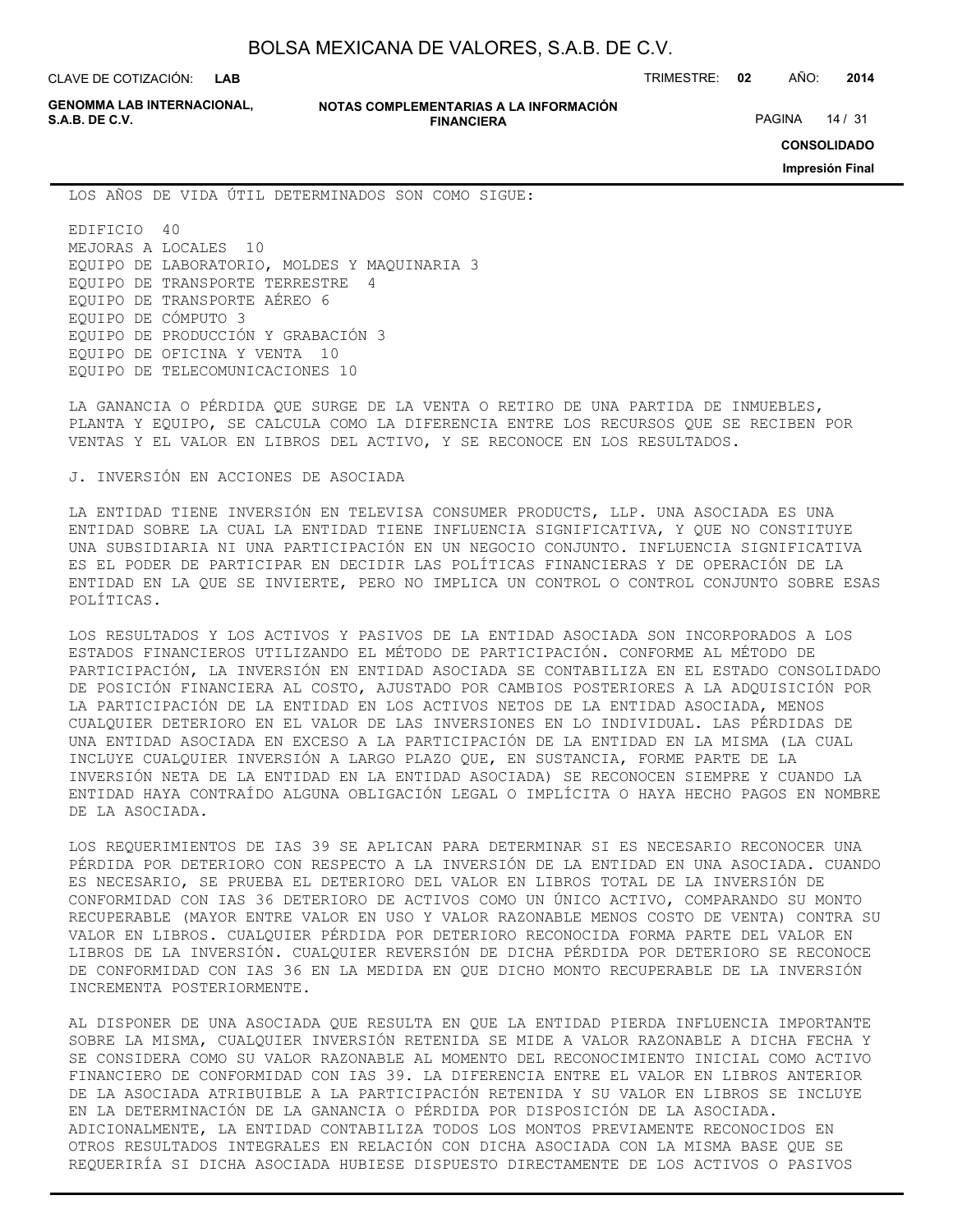CLAVE DE COTIZACIÓN: TRIMESTRE: **02** AÑO: **2014**

**GENOMMA LAB INTERNACIONAL,**

```
NOTAS COMPLEMENTARIAS A LA INFORMACIÓN
               FINANCIERA
```
PAGINA 15 / 31

**CONSOLIDADO**

## **Impresión Final**

RELATIVOS. POR LO TANTO, SI UNA GANANCIA O PÉRDIDA PREVIAMENTE RECONOCIDA EN OTROS RESULTADOS INTEGRALES POR DICHA ASOCIADA SE HUBIERE RECLASIFICADO AL ESTADO DE RESULTADOS AL DISPONER DE LOS ACTIVOS O PASIVOS RELATIVOS, LA ENTIDAD RECLASIFICA LA GANANCIA O PÉRDIDA DEL CAPITAL AL ESTADO DE RESULTADOS (COMO UN AJUSTE POR RECLASIFICACIÓN) CUANDO PIERDE LA INFLUENCIA IMPORTANTE SOBRE DICHA ASOCIADA.

CUANDO LA ENTIDAD LLEVA A CABO TRANSACCIONES CON SU ASOCIADA, LA UTILIDAD O PÉRDIDA RESULTANTE DE DICHAS TRANSACCIONES CON LA ASOCIADA SE RECONOCE EN LOS ESTADOS FINANCIEROS CONSOLIDADOS DE LA ENTIDAD SÓLO EN LA MEDIDA DE LA PARTICIPACIÓN EN LA ASOCIADA QUE NO SE RELACIONE CON LA ENTIDAD.

#### K. OTROS ACTIVOS

ESTOS ACTIVOS REPRESENTAN EROGACIONES QUE DAN ORIGEN A BENEFICIOS ECONÓMICOS FUTUROS PORQUE CUMPLEN CON CIERTOS REQUISITOS PARA SU RECONOCIMIENTO COMO ACTIVOS. LOS COSTOS DE INVESTIGACIÓN, ASÍ COMO LAS EROGACIONES EN FASE DE DESARROLLO QUE NO CUMPLEN CON DICHOS REQUISITOS, SE REGISTRAN EN RESULTADOS EN EL EJERCICIO EN QUE SE INCURREN.

LA ENTIDAD CLASIFICA SUS ACTIVOS INTANGIBLES EN ACTIVOS CON VIDA ÚTIL INDEFINIDA Y ACTIVOS CON VIDA ÚTIL DEFINIDA, DE ACUERDO CON EL PERIODO EN EL CUAL LA ENTIDAD ESPERA RECIBIR LOS BENEFICIOS.

#### - ACTIVOS DE VIDA ÚTIL INDEFINIDA

CORRESPONDEN A MARCAS, LICENCIAS Y OTROS DERECHOS, POR LOS QUE LA ENTIDAD ESPERA GENERAR INGRESOS DE MANERA INDEFINIDA POR LO QUE NO SE AMORTIZAN, PERO SU VALOR SE SUJETA A PRUEBAS DE DETERIORO.

#### ACTIVOS DE VIDA ÚTIL DEFINIDA

CORRESPONDEN PRINCIPALMENTE A COSTOS EROGADOS EN LA FASE DE DESARROLLO DE SISTEMAS DE INFORMACIÓN INTEGRAL Y SE AMORTIZAN CON BASE EN EL MÉTODO DE LÍNEA RECTA DE ACUERDO A LA VIDA ÚTIL DEL PROYECTO Y CON MÁXIMO DE 5 AÑOS. ASIMISMO, SE INCLUYEN DEPÓSITOS EN GARANTÍA PAGADOS POR RENTA DE INMUEBLES, QUE SE REGISTRAN AL VALOR DEL EFECTIVO DADO EN GARANTÍA Y QUE SE ESTIMA RECUPERAR AL FINAL DEL CONTRATO DE ARRENDAMIENTO; LICENCIAS PARA LA COMERCIALIZACIÓN DE LOS PRODUCTOS DE LA ENTIDAD, LOS CUALES SE AMORTIZAN CON BASE EN EL MÉTODO DE LÍNEA RECTA EN EL PERIODO DE VIGENCIA DE DICHAS LICENCIAS; Y LA INVERSIÓN PARA LA EXPANSIÓN DE LA MARCA SISTEMA GB.

## - BAJA DE ACTIVOS INTANGIBLES

UN ACTIVO INTANGIBLE SE DARÁ DE BAJA POR VENTA, O CUANDO NO SE ESPERA TENER BENEFICIOS ECONÓMICOS FUTUROS POR SU USO O DISPOSICIÓN. LAS GANANCIAS O PÉRDIDAS QUE SURGEN DE LA BAJA DE UN ACTIVO INTANGIBLE, MEDIDO COMO LA DIFERENCIA ENTRE LOS INGRESOS NETOS Y EL VALOR EN LIBROS DEL ACTIVO, SE RECONOCEN EN RESULTADOS CUANDO EL ACTIVO SEA DADO DE BAJA.

## L. DETERIORO DE ACTIVOS TANGIBLES E INTANGIBLES

AL FINAL DE CADA PERIODO SOBRE EL CUAL SE INFORMA, LA ENTIDAD REVISA LOS VALORES EN LIBROS DE SUS ACTIVOS TANGIBLES E INTANGIBLES A FIN DE DETERMINAR SI EXISTE UN INDICATIVO DE QUE ESTOS ACTIVOS HAN SUFRIDO ALGUNA PÉRDIDA POR DETERIORO. SI EXISTE ALGÚN INDICIO, SE CALCULA EL MONTO RECUPERABLE DEL ACTIVO A FIN DE DETERMINAR EL ALCANCE DE LA PÉRDIDA POR DETERIORO (DE HABER ALGUNA). CUANDO NO ES POSIBLE ESTIMAR EL MONTO RECUPERABLE DE UN ACTIVO INDIVIDUAL, LA ENTIDAD ESTIMA EL MONTO RECUPERABLE DE LA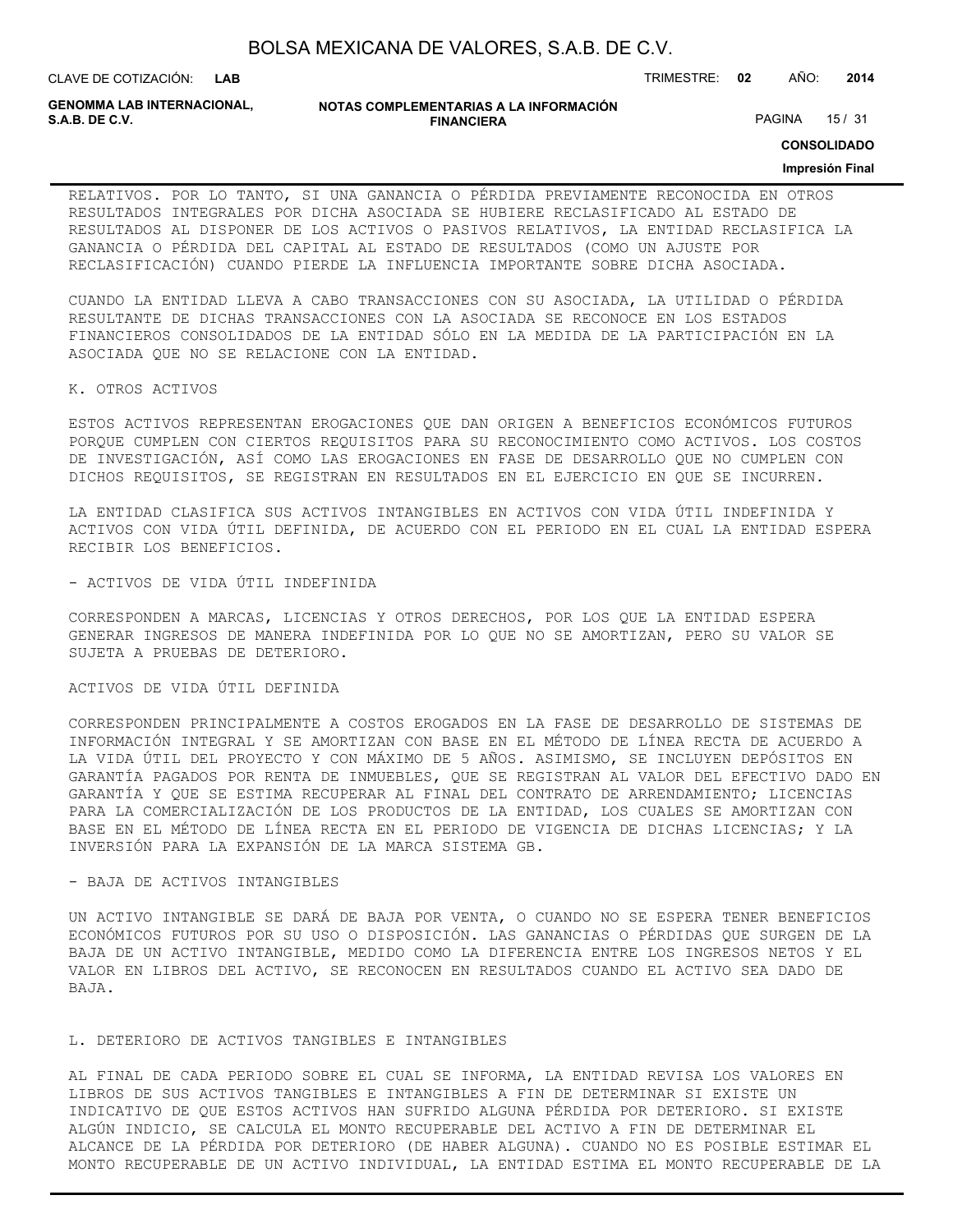CLAVE DE COTIZACIÓN: TRIMESTRE: **02** AÑO: **2014**

**GENOMMA LAB INTERNACIONAL,**

```
NOTAS COMPLEMENTARIAS A LA INFORMACIÓN
               FINANCIERA
```
PAGINA 16 / 31

**CONSOLIDADO**

#### **Impresión Final**

UNIDAD GENERADORA DE EFECTIVO A LA QUE PERTENECE DICHO ACTIVO. CUANDO SE PUEDE IDENTIFICAR UNA BASE RAZONABLE Y CONSISTENTE DE DISTRIBUCIÓN, LOS ACTIVOS CORPORATIVOS TAMBIÉN SE ASIGNAN A LAS UNIDADES GENERADORAS DE EFECTIVO INDIVIDUALES, O DE LO CONTRARIO, SE ASIGNAN AL GRUPO MÁS PEQUEÑO DE UNIDADES GENERADORAS DE EFECTIVO PARA LOS CUALES SE PUEDE IDENTIFICAR UNA BASE DE DISTRIBUCIÓN RAZONABLE Y CONSISTENTE.

LOS ACTIVOS INTANGIBLES CON UNA VIDA ÚTIL INDEFINIDA O TODAVÍA NO DISPONIBLES PARA SU USO, SE SUJETAN A PRUEBAS PARA EFECTOS DE DETERIORO AL MENOS CADA AÑO, Y SIEMPRE QUE EXISTA UN INDICIO DE QUE EL ACTIVO PODRÍA HABERSE DETERIORADO.

EL MONTO RECUPERABLE ES EL MAYOR ENTRE EL VALOR RAZONABLE MENOS EL COSTO DE VENDERLO Y EL VALOR DE USO. AL EVALUAR EL VALOR DE USO, LOS FLUJOS DE EFECTIVO FUTUROS ESTIMADOS SE DESCUENTAN A SU VALOR PRESENTE UTILIZANDO UNA TASA DE DESCUENTO ANTES DE IMPUESTOS QUE REFLEJE LA EVALUACIÓN ACTUAL DEL MERCADO RESPECTO AL VALOR DEL DINERO EN EL TIEMPO Y LOS RIESGOS ESPECÍFICOS DEL ACTIVO PARA EL CUAL NO SE HAN AJUSTADO LAS ESTIMACIONES DE FLUJOS DE EFECTIVO FUTUROS.

SI SE ESTIMA QUE EL MONTO RECUPERABLE DE UN ACTIVO (O UNIDAD GENERADORA DE EFECTIVO) ES MENOR QUE SU VALOR EN LIBROS, EL VALOR EN LIBROS DEL ACTIVO (O UNIDAD GENERADORA DE EFECTIVO) SE REDUCE A SU MONTO RECUPERABLE. LAS PÉRDIDAS POR DETERIORO SE RECONOCEN INMEDIATAMENTE EN RESULTADOS, SALVO SI EL ACTIVO SE REGISTRA A UN MONTO REVALUADO, EN CUYO CASO SE DEBE CONSIDERAR LA PÉRDIDA POR DETERIORO COMO UNA DISMINUCIÓN DE LA REVALUACIÓN.

CUANDO UNA PÉRDIDA POR DETERIORO SE REVIERTE POSTERIORMENTE, EL VALOR EN LIBROS DEL ACTIVO (O UNIDAD GENERADORA DE EFECTIVO) SE AUMENTA AL VALOR ESTIMADO REVISADO A SU MONTO RECUPERABLE, DE TAL MANERA QUE EL VALOR EN LIBROS INCREMENTADO NO EXCEDE EL VALOR EN LIBROS QUE SE HABRÍA DETERMINADO SI NO SE HUBIERA RECONOCIDO UNA PÉRDIDA POR DETERIORO PARA DICHO ACTIVO (O UNIDAD GENERADORA DE EFECTIVO) EN AÑOS ANTERIORES. LA REVERSIÓN DE UNA PÉRDIDA POR DETERIORO SE RECONOCE INMEDIATAMENTE EN RESULTADOS, A MENOS QUE EL ACTIVO CORRESPONDIENTE SE RECONOZCA A UN MONTO REVALUADO, EN CUYO CASO LA REVERSIÓN DE LA PÉRDIDA POR DETERIORO SE TRATA COMO UN AUMENTO EN LA REVALUACIÓN.

M. PASIVOS FINANCIEROS E INSTRUMENTOS DE CAPITAL

LOS PASIVOS FINANCIEROS SE RECONOCEN CUANDO LA ENTIDAD SE CONVIERTE EN UNA PARTE DE LAS DISPOSICIONES CONTRACTUALES DE LOS INSTRUMENTOS.

LOS PASIVOS FINANCIEROS SE VALÚAN INICIALMENTE A SU VALOR RAZONABLE. LOS COSTOS DE LA TRANSACCIÓN QUE SON DIRECTAMENTE ATRIBUIBLES A LA ADQUISICIÓN O EMISIÓN DE PASIVOS FINANCIEROS (DISTINTOS DE LOS PASIVOS FINANCIEROS A VALOR RAZONABLE CON CAMBIOS EN RESULTADOS) SE SUMAN O DEDUCEN DEL VALOR RAZONABLE DE LOS PASIVOS FINANCIEROS, EN SU CASO, EN EL RECONOCIMIENTO INICIAL. LOS COSTOS DE LA TRANSACCIÓN DIRECTAMENTE ATRIBUIBLES A LA ADQUISICIÓN DE PASIVOS FINANCIEROS A VALOR RAZONABLE CON CAMBIOS EN RESULTADOS SE RECONOCEN INMEDIATAMENTE EN RESULTADOS.

- CLASIFICACIÓN COMO DEUDA O CAPITAL

LOS INSTRUMENTOS DE DEUDA Y/O CAPITAL SE CLASIFICAN COMO PASIVOS FINANCIEROS O COMO CAPITAL DE CONFORMIDAD CON LA SUSTANCIA DEL ACUERDO CONTRACTUAL.

- INSTRUMENTOS DE CAPITAL

UN INSTRUMENTO DE CAPITAL CONSISTE EN CUALQUIER CONTRATO QUE EVIDENCIE UN INTERÉS RESIDUAL EN LOS ACTIVOS DE LA ENTIDAD LUEGO DE DEDUCIR TODOS SUS PASIVOS. LOS INSTRUMENTOS DE CAPITAL EMITIDOS POR LA ENTIDAD SE RECONOCEN POR LOS RECURSOS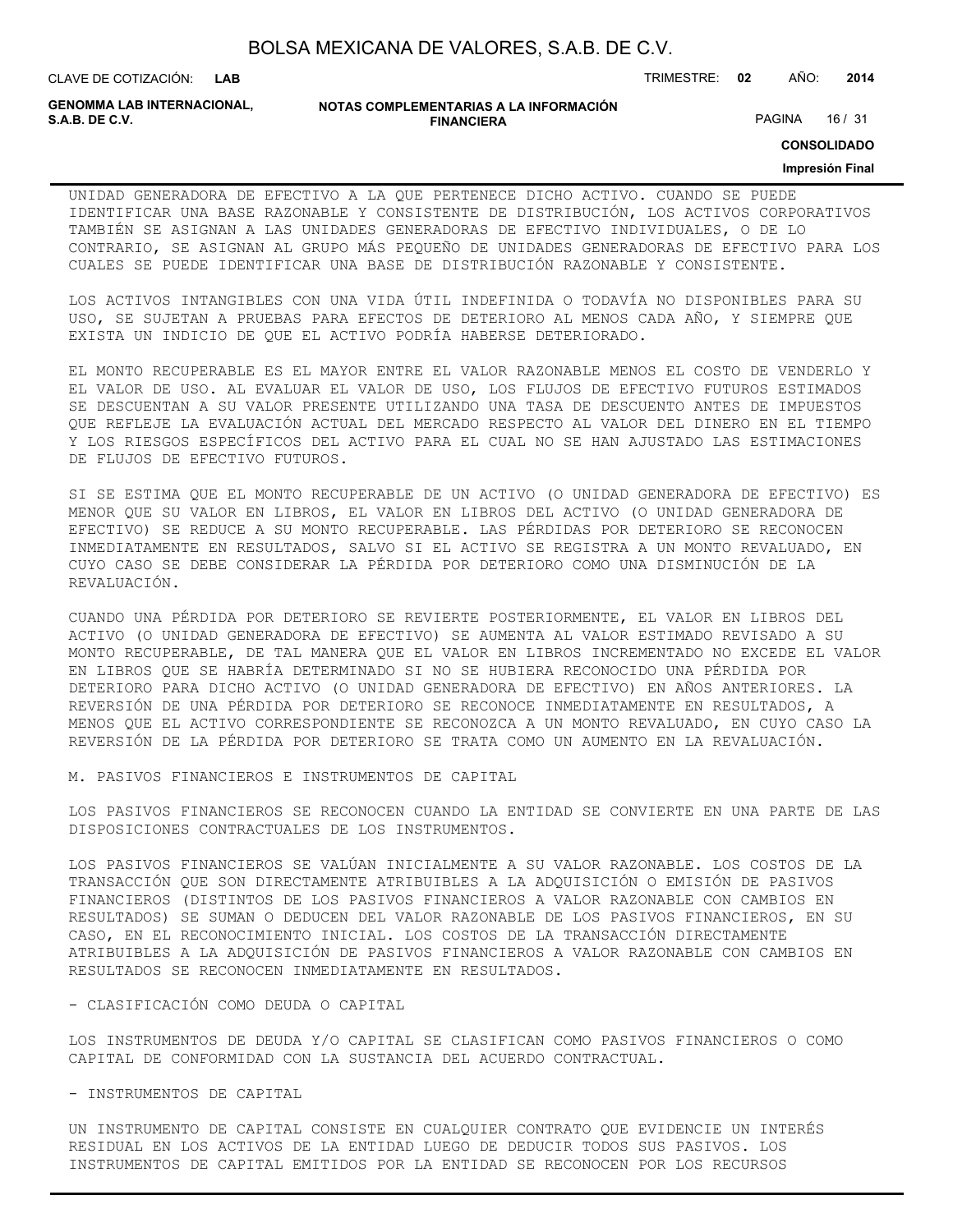| BOLSA MEXICANA DE VALORES, S.A.B. DE C.V. |  |  |
|-------------------------------------------|--|--|
|-------------------------------------------|--|--|

CLAVE DE COTIZACIÓN: TRIMESTRE: **02** AÑO: **2014**

**GENOMMA LAB INTERNACIONAL,**

**NOTAS COMPLEMENTARIAS A LA INFORMACIÓN FINANCIERA**

PAGINA 17 / 31

**CONSOLIDADO**

**Impresión Final**

#### RECIBIDOS, NETO DE LOS COSTOS DIRECTOS DE EMISIÓN.

LA RECOMPRA DE INSTRUMENTOS DE CAPITAL PROPIO DE LA ENTIDAD SE RECONOCE Y SE DEDUCE DIRECTAMENTE EN EL CAPITAL. NINGUNA GANANCIA O PÉRDIDA SE RECONOCE EN UTILIDAD O PÉRDIDA EN LA COMPRA, VENTA, EMISIÓN O AMORTIZACIÓN DE LOS INSTRUMENTOS DE CAPITAL PROPIO DE LA ENTIDAD.

- PASIVOS FINANCIEROS

LOS PASIVOS FINANCIEROS SE CLASIFICAN COMO PASIVOS FINANCIEROS A VALOR RAZONABLE CON CAMBIOS A TRAVÉS DE RESULTADOS O COMO OTROS PASIVOS FINANCIEROS.

- PASIVOS FINANCIEROS A VALOR RAZONABLE CON CAMBIOS A TRAVÉS DE RESULTADOS

UN PASIVO FINANCIERO A VALOR RAZONABLE CON CAMBIOS A TRAVÉS DE RESULTADOS ES UN PASIVO FINANCIERO QUE SE CLASIFICA COMO MANTENIDO CON FINES DE NEGOCIACIÓN O SE DESIGNA COMO A VALOR RAZONABLE CON CAMBIOS A TRAVÉS DE RESULTADOS:

UN PASIVO FINANCIERO SE CLASIFICA COMO MANTENIDO CON FINES DE NEGOCIACIÓN SI:

• SE ADQUIERE PRINCIPALMENTE CON EL OBJETIVO DE RECOMPRARLO EN UN FUTURO CERCANO; O

• ES PARTE DE UNA CARTERA DE INSTRUMENTOS FINANCIEROS IDENTIFICADOS QUE SE ADMINISTRAN CONJUNTAMENTE, Y PARA LA CUAL EXISTE EVIDENCIA DE UN PATRÓN RECIENTE DE TOMA DE UTILIDADES A CORTO PLAZO; O

• ES UN DERIVADO QUE NO HA SIDO DESIGNADO COMO INSTRUMENTO DE COBERTURA Y CUMPLE LAS CONDICIONES PARA SER EFECTIVO.

UN PASIVO FINANCIERO QUE NO SEA MANTENIDO CON FINES DE NEGOCIACIÓN PODRÍA SER DESIGNADO A VALOR RAZONABLE CON CAMBIOS A TRAVÉS DE RESULTADOS AL MOMENTO DEL RECONOCIMIENTO INICIAL SI:

• CON ELLO SE ELIMINA O REDUCE SIGNIFICATIVAMENTE ALGUNA INCONSISTENCIA EN LA VALUACIÓN O EN EL RECONOCIMIENTO QUE DE OTRA MANERA SURGIRÍA; O

• EL RENDIMIENTO DE UN GRUPO DE ACTIVOS FINANCIEROS, DE PASIVOS FINANCIEROS O DE AMBOS, SE ADMINISTRE Y EVALÚE SOBRE LA BASE DE SU VALOR RAZONABLE, DE ACUERDO CON UNA ESTRATEGIA DE INVERSIÓN O DE ADMINISTRACIÓN DEL RIESGO QUE LA ENTIDAD TENGA DOCUMENTADA, Y SE PROVEA INTERNAMENTE INFORMACIÓN SOBRE ESE GRUPO, SOBRE LA BASE DE SU VALOR RAZONABLE; O¬

• FORME PARTE DE UN CONTRATO QUE CONTENGA UNO O MÁS INSTRUMENTOS DERIVADOS IMPLÍCITOS, Y LA IAS 39 INSTRUMENTOS FINANCIEROS: RECONOCIMIENTO Y MEDICIÓN PERMITA QUE LA TOTALIDAD DEL CONTRATO HÍBRIDO (ACTIVO O PASIVO) SEA DESIGNADO COMO A VALOR RAZONABLE CON CAMBIOS A TRAVÉS DE RESULTADOS.

LOS PASIVOS FINANCIEROS A VALOR RAZONABLE CON CAMBIOS A TRAVÉS DE RESULTADOS SE REGISTRAN A VALOR RAZONABLE, RECONOCIENDO CUALQUIER GANANCIA O PÉRDIDA SURGIDA DE LA REMEDICIÓN EN EL ESTADO DE RESULTADOS. LA GANANCIA O PÉRDIDA NETA RECONOCIDA EN LOS RESULTADOS INCLUYE CUALQUIER DIVIDENDO O INTERÉS OBTENIDO DEL PASIVO FINANCIERO Y SE INCLUYE EN LA PARTIDA DE 'OTRAS GANANCIAS Y PÉRDIDAS' EN EL ESTADO DE RESULTADO INTEGRAL.

- OTROS PASIVOS FINANCIEROS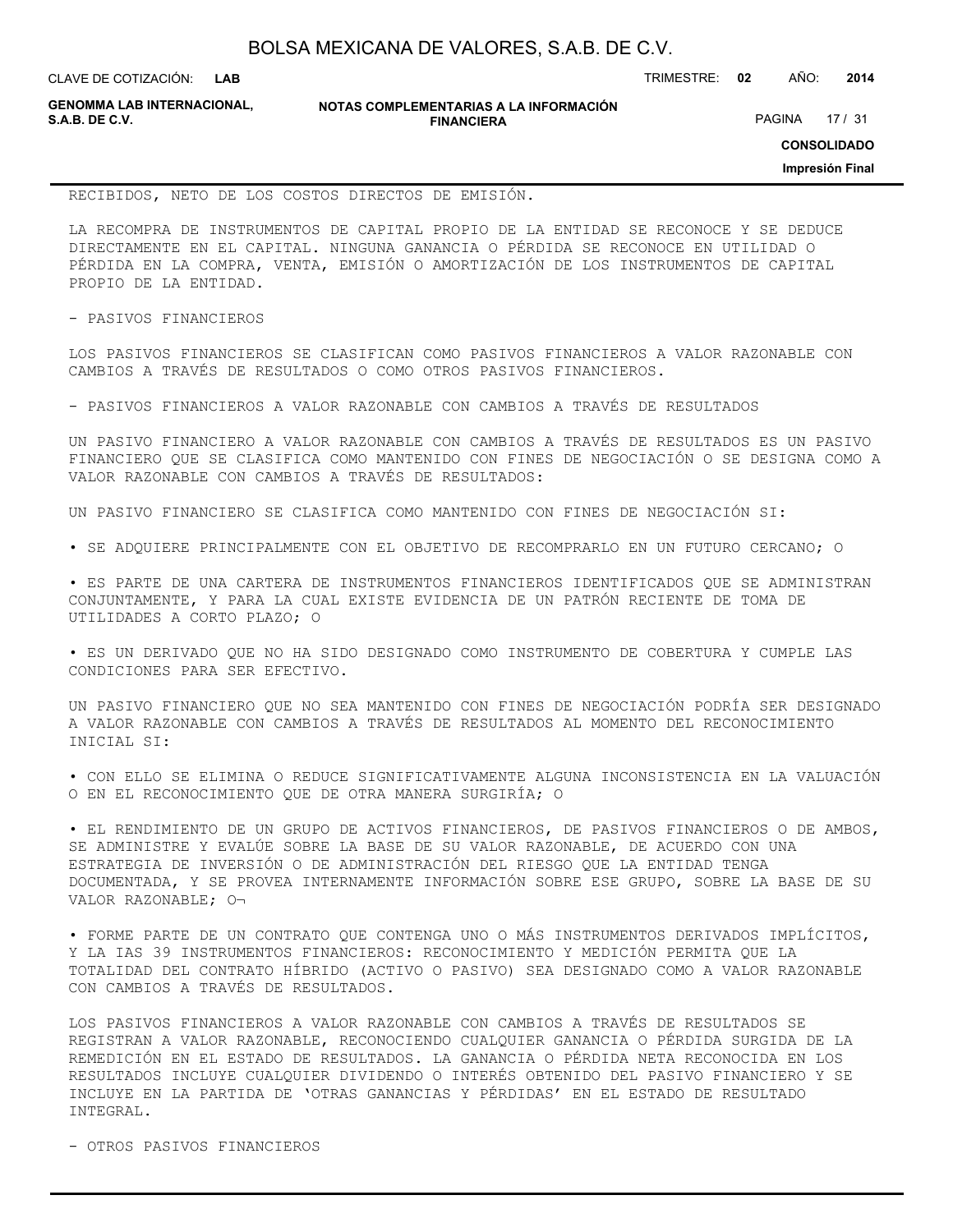| BOLSA MEXICANA DE VALORES, S.A.B. DE C.V. |  |  |
|-------------------------------------------|--|--|
|-------------------------------------------|--|--|

CLAVE DE COTIZACIÓN: TRIMESTRE: **02** AÑO: **2014 LAB**

**GENOMMA LAB INTERNACIONAL,**

**NOTAS COMPLEMENTARIAS A LA INFORMACIÓN FINANCIERA**

PAGINA 18 / 31

## **CONSOLIDADO**

## **Impresión Final**

OTROS PASIVOS FINANCIEROS, (INCLUYENDO LOS PRÉSTAMOS Y CUENTAS POR PAGAR), SON VALUADOS SUBSECUENTEMENTE AL COSTO AMORTIZADO USANDO EL MÉTODO DE TASA DE INTERÉS EFECTIVA.

EL MÉTODO DE TASA DE INTERÉS EFECTIVA ES UN MÉTODO DE CÁLCULO DEL COSTO AMORTIZADO DE UN PASIVO FINANCIERO Y DE ASIGNACIÓN DEL GASTO FINANCIERO A LO LARGO DEL PERIODO PERTINENTE. LA TASA DE INTERÉS EFECTIVA ES LA TASA QUE DESCUENTA EXACTAMENTE LOS FLUJOS ESTIMADOS DE PAGOS EN EFECTIVO A LO LARGO DE LA VIDA ESPERADA DEL PASIVO FINANCIERO (O, CUANDO SEA ADECUADO, EN UN PERIODO MÁS CORTO) CON EL IMPORTE NETO EN LIBROS DEL PASIVO FINANCIERO EN SU RECONOCIMIENTO INICIAL.

#### - BAJA DE PASIVOS FINANCIEROS

LA ENTIDAD DA DE BAJA LOS PASIVOS FINANCIEROS SI, Y SOLO SI LAS OBLIGACIONES DE LA ENTIDAD SE CUMPLEN, CANCELAN O EXPIRAN. LA DIFERENCIA ENTRE EL VALOR EN LIBROS DEL PASIVO FINANCIERO DADO DE BAJA Y LA CONTRAPRESTACIÓN PAGADA Y POR PAGAR SE RECONOCE EN RESULTADOS.

## N. IMPUESTOS A LA UTILIDAD

EL GASTO POR IMPUESTOS A LA UTILIDAD REPRESENTA LA SUMA DE LOS IMPUESTOS A LA UTILIDAD CAUSADOS Y LOS IMPUESTOS A LA UTILIDAD DIFERIDOS.

#### - IMPUESTOS A LA UTILIDAD CAUSADOS

EL IMPUESTO SOBRE LA RENTA (ISR) Y EL IMPUESTO EMPRESARIAL A TASA ÚNICA (IETU) SE REGISTRAN EN LOS RESULTADOS DEL AÑO EN QUE SE CAUSAN.

## - IMPUESTOS A LA UTILIDAD DIFERIDOS

LOS IMPUESTOS A LA UTILIDAD DIFERIDOS SE RECONOCEN SOBRE LAS DIFERENCIAS TEMPORALES ENTRE EL VALOR EN LIBROS DE LOS ACTIVOS Y PASIVOS INCLUIDOS EN LOS ESTADOS FINANCIEROS Y LAS BASES FISCALES CORRESPONDIENTES UTILIZADAS PARA DETERMINAR EL RESULTADO FISCAL, APLICANDO LA TASA CORRESPONDIENTE A ESTAS DIFERENCIAS Y EN SU CASO SE INCLUYEN LOS BENEFICIOS DE LAS PÉRDIDAS FISCALES POR AMORTIZAR Y DE ALGUNOS CRÉDITOS FISCALES. EL PASIVO POR IMPUESTO A LA UTILIDAD DIFERIDO SE RECONOCE GENERALMENTE PARA TODAS LAS DIFERENCIAS FISCALES TEMPORALES. SE RECONOCERÁ UN ACTIVO POR IMPUESTOS DIFERIDOS, POR TODAS LAS DIFERENCIAS TEMPORALES DEDUCIBLES, EN LA MEDIDA EN QUE RESULTE PROBABLE QUE LA ENTIDAD DISPONGA DE UTILIDADES FISCALES FUTURAS CONTRA LAS QUE PUEDA APLICAR ESAS DIFERENCIAS TEMPORALES DEDUCIBLES. ESTOS ACTIVOS Y PASIVOS NO SE RECONOCEN SI LAS DIFERENCIAS TEMPORALES SURGEN DEL RECONOCIMIENTO INICIAL (DISTINTO AL DE LA COMBINACIÓN DE NEGOCIOS) DE OTROS ACTIVOS Y PASIVOS EN UNA OPERACIÓN QUE NO AFECTA EL RESULTADO FISCAL NI EL CONTABLE.

SE RECONOCE UN PASIVO POR IMPUESTOS DIFERIDOS POR DIFERENCIAS TEMPORALES GRAVABLES ASOCIADAS CON INVERSIONES EN SUBSIDIARIAS Y ASOCIADAS Y PARTICIPACIONES EN NEGOCIOS CONJUNTOS, EXCEPTO CUANDO LA ENTIDAD ES CAPAZ DE CONTROLAR LA REVERSIÓN DE LA DIFERENCIA TEMPORAL Y CUANDO SEA PROBABLE QUE LA DIFERENCIA TEMPORAL NO SE REVERSARÁ EN UN FUTURO PREVISIBLE. LOS ACTIVOS POR IMPUESTOS DIFERIDOS QUE SURGEN DE LAS DIFERENCIAS TEMPORALES ASOCIADAS CON DICHAS INVERSIONES Y PARTICIPACIONES SE RECONOCEN ÚNICAMENTE EN LA MEDIDA EN QUE RESULTE PROBABLE QUE HABRÁN UTILIDADES FISCALES FUTURAS SUFICIENTES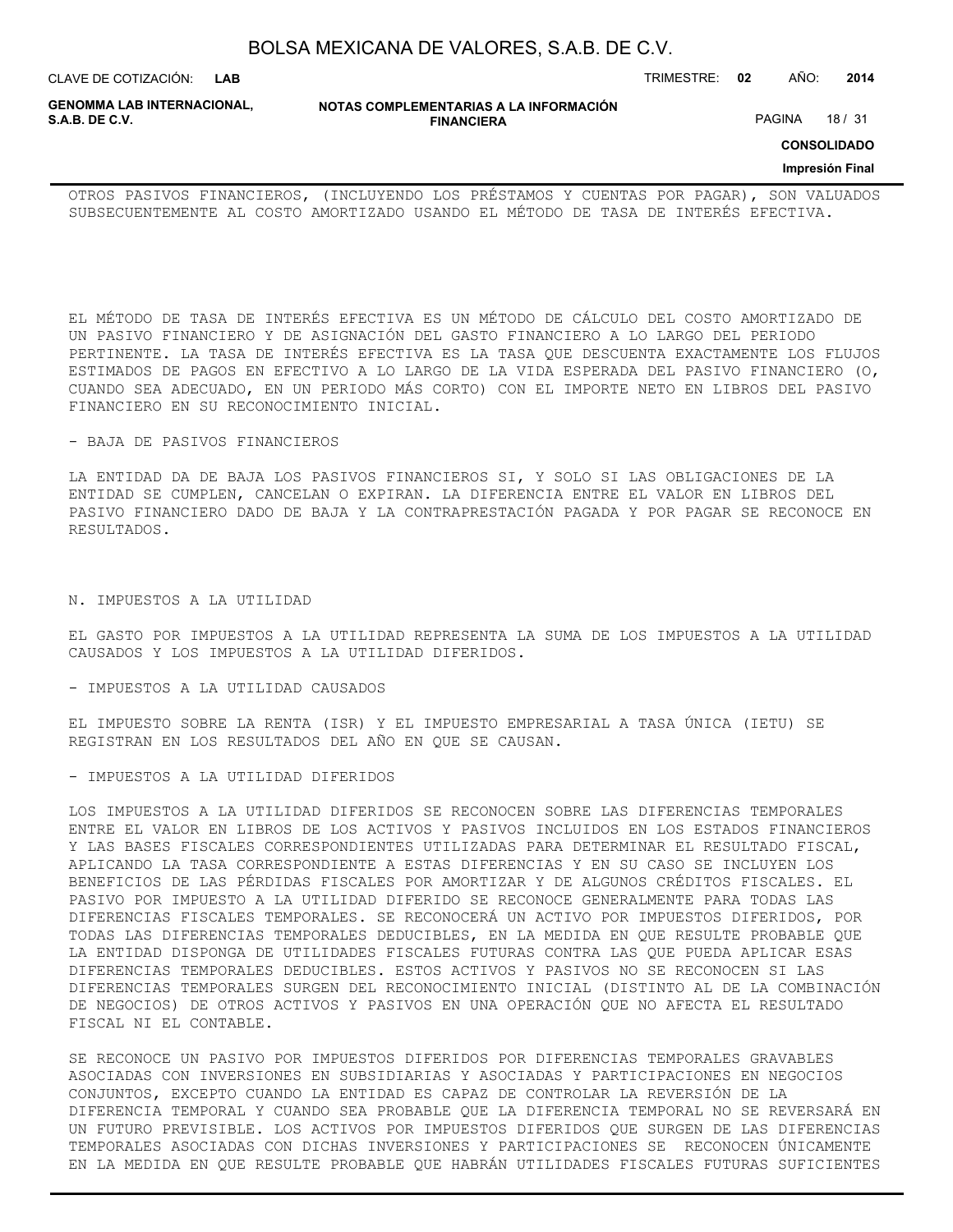| BOLSA MEXICANA DE VALORES, S.A.B. DE C.V. |  |  |  |
|-------------------------------------------|--|--|--|
|-------------------------------------------|--|--|--|

CLAVE DE COTIZACIÓN: TRIMESTRE: **02** AÑO: **2014**

**GENOMMA LAB INTERNACIONAL,**

**NOTAS COMPLEMENTARIAS A LA INFORMACIÓN FINANCIERA**

PAGINA 19 / 31

**CONSOLIDADO**

#### **Impresión Final**

CONTRA LAS QUE SE UTILICEN ESAS DIFERENCIAS TEMPORALES Y SE ESPERA QUE ÉSTAS SE REVERSARÁN EN UN FUTURO CERCANO.

EL VALOR EN LIBROS DE UN ACTIVO POR IMPUESTOS DIFERIDOS DEBE SOMETERSE A REVISIÓN AL FINAL DE CADA PERIODO SOBRE EL QUE SE INFORMA Y SE DEBE REDUCIR EN LA MEDIDA QUE SE ESTIME PROBABLE QUE NO HABRÁN UTILIDADES GRAVABLES SUFICIENTES PARA PERMITIR QUE SE RECUPERE LA TOTALIDAD O UNA PARTE DEL ACTIVO.

LOS ACTIVOS Y PASIVOS POR IMPUESTOS DIFERIDOS SE VALÚAN EMPLEANDO LAS TASAS FISCALES QUE SE ESPERA APLICAR EN EL PERÍODO EN EL QUE EL PASIVO SE PAGUE O EL ACTIVO SE REALICE, BASÁNDOSE EN LAS TASAS (Y LEYES FISCALES) QUE HAYAN SIDO APROBADAS O SUSTANCIALMENTE APROBADAS AL FINAL DEL PERIODO SOBRE EL QUE SE INFORMA. LA VALUACIÓN DE LOS PASIVOS Y ACTIVOS POR IMPUESTOS DIFERIDOS REFLEJA LAS CONSECUENCIAS FISCALES QUE SE DERIVARÍAN DE LA FORMA EN QUE LA ENTIDAD ESPERA, AL FINAL DEL PERIODO SOBRE EL QUE SE INFORMA, RECUPERAR O LIQUIDAR EL VALOR EN LIBROS DE SUS ACTIVOS Y PASIVOS.

LOS ACTIVOS POR IMPUESTOS DIFERIDOS Y LOS PASIVOS POR IMPUESTOS DIFERIDOS SE COMPENSAN CUANDO EXISTE UN DERECHO LEGAL PARA COMPENSAR ACTIVOS A CORTO PLAZO CON PASIVOS A CORTO PLAZO Y CUANDO SE REFIEREN A IMPUESTOS A LA UTILIDAD CORRESPONDIENTES A LA MISMA AUTORIDAD FISCAL Y LA ENTIDAD TIENE LA INTENCIÓN DE LIQUIDAR SUS ACTIVOS Y PASIVOS SOBRE UNA BASE NETA.

## - IMPUESTOS CAUSADOS Y DIFERIDOS

LOS IMPUESTOS CAUSADOS Y DIFERIDOS SE RECONOCEN COMO INGRESO O GASTO EN RESULTADOS, EXCEPTO CUANDO SE REFIEREN A PARTIDAS QUE SE RECONOCEN FUERA DE LOS RESULTADOS, YA SEA EN LOS OTROS RESULTADOS INTEGRALES O DIRECTAMENTE EN EL CAPITAL CONTABLE, EN CUYO CASO EL IMPUESTO TAMBIÉN SE RECONOCE FUERA DE LOS RESULTADOS; O CUANDO SURGEN DEL RECONOCIMIENTO INICIAL DE UNA COMBINACIÓN DE NEGOCIOS. EN EL CASO DE UNA COMBINACIÓN DE NEGOCIOS, EL EFECTO FISCAL SE INCLUYE DENTRO DEL RECONOCIMIENTO DE LA COMBINACIÓN DE NEGOCIOS.

O. PROVISIONES

LAS PROVISIONES SE RECONOCEN CUANDO LA ENTIDAD TIENE UNA OBLIGACIÓN PRESENTE (YA SEA LEGAL O ASUMIDA) COMO RESULTADO DE UN SUCESO PASADO, ES PROBABLE QUE LA ENTIDAD TENGA QUE LIQUIDAR LA OBLIGACIÓN, Y PUEDE HACERSE UNA ESTIMACIÓN CONFIABLE DEL IMPORTE DE LA OBLIGACIÓN.

EL IMPORTE RECONOCIDO COMO PROVISIÓN ES LA MEJOR ESTIMACIÓN DEL DESEMBOLSO NECESARIO PARA LIQUIDAR LA OBLIGACIÓN PRESENTE, AL FINAL DEL PERIODO SOBRE EL QUE SE INFORMA, TENIENDO EN CUENTA LOS RIESGOS Y LAS INCERTIDUMBRES QUE RODEAN A LA OBLIGACIÓN. CUANDO SE VALÚA UNA PROVISIÓN USANDO LOS FLUJOS DE EFECTIVO ESTIMADOS PARA LIQUIDAR LA OBLIGACIÓN PRESENTE, SU VALOR EN LIBROS REPRESENTA EL VALOR PRESENTE DE DICHOS FLUJOS DE EFECTIVO.

CUANDO SE ESPERA LA RECUPERACIÓN DE UN TERCERO DE ALGUNOS O TODOS LOS BENEFICIOS ECONÓMICOS REQUERIDOS PARA LIQUIDAR UNA PROVISIÓN, SE RECONOCE UNA CUENTA POR COBRAR COMO UN ACTIVO SI ES VIRTUALMENTE CIERTO QUE SE RECIBIRÁ EL DESEMBOLSO Y EL MONTO DE LA CUENTA POR COBRAR PUEDE SER VALUADO CONFIABLEMENTE.

LAS PROVISIONES SE CLASIFICAN COMO CIRCULANTES O NO CIRCULANTES EN FUNCIÓN DEL PERÍODO ESTIMADO PARA ATENDER LAS OBLIGACIONES QUE CUBREN.

P. COSTOS DE BENEFICIOS AL RETIRO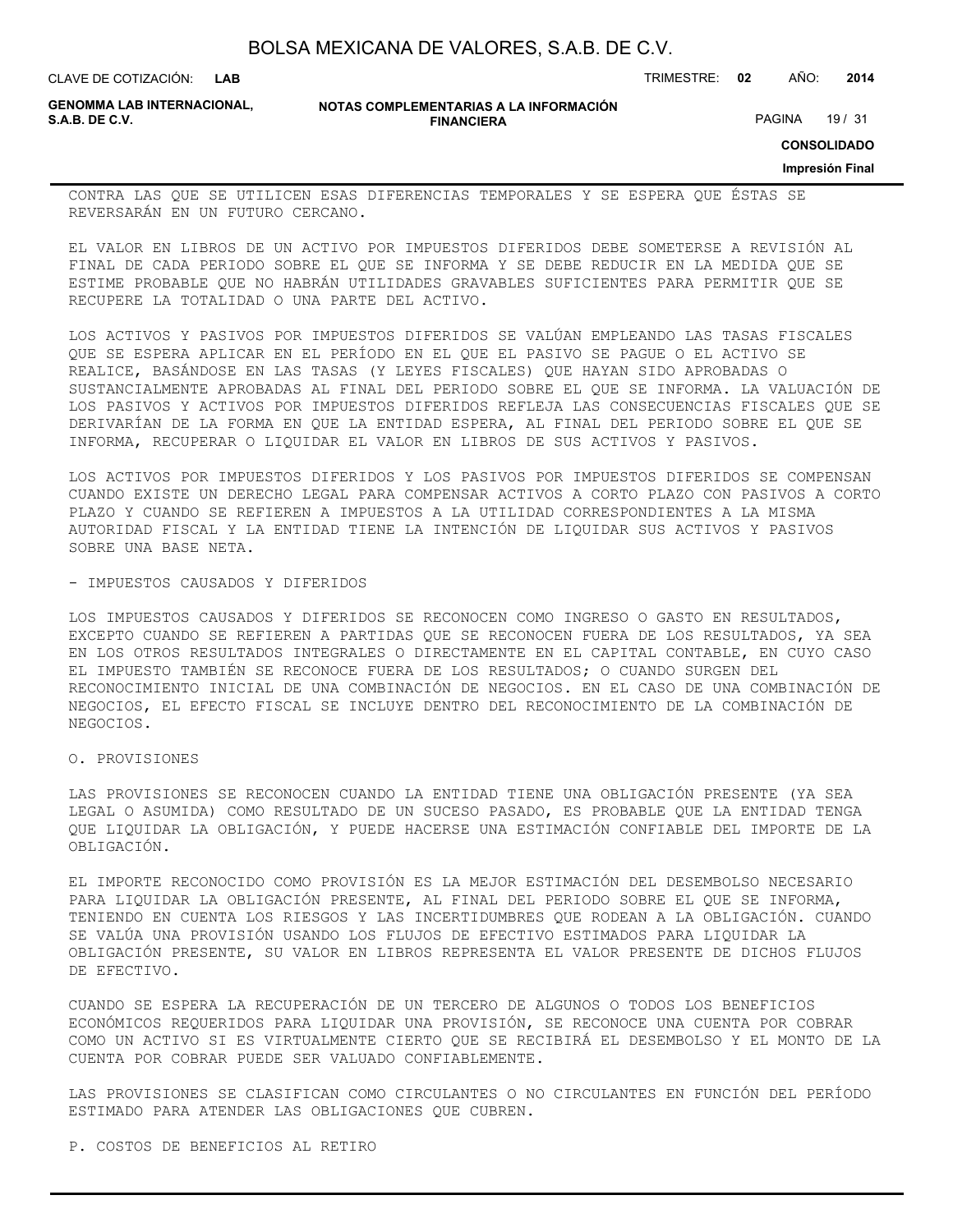| BOLSA MEXICANA DE VALORES, S.A.B. DE C.V. |
|-------------------------------------------|
|-------------------------------------------|

CLAVE DE COTIZACIÓN: TRIMESTRE: **02** AÑO: **2014**

**GENOMMA LAB INTERNACIONAL,**

#### **NOTAS COMPLEMENTARIAS A LA INFORMACIÓN FINANCIERA**

PAGINA 20 / 31

**CONSOLIDADO**

#### **Impresión Final**

LAS APORTACIONES A LOS PLANES DE BENEFICIOS AL RETIRO DE CONTRIBUCIONES DEFINIDAS SE RECONOCEN COMO GASTOS AL MOMENTO EN QUE LOS EMPLEADOS HAN PRESTADO LOS SERVICIOS QUE LES OTORGAN EL DERECHO A LAS CONTRIBUCIONES.

EN EL CASO DE LOS PLANES DE BENEFICIOS DEFINIDOS, EL COSTO DE TALES BENEFICIOS SE DETERMINA UTILIZANDO EL MÉTODO DE CRÉDITO UNITARIO PROYECTADO, CON VALUACIONES ACTUARIALES QUE SE REALIZAN AL FINAL DE CADA PERÍODO SOBRE EL QUE SE INFORMA. LAS GANANCIAS Y PÉRDIDAS ACTUARIALES SE RECONOCEN AMORTIZADAS EN RESULTADOS CON BASE EN LA VIDA LABORAL ESTIMADA DE LOS EMPLEADOS. LOS COSTOS DE LOS SERVICIOS PASADOS SE RECONOCEN EN LA MEDIDA EN QUE SE ADQUIEREN LOS BENEFICIOS; DE LO CONTRARIO, SE AMORTIZAN UTILIZANDO EL MÉTODO DE LÍNEA RECTA SOBRE EL PERÍODO PROMEDIO HASTA QUE LOS BENEFICIOS SE CONVIERTEN EN ADQUIRIDOS.

LAS OBLIGACIONES POR BENEFICIOS AL RETIRO RECONOCIDAS EN EL ESTADO DE POSICIÓN FINANCIERA, REPRESENTAN EL VALOR PRESENTE DE LA OBLIGACIÓN POR BENEFICIOS DEFINIDOS, AJUSTADO POR LAS GANANCIAS Y PÉRDIDAS ACTUARIALES Y LOS COSTOS DE LOS SERVICIOS PASADOS NO RECONOCIDOS, MENOS EL VALOR RAZONABLE DE LOS ACTIVOS DEL PLAN. CUALQUIER ACTIVO QUE SURJA DE ESTE CÁLCULO SE LIMITA A LAS PÉRDIDAS ACTUARIALES NO RECONOCIDAS Y AL COSTO DE LOS SERVICIOS PASADOS, MÁS EL VALOR PRESENTE DE LOS REEMBOLSOS Y REDUCCIONES DE CONTRIBUCIONES FUTURAS AL PLAN.

## Q. BENEFICIOS DIRECTOS A LOS EMPLEADOS

SE VALÚAN EN PROPORCIÓN A LOS SERVICIOS PRESTADOS, CONSIDERANDO LOS SUELDOS ACTUALES Y SE RECONOCE EL PASIVO CONFORME SE DEVENGAN. INCLUYE PRINCIPALMENTE PARTICIPACIÓN DE LOS TRABAJADORES EN LAS UTILIDADES POR PAGAR, AUSENCIAS COMPENSADAS, COMO VACACIONES Y PRIMA VACACIONAL, E INCENTIVOS.

R. PARTICIPACIÓN DE LOS TRABAJADORES EN LAS UTILIDADES (PTU)

LA PTU SE REGISTRA EN LOS RESULTADOS DEL AÑO EN QUE SE CAUSA Y SE PRESENTA EN EL RUBRO DE GASTOS DE VENTA, GENERALES Y DE ADMINISTRACIÓN EN EL ESTADO DE RESULTADOS.

S. PAGOS BASADOS EN ACCIONES

LAS TRANSACCIONES CON PAGOS BASADOS EN ACCIONES LIQUIDABLES MEDIANTE INSTRUMENTOS DE CAPITAL A EMPLEADOS SE VALÚAN AL VALOR RAZONABLE DE LOS INSTRUMENTOS DE CAPITAL A LA FECHA EN QUE SE OTORGAN.

EL VALOR RAZONABLE DETERMINADO A LA FECHA DE OTORGAMIENTO DE LOS PAGOS BASADOS EN ACCIONES LIQUIDABLES MEDIANTE INSTRUMENTOS DE CAPITAL SE REGISTRAN COMO GASTOS SOBRE LA BASE DE LÍNEA RECTA DURANTE EL PERIODO DE ADJUDICACIÓN, CON BASE EN LA ESTIMACIÓN DE LA ENTIDAD DE LOS INSTRUMENTOS DE CAPITAL QUE EVENTUALMENTE SE ADJUDICARÁN. AL FINAL DE CADA PERIODO SOBRE EL CUAL SE REPORTA, LA ENTIDAD REVISA SUS ESTIMACIONES DEL NÚMERO DE INSTRUMENTOS DE CAPITAL QUE ESPERAN SER ADJUDICADOS. EL EFECTO DE LA REVISIÓN DE LOS ESTIMADOS ORIGINALES, SI HUBIESE, SE RECONOCE EN LOS RESULTADOS DEL PERIODO DE MANERA QUE EL GASTO ACUMULADO REFLEJE EL ESTIMADO REVISADO, CON EL AJUSTE CORRESPONDIENTE A LA RESERVA DE BENEFICIOS A EMPLEADOS LIQUIDABLES MEDIANTE INSTRUMENTOS DE CAPITAL.

PARA LA TRANSACCIÓN DE PAGOS BASADOS EN ACCIONES LIQUIDABLES EN EFECTIVO, SE RECONOCE UN PASIVO POR LOS BIENES O SERVICIOS ADQUIRIDOS, VALUADOS INICIALMENTE AL VALOR RAZONABLE DEL PASIVO. AL FINAL DE CADA PERIODO DE REPORTE, HASTA QUE SE LIQUIDE, ASÍ COMO EN LA FECHA DE LIQUIDACIÓN, LA ENTIDAD REEVALÚA EL VALOR RAZONABLE DEL PASIVO Y CUALQUIER CAMBIO EN SU VALOR RAZONABLE SE RECONOCE EN LOS RESULTADOS DEL PERIODO.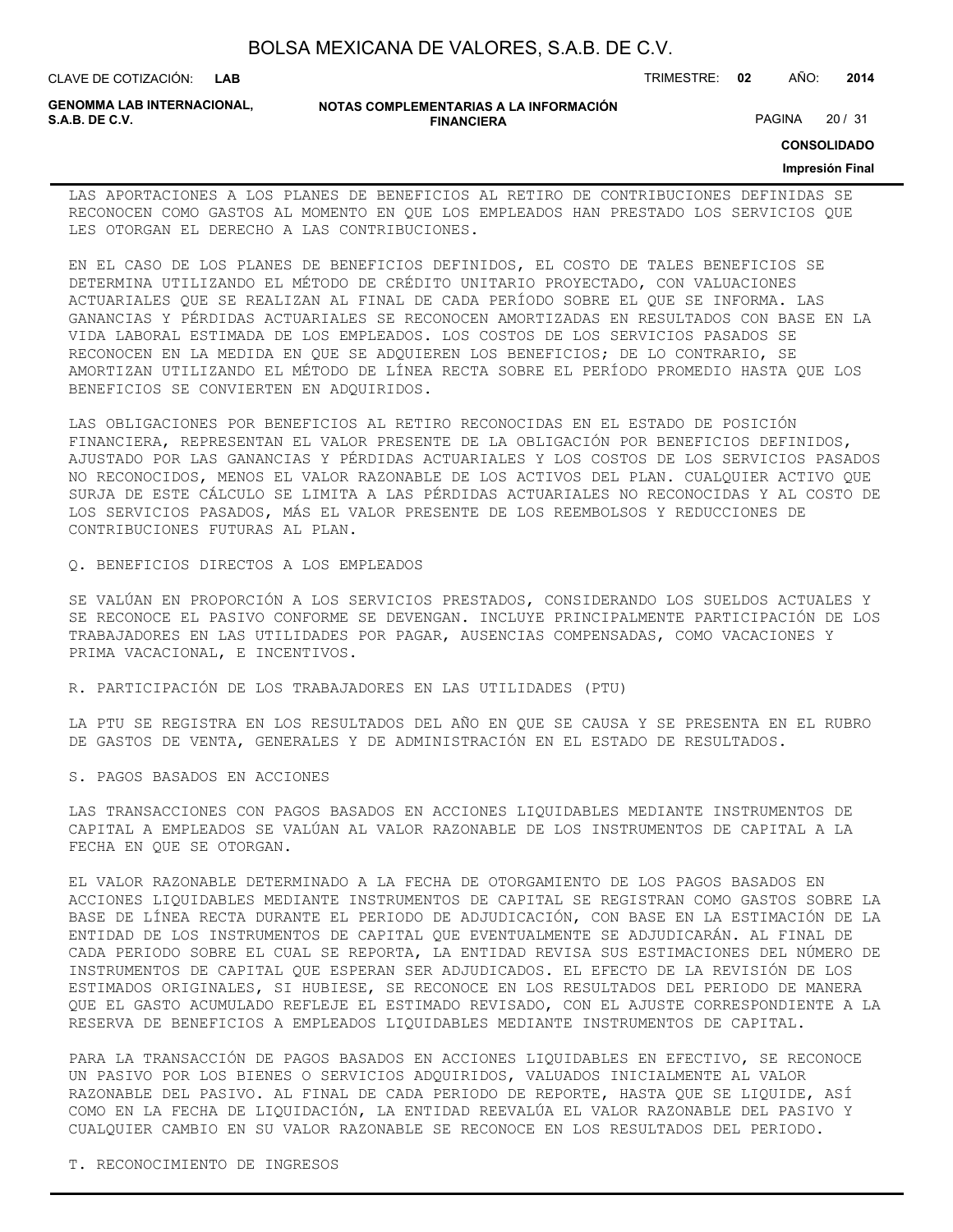**LAB**

CLAVE DE COTIZACIÓN: TRIMESTRE: **02** AÑO: **2014**

**GENOMMA LAB INTERNACIONAL,**

**NOTAS COMPLEMENTARIAS A LA INFORMACIÓN FINANCIERA**

PAGINA 21 / 31

**CONSOLIDADO**

**Impresión Final**

LOS INGRESOS SE CALCULAN AL VALOR RAZONABLE DE LA CONTRAPRESTACIÓN COBRADA O POR COBRAR, TENIENDO EN CUENTA EL IMPORTE ESTIMADO DE DEVOLUCIONES DE CLIENTES, REBAJAS Y OTROS DESCUENTOS SIMILARES.

- VENTA DE BIENES

LOS INGRESOS PROCEDENTES DE LA VENTA DE BIENES DEBEN SER RECONOCIDOS CUANDO SE CUMPLEN TODAS Y CADA UNA DE LAS SIGUIENTES CONDICIONES:

• LA ENTIDAD HA TRANSFERIDO AL COMPRADOR LOS RIESGOS Y BENEFICIOS SIGNIFICATIVOS QUE SE DERIVAN DE LA PROPIEDAD DE LOS BIENES;

• LA ENTIDAD NO CONSERVA PARA SÍ NINGUNA IMPLICACIÓN EN LA GESTIÓN CORRIENTE DE LOS BIENES VENDIDOS, EN EL GRADO USUALMENTE ASOCIADO CON LA PROPIEDAD, NI RETIENE EL CONTROL EFECTIVO SOBRE LOS MISMOS;

• EL IMPORTE DE LOS INGRESOS PUEDA VALUARSE CONFIABLEMENTE;

• SEA PROBABLE QUE LA ENTIDAD RECIBA LOS BENEFICIOS ECONÓMICOS ASOCIADOS CON LA TRANSACCIÓN; Y

• LOS COSTOS INCURRIDOS, O POR INCURRIR, EN RELACIÓN CON LA TRANSACCIÓN PUEDEN SER VALUADOS CONFIABLEMENTE.

- PRESTACIÓN DE SERVICIOS

LOS INGRESOS PROVENIENTES DE CONTRATOS DE SERVICIOS SE RECONOCEN EN EL PERÍODO EN EL QUE SE DEVENGAN DICHOS SERVICIOS.

- INGRESOS POR DIVIDENDOS E INGRESOS POR INTERESES

EL INGRESO POR DIVIDENDOS DE INVERSIONES SE RECONOCE UNA VEZ QUE SE HAN ESTABLECIDO LOS DERECHOS DE LOS ACCIONISTAS PARA RECIBIR ESTE PAGO (SIEMPRE QUE SEA PROBABLE QUE LOS BENEFICIOS ECONÓMICOS FLUIRÁN PARA LA ENTIDAD Y QUE EL INGRESO PUEDA SER VALUADO CONFIABLEMENTE).

LOS INGRESOS POR INTERESES SE RECONOCEN CUANDO ES PROBABLE QUE LOS BENEFICIOS ECONÓMICOS FLUYAN HACIA LA ENTIDAD Y EL IMPORTE DE LOS INGRESOS PUEDA SER VALUADO CONFIABLEMENTE.

U. TRANSACCIONES EN MONEDA EXTRANJERA

LAS TRANSACCIONES EN MONEDA EXTRANJERA SE REGISTRAN AL TIPO DE CAMBIO VIGENTE A LA FECHA DE SU CELEBRACIÓN. LOS ACTIVOS Y PASIVOS MONETARIOS EN MONEDA EXTRANJERA SE VALÚAN EN MONEDA NACIONAL AL TIPO DE CAMBIO VIGENTE A LA FECHA DE LOS ESTADOS FINANCIEROS. LAS FLUCTUACIONES CAMBIARIAS SE REGISTRAN EN LOS RESULTADOS DEL AÑO.

V. UTILIDAD POR ACCIÓN

LA UTILIDAD BÁSICA POR ACCIÓN ORDINARIA SE CALCULA DIVIDIENDO LA UTILIDAD NETA MAYORITARIA ENTRE EL PROMEDIO PONDERADO DE ACCIONES ORDINARIAS EN CIRCULACIÓN DURANTE EL EJERCICIO.

LA ENTIDAD NO TIENE INSTRUMENTOS POTENCIALMENTE DILUTIVOS POR LO QUE LAS GANANCIAS DILUIDAS POR ACCIÓN SON IGUALES A LAS GANANCIAS BÁSICAS POR ACCIÓN.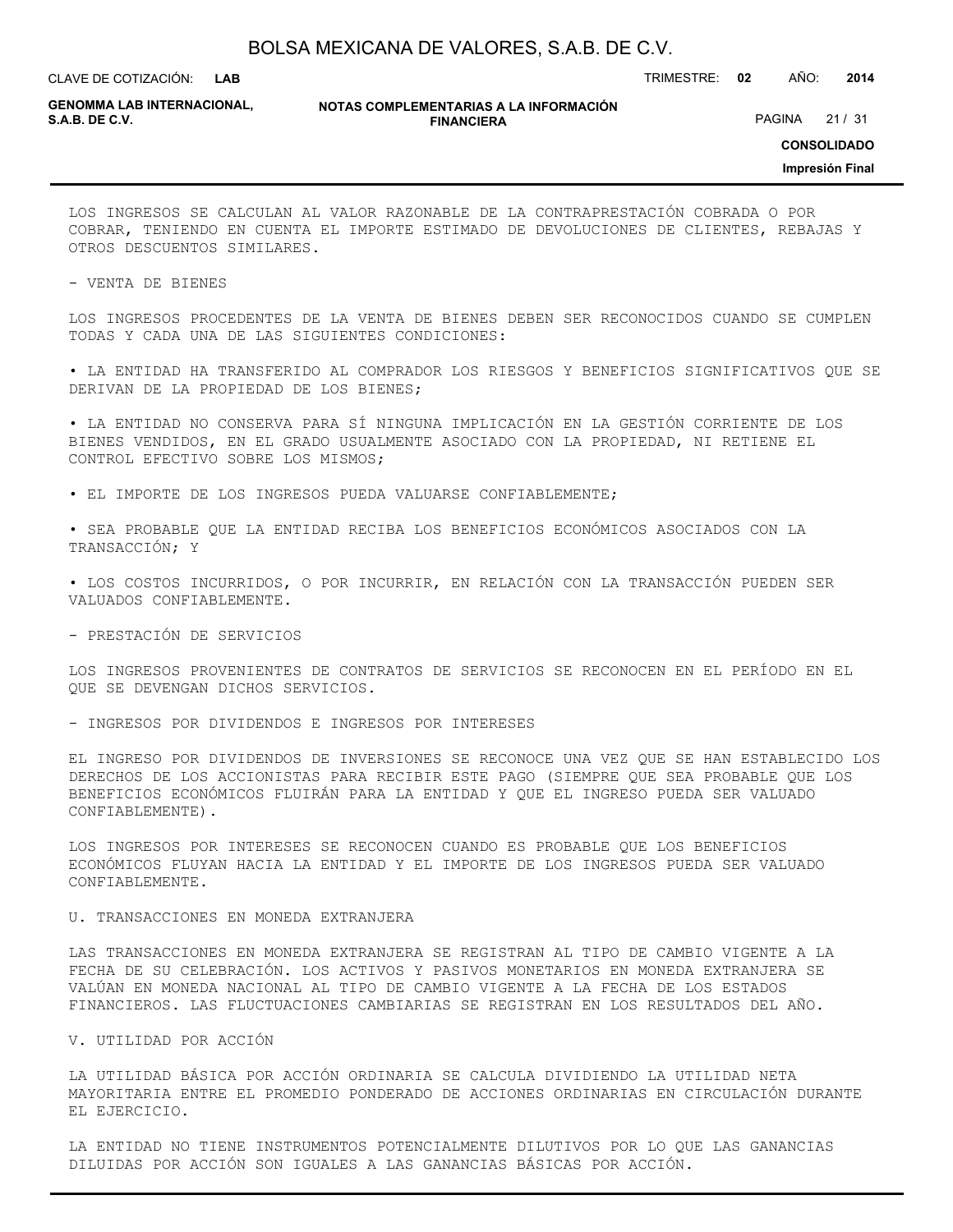| BOLSA MEXICANA DE VALORES, S.A.B. DE C.V. |  |  |
|-------------------------------------------|--|--|
|-------------------------------------------|--|--|

CLAVE DE COTIZACIÓN: TRIMESTRE: **02** AÑO: **2014**

**GENOMMA LAB INTERNACIONAL,**

**NOTAS COMPLEMENTARIAS A LA INFORMACIÓN FINANCIERA**

PAGINA 22 / 31

**CONSOLIDADO**

**Impresión Final**

4. JUICIOS CONTABLES CRÍTICOS Y FUENTES CLAVE PARA LA ESTIMACIÓN DE INCERTIDUMBRES

EN LA APLICACIÓN DE LAS POLÍTICAS CONTABLES, LA ADMINISTRACIÓN DE LA ENTIDAD REALIZA JUICIOS, ESTIMACIONES Y PRESUNCIONES SOBRE ALGUNOS IMPORTES DE LOS ACTIVOS Y PASIVOS DE LOS ESTADOS FINANCIEROS. LAS ESTIMACIONES Y PRESUNCIONES ASOCIADAS SE BASAN EN LA EXPERIENCIA Y OTROS FACTORES QUE SE CONSIDERAN COMO RELEVANTES. LOS RESULTADOS REALES PODRÍAN DIFERIR DE DICHAS ESTIMACIONES.

LAS ESTIMACIONES Y PRESUNCIONES SUBYACENTES SE REVISAN SOBRE UNA BASE REGULAR. LAS MODIFICACIONES A LAS ESTIMACIONES CONTABLES SE RECONOCEN EN EL PERÍODO DE LA REVISIÓN Y PERÍODOS FUTUROS SI LA REVISIÓN AFECTA TANTO AL PERÍODO ACTUAL COMO A PERÍODOS SUBSECUENTES.

LOS JUICIOS CONTABLES CRÍTICOS Y FUENTES CLAVE DE INCERTIDUMBRE AL APLICAR LAS ESTIMACIONES EFECTUADAS A LA FECHA DE LOS ESTADOS FINANCIEROS CONSOLIDADOS, Y QUE TIENEN UN RIESGO SIGNIFICATIVO DE DERIVAR EN UN AJUSTE EN LOS VALORES EN LIBROS DE ACTIVOS Y PASIVOS TANTO AL PERÍODO ACTUAL COMO A PERÍODOS SUBSECUENTES SON COMO SIGUE:

A) LA ENTIDAD REVISA LA VIDA ÚTIL ESTIMADA DE INMUEBLES, PROPIEDADES Y EQUIPO AL FINAL DE CADA PERÍODO ANUAL. EL GRADO DE INCERTIDUMBRE RELACIONADO CON LAS ESTIMACIONES DE LAS VIDAS ÚTILES ESTÁ RELACIONADO CON LOS CAMBIOS EN EL MERCADO Y LA UTILIZACIÓN DE LOS ACTIVOS POR LOS VOLÚMENES DE COMERCIALIZACIÓN Y DESARROLLO TECNOLÓGICO.

B) AL EFECTUAR LAS PRUEBAS DE DETERIORO DE LOS ACTIVOS, LA ENTIDAD REQUIERE EFECTUAR ESTIMACIONES EN EL VALOR EN USO ASIGNADO A SUS INMUEBLES, PROPIEDADES Y EQUIPO Y A LAS UNIDADES GENERADORAS DE EFECTIVO, EN EL CASO DE CIERTOS ACTIVOS. LOS CÁLCULOS DEL VALOR EN USO REQUIEREN QUE LA ENTIDAD DETERMINE LOS FLUJOS DE EFECTIVO FUTUROS QUE DEBERÍAN SURGIR DE LAS UNIDADES GENERADORAS DE EFECTIVO Y UNA TASA DE DESCUENTO APROPIADA PARA CALCULAR EL VALOR ACTUAL. LA ENTIDAD UTILIZA PROYECCIONES DE FLUJOS DE EFECTIVO DE INGRESOS UTILIZANDO ESTIMACIONES DE CONDICIONES DE MERCADO, DETERMINACIÓN DE PRECIOS, Y VOLÚMENES DE COMERCIALIZACIÓN Y VENTA.

C) LA ENTIDAD UTILIZA ESTIMACIONES PARA DETERMINAR LAS RESERVAS DE INVENTARIOS Y CUENTAS POR COBRAR. LOS FACTORES QUE CONSIDERA LA ENTIDAD EN LAS ESTIMACIONES DE INVENTARIOS SON LOS VOLÚMENES DE COMERCIALIZACIÓN Y VENTA ASÍ COMO LOS MOVIMIENTOS EN LA DEMANDA DE ALGUNOS PRODUCTOS. LOS FACTORES QUE CONSIDERA LA ENTIDAD EN LA ESTIMACIÓN DE CUENTAS DE COBRO DUDOSO SON PRINCIPALMENTE EL RIESGO DE LA SITUACIÓN FINANCIERA DEL CLIENTE, CUENTAS NO GARANTIZADAS Y RETRASOS CONSIDERABLES EN LA COBRANZA DE ACUERDO CON LOS LÍMITES DE CRÉDITO ESTABLECIDOS.

LA ENTIDAD UTILIZA ESTIMACIONES PARA DETERMINAR LA ESTIMACIÓN DE CUENTAS DE COBRO DUDOSO CONSIDERANDO LOS SIGUIENTES FACTORES:

• LA ENTIDAD REALIZA UN ANÁLISIS DE ANTIGÜEDAD DE SALDOS POR CLIENTE, DONDE SE MUESTRE EL MONTO POR VENCER Y LOS MONTOS VENCIDOS DE ACUERDO A LOS LÍMITES DE CRÉDITOS ESTABLECIDOS Y SEGÚN PARÁMETROS OBTENIDOS CON LA EXPERIENCIA, SE ASIGNA UN PORCENTAJE DE RESERVA QUE LE CORRESPONDE A CADA UNA DE ELLAS, ESTE ANÁLISIS DA UN PRIMER INDICIO DE DETERIORO.

• UNA VEZ QUE SE OBTIENE EL MONTO PRELIMINAR DE LAS CUENTAS POR COBRAR CON DETERIORO, SE DEBERÁ REALIZAR UN ANÁLISIS DE LA SITUACIÓN FINANCIERA DE TODOS LOS CLIENTES INCLUIDOS, PARA DETERMINAR CUÁLES SON LOS QUE PRESENTAN UN DETERIORO RAZONABLE DE LA CUENTA POR COBRAR Y SOBRE ESTOS REGISTRAR LA PROVISIÓN CORRESPONDIENTE.

LA ENTIDAD TIENE LA POLÍTICA DE NO ACEPTAR DEVOLUCIONES, EXCEPTO EN EL CASO DE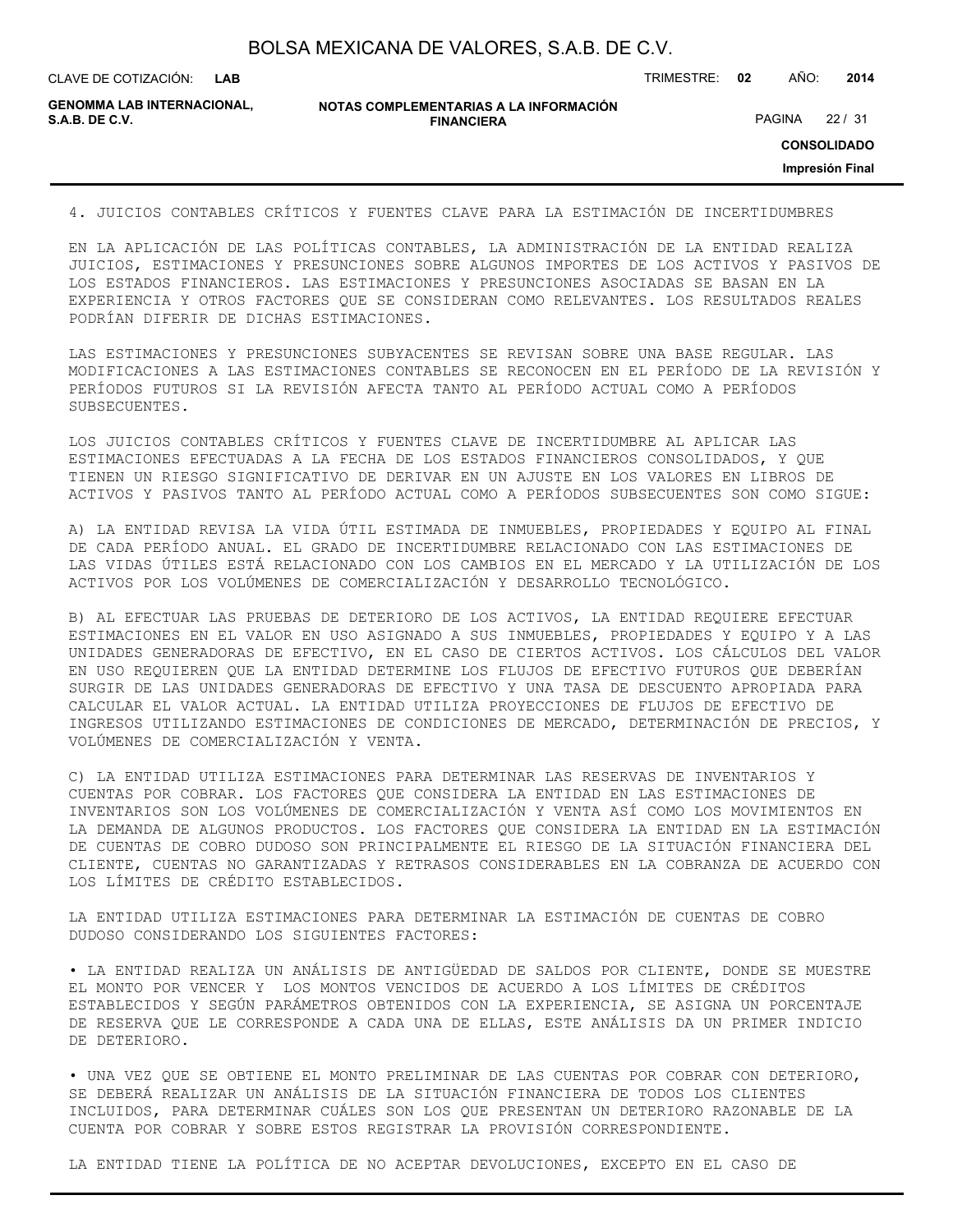**LAB**

CLAVE DE COTIZACIÓN: TRIMESTRE: **02** AÑO: **2014**

**GENOMMA LAB INTERNACIONAL,**

**NOTAS COMPLEMENTARIAS A LA INFORMACIÓN FINANCIERA**

PAGINA 23 / 31

**CONSOLIDADO**

## **Impresión Final**

PRODUCTOS CADUCOS O PRODUCTOS FUERA DE LÍNEA, POR LO QUE EN EL MOMENTO EN EL QUE LA ENTIDAD CONOCE LA EXISTENCIA DE LOS MISMOS, RECONOCE LA RESERVA CORRESPONDIENTE.

CON RESPECTO A LAS BONIFICACIONES, LA ENTIDAD RECONOCE LA ESTIMACIÓN DE LAS MISMAS CON BASE EN LOS PLANES COMERCIALES AUTORIZADOS A LOS CLIENTES.

D) LA ENTIDAD ESTÁ SUJETA A TRANSACCIONES O EVENTOS CONTINGENTES SOBRE LOS CUALES UTILIZA JUICIO PROFESIONAL EN EL DESARROLLO DE ESTIMACIONES DE PROBABILIDAD DE OCURRENCIA, LOS FACTORES QUE SE CONSIDERAN EN ESTAS ESTIMACIONES SON LA SITUACIÓN LEGAL ACTUAL A LA FECHA DE LA ESTIMACIÓN Y, LA OPINIÓN DE LOS ASESORES LEGALES.

5. EFECTIVO, EQUIVALENTES DE EFECTIVO Y EFECTIVO RESTRINGIDO

JUNIO 2014 DICIEMBRE 2013

EFECTIVO \$ 1,440,226 \$ 1,278,709 EQUIVALENTES DE EFECTIVO: MESA DE DINERO E INVERSIONES EN VALORES 11,015 480,309 EFECTIVO RESTRINGIDO 10,544 8,126

\$ 1,461,785 \$ 1,767,144

6. CUENTAS POR COBRAR

JUNIO 2014 DICIEMBRE 2013

CLIENTES \$ 5,175,410 \$ 5,652,360 ESTIMACIONES PARA: CUENTAS DE COBRO DUDOSO (10,394) (13,156) DEVOLUCIONES (188,050) (146,539) BONIFICACIONES (467,641) (476,585) (666,085) (636,280) 4,509,325 5,016,080 IMPUESTOS POR RECUPERAR 516,233 364,850 OTRAS 255,432 219,499

\$ 5,280,990 \$ 5,600,429

A. CUENTAS POR COBRAR A CLIENTES

LAS CUENTAS POR COBRAR A CLIENTES QUE SE REVELAN ARRIBA SE CLASIFICAN COMO CUENTAS POR COBRAR Y POR LO TANTO SE VALÚAN AL COSTO AMORTIZADO.

EL PLAZO DE CRÉDITO PROMEDIO SOBRE LA VENTA DE BIENES ES DE 90 DÍAS. NO SE HACE NINGÚN CARGO POR INTERESES SOBRE LAS CUENTAS POR COBRAR A CLIENTES. LA ENTIDAD RECONOCE UNA ESTIMACIÓN PARA CUENTAS DE COBRO DUDOSO CON BASE EN IMPORTES IRRECUPERABLES DETERMINADOS POR EXPERIENCIAS DE INCUMPLIMIENTO DE LA CONTRAPARTE Y UN ANÁLISIS DE SU POSICIÓN FINANCIERA ACTUAL.

ANTES DE ACEPTAR CUALQUIER NUEVO CLIENTE, LA ENTIDAD EVALÚA LA CALIDAD CREDITICIA DEL CLIENTE POTENCIAL Y DEFINE LOS LÍMITES DE CRÉDITO POR CLIENTE. LOS LÍMITES Y CALIFICACIONES ATRIBUIDOS A LOS CLIENTES SE REVISAN PERIÓDICAMENTE. LAS VENTAS A LOS DIEZ CLIENTES PRINCIPALES DE LA ENTIDAD REPRESENTAN EL 40% Y 52% DE LAS VENTAS NETAS CONSOLIDADAS Y EL 68% Y 77% DEL SALDO DE CUENTAS POR COBRAR EN JUNIO 2014 Y DICIEMBRE 2013, RESPECTIVAMENTE.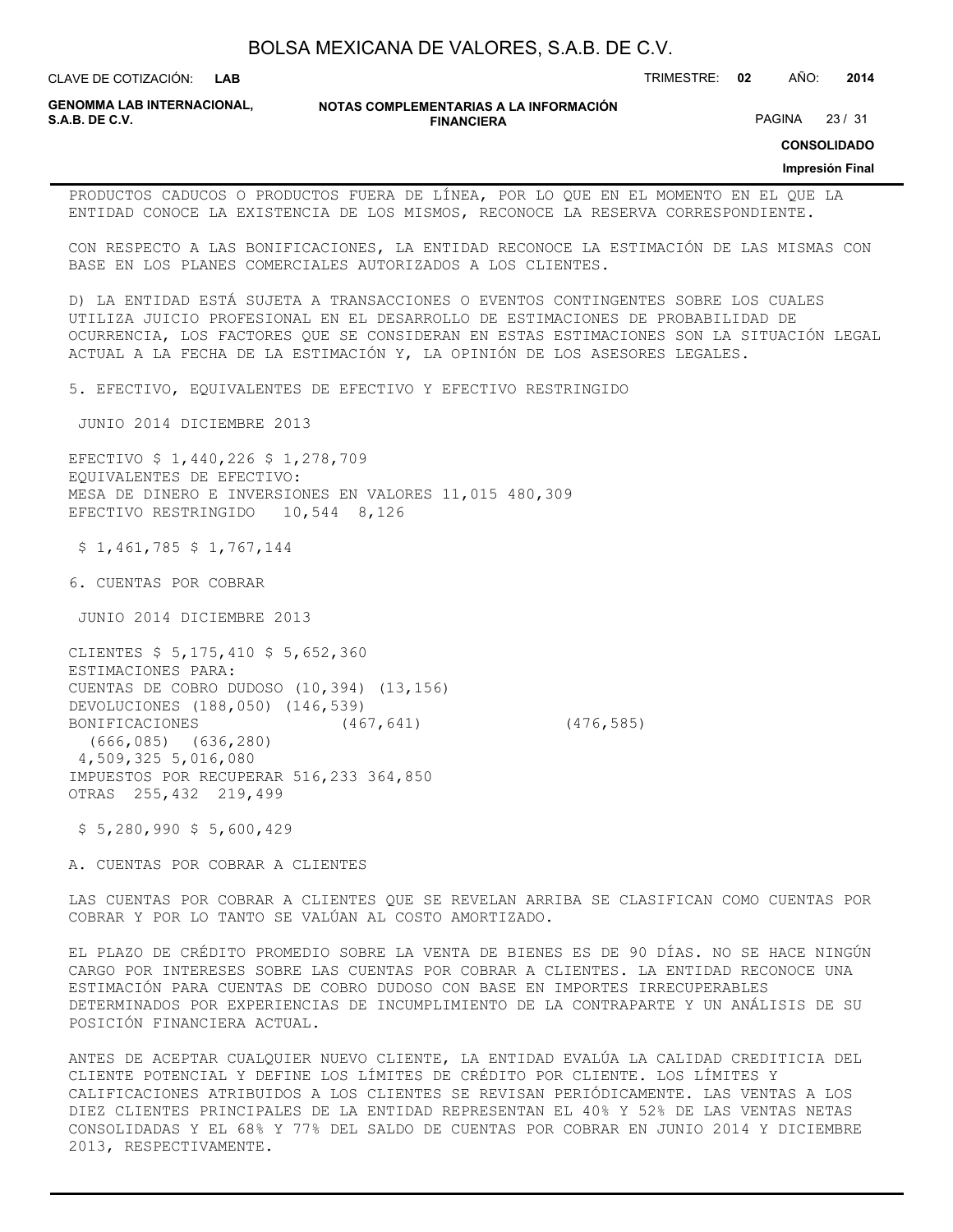| BOLSA MEXICANA DE VALORES, S.A.B. DE C.V. |  |  |
|-------------------------------------------|--|--|
|-------------------------------------------|--|--|

CLAVE DE COTIZACIÓN: TRIMESTRE: **02** AÑO: **2014 LAB**

**GENOMMA LAB INTERNACIONAL,**

**NOTAS COMPLEMENTARIAS A LA INFORMACIÓN FINANCIERA**

PAGINA 24 / 31

**CONSOLIDADO**

#### **Impresión Final**

AL DETERMINAR LA RECUPERABILIDAD DE UNA CUENTA POR COBRAR, LA ENTIDAD CONSIDERA CUALQUIER CAMBIO EN LA CALIDAD CREDITICIA DE LA CUENTA, A PARTIR DE LA FECHA EN QUE SE OTORGÓ INICIALMENTE EL CRÉDITO HASTA EL FINAL DEL PERIODO SOBRE EL QUE SE INFORMA.

7. INVENTARIOS

JUNIO 2014 DICIEMBRE 2013

PRODUCTOS TERMINADOS \$ 1,264,180 \$ 1,326,614 MATERIA PRIMA 343,714 349,507 ESTIMACIÓN PARA INVENTARIOS OBSOLETOS (415,300) (472,667) 1,192,594 1,203,454 MERCANCÍAS EN TRÁNSITO 169,257 238,602

 $$ 1,361,851 $ 1,442,056$ 

8. INVERSIÓN EN ACCIONES EN ENTIDAD ASOCIADA

LA INVERSIÓN EN TELEVISA CONSUMER PRODUCTS, LLP, ENTIDAD ASOCIADA CONSTITUIDA EN LOS ESTADOS UNIDOS DE AMÉRICA, ES DEL 49% DE SUS ACCIONES. DICHA SOCIEDAD SE CONSTITUYÓ EN 2009 E INICIÓ OPERACIONES DURANTE 2011. LA INFORMACIÓN FINANCIERA DE LA ASOCIADA DE LA ENTIDAD SE RESUME A CONTINUACIÓN:

 JUNIO 2014 DICIEMBRE 2013 BALANCES GENERALES: ACTIVO CIRCULANTE \$ 113,604 \$ 122,213 ACTIVO NO CIRCULANTE 139 161 TOTAL PASIVO (80,003) (86,290)

CAPITAL CONTABLE \$ 33,740 \$ 36,084

(PÉRDIDA) UTILIDAD NETA \$ (2,178) \$ 22,947

PARTICIPACIÓN DE LA ENTIDAD EN: CAPITAL CONTABLE \$ 16,533 \$ 17,681

(PÉRDIDA) UTILIDAD NETA \$ (1,067) \$ 11,244

9. NEGOCIOS CONJUNTO

COMO SE MENCIONA EN NOTA 1, EL 26 DE JUNIO DE 2014, LA ENTIDAD ADQUIRIÓ LA SIGUIENTE PARTICIPACIÓN SIGNIFICATIVA EN NEGOCIO CONJUNTO:

NEGOCIO CONJUNTO ACTIVIDAD PRINCIPAL FECHA DE ADQUISICIÓN PORCIÓN DE ACCIONES ADQUIRIDAS CONTRAPRESTACIÓN TRANSFERIDA GRUPO COMERCIAL E INDUSTRIAL MARZAM, S. A. DE C. V. DISTRIBUCIÓN DE PRODUCTOS

FARMACÉUTICOS MÉXICO \$ 50% \$ 600,000

EL NEGOCIO CONJUNTO ANTERIOR SE RECONOCERÁ UTILIZANDO EL MÉTODO DE PARTICIPACIÓN EN LOS ESTADOS FINANCIEROS CONSOLIDADOS.

UN RESUMEN DE LA INFORMACIÓN RESPECTO DEL NEGOCIO CONJUNTO ADQUIRIDO POR LA ENTIDAD SE DETALLA A CONTINUACIÓN.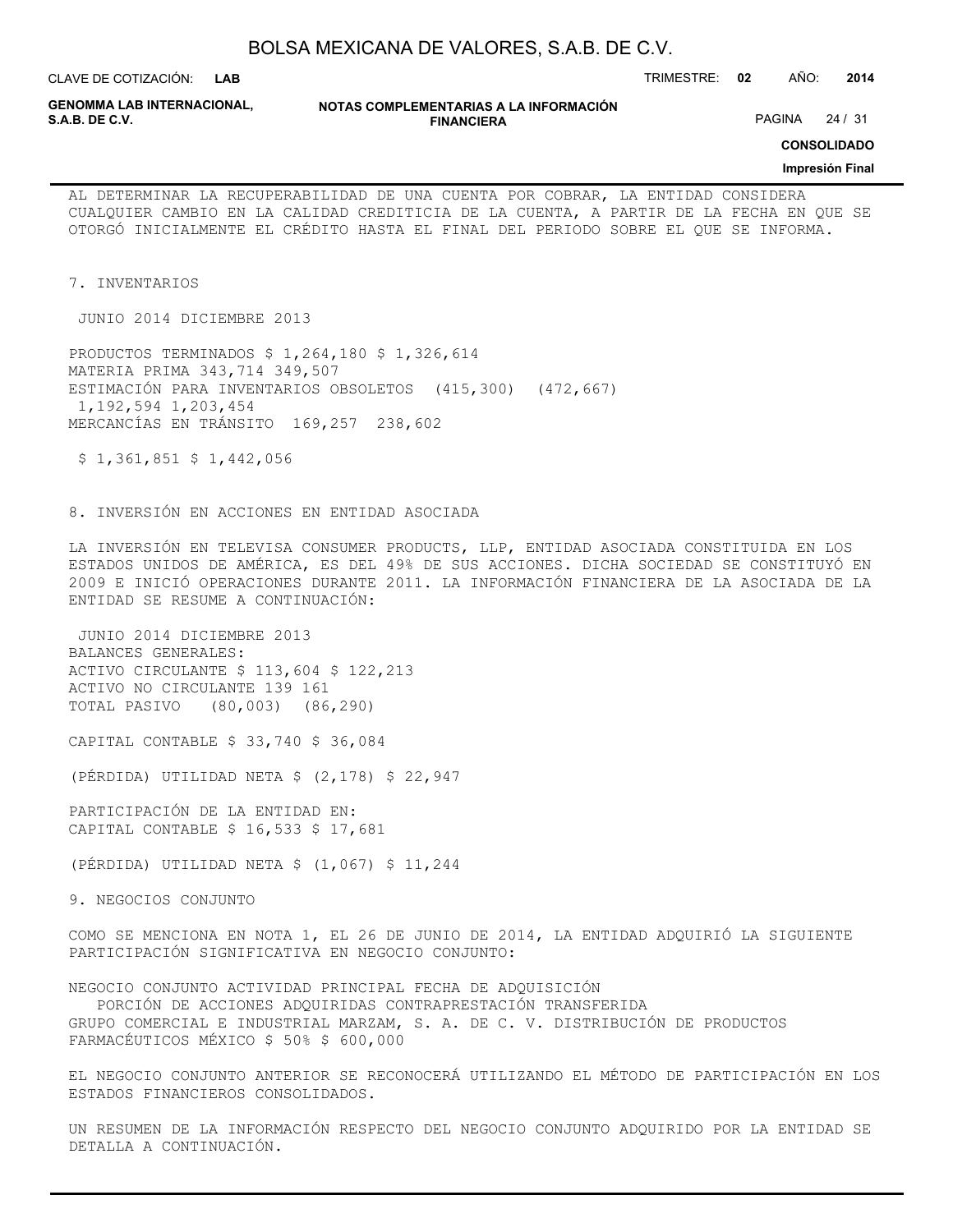**LAB**

**GENOMMA LAB INTERNACIONAL,**

#### **NOTAS COMPLEMENTARIAS A LA INFORMACIÓN FINANCIERA**

CLAVE DE COTIZACIÓN: TRIMESTRE: **02** AÑO: **2014**

PAGINA 25 / 31

**CONSOLIDADO**

**Impresión Final**

 JUNIO 2014 DICIEMBRE 2013 BALANCES GENERALES: ACTIVO CIRCULANTE \$ 4,601,420 \$ 4,886,275 ACTIVO NO CIRCULANTE 254,320 372,780 TOTAL PASIVO (3,395,211) (3,644,384)

CAPITAL CONTABLE \$ 1,460,529 \$ 1,614,671

(PÉRDIDA) UTILIDAD NETA \$ (15,170) \$ (10,764)

PARTICIPACIÓN DE LA ENTIDAD EN: CAPITAL CONTABLE \$ 730,265 \$ 807,336

(PÉRDIDA) UTILIDAD NETA \$ (7,585) \$ (5,382) LA CONCILIACIÓN DE LA INFORMACIÓN FINANCIERA QUE SE RESUMIÓ ANTERIORMENTE DEL VALOR EN LIBROS DE LA PARTICIPACIÓN EN EL NEGOCIO CONJUNTO SE RECONOCIÓ EN LOS ESTADOS FINANCIEROS CONSOLIDADOS:

2014

ACTIVOS NETOS DEL NEGOCIO CONJUNTO \$ 1,460,529 PROPORCIÓN DE LA PARTICIPACIÓN DE LA ENTIDAD EN EL NEGOCIO CONJUNTO 730,265 CRÉDITO MERCANTIL (130,265) OTROS AJUSTES (ESPECIFICAR)

VALOR EN LIBROS DE LA PARTICIPACIÓN EN EL NEGOCIO CONJUNTO \$ 600,000

LOS ESTADOS FINANCIEROS DE MARZAM ESTÁN PRESENTADOS A VALOR EN LIBROS BAJO NORMAS DE INFORMACIÓN FINANCIERA MEXICANAS. LA ADMINISTRACIÓN DE LA ENTIDAD ESTIMA QUE LOS AJUSTES DE CONVERSIÓN A NORMAS INTERNACIONALES DE INFORMACIÓN FINANCIERA, ASÍ COMO LOS AJUSTES A VALOR RAZONABLE DERIVADOS DE LA ADQUISICIÓN DISMINUYAN SIGNIFICATIVAMENTE EL VALOR PRESENTADO COMO CRÉDITO MERCANTIL EN LA CONCILIACIÓN ANTERIOR.

10. VALOR RAZONABLE DE LOS INSTRUMENTOS FINANCIEROS

EL VALOR RAZONABLE DE LOS INSTRUMENTOS FINANCIEROS QUE POSTERIORMENTE SE PRESENTAN, HA SIDO DETERMINADO POR LA ENTIDAD USANDO LA INFORMACIÓN DISPONIBLE EN EL MERCADO U OTRAS TÉCNICAS DE VALUACIÓN QUE REQUIEREN DE JUICIO PARA DESARROLLAR E INTERPRETAR LAS ESTIMACIONES DE VALORES RAZONABLES. ASIMISMO, UTILIZA SUPUESTOS QUE SE BASAN EN LAS CONDICIONES DE MERCADO EXISTENTES A CADA UNA DE LAS FECHAS DE LOS ESTADOS CONSOLIDADOS DE POSICIÓN FINANCIERA. CONSECUENTEMENTE, LOS MONTOS ESTIMADOS QUE SE PRESENTAN NO NECESARIAMENTE SON INDICATIVOS DE LOS MONTOS QUE LA ENTIDAD PODRÍA REALIZAR EN UN INTERCAMBIO DE MERCADO ACTUAL. EL USO DE DIFERENTES SUPUESTOS Y/O MÉTODOS DE ESTIMACIÓN PODRÍAN TENER UN EFECTO MATERIAL EN LOS MONTOS ESTIMADOS DE VALOR RAZONABLE.

EN LA SIGUIENTE TABLA SE PRESENTA UN ANÁLISIS DE LOS INSTRUMENTOS FINANCIEROS QUE SE MIDEN CON POSTERIORIDAD AL RECONOCIMIENTO INICIAL POR SU VALOR RAZONABLE, AGRUPADOS EN NIVELES 1 A 3 EN FUNCIÓN DEL GRADO EN QUE SE OBSERVA EL VALOR RAZONABLE:

 $\tilde{a}$  NIVEL 1 SON AQUELLOS DERIVADOS DE LOS PRECIOS COTIZADOS (NO AJUSTADOS) EN LOS MERCADOS ACTIVOS PARA PASIVOS O ACTIVOS IDÉNTICOS;

 NIVEL 2 SON AQUELLOS DERIVADOS DE INDICADORES DISTINTOS A LOS PRECIOS COTIZADOS INCLUIDOS DENTRO DEL NIVEL 1, PERO QUE INCLUYEN INDICADORES QUE SON OBSERVABLES PARA UN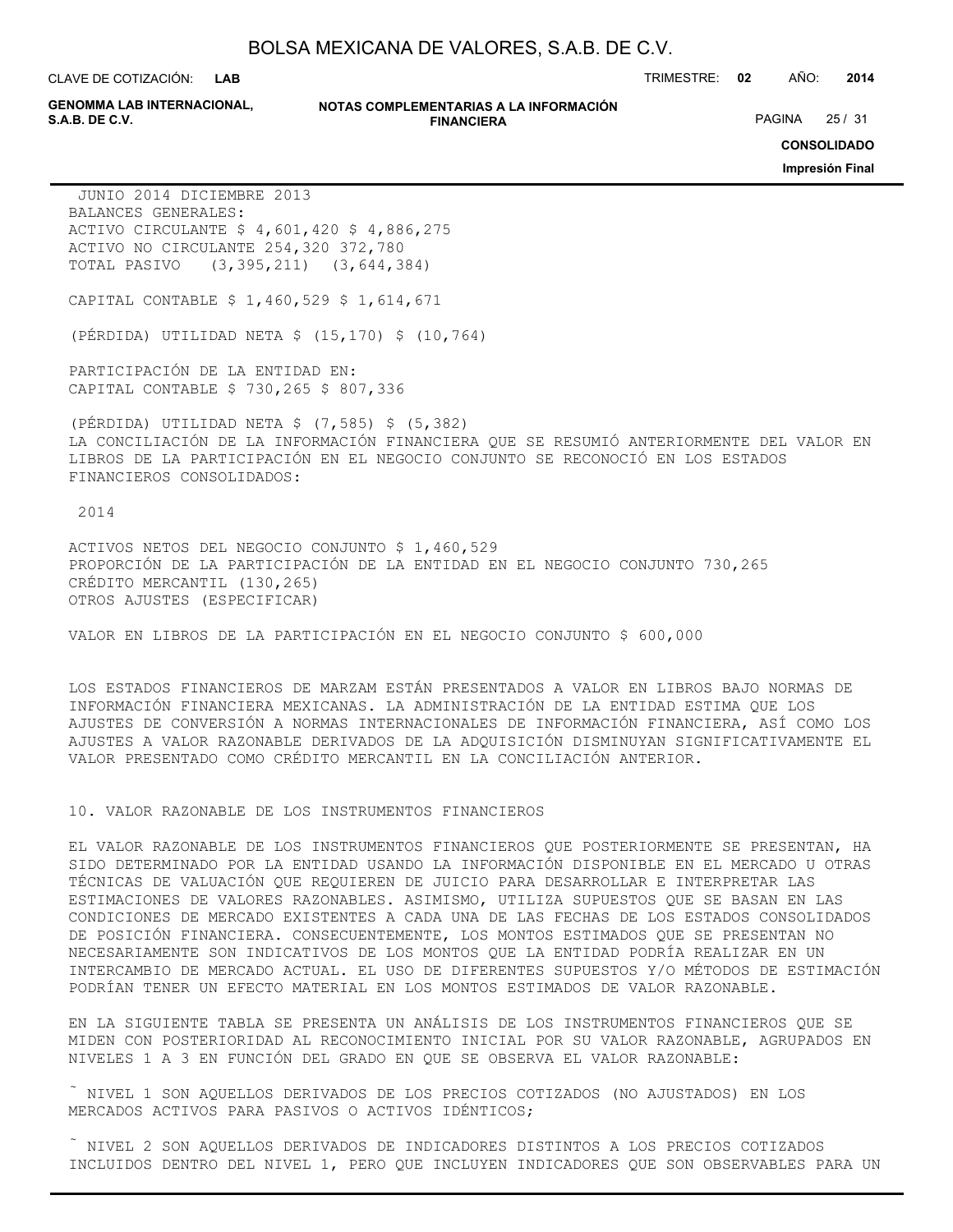**LAB**

CLAVE DE COTIZACIÓN: TRIMESTRE: **02** AÑO: **2014**

**GENOMMA LAB INTERNACIONAL,**

**NOTAS COMPLEMENTARIAS A LA INFORMACIÓN FINANCIERA S.A.B. DE C.V.** PAGINA 26 / 31

**CONSOLIDADO**

**Impresión Final**

ACTIVO O PASIVO, YA SEA DIRECTAMENTE A PRECIOS COTIZADOS O INDIRECTAMENTE, ES DECIR DERIVADOS DE ESTOS PRECIOS; Y

 NIVEL 3 SON AQUELLOS DERIVADOS DE LAS TÉCNICAS DE VALUACIÓN QUE INCLUYEN LOS INDICADORES PARA LOS ACTIVOS O PASIVOS, QUE NO SE BASAN EN INFORMACIÓN OBSERVABLE DEL MERCADO (INDICADORES NO OBSERVABLES).

LOS IMPORTES DE EFECTIVO Y EQUIVALENTES DE EFECTIVO DE LA ENTIDAD, ASÍ COMO LAS CUENTAS POR COBRAR Y POR PAGAR DE TERCEROS Y PARTES RELACIONADAS, Y LA PORCIÓN CIRCULANTE DE PRÉSTAMOS BANCARIOS Y DEUDA A LARGO PLAZO SE APROXIMAN A SU VALOR RAZONABLE PORQUE TIENEN VENCIMIENTOS A CORTO PLAZO. LA DEUDA A LARGO PLAZO DE LA ENTIDAD SE REGISTRA A SU COSTO AMORTIZADO Y, CONSISTE EN DEUDA QUE GENERA INTERESES A TASAS FIJAS Y VARIABLES QUE ESTÁN RELACIONADAS A INDICADORES DE MERCADO.

LOS IMPORTES EN LIBROS DE LOS INSTRUMENTOS FINANCIEROS POR CATEGORÍA Y SUS VALORES RAZONABLES ESTIMADOS AL 31 DE MARZO DE 2014 Y AL 31 DE DICIEMBRE DE 2013, SON COMO SIGUE:

 JUNIO 2014 DICIEMBRE 2013 VALOR EN LIBROS VALOR RAZONABLE VALOR EN LIBROS VALOR RAZONABLE ACTIVOS FINANCIEROS EFECTIVO, EQUIVALENTES DE EFECTIVO Y EFECTIVO RESTRINGIDO \$ 1,461,785 \$ 1,461,785 \$ 1,767,144 \$ 1,767,144 CUENTAS POR COBRAR 5,280,950 5,280,990 5,600,429 5,600,429 CUENTAS POR COBRAR A PARTES RELACIONADAS 725,708 725,708 93,126 93,126

PASIVOS FINANCIEROS PRÉSTAMOS BANCARIOS Y PORCIÓN CIRCULANTE DE LA DEUDA A LARGO PLAZO (6,083,949) (6,010,807) (5,473,770) (5,431,379) CUENTAS Y DOCUMENTOS POR PAGAR A PROVEEDORES (1,441,339) (1,441,339) (1,644,125) (1,644,125) OTRAS CUENTAS POR PAGAR Y PASIVOS ACUMULADOS (715,779) (715,779) (716,214) (716,214)

TOTAL \$ (772,584) \$ (699,442) \$ (373,410) \$ (331,019)

EL VALOR RAZONABLE DE LA DEUDA CONTRAÍDA CON LAS INSTITUCIONES DE CRÉDITO SE APROXIMA A LA CANTIDAD REGISTRADA EN LA CONTABILIDAD DEBIDO A LA NATURALEZA DE CORTO PLAZO DE ALGUNOS DE LOS VENCIMIENTOS.

DURANTE EL PERÍODO NO EXISTIERON TRANSFERENCIAS ENTRE EL NIVEL 1 Y 2.

11. CAPITAL CONTABLE

A. EL CAPITAL SOCIAL A VALOR NOMINAL AL 30 DE JUNIO DE 2014 Y AL 31 DE DICIEMBRE DE 2013, SE INTEGRA COMO SIGUE:

 NÚMERO DE ACCIONES IMPORTE JUNIO 2014 DICIEMBRE 2013 JUNIO 2014 DICIEMBRE 2013 CAPITAL FIJO SERIE B 82,176 82,176 \$ 150 \$ 150

CAPITAL VARIABLE SERIE B 1,048,651,194 1,048,651,194 1,914,156 1,914,156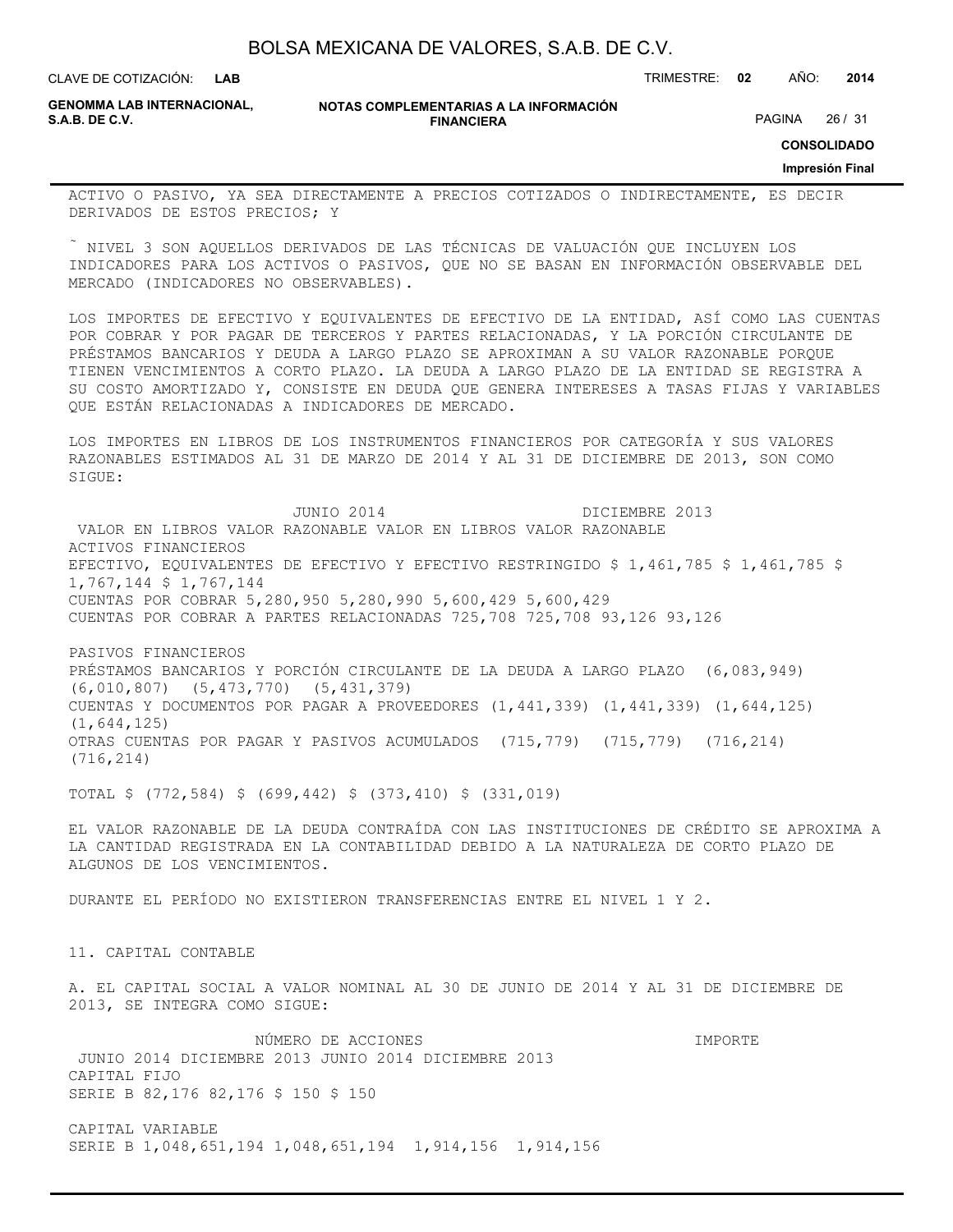CLAVE DE COTIZACIÓN: TRIMESTRE: **02** AÑO: **2014**

|                | <b>GENOMMA LAB INTERNACIONAL,</b> |
|----------------|-----------------------------------|
| S.A.B. DE C.V. |                                   |

**NOTAS COMPLEMENTARIAS A LA INFORMACIÓN FINANCIERA**

PAGINA 27 / 31

**CONSOLIDADO**

**Impresión Final**

### 1,048,733,370 1,048,733,370 \$ 1,914,306 \$ 1,914,306

EL CAPITAL SOCIAL ESTÁ INTEGRADO POR ACCIONES COMUNES NOMINATIVAS SIN VALOR NOMINAL. EL CAPITAL VARIABLE ES ILIMITADO.

B. EN ASAMBLEA GENERAL ORDINARIA DE ACCIONISTAS CELEBRADA EL 29 DE ABRIL DE 2014, SE ACORDÓ LA RECOMPRA DE ACCIONES PROPIAS DE LA ENTIDAD HASTA POR UN MONTO MÁXIMO EQUIVALENTE A LAS UTILIDADES RETENIDAS DE LA ENTIDAD AL 31 DE DICIEMBRE DE 2013, ES DECIR \$6,819,006.

C. EN ASAMBLEA GENERAL ORDINARIA DE ACCIONISTAS CELEBRADA EL 20 DE MARZO DE 2013, SE ACORDÓ LO SIGUIENTE:

I. LA RECOMPRA DE ACCIONES PROPIAS DE LA ENTIDAD HASTA POR UN MONTO MÁXIMO EQUIVALENTE A LAS UTILIDADES RETENIDAS DE LA ENTIDAD AL 31 DE DICIEMBRE DE 2012 ES DECIR, \$5,156,955.

II. EL TOTAL DE ACCIONES RECOMPRADAS NETAS DURANTE 2013 FUE DE 262,449 ACCIONES Y EQUIVALE AL 0.02% DEL TOTAL DE ACCIONES DEL CAPITAL SOCIAL DE LA ENTIDAD. LAS ACCIONES RECOMPRADAS CORRESPONDEN AL PLAN DE BENEFICIO EN ACCIONES PARA EMPLEADOS DESCRITO EN LA NOTA 15. EL VALOR DE MERCADO DE LAS ACCIONES AL 31 DE DICIEMBRE DE 2013 ES DE \$36.62 PESOS POR ACCIÓN. EL MONTO NETO DE ACCIONES RECOMPRADAS DURANTE 2013 FUE DE \$2,763.

III. LA CANCELACIÓN DE 4,016,056 ACCIONES ORDINARIAS, NOMINATIVAS, SIN EXPRESIÓN DE VALOR NOMINAL, SERIE B, REPRESENTATIVAS DEL CAPITAL VARIABLE DE LA SOCIEDAD ASÍ COMO LA CONSECUENTE DISMINUCIÓN DE LA PARTE VARIABLE DEL CAPITAL SOCIAL DE LA SOCIEDAD EN LA CANTIDAD DE \$7,354.

IV. SE AUTORIZA A LA SOCIEDAD PARA QUE EMITA CERTIFICADOS BURSÁTILES BAJO UN PROGRAMA CON VIGENCIA DE HASTA 10 AÑOS CONTADOS A PARTIR DE SU INSCRIPCIÓN EN EL REGISTRO NACIONAL DE VALORES (RNV), HASTA POR UN MONTO TOTAL DE \$8,000,000 O SU EQUIVALENTE EN UNIDADES DE INVERSIÓN Y SE AUTORIZA A LA SOCIEDAD PARA QUE SOLICITE A LA COMISIÓN LA INSCRIPCIÓN PREVENTIVA DE LOS CERTIFICADOS BURSÁTILES EN EL RNV, BAJO EL PROGRAMA CON VIGENCIA DE HASTA 10 AÑOS CONTADOS A PARTIR DE SU INSCRIPCIÓN EN EL RNV, HASTA POR UN MONTO TOTAL DE \$8,000,000 O SU EQUIVALENTE EN UNIDADES DE INVERSIÓN, ASÍ COMO A LA BOLSA EL LISTADO DE DICHOS CERTIFICADOS BURSÁTILES EN SU LISTADO DE VALORES AUTORIZADOS PARA COTIZAR Y, PARA QUE REALICE, AL AMPARO DE DICHO PROGRAMA, UNA O MÁS EMISIONES DE CERTIFICADOS BURSÁTILES ; O, EN SU CASO, PARA QUE LLEVE A CABO LA OFERTA PÚBLICA EN EL EXTRANJERO BAJO LA REGLA 144ª Y LA REGULACIÓN S DE LA LEY DE VALORES DE LOS ESTADOS UNIDOS DE AMÉRICA (SECURITIES ACT OF 1933) Y LA NORMATIVIDAD APLICABLE A LOS DEMÁS PAÍSES EN QUE SE REALICE Y/O, EN SU CASO, PARA QUE CONTRATE LOS INSTRUMENTOS DE COBERTURA QUE SEAN NECESARIOS.

D. EN ASAMBLEA GENERAL ORDINARIA DE ACCIONISTAS CELEBRADA EL 29 DE MARZO DE 2012, SE ACORDÓ LA RECOMPRA DE ACCIONES PROPIAS DE LA ENTIDAD HASTA POR UN MONTO MÁXIMO EQUIVALENTE A LAS UTILIDADES RETENIDAS DE LA ENTIDAD AL 31 DE DICIEMBRE DE 2011 ES DECIR, \$3,592,019.

I. EL TOTAL DE ACCIONES RECOMPRADAS NETAS DURANTE 2012 FUE DE 3,521,056 ACCIONES RESPECTIVAMENTE Y EQUIVALE AL 0.33% DEL TOTAL DE ACCIONES DEL CAPITAL SOCIAL DE LA ENTIDAD. DE LAS ACCIONES RECOMPRADAS, CORRESPONDEN AL FONDO PARA EL PAGO BASADO EN ACCIONES DE LOS EJECUTIVOS DE LA ENTIDAD Y CORRESPONDEN AL FONDO DE RECOMPRA QUE SE MENCIONA EN EL INCISO ANTERIOR. EL VALOR DE MERCADO DE LAS ACCIONES AL 31 DE DICIEMBRE DE 2012 ES DE \$26.59 PESOS POR ACCIÓN Y EL PLAZO MÁXIMO PARA RECOLOCAR DICHAS ACCIONES EN EL MERCADO ES DE UN AÑO A PARTIR DE LA FECHA DE RECOMPRA. EL MONTO NETO DE ACCIONES RECOMPRADAS DURANTE 2012 FUE DE \$219,440.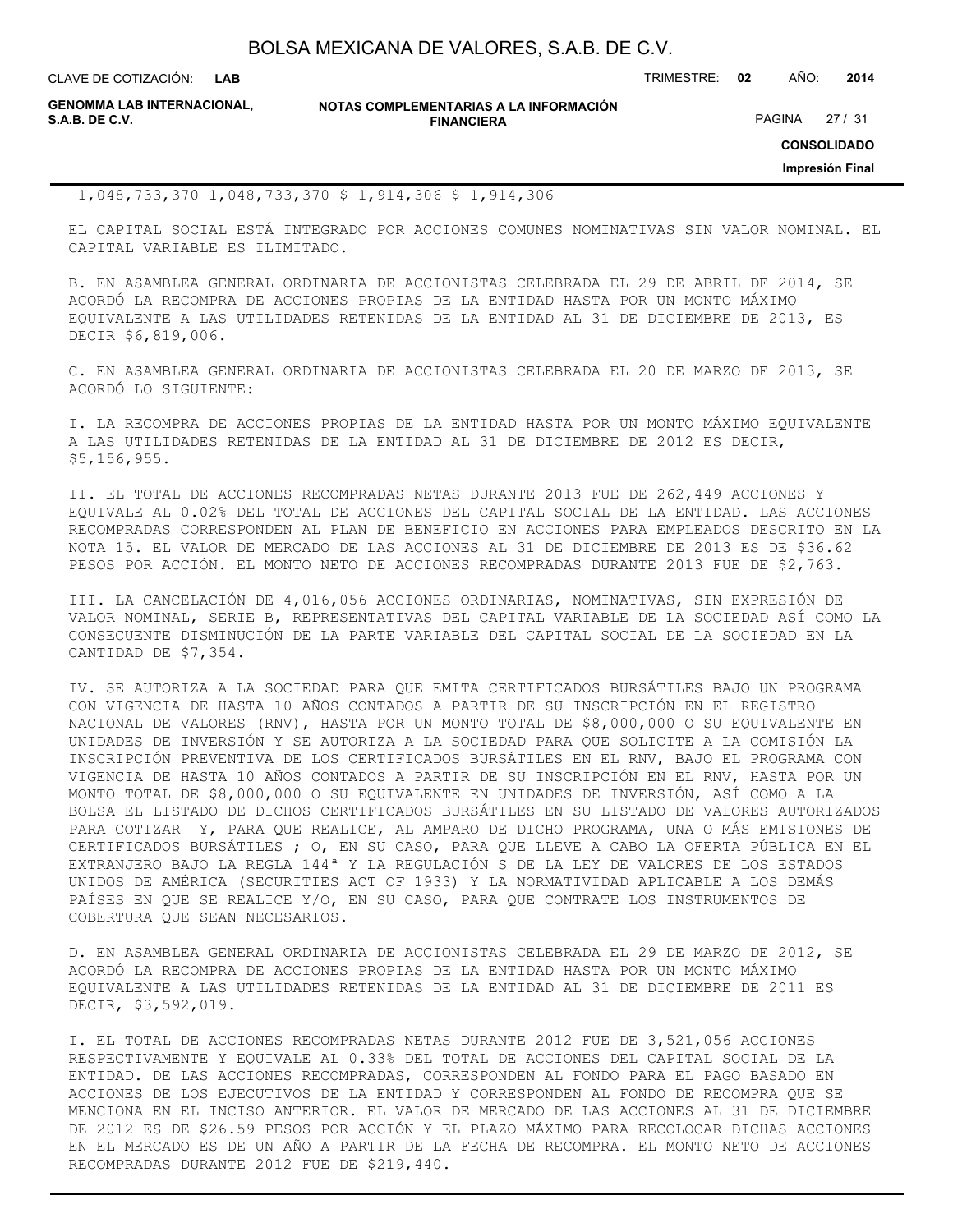CLAVE DE COTIZACIÓN: TRIMESTRE: **02** AÑO: **2014**

**GENOMMA LAB INTERNACIONAL,**

```
NOTAS COMPLEMENTARIAS A LA INFORMACIÓN
               FINANCIERA
```
PAGINA 28 / 31

**CONSOLIDADO**

**Impresión Final**

E. LAS UTILIDADES RETENIDAS INCLUYEN LA RESERVA LEGAL. DE ACUERDO CON LA LEY GENERAL DE SOCIEDADES MERCANTILES, DE LAS UTILIDADES NETAS DEL EJERCICIO DEBE SEPARARSE UN 5% COMO MÍNIMO PARA FORMAR LA RESERVA LEGAL, HASTA QUE SU IMPORTE ASCIENDA AL 20% DEL CAPITAL SOCIAL A VALOR NOMINAL. LA RESERVA LEGAL PUEDE CAPITALIZARSE, PERO NO DEBE REPARTIRSE A MENOS QUE SE DISUELVA LA SOCIEDAD, Y DEBE SER RECONSTITUIDA CUANDO DISMINUYA POR CUALQUIER MOTIVO. AL 30 DE JUNIO DE 2014 Y AL 31 DE DICIEMBRE DE 2013, SU IMPORTE A VALOR NOMINAL ASCIENDE A \$316,043 Y \$249,609, RESPECTIVAMENTE.

F. LA DISTRIBUCIÓN DEL CAPITAL CONTABLE, EXCEPTO POR LOS IMPORTES ACTUALIZADOS DEL CAPITAL SOCIAL APORTADO Y DE LAS UTILIDADES RETENIDAS FISCALES, CAUSARÁ EL ISR A CARGO DE LA ENTIDAD A LA TASA VIGENTE AL MOMENTO DE LA DISTRIBUCIÓN. EL IMPUESTO QUE SE PAGUE POR DICHA DISTRIBUCIÓN, SE PODRÁ ACREDITAR CONTRA EL ISR DEL EJERCICIO EN EL QUE SE PAGUE EL IMPUESTO SOBRE DIVIDENDOS Y EN LOS DOS EJERCICIOS INMEDIATOS SIGUIENTES, CONTRA EL IMPUESTO DEL EJERCICIO Y LOS PAGOS PROVISIONALES DE LOS MISMOS.

12. SALDOS Y TRANSACCIONES CON PARTES RELACIONADAS

LOS SALDOS Y TRANSACCIONES ENTRE LA ENTIDAD Y SUS SUBSIDIARIAS, LAS CUALES SON PARTES RELACIONADAS DE LA ENTIDAD, HAN SIDO ELIMINADOS EN LA CONSOLIDACIÓN Y NO SE REVELAN EN ESTA NOTA. MÁS ADELANTE SE DETALLAN LAS TRANSACCIONES ENTRE LA ENTIDAD Y OTRAS PARTES RELACIONADAS.

A. LOS SALDOS POR COBRAR Y POR PAGAR CON PARTES RELACIONADAS SON:

 JUNIO 2014 DICIEMBRE 2013 POR COBRAR – TELEVISA CONSUMER PRODUCTS USA, LLC \$ 88,470 \$ 93,126 GRUPO COMERCIAL E INDUSTRIAL MARZAM, S. A. DE C. V. 637,239 - \$ 725,709 \$ 93,126

B. TRANSACCIONES COMERCIALES

DURANTE 2014, LAS SUBSIDIARIAS DE LA ENTIDAD REALIZARON LAS SIGUIENTES TRANSACCIONES COMERCIALES CON PARTES RELACIONADAS QUE NO SON MIEMBROS DE LA ENTIDAD:

JUNIO 2014 JUNIO 2013

VENTAS \$ 72,403 \$ 319,757 SERVICIOS PROFESIONALES PAGADOS - (73,808) REGALÍAS 2,915 9,033 OTROS SERVICIOS - 5,029

C. COMPENSACIÓN DEL PERSONAL CLAVE DE LA ADMINISTRACIÓN

LA COMPENSACIÓN A LA ADMINISTRACIÓN Y OTROS MIEMBROS CLAVE DE LA ADMINISTRACIÓN DURANTE EL AÑO FUE LA SIGUIENTE:

JUNIO 2014 JUNIO 2013

BENEFICIOS DIRECTOS A CORTO PLAZO \$ 82,238 \$ 73,808

13. OTROS (INGRESOS) GASTOS, NETO

SE INTEGRAN COMO SIGUE: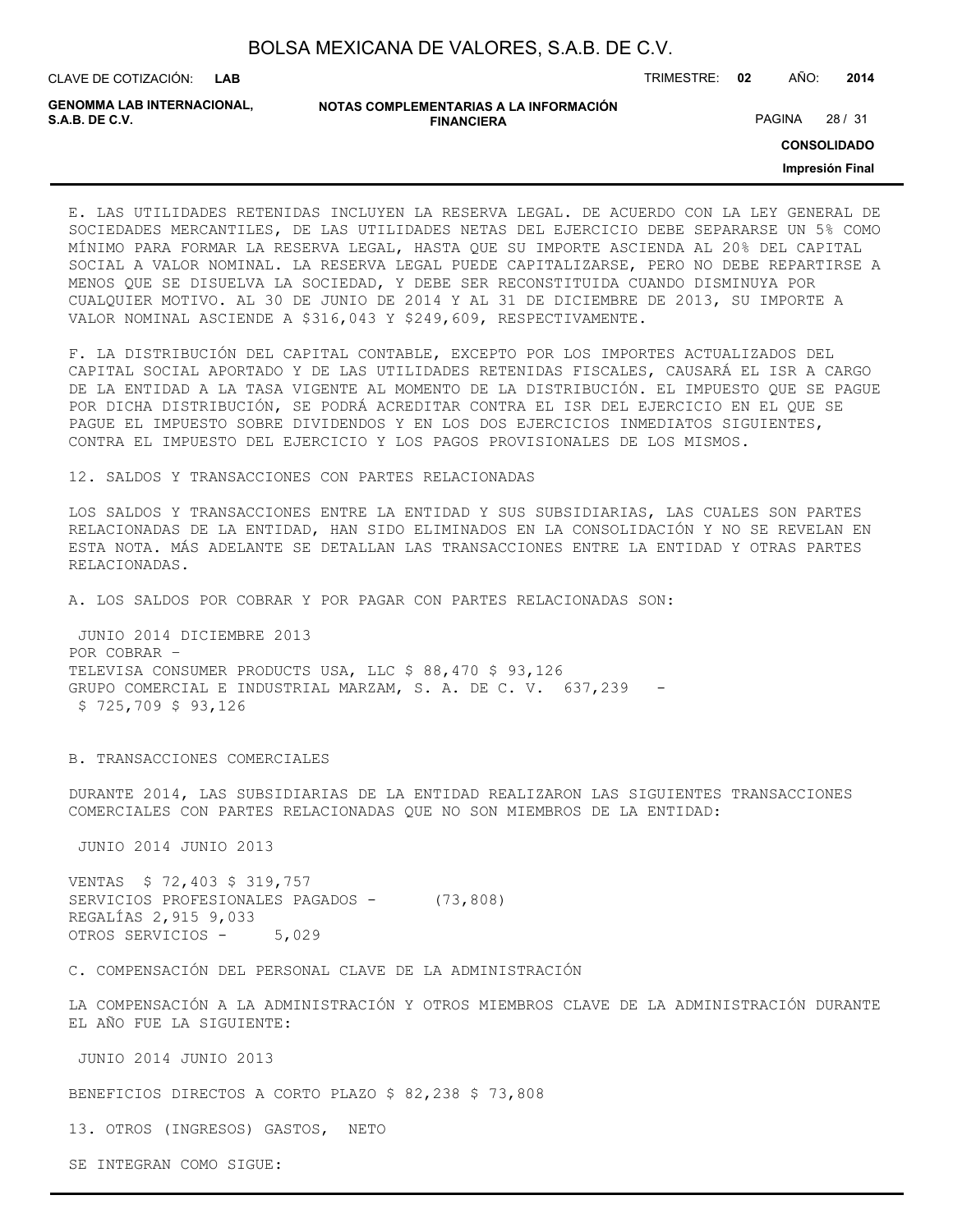**LAB**

CLAVE DE COTIZACIÓN: TRIMESTRE: **02** AÑO: **2014**

**GENOMMA LAB INTERNACIONAL,**

#### **NOTAS COMPLEMENTARIAS A LA INFORMACIÓN FINANCIERA**

PAGINA 29 / 31

**CONSOLIDADO**

**Impresión Final**

JUNIO 2014 JUNIO 2013

GANANCIA POR BAJAS DE EQUIPO \$ (115) \$ 6,285 ACTUALIZACIÓN SALDOS A FAVOR DE IMPUESTOS - 271 OTROS, NETO (581) 1,738

 $$ (696) $ 8,294$ 

14. IMPUESTOS A LA UTILIDAD

LA ENTIDAD EN MÉXICO ESTÁ SUJETA AL ISR Y HASTA 2013 AL IETU.

ISR - LA TASA ES 30% PARA 2014 Y 2013.

IETU - A PARTIR DE 2014 SE ABROGÓ LA LEY DE IETU. POR LO TANTO, HASTA EL 31 DE DICIEMBRE DE 2013 SE CAUSÓ ESTE IMPUESTO, TANTO PARA LOS INGRESOS COMO LAS DEDUCCIONES Y CIERTOS CRÉDITOS FISCALES CON BASE EN FLUJOS DE EFECTIVO DE CADA EJERCICIO. LA TASA FUE 17.5%.

HASTA EL AÑO 2013, EL IMPUESTO A LA UTILIDAD CAUSADO ES EL QUE RESULTA MAYOR ENTRE EL ISR Y EL IETU.

HASTA 2012, CON BASE EN PROYECCIONES FINANCIERAS, LA ENTIDAD IDENTIFICÓ QUE ESENCIALMENTE PAGARÁ ISR EN MÉXICO, POR LO TANTO, RECONOCE ÚNICAMENTE ISR DIFERIDO. A PARTIR DE 2013, SE CALCULA ÚNICAMENTE ISR DIFERIDO DEBIDO A LA ABROGACIÓN DEL IETU.

LAS TASAS DE ISR APLICABLES EN EL AÑO DE 2014, EN LOS PAÍSES EN DONDE LA ENTIDAD TIENE SUBSIDIARIAS, SE MENCIONAN A CONTINUACIÓN:

%

ARGENTINA 35 BRASIL 34 CHILE 20 COLOMBIA 34 COSTA RICA 30 ECUADOR 23 ESTADOS UNIDOS DE AMÉRICA 35 PERÚ 30 REPÚBLICA DOMINICANA 29

LAS TASAS DE ISR EN LOS PAÍSES DE CENTRO Y SUDAMÉRICA EN DONDE LA ENTIDAD OPERA VAN DE UN RANGO ENTRE EL 20% Y EL 35% COMO SE MENCIONA ANTERIORMENTE. ADICIONALMENTE, LOS PERIODOS EN LOS QUE PUEDEN SER APLICADAS LAS PÉRDIDAS FISCALES EN DICHOS PAÍSES VAN DE TRES A OCHO AÑOS.

LAS OPERACIONES EN COLOMBIA Y ARGENTINA ESTÁN SUJETAS AL IMPUESTO AL ACTIVO.

EN COLOMBIA A PARTIR DE 2011 SE CAUSA EL IMPUESTO AL CAPITAL CONTABLE, QUE RESULTA DE APLICAR LA TASA DEL 4.8% MÁS UNA SOBRETASA DEL 1.2% AL NETO DE LOS ACTIVOS FISCALES POSEÍDOS AL 1 DE ENERO DE 2011; ESTE IMPUESTO NO ES DEDUCIBLE DEL ISR. EL PAGO SE DIFIERE EN 8 CUOTAS IGUALES PAGADERAS EN LOS PERIODOS 2011 A 2014.

EN ARGENTINA EXISTE UN IMPUESTO A LAS GANANCIAS MÍNIMAS PRESUNTAS (IGMP) QUE RESULTA DE APLICAR LA TASA DEL 1% SOBRE CIERTOS ACTIVOS PRODUCTIVOS, Y SE PAGA ÚNICAMENTE POR EL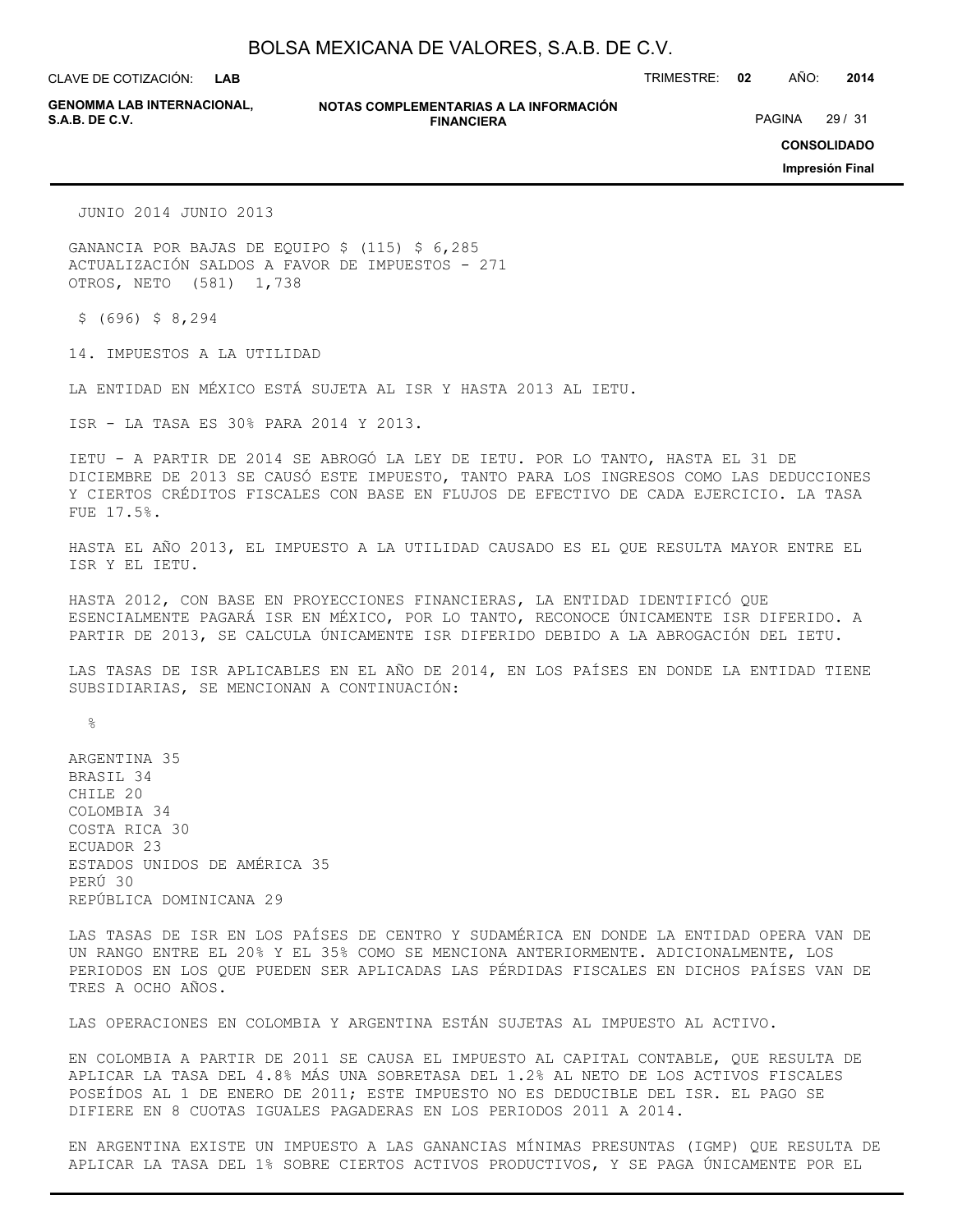**LAB**

CLAVE DE COTIZACIÓN: TRIMESTRE: **02** AÑO: **2014**

**GENOMMA LAB INTERNACIONAL,**

#### **NOTAS COMPLEMENTARIAS A LA INFORMACIÓN FINANCIERA S.A.B. DE C.V.** PAGINA 30 / 31

**CONSOLIDADO**

## **Impresión Final**

MONTO EN QUE EXCEDA AL ISR DEL EJERCICIO. SI EN ALGÚN AÑO SE EFECTUARA UN PAGO, ESTE IMPUESTO ES ACREDITADO CONTRA EL EXCESO DEL IMPUESTO SOBRE LA RENTA SOBRE EL IGMP EN LOS PRÓXIMOS DIEZ AÑOS.

A. A LA UTILIDAD SE INTEGRAN COMO SIGUE:

 JUNIO 2014 JUNIO 2013 ISR: CAUSADO \$ 254,160 \$ 155,938 DIFERIDO (14,606) 51,937

\$ 237,554 \$ 207,875

15. CONTINGENCIAS

LA ENTIDAD Y SUS ACTIVOS NO ESTÁN SUJETOS A ACCIÓN ALGUNA DE TIPO LEGAL QUE NO SEAN LOS DE RUTINA Y PROPIOS DE SU ACTIVIDAD.

16. INFORMACIÓN POR SEGMENTOS

LA INFORMACIÓN POR SEGMENTOS OPERATIVOS SE PRESENTA CON BASE EN LA CLASIFICACIÓN DE LA ADMINISTRACIÓN Y SE PRESENTA INFORMACIÓN GENERAL POR ÁREA GEOGRÁFICA.

LAS OPERACIONES ENTRE SEGMENTOS HAN SIDO ELIMINADAS. LOS ACTIVOS TOTALES SON AQUELLOS UTILIZADOS EN LAS OPERACIONES DE CADA SEGMENTO. LOS ACTIVOS CORPORATIVOS INCLUIDOS EN EL SEGMENTO DE SERVICIOS SON: EFECTIVO, INVERSIONES DISPONIBLES Y A LARGO PLAZO, IMPUESTOS POR RECUPERAR Y CIERTOS ACTIVOS FIJOS.

LA ADMINISTRACIÓN HA IDENTIFICADO DOS SEGMENTOS OPERATIVOS DIVIDIDOS EN NACIONAL E INTERNACIONAL, PARA LO CUAL CONSIDERÓ LAS SIGUIENTES PREMISAS:

A) LA ACTIVIDAD DE NEGOCIOS O UN ENTORNO ECONÓMICO PARTICULAR, DE LA CUAL OBTIENE INGRESOS, MANTIENE ACTIVOS O INCURRE EN PASIVOS.

B) POR SU IMPORTANCIA REQUIERE LA ATENCIÓN DE LA DIRECCIÓN DE LA ENTIDAD ECONÓMICA, PARA EVALUAR SU DESARROLLO Y TOMAR DECISIONES RESPECTO DE LA ASIGNACIÓN DE RECURSOS PARA SU OPERACIÓN.

C) SE ENCUENTRA DISPONIBLE INFORMACIÓN ADICIONAL A LA FINANCIERA Y ESTÁ BASADA EN UN CRITERIO DE ENFOQUE GERENCIAL.

D) LOS RIESGOS INHERENTES DE NEGOCIO Y DE RENDIMIENTOS SON DIFERENTES A LOS DE OTROS SEGMENTOS OPERATIVOS.

A MARZO DE 2014, LA ENTIDAD OPERA EN 15 PAÍSES ADEMÁS DE MÉXICO: ARGENTINA, BOLIVIA, BRASIL, CHILE, COLOMBIA, COSTA RICA, ECUADOR, EL SALVADOR, ESTADOS UNIDOS, GUATEMALA, HONDURAS, NICARAGUA, PANAMÁ, PERÚ Y REPÚBLICA DOMINICANA.

LAS DECISIONES DE LA DIRECCIÓN GENERAL SON TOMADAS EVALUANDO LOS RESULTADOS DE LOS SECTORES, ASÍ COMO SUS PRINCIPALES INDICADORES. LA SEGREGACIÓN DE LOS SEGMENTOS SE REALIZA EN BASE A LA NATURALEZA DE LOS PRODUCTOS Y SUS SERVICIOS.

LOS SEGMENTOS OPERATIVOS SON REPORTADOS DE MANERA CONSISTENTE CON LOS REPORTES INTERNOS ELABORADOS PARA PROVEER INFORMACIÓN A LA DIRECCIÓN GENERAL. EL DIRECTOR GENERAL ES EL RESPONSABLE DE LA ASIGNACIÓN DE RECURSOS, ASÍ COMO LA EVALUACIÓN DE LOS SEGMENTOS OPERATIVOS, POR TANTO, SE CONSIDERA LA PERSONA QUE TOMA LAS DECISIONES ESTRATÉGICAS.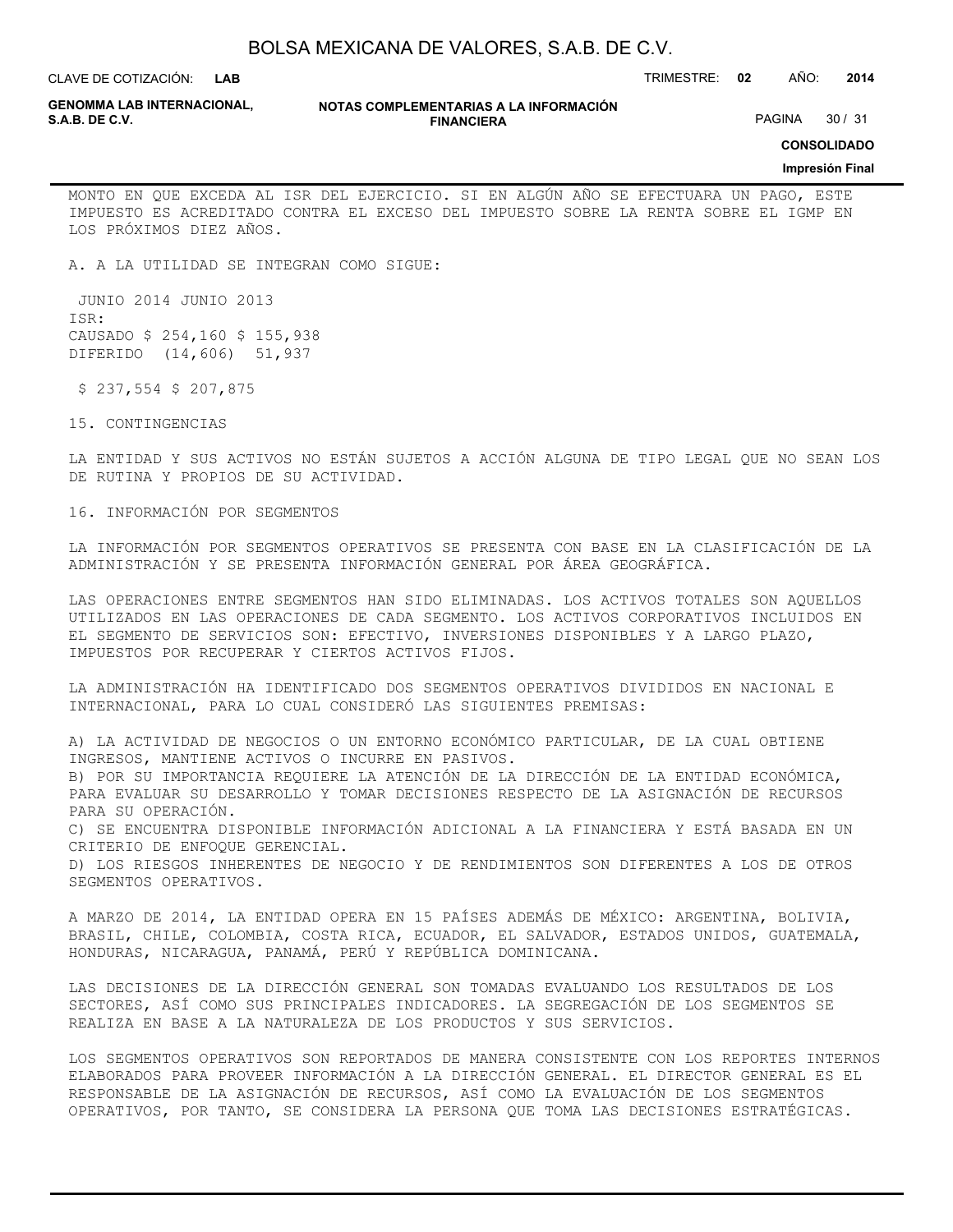**LAB**

CLAVE DE COTIZACIÓN: TRIMESTRE: **02** AÑO: **2014**

**GENOMMA LAB INTERNACIONAL,**

**NOTAS COMPLEMENTARIAS A LA INFORMACIÓN FINANCIERA**

PAGINA 31 / 31

**CONSOLIDADO**

**Impresión Final**

A. LOS SIGUIENTES CUADROS MUESTRAN LA INFORMACIÓN FINANCIERA POR SEGMENTO DE NEGOCIO. LAS OPERACIONES ENTRE SEGMENTOS HAN SIDO ELIMINADAS. LOS ACTIVOS TOTALES SON AQUELLOS UTILIZADOS EN LAS OPERACIONES DE CADA SEGMENTO, PRINCIPALMENTE:

2014

 INGRESOS (1) ACTIVOS TOTALES (2) INVERSIONES EN ACTIVOS PRODUCTIVOS (1)

MÉXICO \$ 2,670,931 \$ 14,312,542 \$ 876,933 INTERNACIONAL 2,667,191 4,005,946 93,450

TOTAL SEGMENTOS \$ 5,338,122 \$ 18,318,487 \$ 970,383

 2013 INGRESOS (1) ACTIVOS TOTALES (2) INVERSIONES EN ACTIVOS PRODUCTIVOS (1)

MÉXICO \$ 2,554,495 \$ 13,427,708 \$ 241,796 INTERNACIONAL 2,061,912 3,925,160 365,314

TOTAL SEGMENTOS \$ 4,616,407 \$ 17,352,868 \$ 282,972

(1) INFORMACIÓN POR EL SEGUNDO TRIMESTRE DE 2014 Y 2013, RESPECTIVAMENTE

(2) INFORMACIÓN AL 30 DE JUNIO DE 2014 Y AL 31 DE DICIEMBRE DE 2013, RESPECTIVAMENTE.

\* \* \* \* \* \*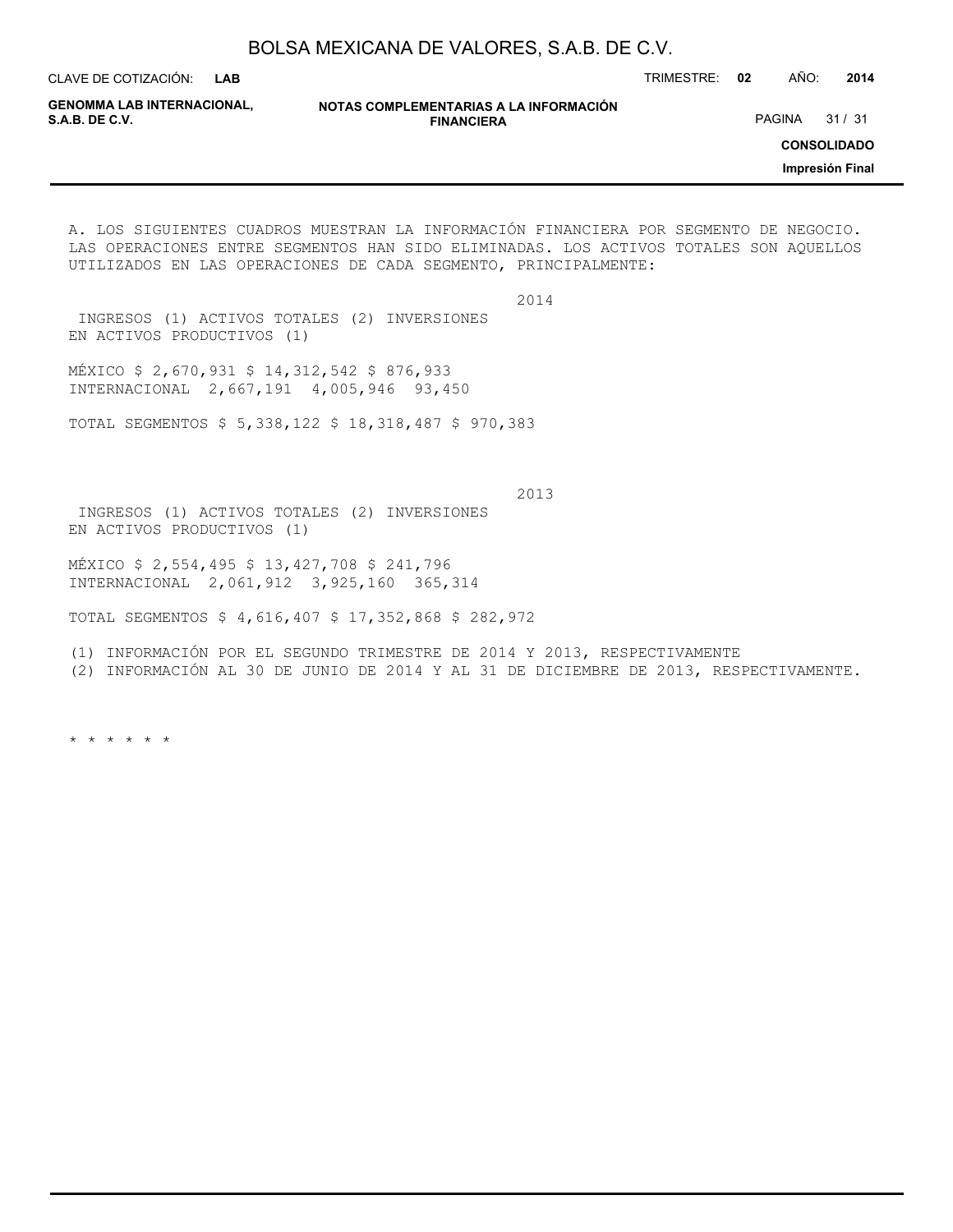CLAVE DE COTIZACIÓN TRIMESTRE **02** AÑO **2014 LAB**

**GENOMMA LAB INTERNACIONAL, S.A.B. DE C.V.**

# **INVERSIONES EN ASOCIADAS Y NEGOCIOS CONJUNTOS (MILES DE PESOS)**

**CONSOLIDADO**

**Impresión Final**

| <b>NOMBRE DE LA EMPRESA</b>                            | <b>ACTIVIDAD PRINCIPAL</b>           | <b>NO. DE ACCIONES</b> | $%$ DE<br><b>TENEN</b> | <b>MONTO TOTAL</b>                    |                               |  |
|--------------------------------------------------------|--------------------------------------|------------------------|------------------------|---------------------------------------|-------------------------------|--|
|                                                        |                                      |                        | <b>CIA</b>             | <b>COSTO DE</b><br><b>ADQUISICION</b> | <b>VALOR</b><br><b>ACTUAL</b> |  |
| TELEVISA CONSUMER PRODUCTS<br>USA LLC                  | VENTA DE PRODUCTOS OTC/PC            |                        | 49.00                  | 25.653                                | 16.533                        |  |
| <b>GRUPO COMERCIAL E INDUSTRIAL</b><br>MARZAM SA DE CV | DISTRIBUCION DE MEDICAMENTOS<br>Y PC |                        | 50.00                  | 600.000                               | 600.000                       |  |
| <b>TOTAL DE INVERSIONES EN ASOCIADAS</b>               |                                      |                        |                        | 625.653                               | 616.533                       |  |

## **OBSERVACIONES**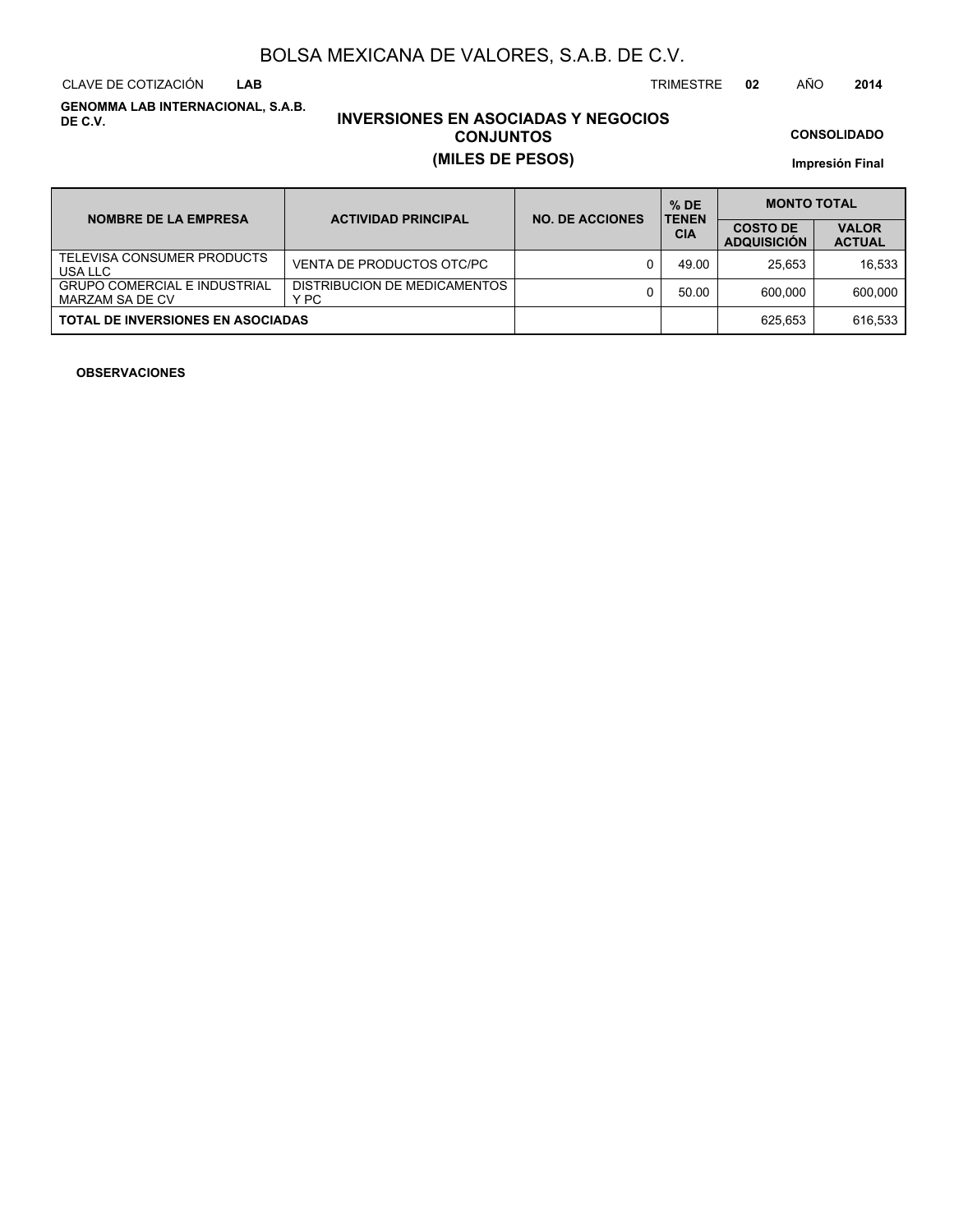#### **GENOMMA LAB INTERNACIONAL, S.A.B. DE C.V.**CLAVE DE COTIZACIÓN**LAB**

# **DESGLOSE DE CRÉDITOS**

## (MILES DE PESOS)

| <b>CONSOLIDADO</b> |  |
|--------------------|--|
|--------------------|--|

**Impresión Final**

|                               |                                                    |                                          |                                       | <b>VENCTOS, O AMORT, DENOMINADOS EN MONEDA NACIONAL</b>  |                            |                    |                     |                     |                     | <b>VENCTOS, O AMORT, DENOMINADOS EN MONEDA EXTRANJERA</b> |                            |                    |                     |                     |                     |                |
|-------------------------------|----------------------------------------------------|------------------------------------------|---------------------------------------|----------------------------------------------------------|----------------------------|--------------------|---------------------|---------------------|---------------------|-----------------------------------------------------------|----------------------------|--------------------|---------------------|---------------------|---------------------|----------------|
| TIPO DE CRÉDITO / INSTITUCIÓN | <b>INSTITUCION</b><br><b>EXTRANJERA</b><br>(SI/NO) | <b>FECHA DE FIRMA</b><br><b>CONTRATO</b> | <b>FECHA DE</b><br><b>VENCIMIENTO</b> | <b>TASA DE</b><br><b>INTERÉS Y/O</b><br><b>SOBRETASA</b> | <b>INTERVALO DE TIEMPO</b> |                    |                     |                     |                     |                                                           | <b>INTERVALO DE TIEMPO</b> |                    |                     |                     |                     |                |
|                               |                                                    |                                          |                                       |                                                          | <b>AÑO ACTUAL</b>          | <b>HASTA 1 AÑO</b> | <b>HASTA 2 AÑOS</b> | <b>HASTA 3 AÑOS</b> | <b>HASTA 4 AÑOS</b> | HASTA 5 AÑOS O<br><b>MÁS</b>                              | <b>AÑO ACTUAL</b>          | <b>HASTA 1 AÑO</b> | <b>HASTA 2 AÑOS</b> | <b>HASTA 3 AÑOS</b> | <b>HASTA 4 AÑOS</b> | HASTA 5 AÑOS O |
| <b>BANCARIOS</b>              |                                                    |                                          |                                       |                                                          |                            |                    |                     |                     |                     |                                                           |                            |                    |                     |                     |                     |                |
| <b>COMERCIO EXTERIOR</b>      |                                                    |                                          |                                       |                                                          |                            |                    |                     |                     |                     |                                                           |                            |                    |                     |                     |                     |                |
| <b>CON GARANTÍA</b>           |                                                    |                                          |                                       |                                                          |                            |                    |                     |                     |                     |                                                           |                            |                    |                     |                     |                     |                |
| <b>BANCA COMERCIAL</b>        |                                                    |                                          |                                       |                                                          |                            |                    |                     |                     |                     |                                                           |                            |                    |                     |                     |                     |                |
| BANCO NACIONAL DE MEXICO SA   | <b>NO</b>                                          | 15/06/2012                               | 14/01/2019                            | 5.97%                                                    | $\Omega$                   | $\Omega$           | $\Omega$            | $\Omega$            | 266,400             | 333,600                                                   |                            |                    |                     |                     |                     |                |
| BANCO SANTANDER MEXICO SA     | <b>NO</b>                                          | 26/03/2014                               | 26/03/2017                            | 4.555% (var)                                             |                            | $\Omega$           | $\Omega$            | 700,000             | $\Omega$            |                                                           |                            |                    |                     |                     |                     |                |
| BANCO NAL COMERCIO EXT SNC    | <b>NO</b>                                          | 25/10/2013                               | 17/06/2021                            | 4.005% (var)                                             | $\Omega$                   | $\Omega$           | 76,022              | 76,022              | 76,022              | 228,065                                                   |                            |                    |                     |                     |                     |                |
| <b>BANCO PATAGONIA</b>        | SI                                                 | 22/11/2012                               | 22/11/2015                            | 30.875% (var)                                            |                            |                    |                     |                     |                     |                                                           | 23,985                     | 23,985             | 19,988              | $\Omega$            |                     |                |
| <b>BANCO SANTANDER RIO</b>    | SI                                                 | 10/06/2013                               | 10/06/2016                            | 15.25%                                                   |                            |                    |                     |                     |                     |                                                           | 3,553                      | 3,553              | 7,107               | $\Omega$            |                     |                |
| <b>BANCO PATAGONIA</b>        | <b>SI</b>                                          | 09/01/2013                               | 30/07/2014                            | 18.50%                                                   |                            |                    |                     |                     |                     |                                                           | 6,039                      | $\Omega$           |                     | $\Omega$            |                     |                |
| <b>BANCO PATAGONIA</b>        | <b>SI</b>                                          | 05/06/2014                               | 05/06/2017                            | 34.45%                                                   |                            |                    |                     |                     |                     |                                                           | 27                         | 32                 | 84                  | 119                 |                     |                |
| <b>BANCO SANTANDER BRASIL</b> | <b>SI</b>                                          | 20/06/2014                               | 17/03/2015                            | 13.62%                                                   |                            |                    |                     |                     |                     |                                                           | $\Omega$                   | 235,980            |                     | $\Omega$            |                     |                |
| <b>BANCO SANTANDER BRASIL</b> | <b>SI</b>                                          | 27/01/2014                               | 15/02/2017                            | 8.7%                                                     |                            |                    |                     |                     |                     |                                                           | 352                        | 489                | 1,057               | 705                 |                     |                |
| <b>BANCO SANTANDER BRASIL</b> | SI                                                 | 05/02/2014                               | 15/02/2017                            | 8.7%                                                     |                            |                    |                     |                     |                     |                                                           | 103                        | 152                | 305                 | 202                 |                     | $\Omega$       |
| <b>OTROS</b>                  |                                                    |                                          |                                       |                                                          |                            |                    |                     |                     |                     |                                                           |                            |                    |                     |                     |                     |                |
| <b>TOTAL BANCARIOS</b>        |                                                    |                                          |                                       |                                                          | $\mathbf{0}$               | $\mathbf{0}$       | 76,022              | 776,022             | 342,422             | 561,665                                                   | 34,059                     | 264,191            | 28,541              | 1,026               | $\mathbf{r}$        |                |

**<sup>2014</sup>**

TRIMESTRE **<sup>02</sup>** AÑO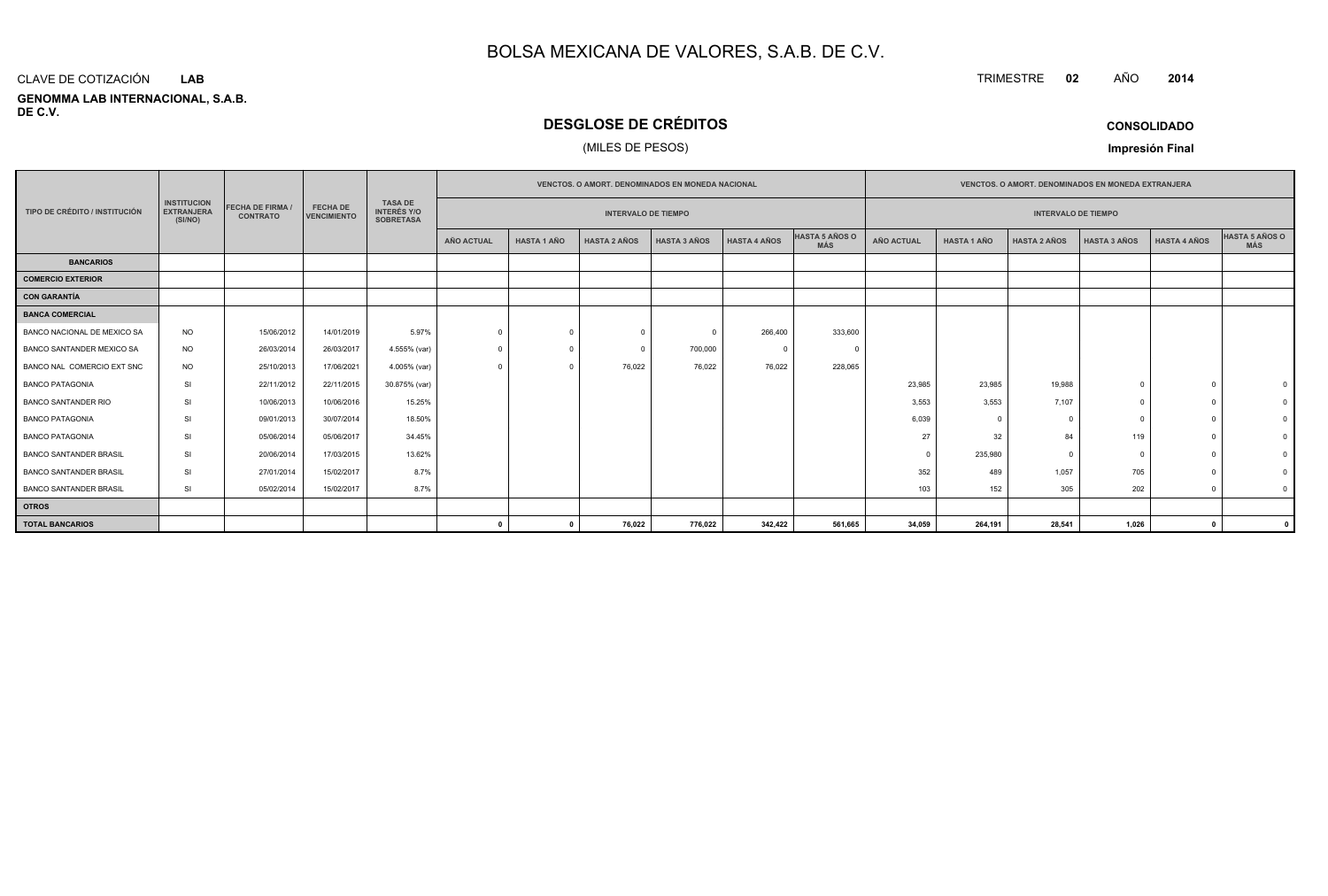# TRIMESTRE **<sup>02</sup>** AÑO **<sup>2014</sup>**

**GENOMMA LAB INTERNACIONAL, S.A.B. DE C.V.**CLAVE DE COTIZACIÓN**LAB**

# **DESGLOSE DE CRÉDITOS**

## (MILES DE PESOS)

**CONSOLIDADOImpresión Final**

|                                                     |                                                    |                 |            |              |            |                         |                     | VENCTOS. O AMORT. DENOMINADOS EN MONEDA NACIONAL |                     |                                       |                                                          |                            | VENCTOS. O AMORT. DENOMINADOS EN MONEDA EXTRANJERA |                     |                     |                       |  |                            |  |  |  |
|-----------------------------------------------------|----------------------------------------------------|-----------------|------------|--------------|------------|-------------------------|---------------------|--------------------------------------------------|---------------------|---------------------------------------|----------------------------------------------------------|----------------------------|----------------------------------------------------|---------------------|---------------------|-----------------------|--|----------------------------|--|--|--|
| TIPO DE CRÉDITO / INSTITUCIÓN                       | <b>INSTITUCION</b><br><b>EXTRANJERA</b><br>(SI/NO) | <b>CONTRATO</b> |            |              |            | <b>FECHA DE FIRMA /</b> |                     |                                                  |                     | <b>FECHA DE</b><br><b>VENCIMIENTO</b> | <b>TASA DE</b><br><b>INTERÉS Y/O</b><br><b>SOBRETASA</b> | <b>INTERVALO DE TIEMPO</b> |                                                    |                     |                     |                       |  | <b>INTERVALO DE TIEMPO</b> |  |  |  |
|                                                     |                                                    |                 |            |              | AÑO ACTUAL | <b>HASTA 1 AÑO</b>      | <b>HASTA 2 AÑOS</b> | <b>HASTA 3 AÑOS</b>                              | <b>HASTA 4 AÑOS</b> | <b>HASTA 5 AÑOS O</b><br>MÁS          | <b>AÑO ACTUAL</b>                                        | <b>HASTA 1 AÑO</b>         | <b>HASTA 2 AÑOS</b>                                | <b>HASTA 3 AÑOS</b> | <b>HASTA 4 AÑOS</b> | HASTA 5 AÑOS C<br>MÁS |  |                            |  |  |  |
| <b>BURSÁTILES</b>                                   |                                                    |                 |            |              |            |                         |                     |                                                  |                     |                                       |                                                          |                            |                                                    |                     |                     |                       |  |                            |  |  |  |
| <b>LISTADAS EN BOLSA (MÉXICO Y/O</b><br>EXTRANJERO) |                                                    |                 |            |              |            |                         |                     |                                                  |                     |                                       |                                                          |                            |                                                    |                     |                     |                       |  |                            |  |  |  |
| <b>QUIROGRAFARIOS</b>                               |                                                    |                 |            |              |            |                         |                     |                                                  |                     |                                       |                                                          |                            |                                                    |                     |                     |                       |  |                            |  |  |  |
| EMISION CEBURES LAB 13-1                            | <b>NO</b>                                          | 08/07/2013      | 02/07/2018 | 4.005% (VAR) |            |                         |                     |                                                  |                     | 1,991,141                             |                                                          |                            |                                                    |                     |                     |                       |  |                            |  |  |  |
| EMISION CEBURES LAB 13-2                            | <b>NO</b>                                          | 03/10/2013      | 28/09/2017 | 4.005% (VAR) |            |                         |                     |                                                  | 1,993,130           |                                       |                                                          |                            |                                                    |                     |                     |                       |  |                            |  |  |  |
| <b>CON GARANTÍA</b>                                 |                                                    |                 |            |              |            |                         |                     |                                                  |                     |                                       |                                                          |                            |                                                    |                     |                     |                       |  |                            |  |  |  |
| <b>COLOCACIONES PRIVADAS</b>                        |                                                    |                 |            |              |            |                         |                     |                                                  |                     |                                       |                                                          |                            |                                                    |                     |                     |                       |  |                            |  |  |  |
| <b>QUIROGRAFARIOS</b>                               |                                                    |                 |            |              |            |                         |                     |                                                  |                     |                                       |                                                          |                            |                                                    |                     |                     |                       |  |                            |  |  |  |
| <b>CON GARANTÍA</b>                                 |                                                    |                 |            |              |            |                         |                     |                                                  |                     |                                       |                                                          |                            |                                                    |                     |                     |                       |  |                            |  |  |  |
| <b>TOTAL BURSÁTILES</b>                             |                                                    |                 |            |              |            |                         |                     |                                                  | 1,993,130           | 1,991,141                             |                                                          |                            |                                                    |                     |                     |                       |  |                            |  |  |  |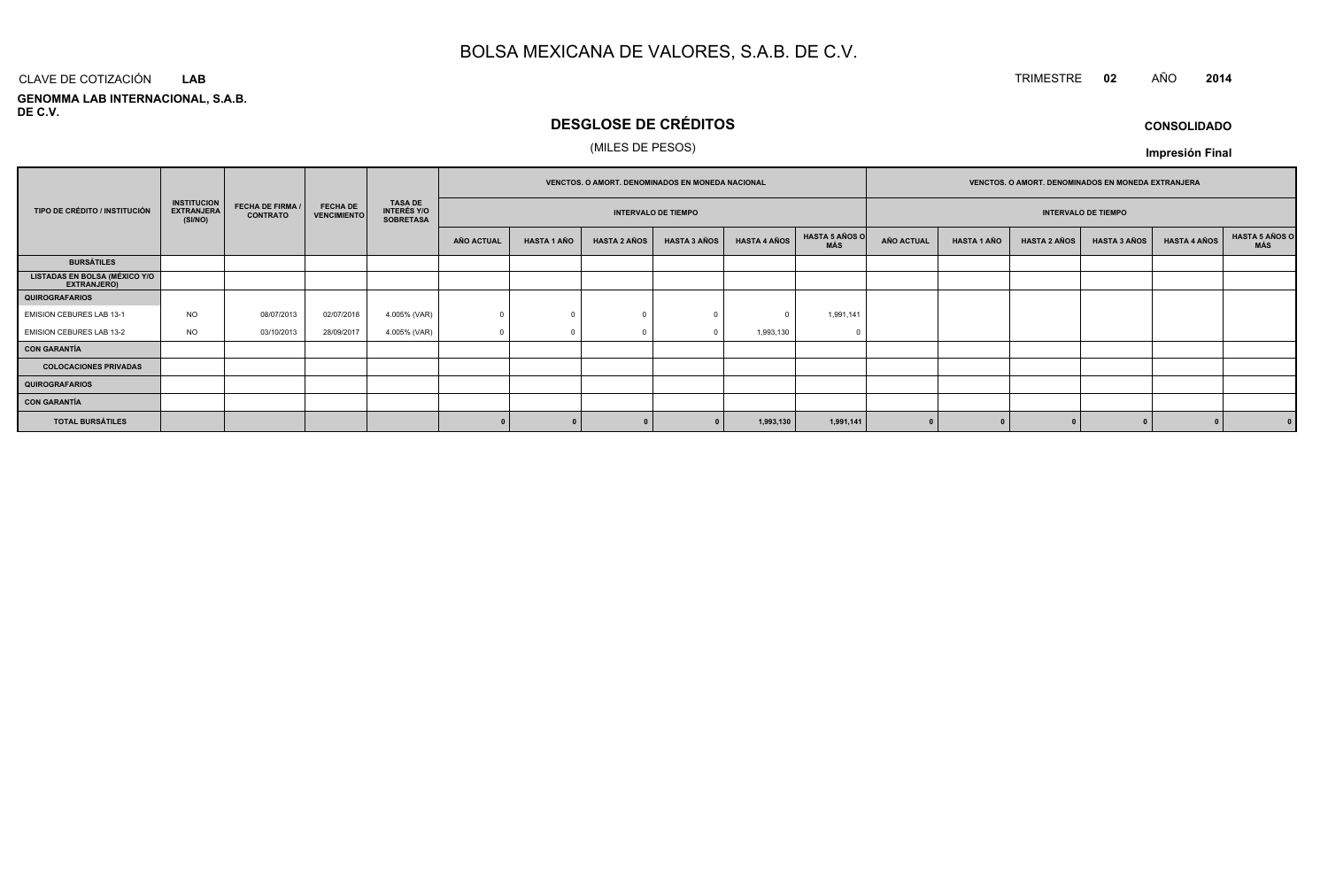#### CLAVE DE COTIZACIÓN**LAB**

 **GENOMMA LAB INTERNACIONAL, S.A.B.DE C.V.**

## **DESGLOSE DE CRÉDITOS**

## (MILES DE PESOS)

|                                                                                                                                                                     |           |                            |                    | VENCTOS. O AMORT. DENOMINADOS EN MONEDA NACIONAL |                         |                     |                              |                            | VENCTOS. O AMORT. DENOMINADOS EN MONEDA EXTRANJERA |                     |                     |                     |                |          |                         |
|---------------------------------------------------------------------------------------------------------------------------------------------------------------------|-----------|----------------------------|--------------------|--------------------------------------------------|-------------------------|---------------------|------------------------------|----------------------------|----------------------------------------------------|---------------------|---------------------|---------------------|----------------|----------|-------------------------|
| <b>INSTITUCION</b><br><b>FECHA</b><br><b>FECHA DE</b><br><b>EXTRANJERA</b><br>TIPO DE CRÉDITO / INSTITUCIÓN<br><b>CONCERTACIÓN</b><br><b>VENCIMIENTO</b><br>(SI/NO) |           | <b>INTERVALO DE TIEMPO</b> |                    |                                                  |                         |                     |                              | <b>INTERVALO DE TIEMPO</b> |                                                    |                     |                     |                     |                |          |                         |
|                                                                                                                                                                     |           | <b>AÑO ACTUAL</b>          | <b>HASTA 1 AÑO</b> | <b>HASTA 2 AÑOS</b>                              | <b>HASTA 3 AÑOS</b>     | <b>HASTA 4 AÑOS</b> | <b>HASTA 5 AÑOS O</b><br>MÁS | AÑO ACTUAL                 | <b>HASTA 1 AÑO</b>                                 | <b>HASTA 2 AÑOS</b> | <b>HASTA 3 AÑOS</b> | <b>HASTA 4 AÑOS</b> | HASTA 5 AÑOS O |          |                         |
| OTROS PASIVOS CIRCULANTES Y<br>NO CIRCULANTES CON COSTO                                                                                                             |           |                            |                    |                                                  |                         |                     |                              |                            |                                                    |                     |                     |                     |                |          |                         |
| <b>TOTAL OTROS PASIVOS</b><br><b>CIRCULANTES Y NO CIRCULANTES</b><br><b>CON COSTO</b>                                                                               |           |                            |                    | $\mathbf 0$                                      | $\Omega$                | $\mathbf 0$         | $\overline{\mathbf{0}}$      | $\mathbf{0}$               | $\overline{0}$                                     | $\mathbf{0}$        | $\mathbf 0$         | $\Omega$            | $\mathbf{0}$   | $\Omega$ | $\Omega$                |
|                                                                                                                                                                     |           |                            |                    |                                                  |                         |                     |                              |                            |                                                    |                     |                     |                     |                |          |                         |
| <b>PROVEEDORES</b>                                                                                                                                                  |           |                            |                    |                                                  |                         |                     |                              |                            |                                                    |                     |                     |                     |                |          |                         |
| PROV CONCENTRADO FEB 14                                                                                                                                             | <b>NO</b> | 28/02/2014                 | 30/06/2014         | 179,886                                          | $\circ$                 |                     |                              |                            |                                                    |                     |                     |                     |                |          |                         |
| PROV CONCENTRADO MAR 14                                                                                                                                             | <b>NO</b> | 31/03/2014                 | 31/07/2014         | 120,115                                          | $\Omega$                |                     |                              |                            |                                                    |                     |                     |                     |                |          |                         |
| PROV CONCENTRADO ABR 14                                                                                                                                             | <b>NO</b> | 30/04/2014                 | 31/08/2014         | 182,317                                          | $\Omega$                |                     |                              |                            |                                                    |                     |                     |                     |                |          |                         |
| PROV CONCENTRADO MAY 14                                                                                                                                             | <b>NO</b> | 31/05/2014                 | 30/09/2014         | 453,062                                          | $\overline{0}$          |                     |                              |                            |                                                    |                     |                     |                     |                |          |                         |
| PROV CONCENTRADO JUN 14                                                                                                                                             | <b>NO</b> | 30/06/2014                 | 31/10/2014         | 461,127                                          | $\Omega$                |                     |                              |                            |                                                    |                     |                     |                     |                |          |                         |
| PROV CONCENTRADO FEB 14                                                                                                                                             | SI        | 28/02/2014                 | 30/06/2014         |                                                  |                         |                     |                              |                            |                                                    | 4,895               | $\overline{0}$      |                     |                |          |                         |
| PROV CONCENTRADO ABR 14                                                                                                                                             | SI        | 30/04/2014                 | 31/08/2014         |                                                  |                         |                     |                              |                            |                                                    | 2,062               | $^{\circ}$          |                     |                |          |                         |
| PROV CONCENTRADO MAY 14                                                                                                                                             | SI        | 31/05/2014                 | 30/09/2014         |                                                  |                         |                     |                              |                            |                                                    | 8,424               | $\overline{0}$      |                     |                |          |                         |
| PROV CONCENTRADO JUN 14                                                                                                                                             | <b>SI</b> | 30/06/2014                 | 31/10/2014         |                                                  |                         |                     |                              |                            |                                                    | 29,084              | $\overline{0}$      |                     |                |          |                         |
| PROV CONCENTRADO MAR 14                                                                                                                                             | SI        | 31/03/2014                 | 31/07/2014         |                                                  |                         |                     |                              |                            |                                                    | 367                 | $^{\circ}$          |                     |                |          |                         |
| <b>TOTAL PROVEEDORES</b>                                                                                                                                            |           |                            |                    | 1,396,507                                        | $\overline{\mathbf{0}}$ |                     |                              |                            |                                                    | 44,832              | $\circ$             |                     |                |          |                         |
|                                                                                                                                                                     |           |                            |                    |                                                  |                         |                     |                              |                            |                                                    |                     |                     |                     |                |          |                         |
| OTROS PASIVOS CIRCULANTES Y<br><b>NO CIRCULANTES</b>                                                                                                                |           |                            |                    |                                                  |                         |                     |                              |                            |                                                    |                     |                     |                     |                |          |                         |
| VARIOS                                                                                                                                                              | <b>NO</b> |                            |                    | 186,772                                          | 762                     | 11,975              | 12,036                       | 11,937                     | 15,268                                             |                     |                     |                     |                |          |                         |
| <b>VARIOS</b>                                                                                                                                                       | SI        |                            |                    |                                                  |                         |                     |                              |                            |                                                    | 320,968             | 5,758               | 993                 | $\overline{0}$ | $\Omega$ | $\mathbf 0$             |
| VARIOS                                                                                                                                                              | <b>NO</b> |                            |                    |                                                  |                         |                     |                              |                            |                                                    | $\Omega$            | $\overline{0}$      | 8,303               | 8,303          | 8,304    | $\overline{\mathbf{0}}$ |
| <b>TOTAL OTROS PASIVOS</b><br><b>CIRCULANTES Y NO CIRCULANTES</b>                                                                                                   |           |                            |                    | 186,772                                          | 762                     | 11,975              | 12,036                       | 11,937                     | 15,268                                             | 320,968             | 5,758               | 9,296               | 8,303          | 8,304    | $\overline{0}$          |
|                                                                                                                                                                     |           |                            |                    |                                                  |                         |                     |                              |                            |                                                    |                     |                     |                     |                |          |                         |
| <b>TOTAL GENERAL</b>                                                                                                                                                |           |                            |                    | 1,583,279                                        | 762                     | 87,997              | 788,058                      | 2,347,489                  | 2,568,074                                          | 399,859             | 269,949             | 37,837              | 9,329          | 8,304    |                         |

**CONSOLIDADO**

**Impresión Final**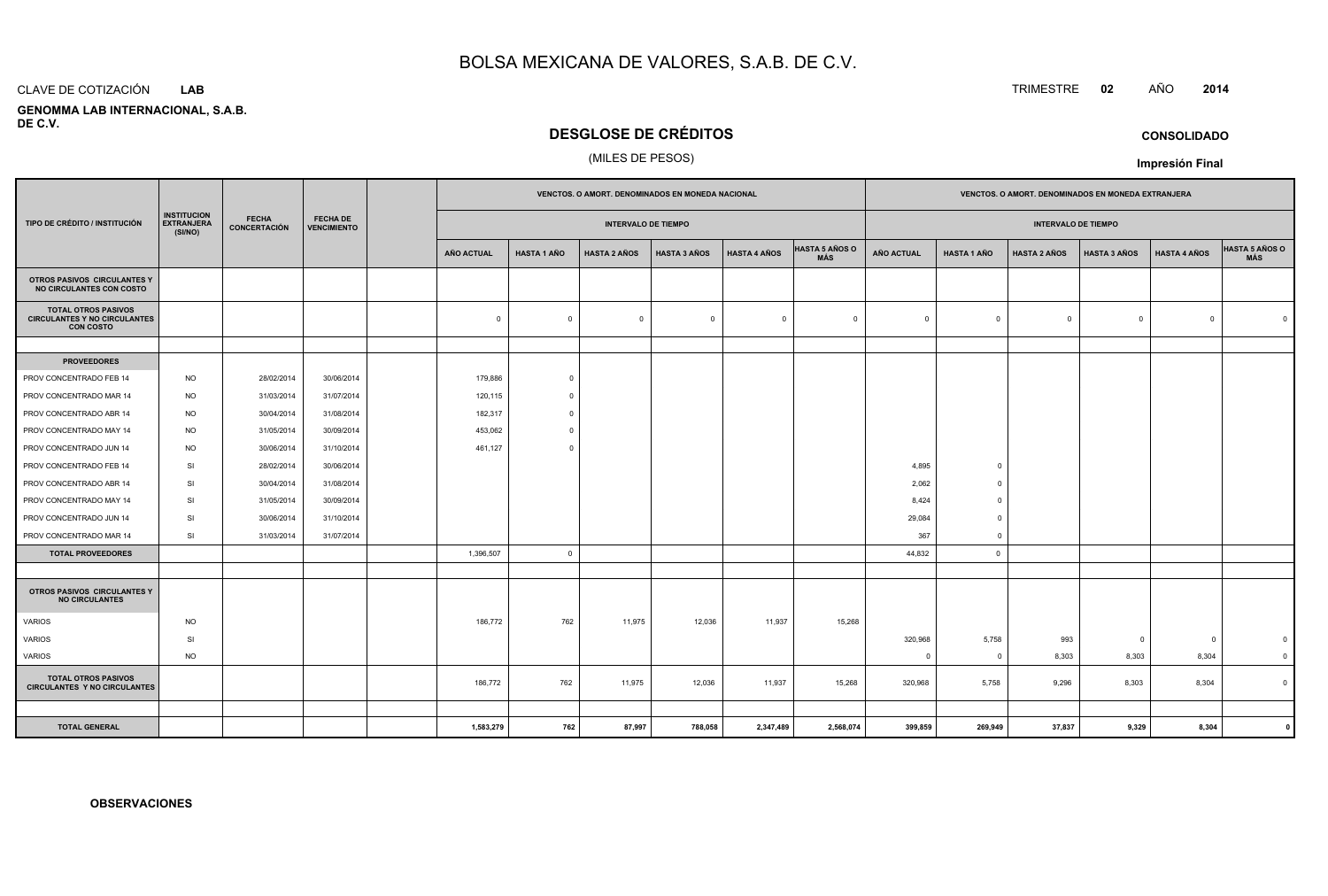## CLAVE DE COTIZACIÓN: **LAB GENOMMA LAB INTERNACIONAL, S.A.B. DE C.V.**

## **POSICIÓN MONETARIA EN MONEDA EXTRANJERA**

**(MILES DE PESOS)**

## **CONSOLIDADO**

#### **Impresión Final**

| POSICIÓN EN MONEDA EXTRANJERA | <b>DÓLARES</b>   |                       | <b>OTRAS MONEDAS</b> | <b>TOTAL MILES DE</b> |              |
|-------------------------------|------------------|-----------------------|----------------------|-----------------------|--------------|
| (MILES DE PESOS)              | MILES DE DÓLARES | <b>MILES DE PESOS</b> | MILES DE DÓLARES     | <b>MILES DE PESOS</b> | <b>PESOS</b> |
| <b>ACTIVO MONETARIO</b>       | 86,031           | 1,118,419             | 145,581              | 1,892,587             | 3,011,006    |
| <b>CIRCULANTE</b>             | 86,031           | 1,118,419             | 145,581              | 1,892,587             | 3,011,006    |
| NO CIRCULANTE                 | 0                | 0                     | 0                    | 0                     | 0            |
| <b>PASIVO</b>                 | 8,994            | 116,921               | 46,796               | 608,357               | 725,278      |
| <b>CIRCULANTE</b>             | 7,078            | 92,012                | 44,445               | 577,796               | 669,808      |
| NO CIRCULANTE                 | 1,916            | 24,909                | 2,351                | 30,561                | 55,470       |
| <b>SALDO NETO</b>             | 77,037           | 1,001,498             | 98,785               | 1,284,230             | 2,285,728    |

## **OBSERVACIONES**

LAS MONEDAS UTILIZADAS PARA LA CONVERSIÓN DE ESTADOS FINANCIEROS DE SUBSIDIARIAS EXTRANJERAS Y LOS TIPOS DE CAMBIO UTILIZADOS SON LOS SIGUIENTES, (SE INCLUYE PAÍS, MONEDA DE REGISTRO, TIPO DE CAMBIO MONEDA DE REGISTRO A MONEDA FUNCIONAL (USD) Y TIPO DE CAMBIO MONEDA FUNCIONAL A MONEDA DE INFORME. BALANCE GENERALMONEDA LOCAL A USDUSD A MXP ARGENTINA  $0.1230$  13.0002 BRASIL 0.4538 13.0002 CHILE 1.0000 13.0002 COLOMBIA 0.0005 13.0002 COSTA RICA  $1.0000$  13.0002<br>ECUADOR 1.0000 13.0002 ECUADOR 1.0000 13.0002<br>ESPAÑA 1.3651 13.0002  $\begin{array}{cccc} 1.3651 & 13.001 & 13.0002 \end{array}$ USA 1.0000 REPUBLICA DOMINICANA 0.0233 13.0002 PERÚ 0.3575 13.0002 ESTADO DE RESULTADOSMONEDA LOCAL A USDUSD A MXP ARGENTINA 0.1232 12.9839 BRASIL 0.4483 12.9839<br>CHILE 1.0000 12.9839 CHILE 1.0000<br>COLOMBIA 0.0005  $0.0005$  12.9839<br>1.0000 12.9839 COSTA RICA 1.0000 ECUADOR 1.0000 12.9839 ESPAÑA 1.3601 12.9839 USA 1.0000 12.9839 REPUBLICA DOMINICANA 0.0233 12.9839 PERÚ 0.3628 12.9839

TRIMESTRE: **02** AÑO: **2014**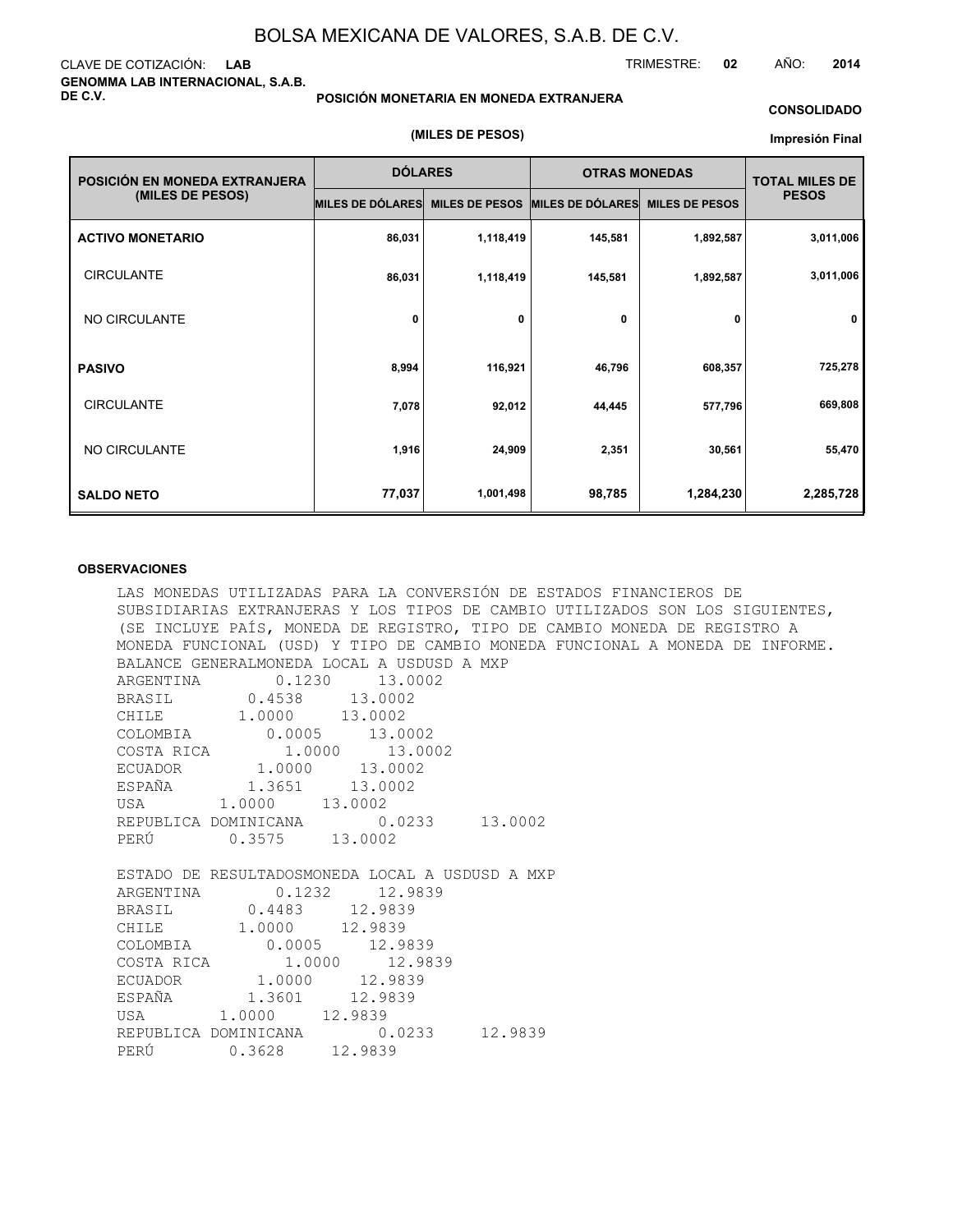CLAVE DE COTIZACIÓN: TRIMESTRE: **02** AÑO: **2014**

**GENOMMA LAB INTERNACIONAL, S.A.B. DE C.V.** PAGINA 1/2

**INSTRUMENTOS DE DEUDA**

**CONSOLIDADO**

**Impresión Final**

## **LIMITACIONES FINANCIERAS SEGÚN CONTRATO, ESCRITURAS DE LA EMISION Y/O TITULO**

CON RESPECTO A LA EMISIÓN DE CERTIFICADOS BURSÁTILES LAB 13-1 Y 13-2, LA COMPAÑÍA TIENE LAS SIGUIENTES OBLIGACIONES DE HACER Y NO HACER: OBLIGACIONES DE HACER

1. DIVULGACIÓN Y ENTREGA DE INFORMACIÓN. LA EMISORA DEBERÁ CUMPLIR CON LAS OBLIGACIONES CONTRAÍDAS CON EL REPRESENTANTE COMÚN, ASÍ COMO CUMPLIR CON TODOS LOS REQUERIMIENTOS DE PRESENTACIÓN O DIVULGACIÓN DE INFORMACIÓN A QUE ESTÉ OBLIGADA EN TÉRMINOS DE LA LMV, LA CIRCULAR ÚNICA DE EMISORAS Y LAS DEMÁS DISPOSICIONES APLICABLES.

2. DESTINO DE FONDOS. LA EMISORA DEBERÁ UTILIZAR LOS RECURSOS DERIVADOS DE LA SEGUNDA EMISIÓN EXCLUSIVAMENTE PARA LOS FINES QUE SE SEÑALAN EN LA SECCIÓN II.- "DESTINO DE LOS FONDOS" DEL PRESENTE SUPLEMENTO.

3. PRELACIÓN DE PAGO. REALIZAR TODOS LOS ACTOS QUE SEAN NECESARIOS A EFECTO DE ASEGURAR QUE EN TODO MOMENTO, LAS OBLIGACIONES DE LA EMISORA DE CONFORMIDAD CON LOS CERTIFICADOS BURSÁTILES CONSTITUYAN OBLIGACIONES GENERALES CON UNA PRELACIÓN DE PAGO EQUIVALENTE Y NO SUBORDINADA RESPECTO DE CUALQUIER OTRO PASIVO CON COSTO.

4. GIRO DE NEGOCIO. MANTENER MEDIANTE EL DESARROLLO HABITUAL DE NEGOCIOS, SU GIRO PREPONDERANTE DE NEGOCIOS Y EL DE SUS SUBSIDIARIAS CONSIDERADAS EN CONJUNTO.

OBLIGACIONES DE NO HACER

1. FUSIONES. LA EMISORA PODRÁ FUSIONARSE SIEMPRE QUE (I) DICHA FUSIÓN NO ORIGINE UNA CAUSA DE VENCIMIENTO ANTICIPADO. Y (II) SI LA EMISORA ES LA SOCIEDAD FUSIONADA, LA SOCIEDAD FUSIONANTE ASUMA TODAS LAS OBLIGACIONES DE LA EMISORA DERIVADAS DE LOS CERTIFICADOS BURSÁTILES.

2. LIMITACIONES AL PAGO DE DIVIDENDOS. EL EMISOR SE ABSTENDRÁ DE PAGAR DIVIDENDOS EN EFECTIVO O EN ESPECIE SI HUBIERE OCURRIDO Y CONTINÚA UNA CAUSA DE VENCIMIENTO ANTICIPADO O SI COMO CONSECUENCIA DE DICHO PAGO, OCURRE UNA CAUSA DE VENCIMIENTO ANTICIPADO.

3. GRAVÁMENES. CONSTITUIR O PERMITIR LA EXISTENCIA DE CUALQUIER HIPOTECA, PRENDA O GRAVAMEN DE CUALQUIER NATURALEZA SOBRE ACTIVOS DE LA EMISORA CUYO VALOR EXCEDA DEL VEINTICINCO POR CIENTO (25%) DEL VALOR DE LOS ACTIVOS TOTALES DE LA EMISORA, EXCEPTO POR AQUELLOS (I) OTORGADOS EN EL CURSO ORDINARIO DE SUS NEGOCIOS, CONFORME A LAS CONDICIONES PREVALECIENTES EN EL MERCADO Y CONFORME A SU OBJETO SOCIAL, (II )DERIVADOS DE CUALQUIER OBLIGACIÓN DE CARÁCTER FISCAL, LABORAL O DE SEGURIDAD SOCIAL O CREADOS POR MINISTERIO DE LEY , Y (III) EXISTENTES PREVIAMENTE.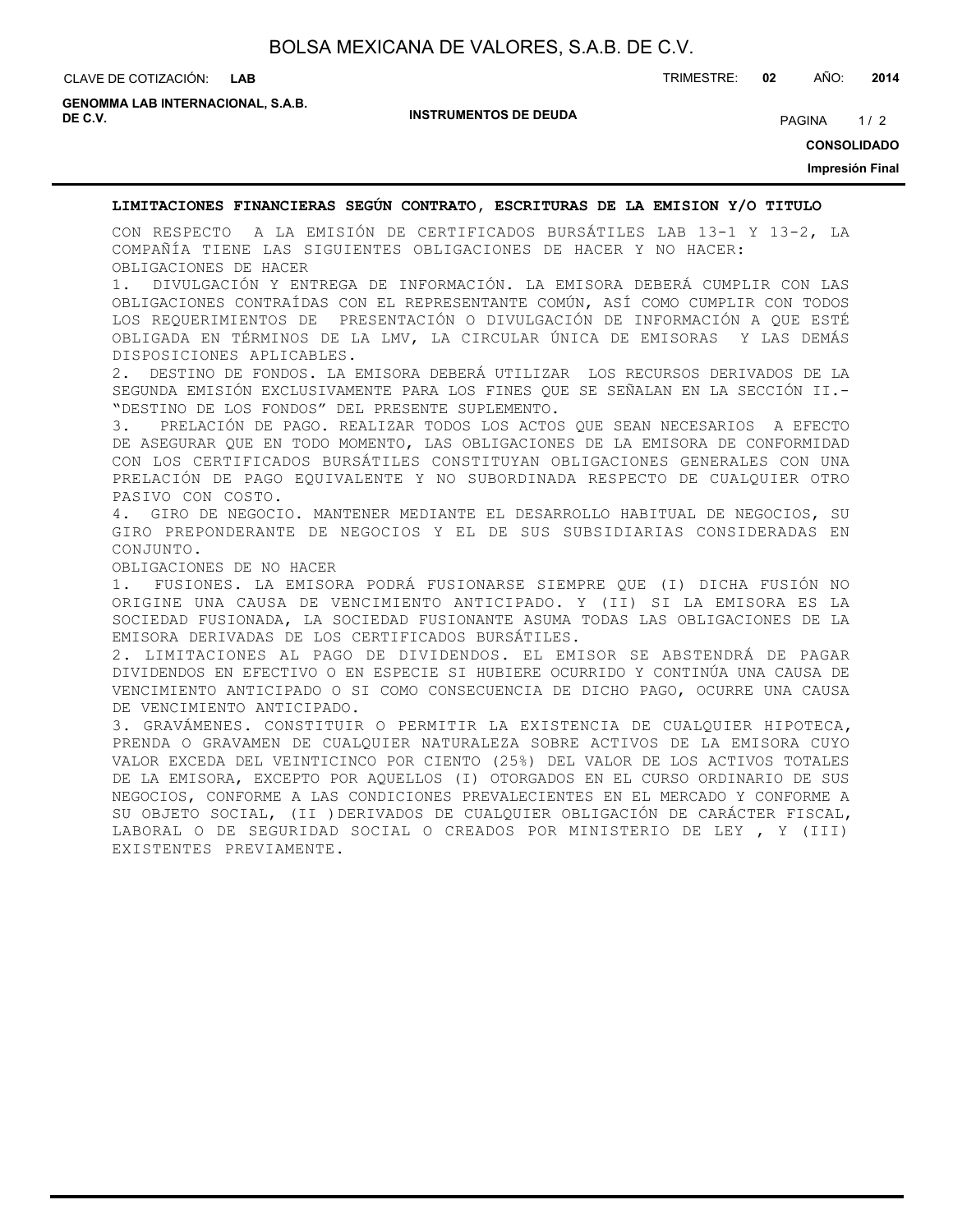**INSTRUMENTOS DE DEUDA** CLAVE DE COTIZACIÓN: TRIMESTRE: **02** AÑO: **2014 LAB CONSOLIDADO Impresión Final GENOMMA LAB INTERNACIONAL, S.A.B. DE C.V.** PAGINA 2 / 2

## **SITUACIÓN ACTUAL DE LAS LIMITACIONES FINANCIERAS**

A LA FECHA, LA COMPAÑÍA SE ENCUENTRA EN CUMPLIMIENTO DE LAS DIVERSAS OBLIGACIONES CONTRAÍDAS DE HACER Y NO HACER.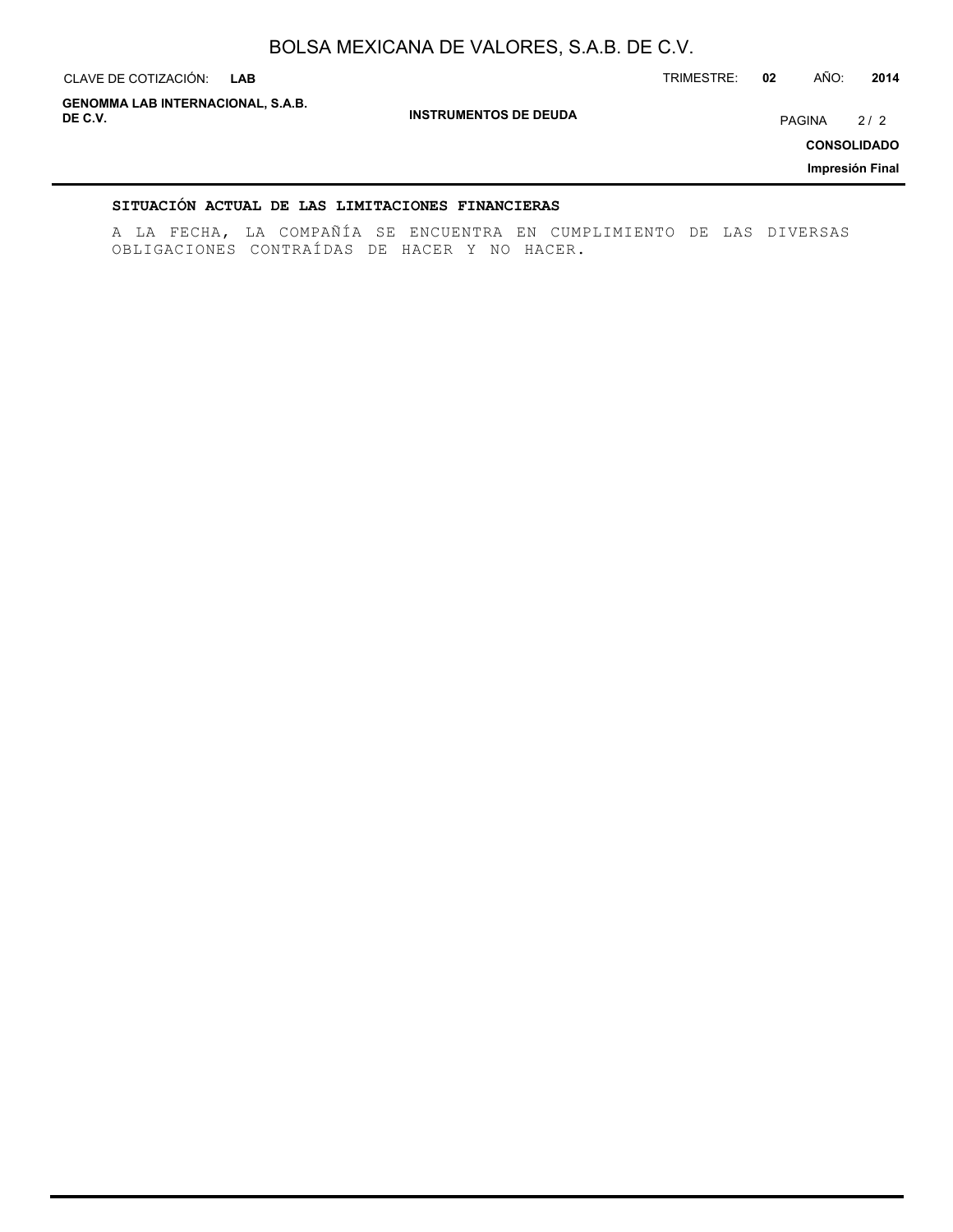CLAVE DE COTIZACIÓN TRIMESTRE **02** AÑO **2014 LAB**

**GENOMMA LAB INTERNACIONAL, S.A.B. DE C.V.**

## **DISTRIBUCIÓN DE INGRESOS POR PRODUCTO INGRESOS TOTALES**

**(MILES DE PESOS)**

**CONSOLIDADO**

**Impresión Final**

| <b>PRINCIPALES PRODUCTOS O LINEA</b> | <b>VENTAS</b>  |                | $%$ DE<br><b>PARTICIPACION EN</b> | <b>PRINCIPALES</b> |                 |  |  |  |  |  |
|--------------------------------------|----------------|----------------|-----------------------------------|--------------------|-----------------|--|--|--|--|--|
| <b>DE PRODUCTOS</b>                  | <b>VOLUMEN</b> | <b>IMPORTE</b> | <b>EL MERCADO</b>                 | <b>MARCAS</b>      | <b>CLIENTES</b> |  |  |  |  |  |
| <b>INGRESOS NACIONALES</b>           |                |                |                                   |                    |                 |  |  |  |  |  |
| <b>FARMA</b>                         | 39,135,781     | 1,588,070      | 0                                 | <b>VARIAS</b>      | <b>VARIOS</b>   |  |  |  |  |  |
| <b>PC</b>                            | 39,807,626     | 1,082,197      | 0                                 | <b>VARIAS</b>      | <b>VARIOS</b>   |  |  |  |  |  |
| <b>SERVICIOS</b>                     | 0              | 664            | 0                                 | <b>VARIAS</b>      | <b>VARIOS</b>   |  |  |  |  |  |
| INGRESOS POR EXPORTACIÓN             |                |                |                                   |                    |                 |  |  |  |  |  |

| INGRESOS DE SUBSIDIARIAS EN EL EXTRANJERO |            |           |   |               |               |  |  |  |  |
|-------------------------------------------|------------|-----------|---|---------------|---------------|--|--|--|--|
| <b>FARMA/PC</b>                           |            | 2,664,275 | 0 | <b>VARIAS</b> | <b>VARIOS</b> |  |  |  |  |
| <b>SERVICIOS</b>                          |            | 2,916     | 0 | <b>VARIAS</b> | <b>VARIOS</b> |  |  |  |  |
| <b>TOTAL</b>                              | 78,943,407 | 5,338,122 |   |               |               |  |  |  |  |

**OBSERVACIONES**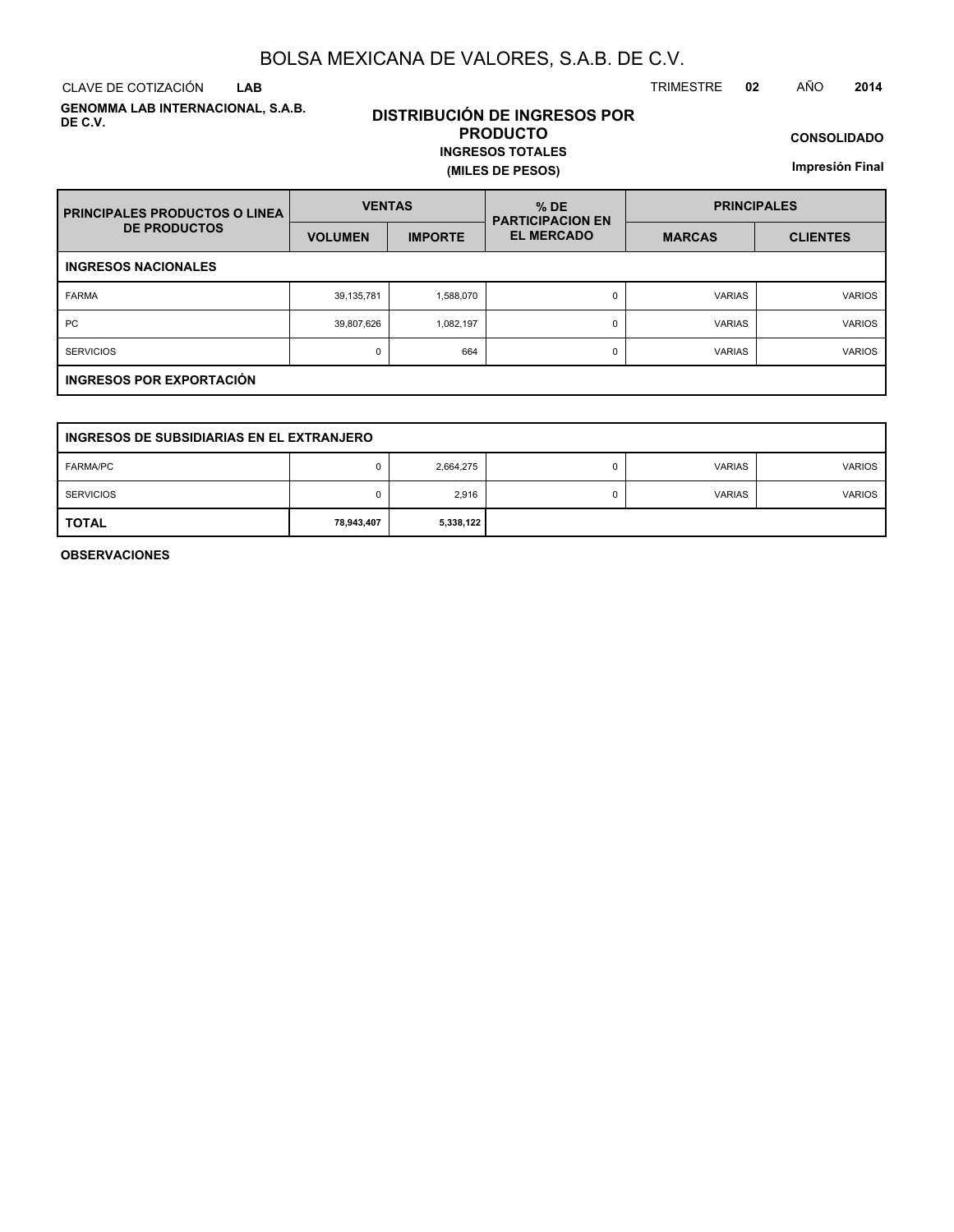**GENOMMA LAB INTERNACIONAL, S.A.B. DE C.V.**CLAVE DE COTIZACIÓN**LAB**

# **INTEGRACIÓN DEL CAPITAL SOCIALPAGADO**

## **CARACTERISTICAS DE LAS ACCIONES**

**CONSOLIDADO**

**Impresión Final**

| <b>SERIES</b> | VALOR NOMINAL(\$) VIGENTE | <b>CUPÓN</b> | <b>NUMERO DE ACCIONES</b> |                           |                  |                          | <b>CAPITAL SOCIAL</b> |                 |
|---------------|---------------------------|--------------|---------------------------|---------------------------|------------------|--------------------------|-----------------------|-----------------|
|               |                           |              | <b>PORCIÓN FIJA</b>       | <b>PORCIÓN VARIABLE  </b> | <b>MEXICANOS</b> | <b>LIBRE SUSCRIPCIÓN</b> | <b>FIJO</b>           | <b>VARIABLE</b> |
| lв            |                           | 0            | 82.176                    | 1,048,651,194             | 311,243,553      | 737,407,641              | 150                   | 1,914,156       |
| <b>TOTAL</b>  |                           |              | 82,176                    | 1,048,651,194             | 311,243,553      | 737,407,641              | 150                   | 1,914,156       |

**TOTAL DE ACCIONES QUE REPRESENTAN EL CAPITAL SOCIAL PAGADO A LA FECHA DE ENVIO DE LA INFORMACIÓN:**

1,048,733,370

TRIMESTRE

**OBSERVACIONES**

 **<sup>02</sup>** AÑO**<sup>2014</sup>**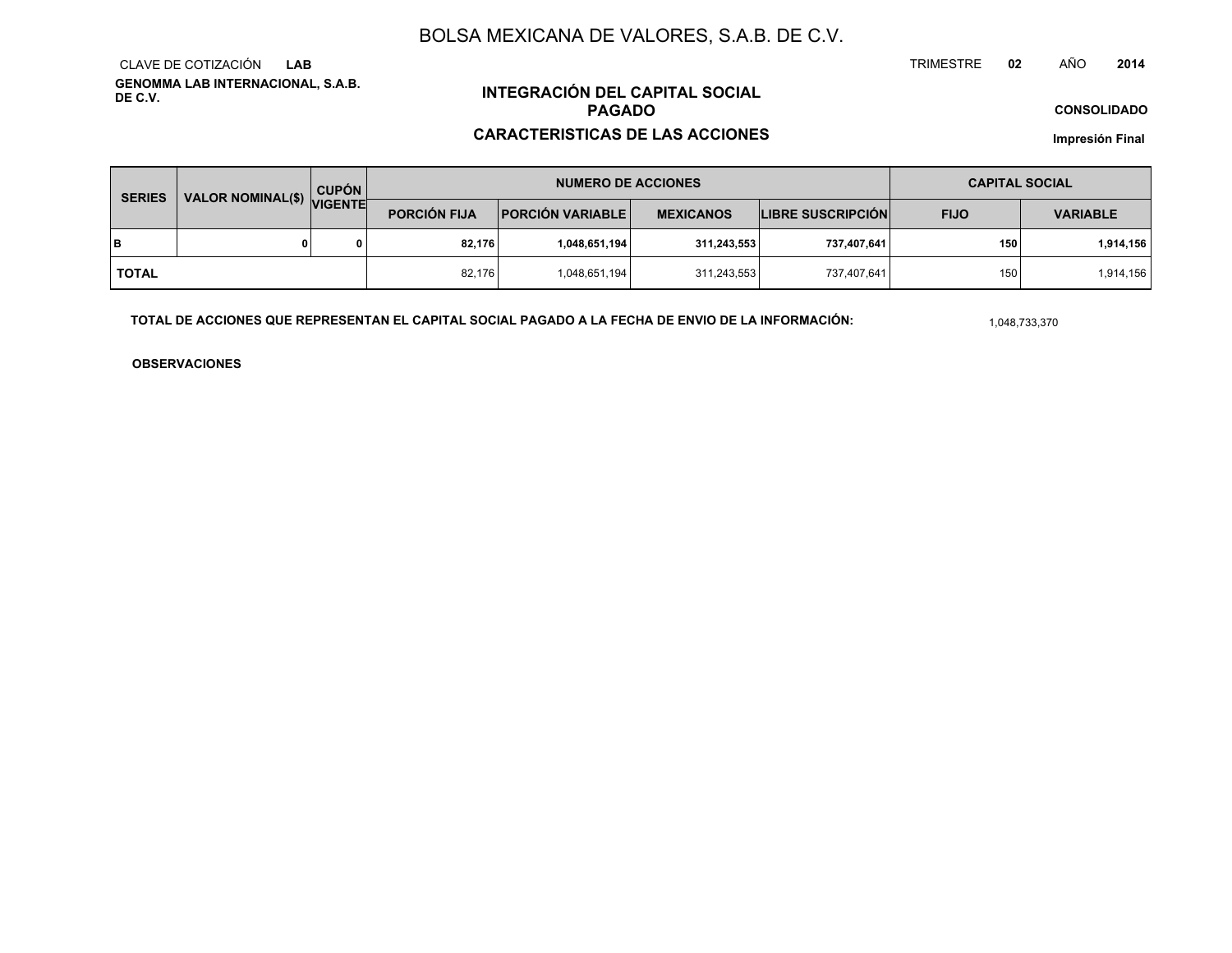CLAVE DE COTIZACIÓN: **LAB**

## **INSTRUMENTOS FINANCIEROS DERIVADOS**

TRIMESTRE: **02** AÑO: **2014**

**GENOMMA LAB INTERNACIONAL, S.A.B. DE C.V.** PAGINA **/ 2**

 $1/2$ 

**CONSOLIDADO**

**Impresión Final**

GENOMMA LAB INTERNACIONAL, S. A. B. DE C. V. DURANGO NO. 332-102, COLONIA ROMA C. P. 06700, MÉXICO, D. F. R.F.C.: GLI-961030-TU5

MÉXICO, D. F. A 24 DE JULIO DE 2014

ASUNTO: SE PRESENTA ESCRITO EN ATENCIÓN AL REQUERIMIENTO SEGÚN OFICIO NO. 151- 2/76211/2009 DE FECHA 20 DE ENERO DE 2009, MEDIANTE EL CUAL SE SOLICITA DE DIVERSA INFORMACIÓN Y DOCUMENTACIÓN RESPECTO A LAS OPERACIONES CON INSTRUMENTOS FINANCIEROS DERIVADOS EN LAS QUE PUDO HABER PARTICIPADO EN SU CASO LA EMPRESA: GENOMMA LAB INTERNACIONAL, S. A. B. DE C. V. R.F.C.: GLI-961030-TU5

VICEPRESIDENCIA DE SUPERVISIÓN BURSATIL. VICEPRESIDENCIA DE NORMATIVIDAD. DIRECCIÓN GENERAL DE SUPERVISIÓN DE MERCADOS. DIRECCIÓN GENERAL DE AUTORIZACIONES.

## PRESENTE

OSCAR VILLALOBOS TORRES (R.F.C.: VITO-701004-1Y4), EN REPRESENTACIÓN DE GENOMMA LAB INTERNACIONAL, S. A. B. DE C. V. (R.F.C.: GLI-961030-TU5), PERSONALIDAD QUE ACREDITO CON COPIA DEL INSTRUMENTO NOTARIAL QUE SE ACOMPAÑA AL PRESENTE COMO ANEXO 1 (SE INCLUYE ORIGINAL PARA COTEJO), CON DOMICILIO FISCAL EN DURANGO 332-102, COLONIA ROMA, C. P. 06700, MÉXICO, D. F., TEL.:5081-0000, Y SEÑALANDO EL MISMO DOMICILIO PARA OÍR Y RECIBIR TODA CLASE DE NOTIFICACIONES QUE A ESTE ASUNTO SE REFIERAN, ATENTAMENTE COMPAREZCO Y EXPONGO QUE:

1. MEDIANTE OFICIO NO. 151-2/76211/2009 DE FECHA 20 DE ENERO DE 2009, ASÍ COMO DEL ANEXO 1 QUE FORMA PARTE INTEGRANTE DE DICHO OFICIO, LA DIRECCIÓN GENERAL DE SUPERVISIÓN DE MERCADOS DE LA COMISIÓN NACIONAL BANCARIA Y DE VALORES, A EFECTO DE CONOCER LA PARTICIPACIÓN DE LAS EMPRESAS PÚBLICAS EN OPERACIONES CON INSTRUMENTOS FINANCIEROS DERIVADOS YA SEA PARA INCREMENTAR SU RENTABILIDAD O CONTAR CON DETERMINADA COBERTURA RESPECTO A ALGÚN RIESGO, REQUIERE QUE GENOMMA LAB INTERNACIONAL, S. A. B. DE C. V. (EN ADELANTE MI REPRESENTADA), DIVULGUE DE CONFORMIDAD CON EL CITADO OFICIO Y COMO COMPLEMENTO A SU REPORTE TRIMESTRAL, INFORMACIÓN CUALITATIVA Y CUANTITATIVA SOBRE LAS POSICIONES QUE EN SU CASO TUVO EN INSTRUMENTOS FINANCIEROS DERIVADOS, RECONOCIDOS O NO COMO ACTIVOS O PASIVOS EN EL ESTADO DE SITUACIÓN FINANCIERA O BALANCE GENERAL.

2. A FIN DE CUMPLIR CON EL REQUERIMIENTO DE INFORMACIÓN Y DOCUMENTACIÓN QUE SE SOLICITA SEGÚN EL OFICIO NO. 151-2/76211/2009 DE FECHA 20 DE ENERO DE 2009, SE HACE DEL CONOCIMIENTO DE ESA H. DIRECCIÓN GENERAL DE SUPERVISIÓN DE MERCADOS DE LA COMISIÓN NACIONAL BANCARIA Y DE VALORES, QUE MI REPRESENTADA A LA FECHA NO CUENTA CON LA INFORMACIÓN CUALITATIVA Y CUANTITATIVA RESPECTO A